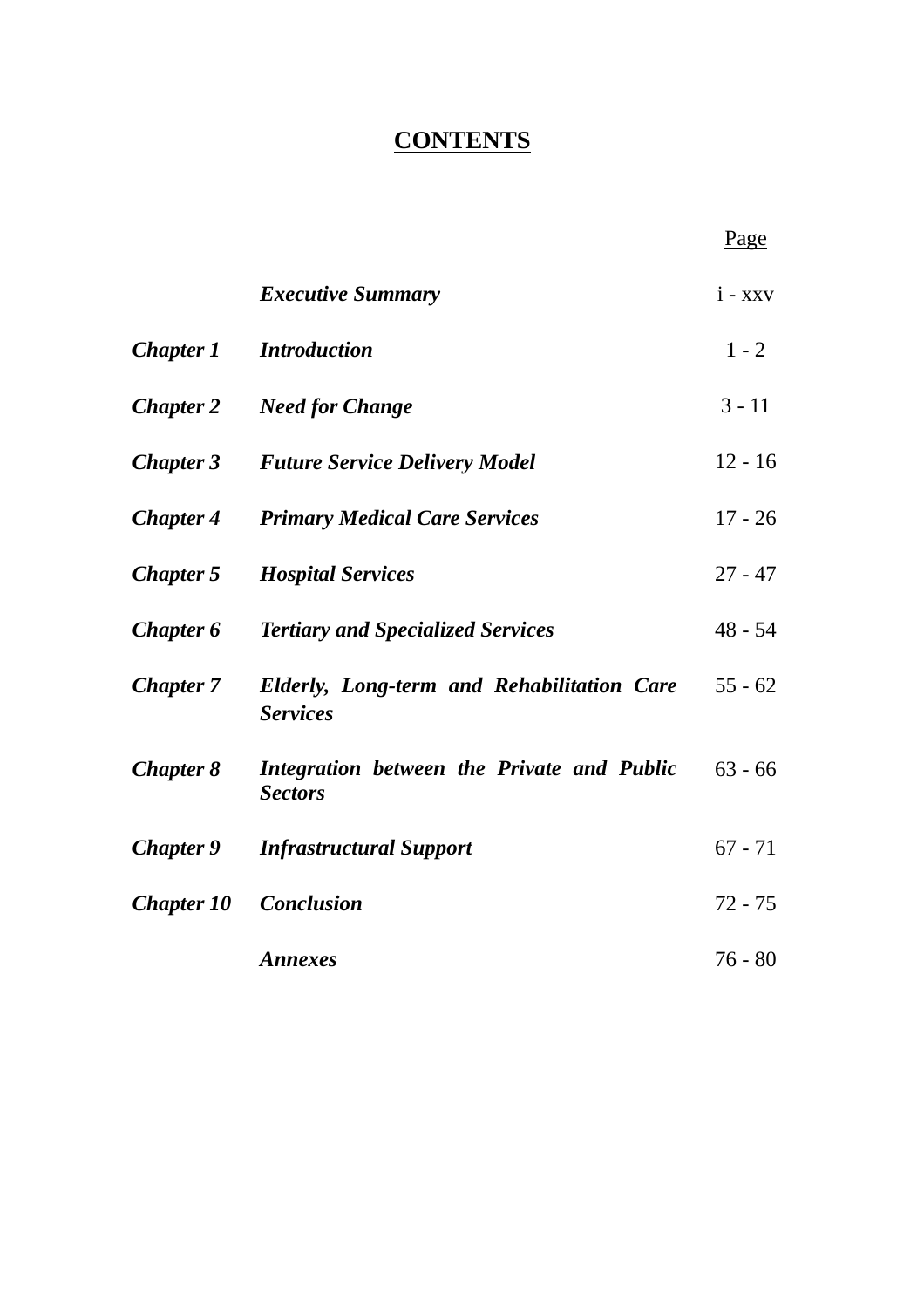## *Executive Summary*

#### **Need for Change and Challenges Ahead**

Over the years, we have developed an enviable health care system in Hong Kong but these quality services do not come cheap. In 2004-05, the expenditure on public health care services totaled \$30.2 billion and constituted 14.4% of the recurrent public expenditure. Of every \$100 received from tax revenue, about \$22 was spent on public health care  $- a$ ratio which is among the highest in developed economies. A main reason is that our heavily subsidised public health care services take care of most of the more expensive hospital services vis-à-vis the private sector. The Hospital Authority (HA), our main public health care service provider, saw an increase in expenditure from \$14.5 billion in 1994-95 to \$27.8 billion in 2004-05. The community has to consider whether we should continue to put a larger and larger proportion of public expenditure on public health care services at the expense of other services and infrastructure development.

- 2. Specifically, challenges faced by the present system include
	- over-reliance on the public health care system which is heavily subsidised;
	- an ageing population 1 in 5 will be over 65 by 2023;
	- tendency of early occurrence of chronic illnesses in the population resulting in prolonged reliance on the public medical system;
	- advancement in medical technology leading to increasing number

i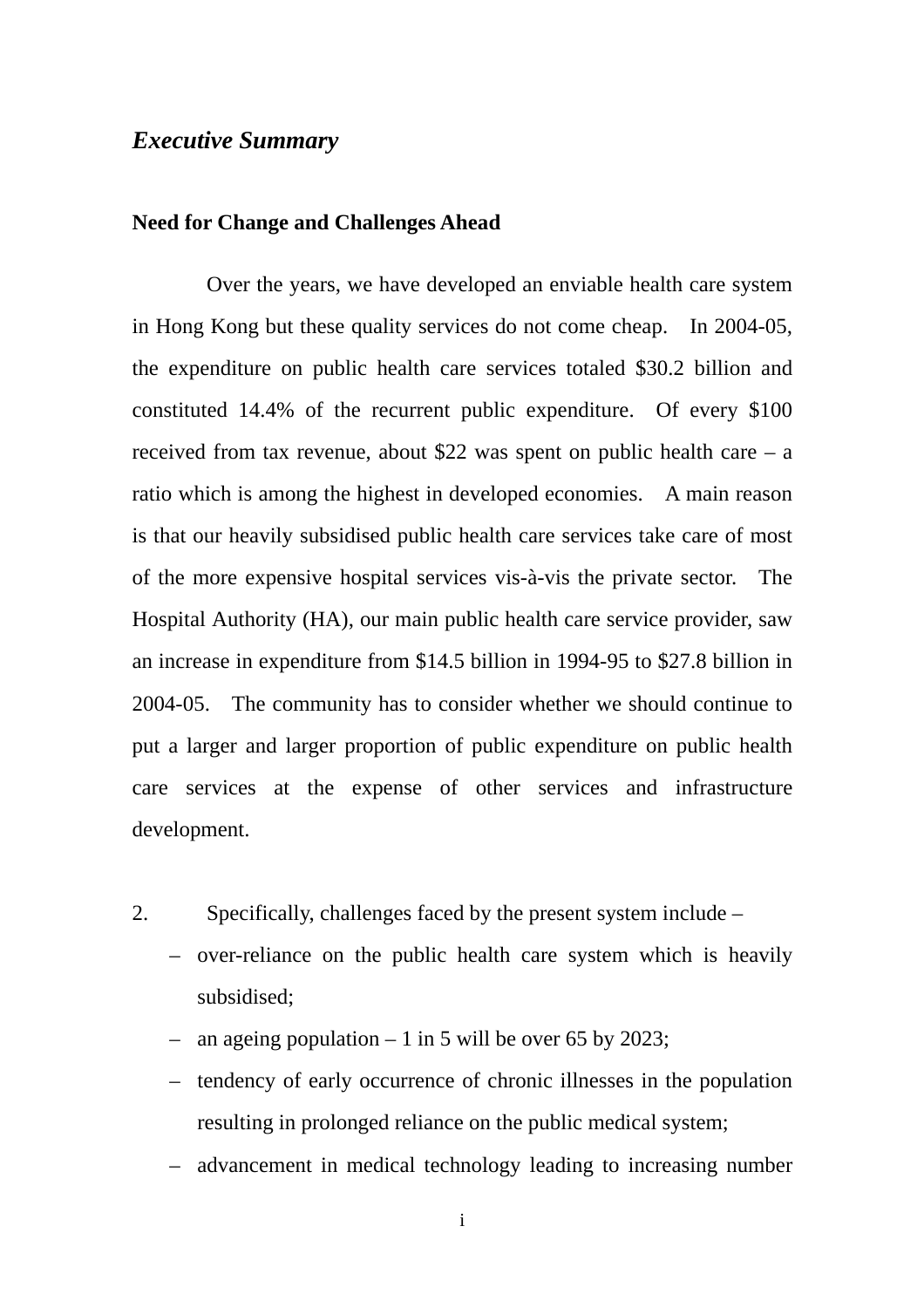of treatable medical conditions at high costs;

– over-stretched hospital services.

## **The Price of Inaction**

3. If we do not address the above situation and reform our service models, we project that Government would have to spend well above \$50 on health care services out of every \$100 tax revenue collected by 2033 to provide the health care services currently provided. Furthermore all additional resources, if any, would be absorbed by the increasing demand. There would be no spare resources to improve on the existing system. The private medical workforce would shrink and the public medical workforce would have to face an increasingly heavy workload with insufficient manpower. The community would have little choice but to remain with or revert to the public health care sector. This would end up in a vicious cycle. In time, there would not be sufficient incentives for young persons with good potentials to join the health professions.

#### **Time for Change**

4. Our shared vision is to ensure that the community will continue to enjoy quality health care service which is sustainable, affordable and accessible to all. To this end, we have a shared mission  $-$  to critically review and re-think what our future health care model should be so that our vision can be attained.

ii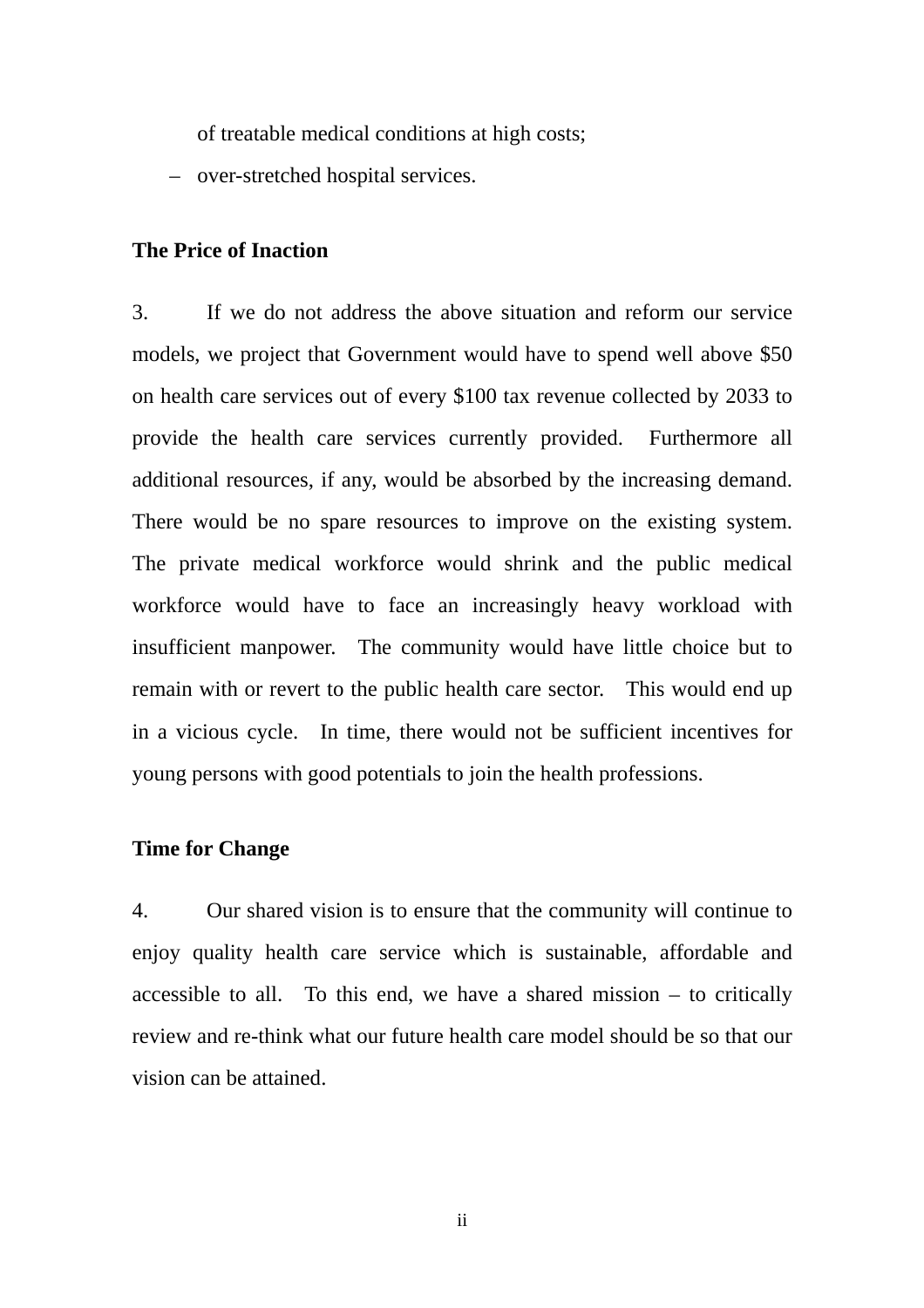#### **Future Service Delivery Model**

5. We believe that our future health care model should include the following elements –

- (i) A population knowledgeable about health and health risk factors, will adopt a healthy lifestyle, and take responsibility for their own health.
- (ii) A health care profession that views health promotion and preventive medicine as priorities, and exercises its practice professionally and ethically.
- (iii) A primary health care system which can provide a robust family and community medicine service affordable by all, whilst incorporating strong elements of health promotion and preventive care, with standards set for the care of different age groups and health status.
- (iv) A hospital service network which can provide emergency and secondary care within reasonable reach of the population in all districts, in order to enhance service access and family visitation.
- (v) Elderly, long-term and rehabilitation care services which encourage home care with community outreach and professional support, with infirmary and hospice care in all districts to enhance maintenance of family support.
- (vi) The establishment of specialized tertiary centres and hospitals to develop and concentrate expertise, technology, special facilities and research for the treatment of catastrophic illnesses.
- (vii) Well-integrated public and private sectors which promote healthy competition for service quality and professional standards, and

iii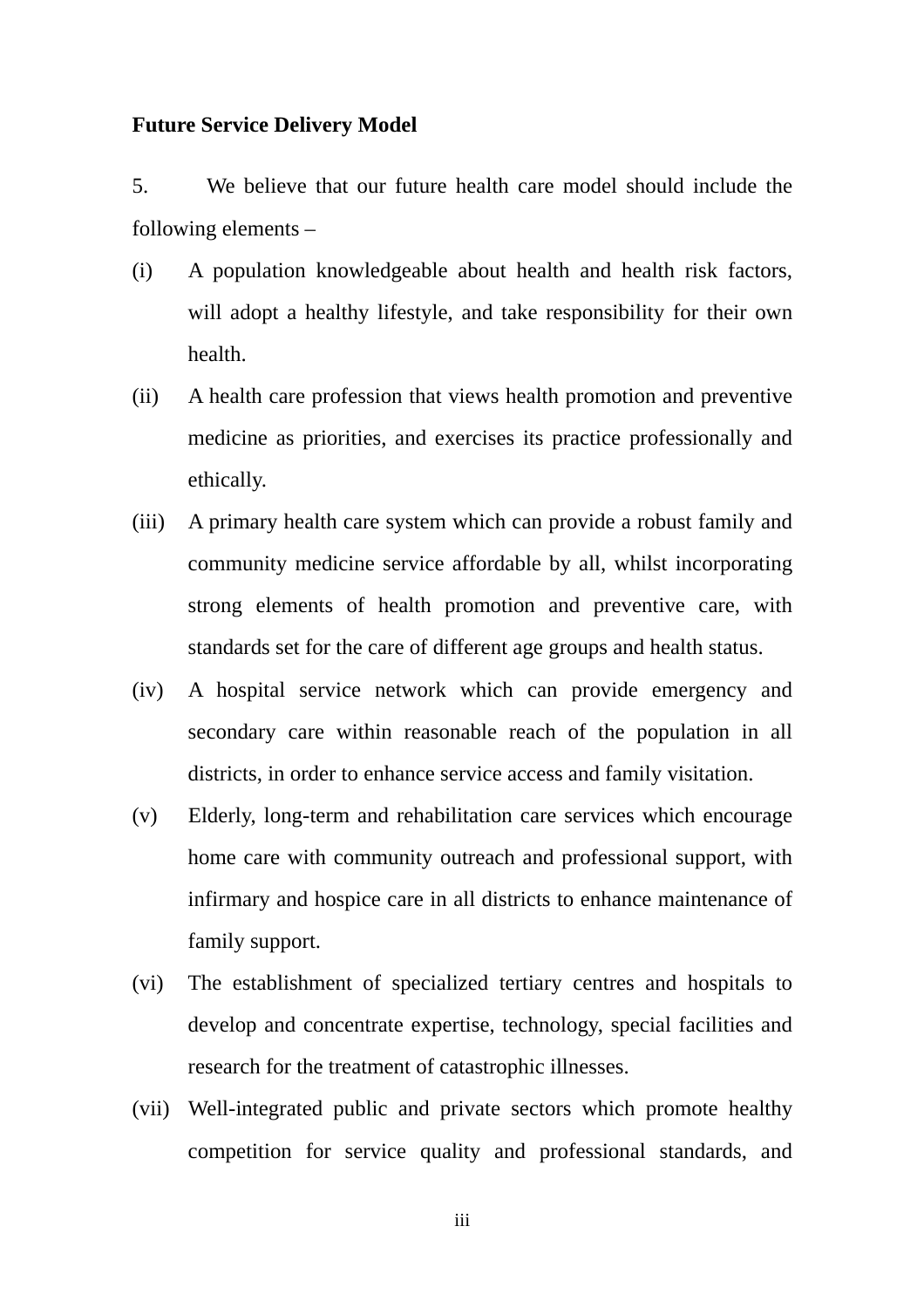provide a choice for the public.

(viii) A financing model which encourages appropriate use of health care services, ethical and effective professional care, reasonable and affordable contributions by users, and with targeted subsidies through public funds for unfortunate patients and families in genuine need.

## **Positioning of the Public and Private Sectors**

6. It is also important to re-align the roles of the public and private sectors in developing our future health care model. To ensure that our limited resources are being utilized in the most appropriate manner and for those in genuine need of such service, we believe that our public health care service sector should target its services at the following areas –

- acute and emergency care;
- $\bullet$  for low income and under-privileged groups;
- illnesses that entail high cost, advanced technology and multi-disciplinary professional team work; and
- $\bullet$  training of health care professionals;

whereas our private sector should be one that –

- provides comprehensive, personal and quality care to patients;
- $\bullet$  provides choice for the community;
- $\bullet$  is affordable by people of average income level;
- attracts young members of the health care professions; and
- contributes towards the training work for health care professionals.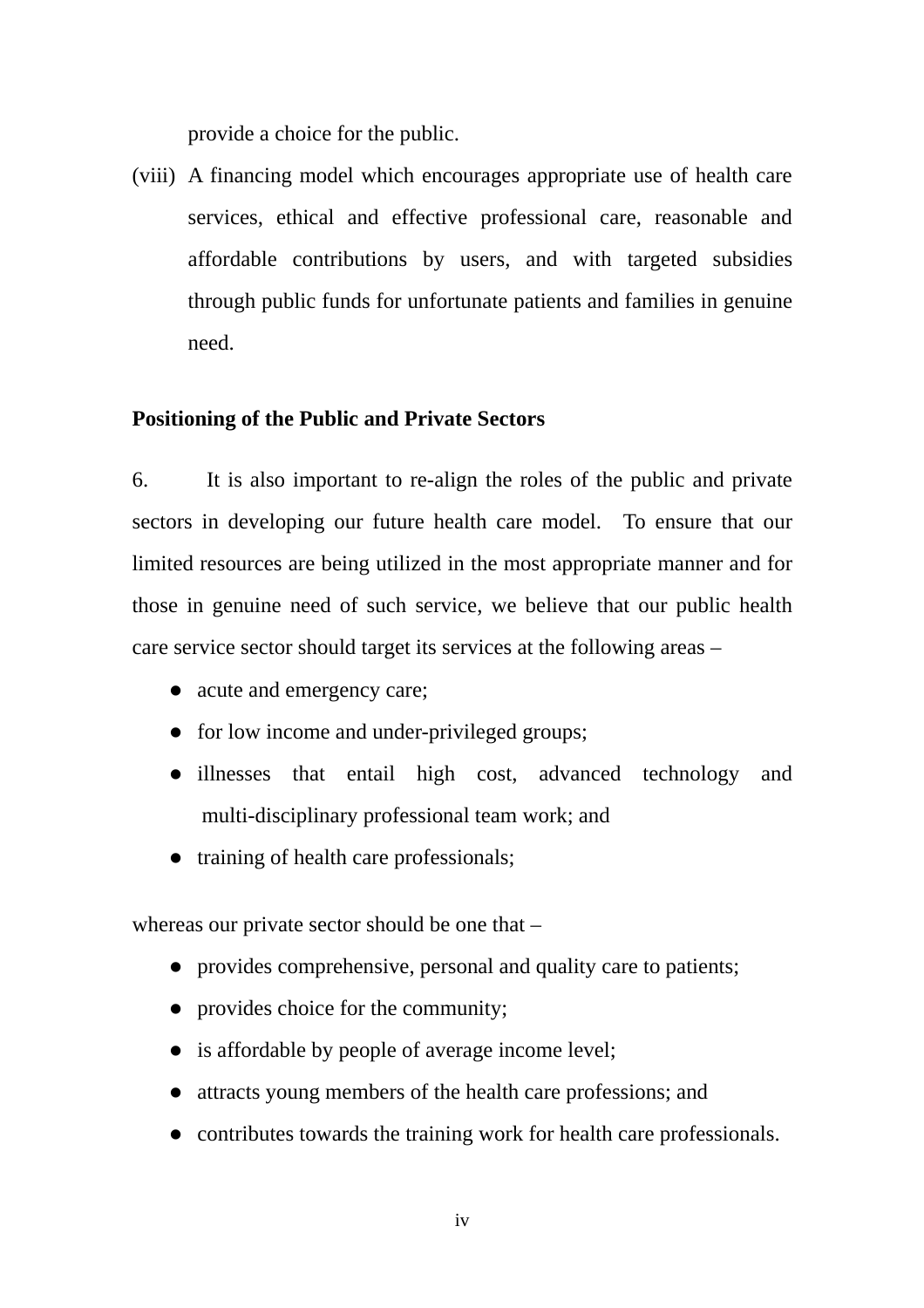#### **Changing Needs of the Patient – Different Levels of Care**

7. Health care is a continuing and developing process. We have to develop a future health care model that is capable of responding flexibly to the changing needs of the patient by providing him / her with the appropriate level of care – primary, secondary or tertiary – either through the private or public sector. To make the best use of resources, the system should encourage "smooth transition" of patients between different levels or types of care in response to changing care needs.

## **Primary Medical Care Services**

8. Primary medical care is the first point of contact individuals and the family have in a continuing health care process and is the base upon which the rest of the health care system is organized. It should provide continuing, comprehensive and whole-person medical care to individuals in their home environment. Effective primary medical care services will be able to improve the health of the population as well as to reduce pressure on the hospital system.

### **Present Phenomenon**

#### *(i) Importance of continuity of care not fully recognized*

 to recommend the best course of preventive action or treatment. However, 9. A continuing relationship between the primary care doctor and the patient is essential in that the doctor is familiar with the patient's medical history, lifestyle and other factors that may affect his / her health and is able Hong Kong's culture has all along emphasized quick cure.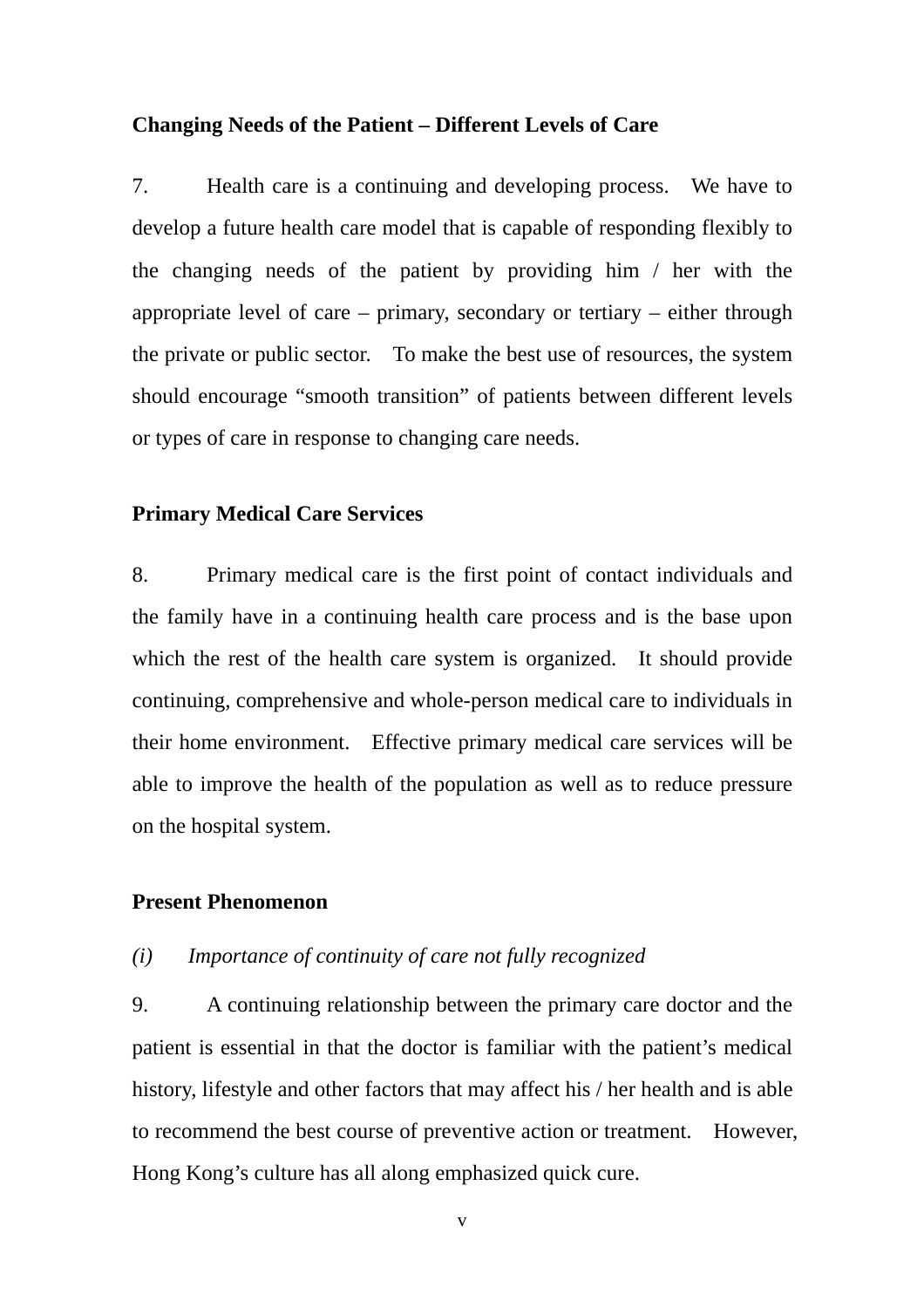#### *(ii) More emphasis on prevention needed*

10. At present, the community is not sufficiently aware of the merit of and opportunities for receiving preventive services in primary medical care. Preventive services like screening for risk factors, detection of early symptoms and signs of disease, and assessments and corrections of health risk are not often given sufficient emphasis by both doctors and patients.

## *(iii) Gate-keeping role / first-point-of-contact role needs strengthening*

 the patient and the hospital are used in the most appropriate manner. They 11. Primary care doctors should be the first point of contact for patients in most circumstances, including in acute conditions and when a decision is needed as to whether specialist care is required. They help patients to act most appropriately based on sound medical advice, prevent unnecessary investigation and treatment, and ensure that resources of both should also be the long-term carers of patients with chronic disease whose conditions have stabilized. At present, many patients do not perceive primary care doctors to be having this role.

## *(iv) More collaboration with other professionals required*

 are seldom dealt with fully. There is not much collaboration between 12. Whole-person care requires comprehensive and thorough understanding of the patient's problems that affect his / her health and deriving solutions that resolve these problems. At present, problems beyond the patient's physical condition which nevertheless affect his long-term health status, e.g. occupational hazard, psychological problems, health care professionals and other professionals in the investigation and

vi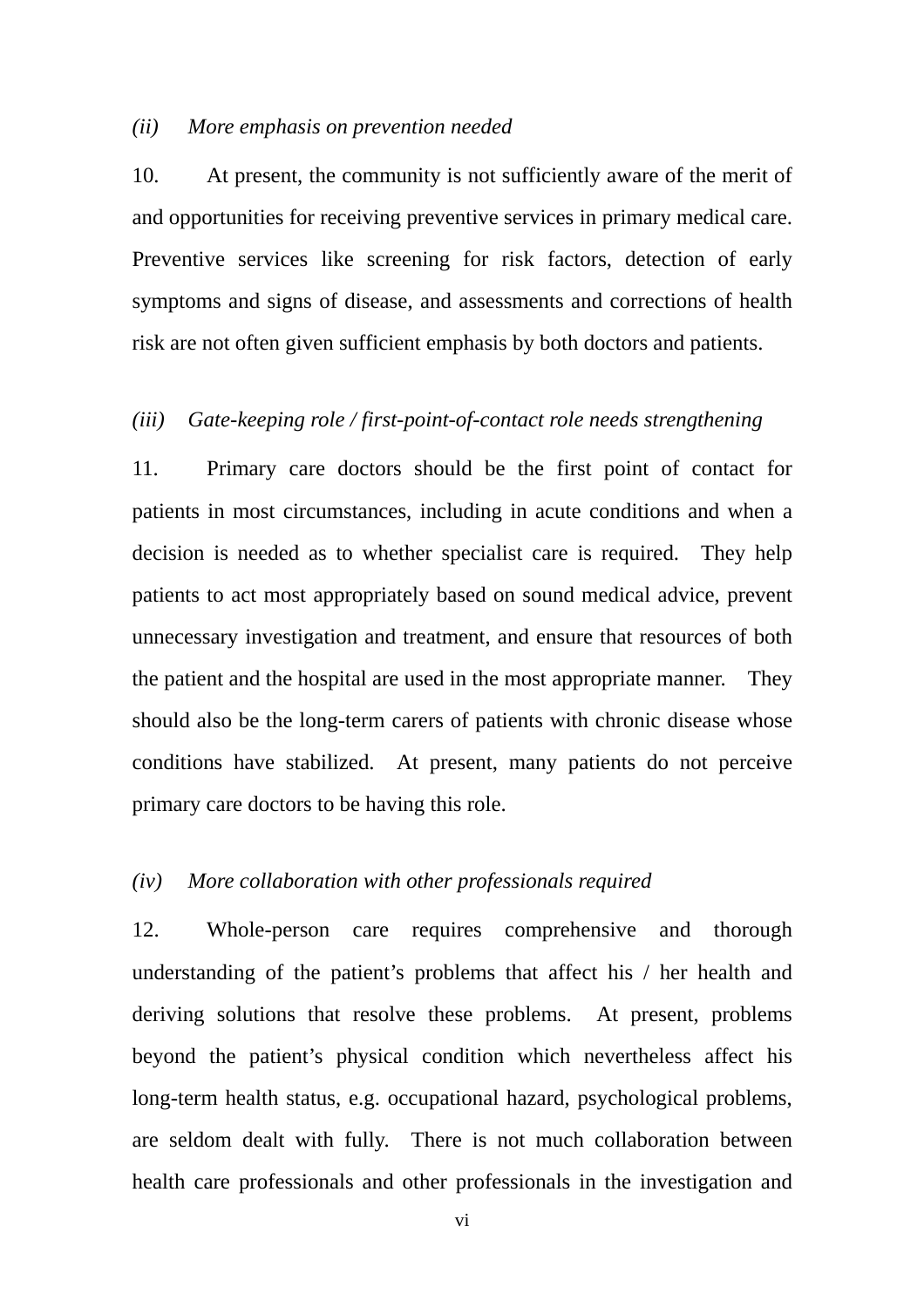resolution of the patient's overall problems.

#### **Consequence**

13. As a result, we have not been able to achieve the best health outcome for our population; time and resources are at times wasted on investigations that are not necessary; and there is a more expensive health bill for the patient and the community as a whole.

## **Recommendations on How to Move Towards the Future Model**

### *Promoting the family doctor concept*

 care level in a holistic way. The family doctor should be the one to whom enjoying continuity of care with their family doctors. For patients' trust in 14. We recommend the Government and the medical profession to devote more efforts to promote the family doctor concept. A family doctor can be a general practitioner, a family medicine specialist or any other specialist. The important point is for the patient to have a continuing relationship with the doctor of his / her choice, and that the doctor has the mindset and training of managing problems at the primary the patient turns when in need of medical assistance or advice and the one most familiar with his / her medical history and factors that affect his / her health. Patients should be able to derive maximum benefit through primary care doctors as family doctors to be enhanced, we recommend these doctors to expand their modes of operation, e.g. by offering medical advice or even consultations beyond normal clinic-opening hours and by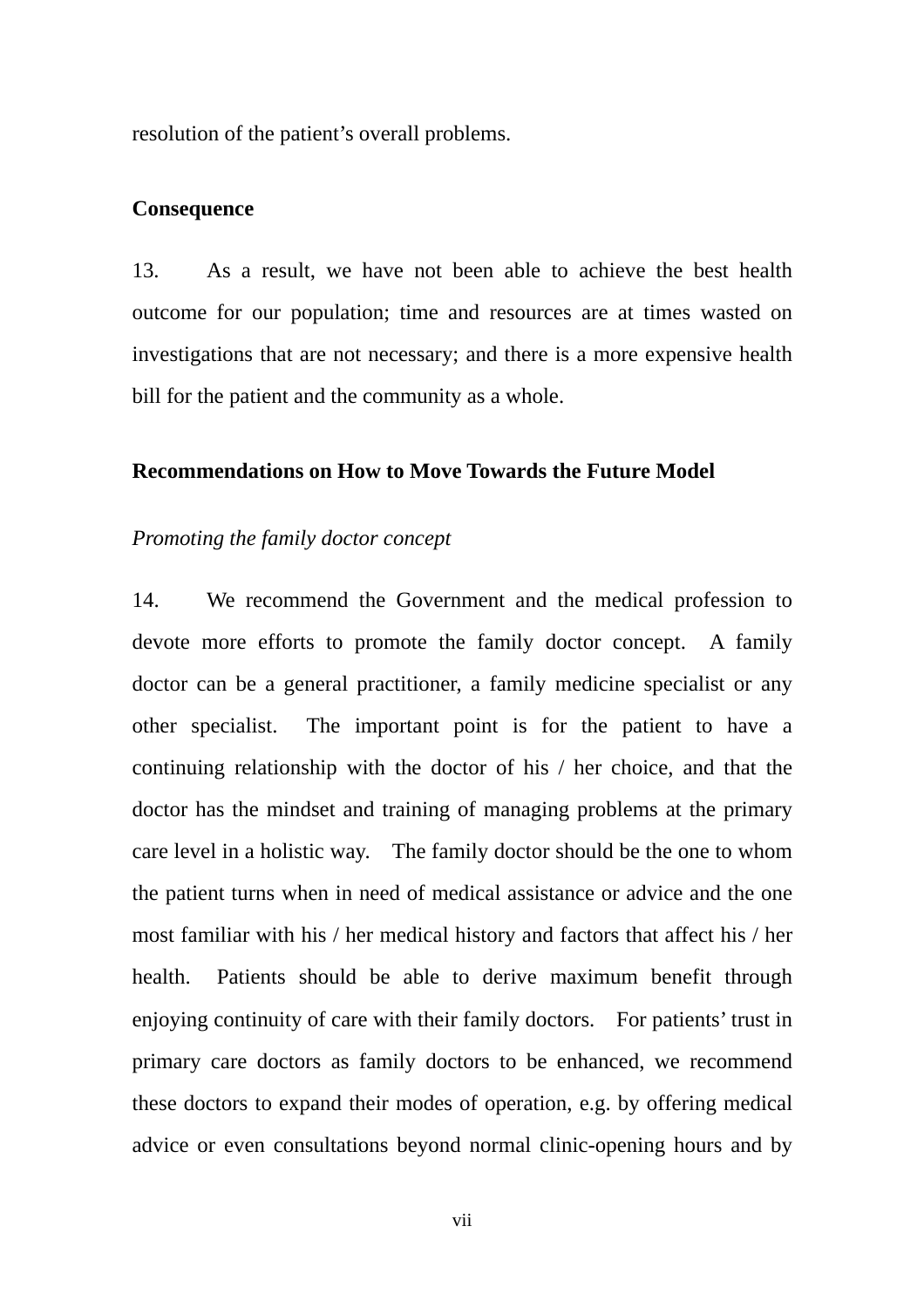incorporating a larger element of preventive care in attending to patients.

#### *Provision of information by government to improve preventive care*

15. Greater emphasis should be placed on preventive care. We recommend the Government to enhance the identification and assessment of the impact of social and environmental variables on health and the communication of this information to family doctors, and to launch more public education on prevention of diseases and illnesses.

## *Establishment of a platform on a regional / district basis to facilitate collaboration among medical and other professionals*

16. We recommend the Government to draw together family doctors in private practice, primary care doctors of the public sector and other professionals working in each region / district and provide a platform for them to share observations, exchange information, as well as to alert and refer cases to each other with a view to taking care of the population's needs from all possible angles.

#### *Purchasing primary medical care service from the private secto*r

17. We recommend the Government and HA to consider providing part of its primary medical care service through purchasing such service from the private sector. By so doing, the public sector can set requirements and standards of practice which will in time become a benchmark for primary medical care in Hong Kong.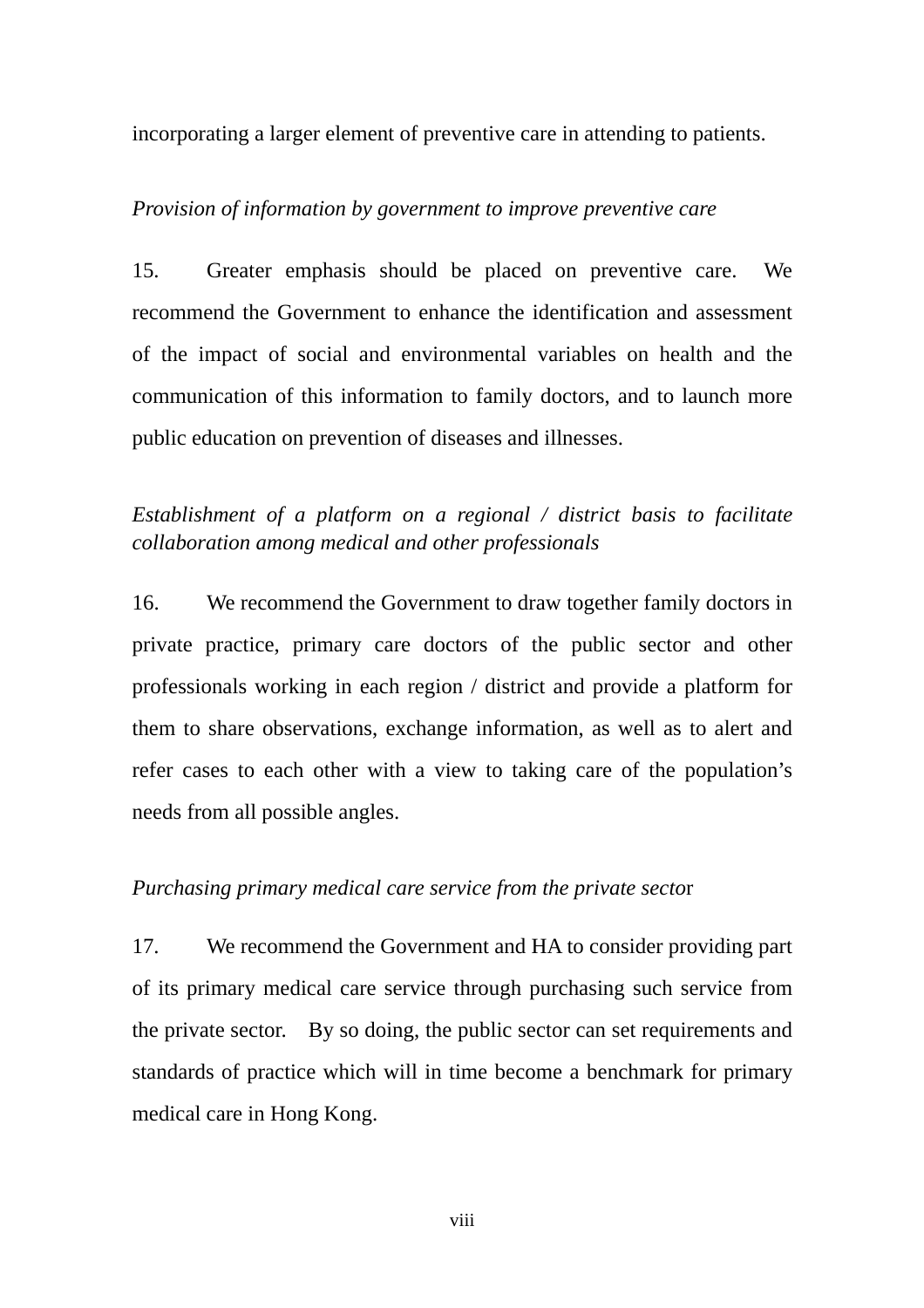#### *Development of the private sector in primary medical care*

18. We recommend the private sector to take actions to enhance confidence amongst patients, such as pursuance of continuous medical education and devoting more time to educate patients to manage their own health problems. We also recommend private sector family doctors to consider working together in group practice which offers the advantages of reduced overhead costs, enabling the sharing of resources and equipment, and providing coverage for leave-taking. More importantly, doctors in group practice will influence each other's clinical behaviour and thus promote sharing of desirable practices.

#### *The community to change old perceptions*

19. Patients should recognize the importance of continuity of care, the importance of disease prevention and a healthy lifestyle. They have to change their understanding and expectation of what primary medical care offers to derive maximum benefit from this level of care.

#### **Hospital Services**

20. Hospital services can be broadly classified into three categories – A & E service, specialist out-patient service and in-patient service.

#### **Review of Hospital Services Provision**

21. There is an average of 3.4 (public and private) acute and convalescent hospital beds per 1 000 population in Hong Kong. The 14

ix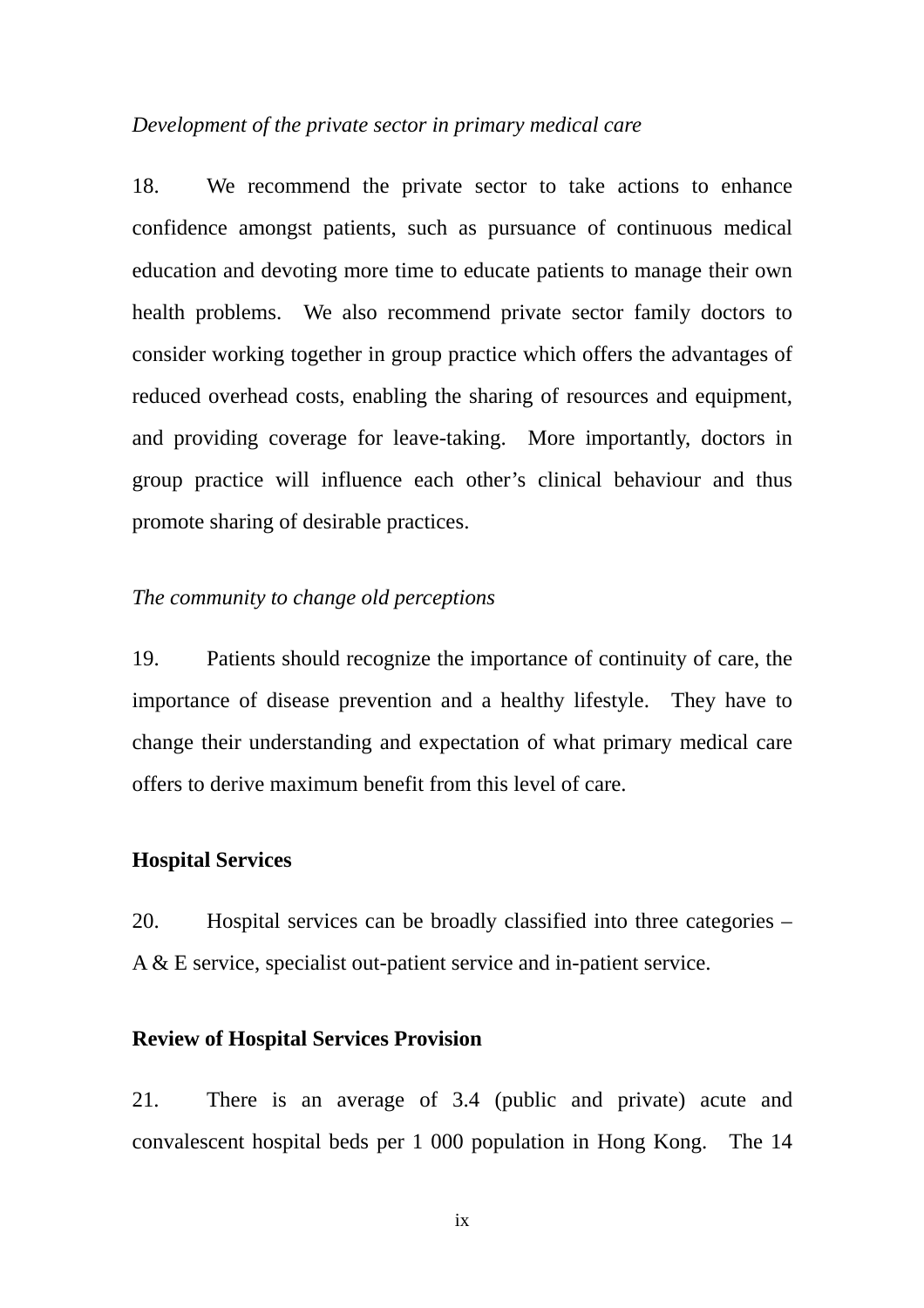each cluster. acute hospitals under the HA are strategically located in densely populated districts and covered by an efficient transportation network and high-performance ambulance service. Under HA's cluster structure, all the acute hospitals are supported by smaller-sized non-acute hospitals in

 the service volume of some other specialties is low. 22. In terms of accessibility, the present public hospital networks are able to ensure emergency and secondary care to be within reasonable reach of the population in all districts. However, the number of A & E attendances and proportions of truly emergency cases vary among different acute hospitals. For the specialty services provided in acute hospitals, Medicine, Orthopaedics and Surgery have seen the highest demands, but

#### **Recommendations on How to Move Towards the Future Model**

#### *Planning considerations*

23. The current planning standard for hospital beds is 5.5 beds (including all types of hospital beds and beds in both the public and private sectors) per 1 000 population. We recommend that the future planning of hospital bed provision in individual districts / regions should take into account multiple factors including population size (in particular the elderly population), expected changes in population demographics, utilization rate of beds in hospital in the same and neighbouring districts, utilization patterns of different age groups and gender, income distribution in the district / region, advances in medical technology and availability of private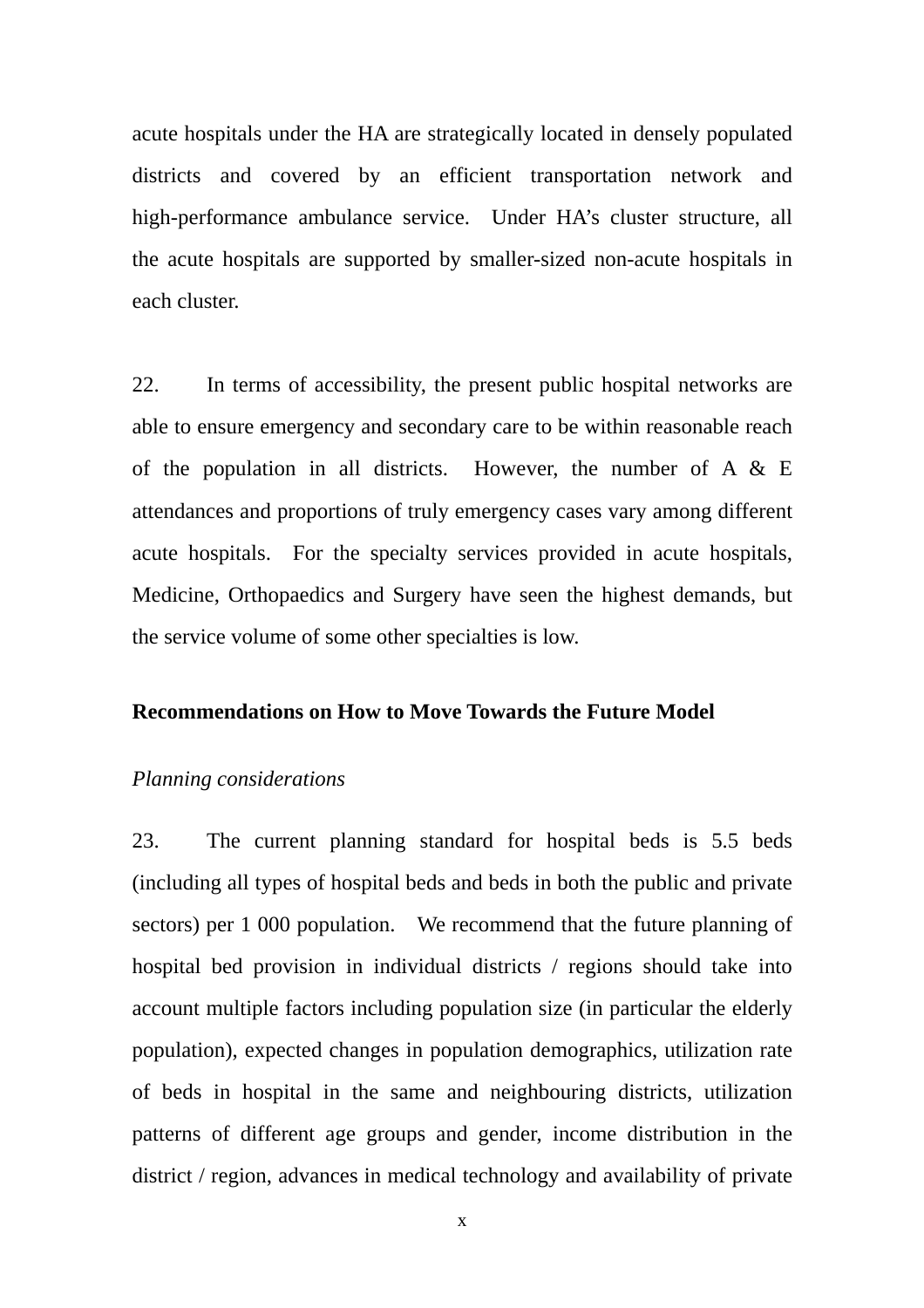hospital beds in the district and their utilization.

#### *Current and future A & E service*

24. We observed that some hospitals are having particularly low  $A \& B$ attendances and low proportion of real emergency cases. We recommend the HA to review the critical mass of demand by  $A \& E$  departments to identify the need for merging or other forms of rationalization, in order to ensure an optimal provision of A & E service for all districts. We also recommend HA to identify several district-based hospitals to be designated as specialized emergency centres with enhanced accident and emergency capabilities in their  $A \& B$  departments, a comprehensive range of specialty services and higher levels of intensive care facilities.

#### *Supporting specialties*

 from core specialties including Medicine, Orthopaedics and Surgery. Other specialties such as Gynaecology, Paediatrics and Neurosurgery with 25. For acute hospitals, we recommend that they should be equipped with the basic infrastructure of A  $\&$  E departments, with on-site support low service volumes should be provided through networks comprising several hospitals. We also recommend HA to monitor the number of A  $\&$ E admissions in this latter group of specialties, and identify room for further service rationalization.

#### *Other measures to maximize hospital resources*

26. We also encourage public hospitals to continue to develop and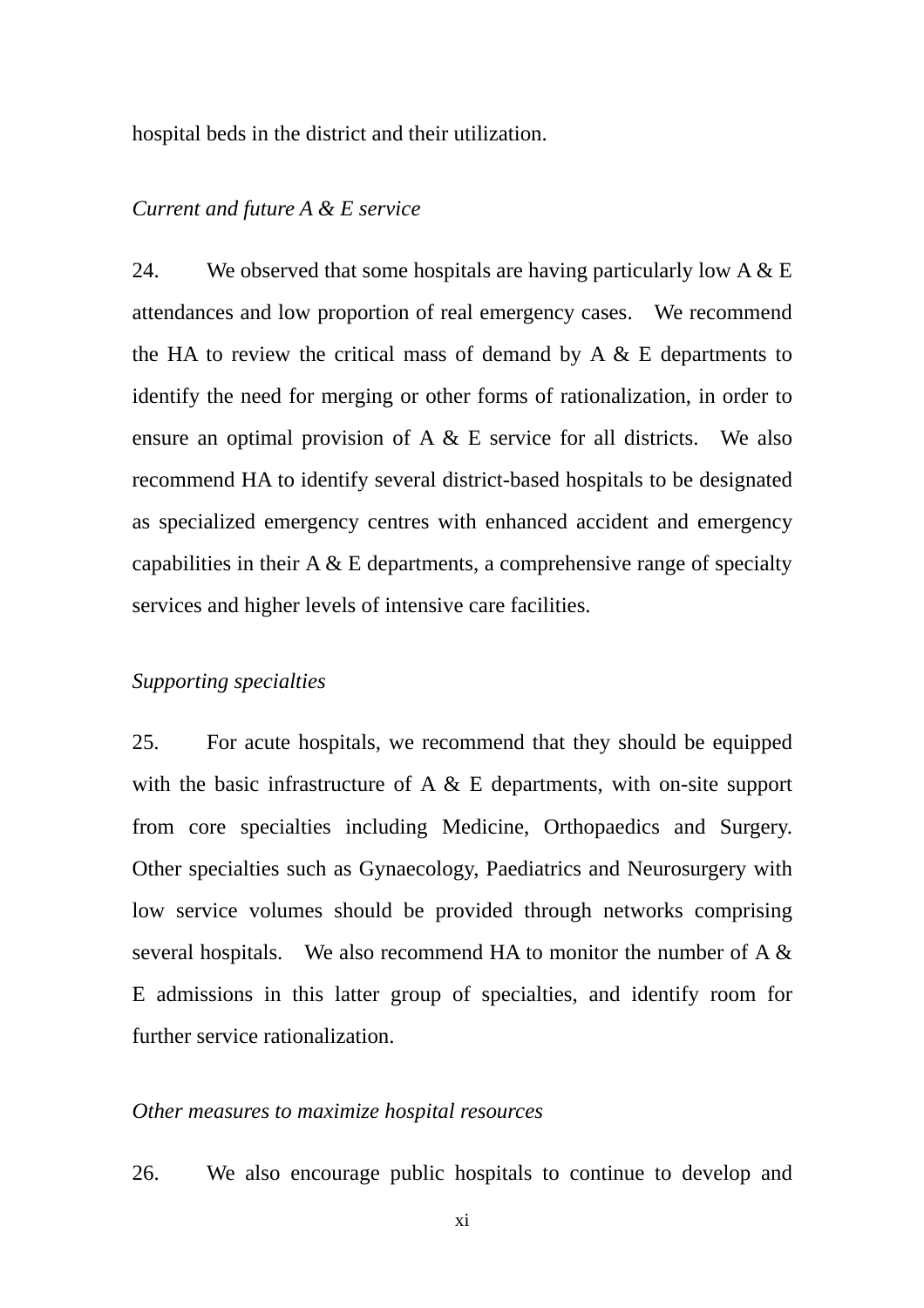adopt advanced technology which will bring about reduction in the length of hospital stay. We recommend the public sector to co-ordinate the planning and development of ambulatory services with private hospitals so that resources in the two sectors can be maximized.

#### **Current Patterns of Hospital Services Utilization**

#### **Present Phenomenon (i) and Consequence**

*(i) Inappropriate use of hospital services and under-utilization of primary medical care services* 

27. About 70% of patients attending A & E departments in 2004 were suffering from non-emergency conditions. As a result, resources are over-stretched; efficiency of care for patients with genuine emergency conditions is affected; and patients with non-emergency conditions have to endure long waiting times. At the other end, family doctors, who are in the best position to advise their patients and to effectively manage non-emergency cases, are under-utilised.

28. For SOPDs, there has been a 50% increase in the number of attendances, attributable, to a large extent, to an accumulation of "old" patients, some of whom have been followed-up at SOPDs for years even though their medical conditions have long stabilized and no longer require specialist care. As a result, the waiting time for and the waiting list of newly referred patients are becoming increasingly long.

xii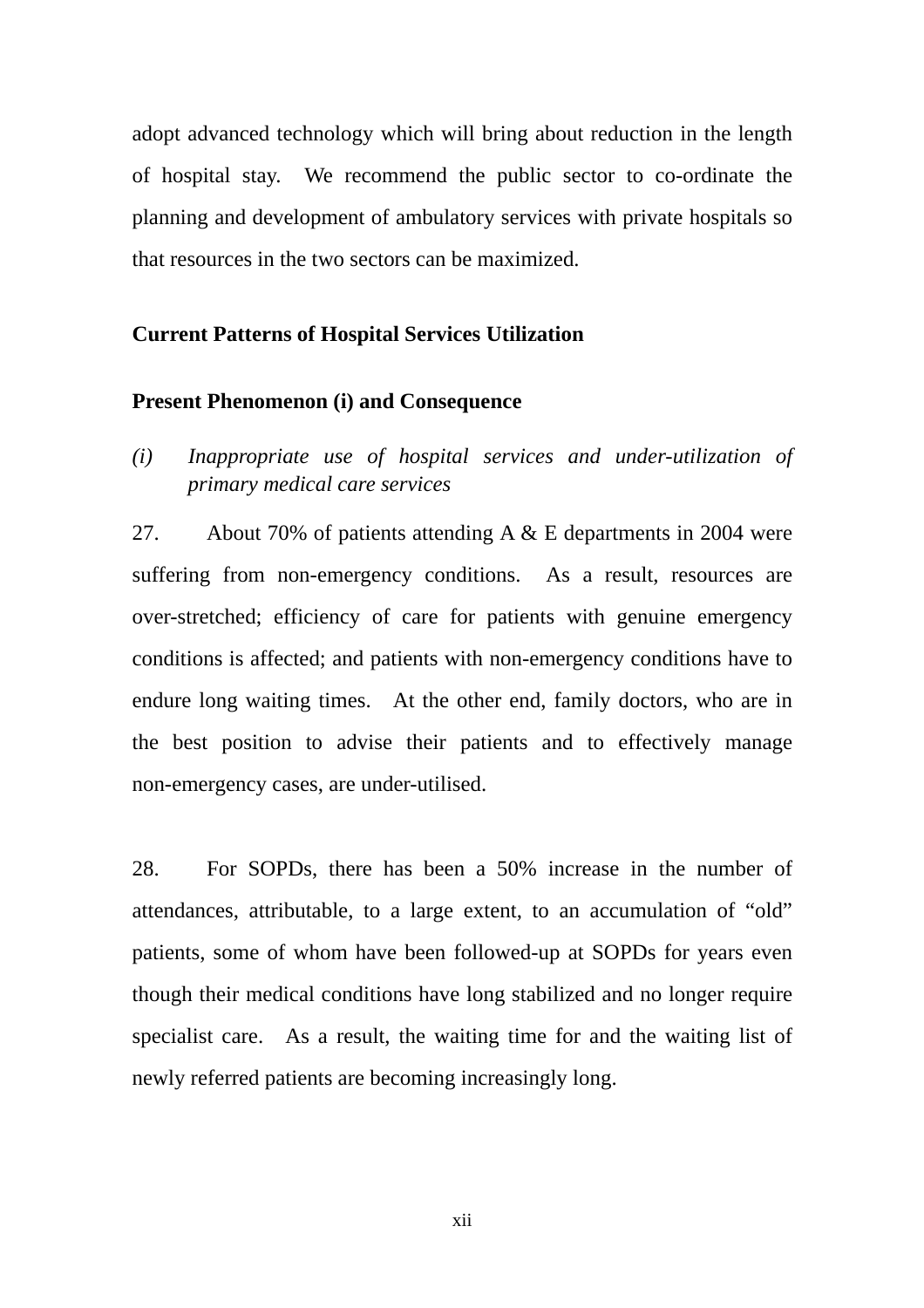#### **Recommendations on How to Move Towards the Future Model**

#### *Family doctors to play gate-keeper role*

29. We recommend that family doctors should play more prominent roles as gatekeepers of the hospital system. They may inspire reliance amongst patients by, e.g. providing their patients with outside-consultation-hour contact telephone numbers, so that patients will see them as a true recourse when they are in acute conditions. We also recommend the private sector to establish more 24-hour clinics to deal with acute but non-emergency cases. As a first step, family doctors in solo practice within a district may collaborate to take turns to provide service beyond normal clinic opening hours. 24-hour clinics may also consider strengthening their manpower resources with clinicians in the private sector who had undergone  $A \& E$  training and their clinic set-up with simple diagnostic facilities.

 of real emergency conditions. To address this concern, we recommend A 30. We appreciate that patients would be worried that consulting their family doctors or visiting 24-hour clinics may delay treatment in the cases & E departments of public hospitals to share with family doctors and 24-hour clinics triage criteria and waiting time for different triage categories, and to establish links and protocols with them to enable real emergency cases they refer to A & E departments be attended to expeditiously. We also recommend private hospitals to consider developing formal A & E service.

xiii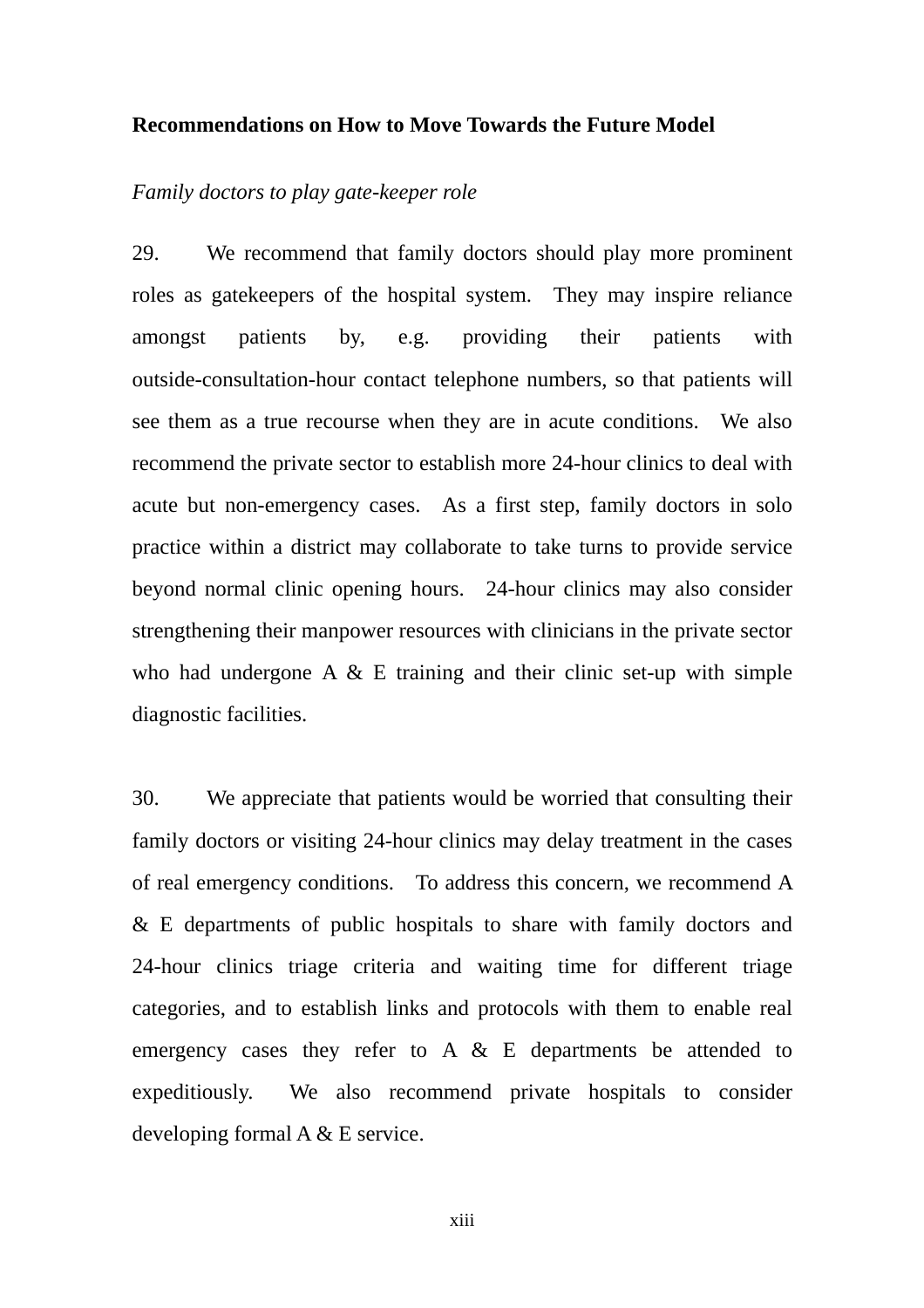#### *SOPDs of public hospitals to discharge medically stable patients*

31. We believe that an explicit policy should be made to facilitate public hospitals to perform their rightful role of providing short-term and specialized care for complicated medical conditions. For chronic patients who are medically stable, we recommend public hospitals to make it an explicit policy to refer them back to their family doctors or their referring doctors in public or private primary care services. We recommend public hospitals to establish referral protocols and shared-care programmes with family doctors to reassure patients that, under appropriate conditions, they will have access to specialist care again. We also recommend the private sector to take an active part in establishing and implementing with the public sector referral protocols and shared-care programmes.

#### *Other changes needed*

32. For this model to be successfully implemented, the Government should review the fees and charges of A & E service, SOPD service and drug supply of public hospitals, such that hospital services will not cost significantly less compared to a family doctor's service. This step is essential towards minimising the unnecessary attraction for patients to utilise public hospital services even though their conditions could be more appropriately and effectively managed by family doctors. The community also needs to change some entrenched perceptions, such as seeing  $A \& B$ departments as the only resort after normal clinic-opening hours, and seeing specialists care as being better than primary care.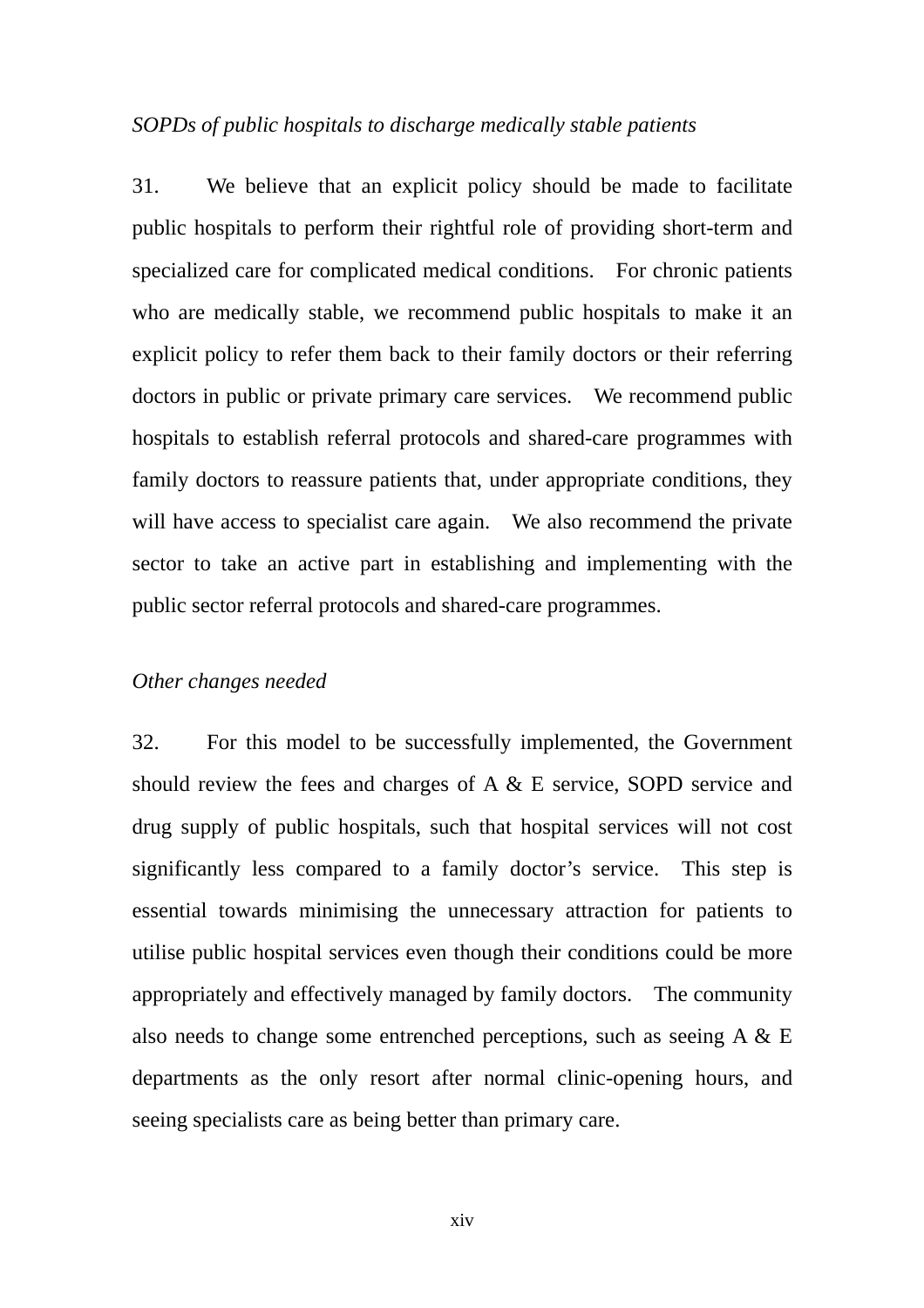#### **Present Phenomenon (ii) and Consequence**

*(ii) Imbalance between the public and private medical sectors* 

33. At present, over 80% of patients requiring hospitalisation turn to public hospitals with the expectation that they will receive highly subsidised, low price and high quality service. The current hospital utilisation pattern has resulted in a huge imbalance in the market share between public and private hospitals. The high occupancy rate of public hospitals leaves little flexibility to respond to changing needs of patients or emergency events such as outbreaks of infectious diseases.

#### **Recommendations on How to Move Towards the Future Mode**l

34. We recommend the public hospital system to re-focus its services to the four target groups while private hospitals should take on a more active role in the provision of hospital service.

#### *Measures that the public sector should take*

35. We believe a change in the current fees and charges policy to reduce subsidy levels for patients / services that do not belong to the four target groups will help re-dress the imbalance. Other measures we recommend for the public sector include co-ordinating with private hospitals the planning and further development of ambulatory services (so that there would not be over-provision of such services) and the procurement of drugs and equipments (to help reduce cost for the private sector). Public hospitals may also consider operating more shared-care

xv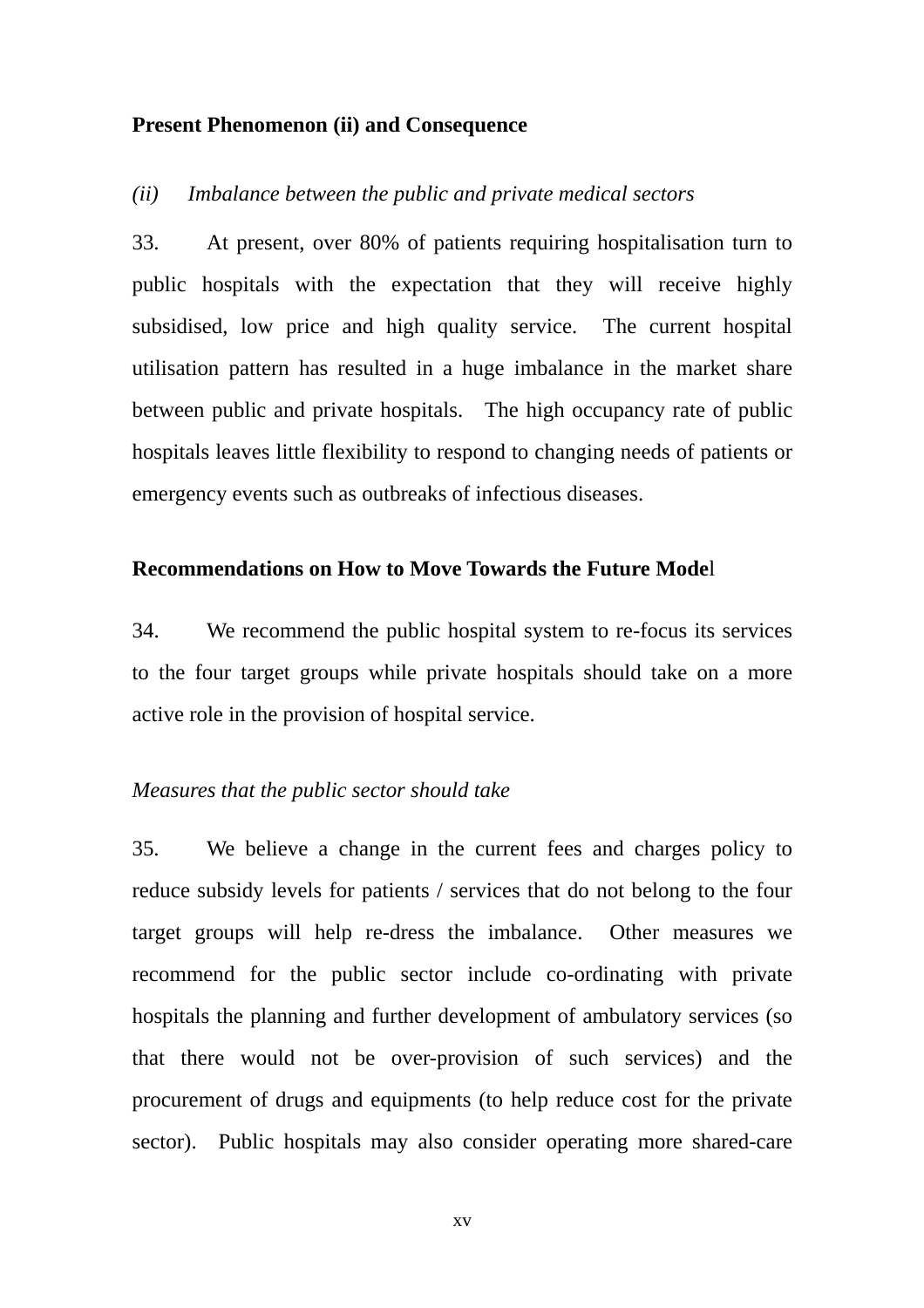programmes, whereby the public and private sectors are each responsible for one part of the management of a specific patient.

### *Measures that the private sector should take*

36. The private medical sector may consider developing services which are more affordable to patients, e.g. day surgery and other ambulatory services. In addition, private hospitals and doctors should improve the transparency of their fees and charges, and enhance their clinical governance. We also recommend the private sector to work with the insurance sector to bring about changes to insurance practices, thereby creating a larger market for the private sector.

### **Tertiary and Specialized Services**

37. Tertiary and specialized services refer to services requiring highly complex and specialized care, usually through the application of advanced technology and specialized multi-disciplinary expertise. The cost incurred by the provision of these services is inevitably high due to the requirement of major capital investment and multi-disciplinary expertise.

## **Present Phenomenon**

## *(i) Public hospitals being the main Provider and services provided at highly subsidized rate*

38. At present, almost all tertiary and specialized services are provided at highly subsidized rates in public hospitals. They are concentrated in specific designated hospitals including the two Universities' teaching

xvi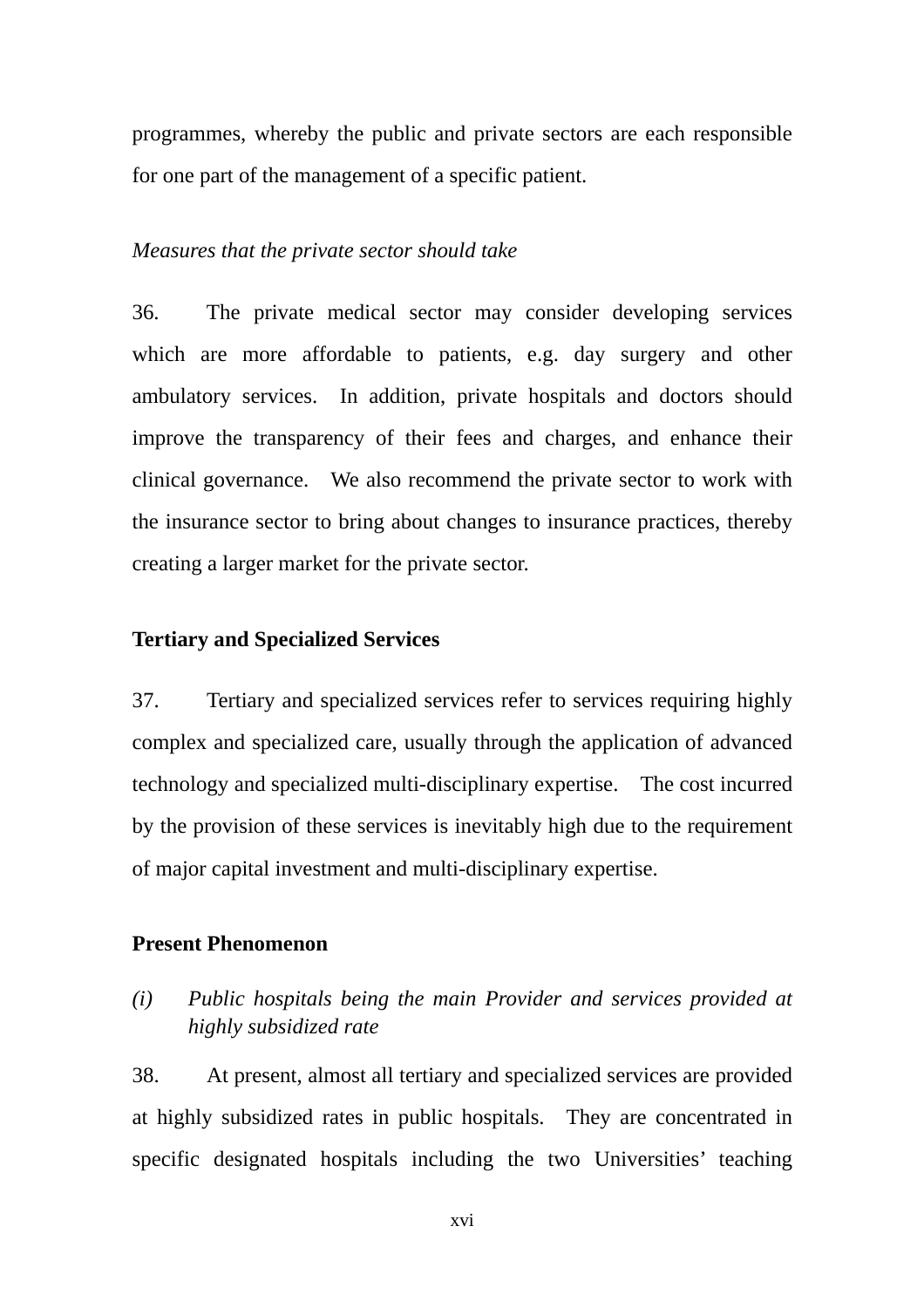hospitals and several major hospitals.

#### *(ii) Increasing demand for tertiary and specialized services*

39. The ageing population, technology advancement and rising public expectation are contributing to an increasing demand for tertiary and specialized services. The cost of providing such services is expected to increase exponentially in the future.

#### **Consequences**

40. It will be increasingly difficult for the public purse to meet the demand arising from both common and relatively easy-to-treat diseases that affect a large number of patients as well as catastrophic illnesses that affect a small number of patients.

## **Recommendations on How to Move Towards the Future Model**

41. We recommend that the Government should commit to providing tertiary and specialized services and to ensure that such provision is sustainable and affordable.

## *The role of prevention*

42. Prevention is the best cost-containment measure. We recommend the Government to develop a more aggressive prevention strategy and instil in patients a sense of responsibility for their own health.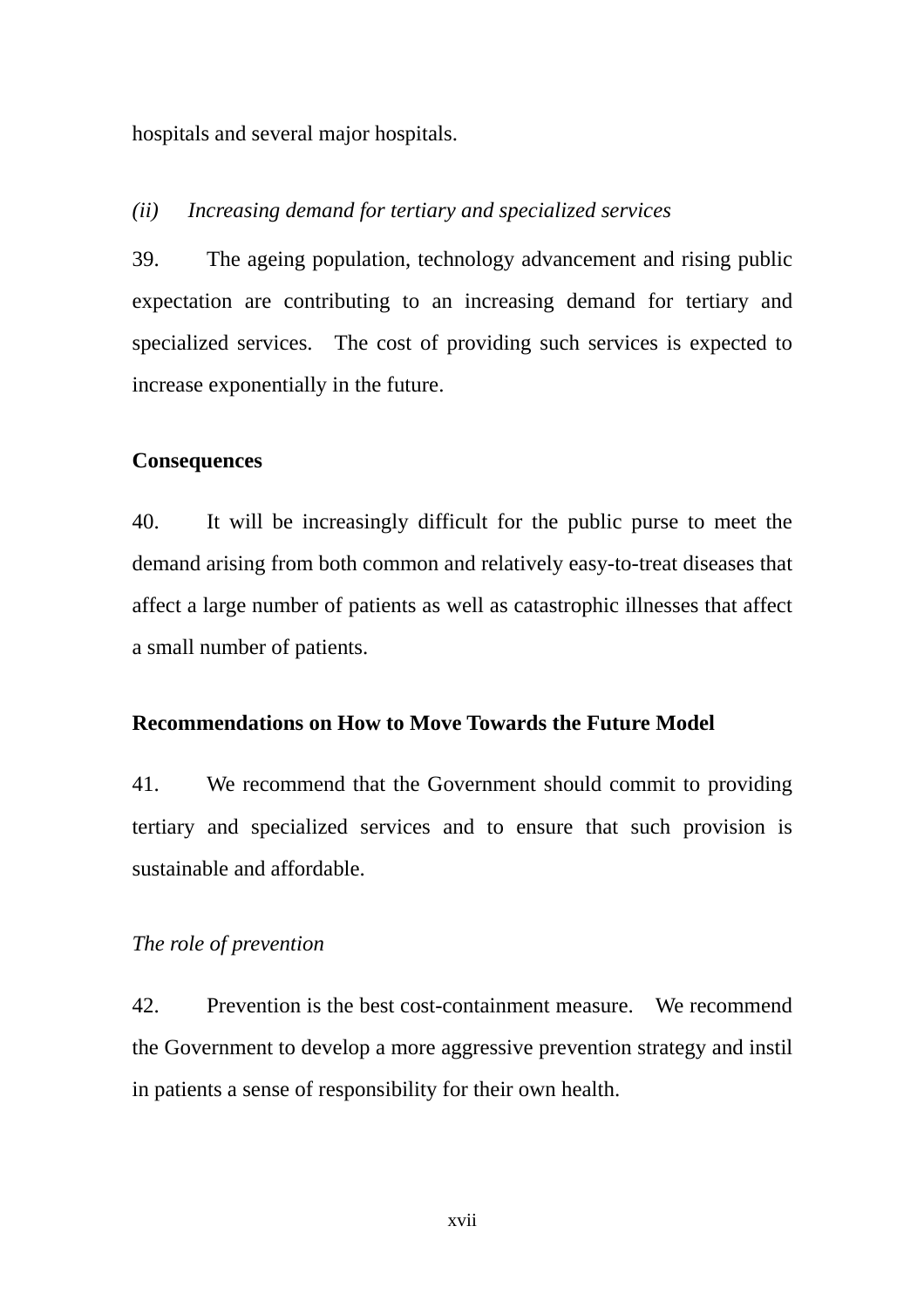#### *A larger patient co-payment element*

43. We recommend that the Government should continue to provide tertiary and specialized services at a relatively higher subsidy rate. However, we believe there is room for a larger co-payment portion by patients primarily to heighten their awareness of the real costs of such services. Nonetheless, there should be a cap on the percentage of the patient's income and assets to be used as co-payment to limit the drain on the patient's resources by the treatment.

#### *Other sources of funding*

44. We recommend that the Government should also look to other sources to fund tertiary and specialised services and related research. The Government may, for instance, encourage the establishment of foundations to support centres providing tertiary services.

#### *Maintaining a high standard*

45. We recommend that the Government should encourage local research and collaboration among the public medical sector, universities and the private medical sector. The Government should also encourage the collation of relevant data to assess the needs of the local community for better planning of these services.

## *Concentration of experience*

46. We recommend HA to continue the current approach of

xviii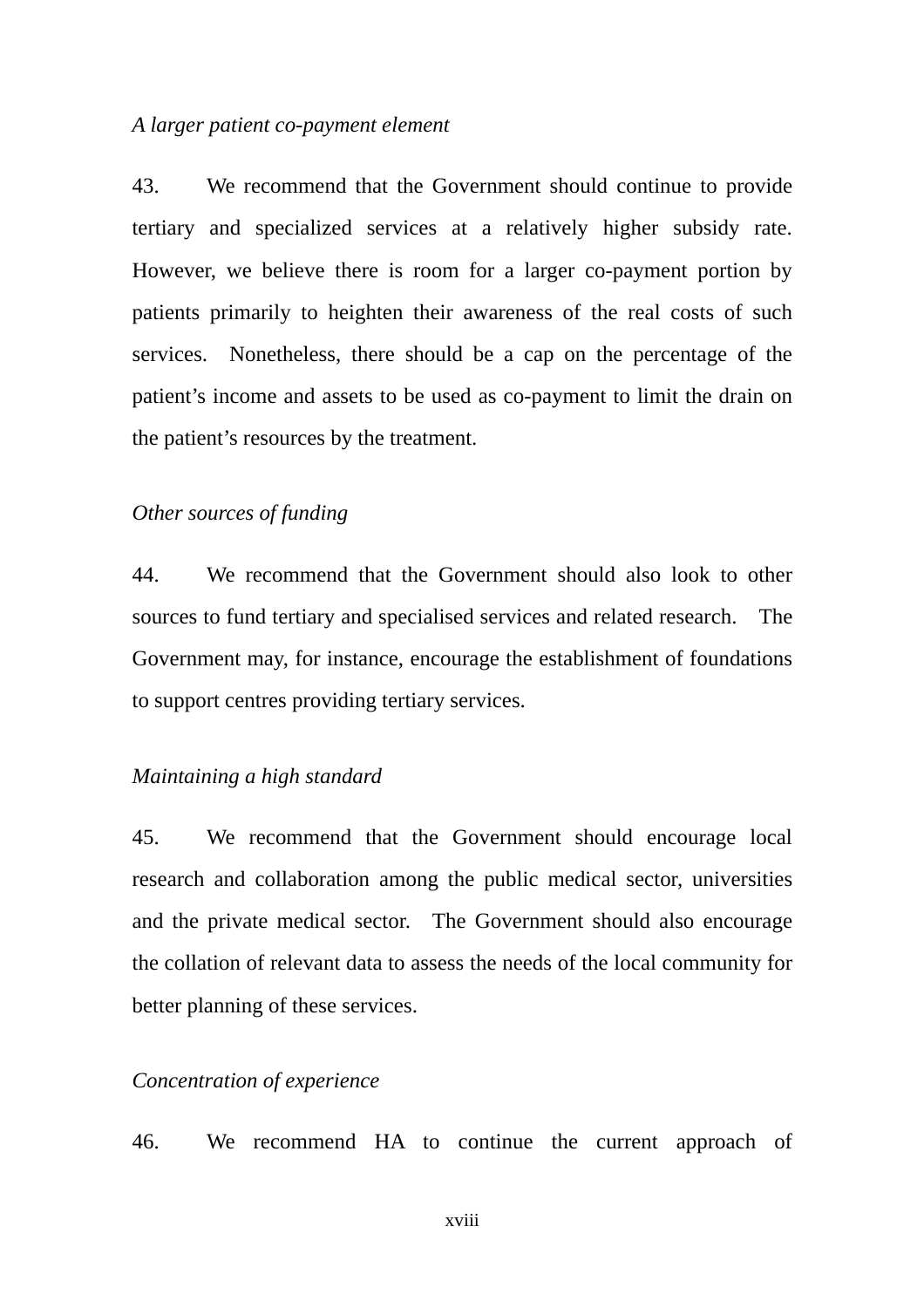consolidating tertiary services in designated centres. Nevertheless, planning guidelines based on caseloads and training demand should be worked out and be reviewed from time to time.

#### *Public-private collaboration*

 services to the community. To make the best use of the small number of 47. We believe the Government should encourage the private sector to develop tertiary services to help meet part of the demand, and HA should continue to collaborate with the public medical sector to provide tertiary doctors trained in tertiary services, we recommend the public sector to consider engaging private sector doctors with experience in such services to practice in public hospitals on a part-time basis when public hospitals face shortage of such skills.

## **Elderly, Long-term and Rehabilitation Care Services**

#### **Present Phenomenon**

*(i) Insufficient professional support and facilities for patients' convalescence and rehabilitation outside hospitals* 

48. At present, patients who can be discharged from hospitals but still require a high level of nursing and personal care do not have appropriate institutions to turn to if the care they need cannot be provided at home.

- *(ii) On-site regular medical care for the elderly in residential care homes needs strengthening*
- 49. Regular medical care services for the elderly in most residential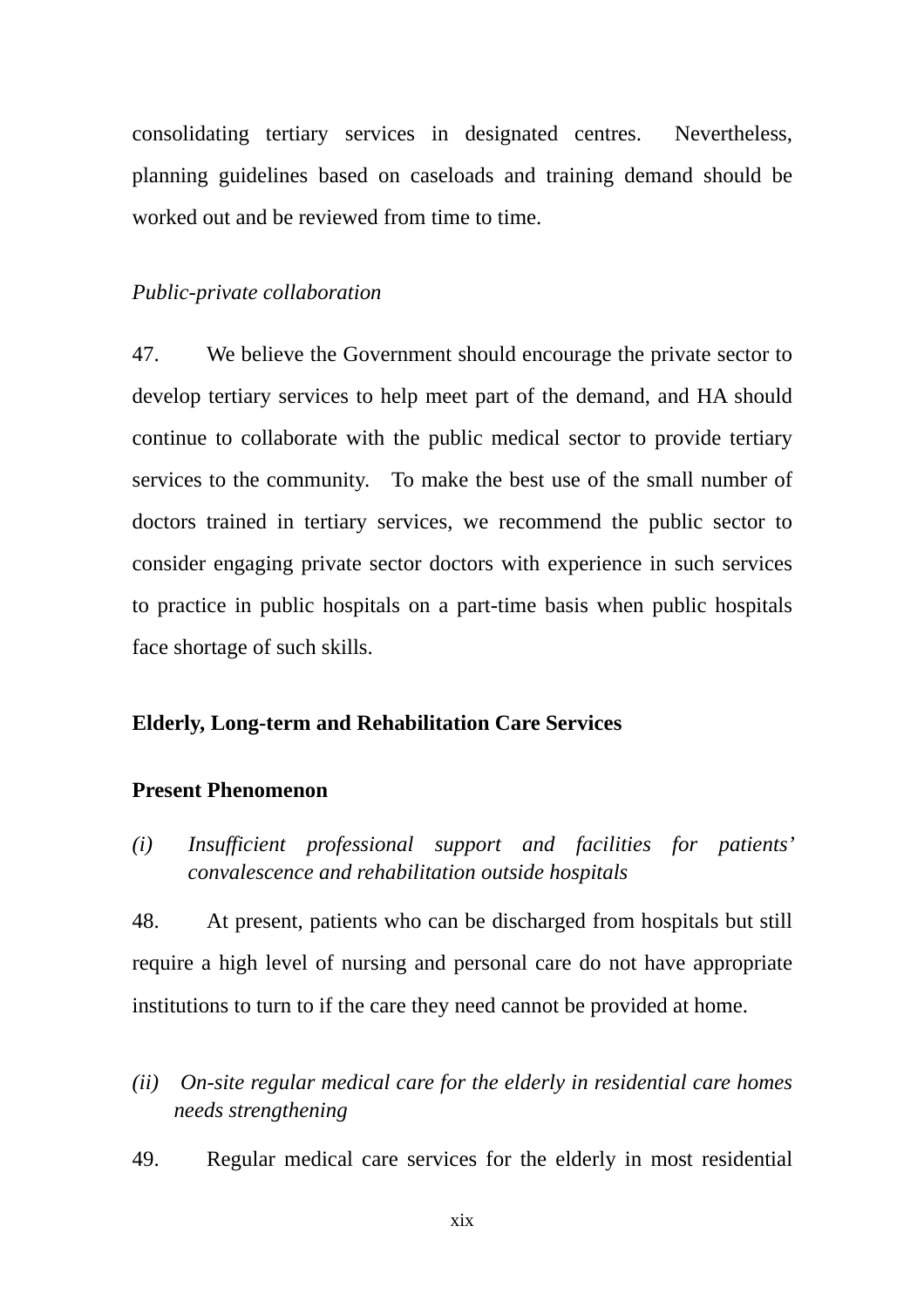care homes for the elderly (RCHEs) can be improved. The existing licensing requirement for RCHEs in terms of medical care only stipulates that they should ensure their residents receive medical check-up at least once a year. Not all RCHEs provide on-site regular medical care for their residents. They rely heavily on the medical support provided by HA's out-reaching Community Geriatric Assessment Teams. They also rely on A & E departments of public hospitals to treat acute illnesses of their residents, and public SOPDs to manage their chronic illnesses.

## *(iii) Insufficient manpower for geriatric nursing and for providing nursing care in the community setting*

50. Much of the work involved in rehabilitative care, care for the elderly and people with disabilities (particularly in the management of stable chronic illnesses) can, in fact, be done effectively by qualified nurses. However, the scope of the Community Nursing Service (CNS) of the HA is not wide enough and few nursing graduates are interested in working in RCHEs.

#### **Consequences**

51. Medically stable patients requiring some rehabilitation and nursing or long term care tend to stay for a prolonged period in public hospitals because of insufficient post-discharge convalescent and rehabilitation support and facilities outside the hospital setting. There are frequent admissions and readmissions of RCHE residents to public hospitals.

xx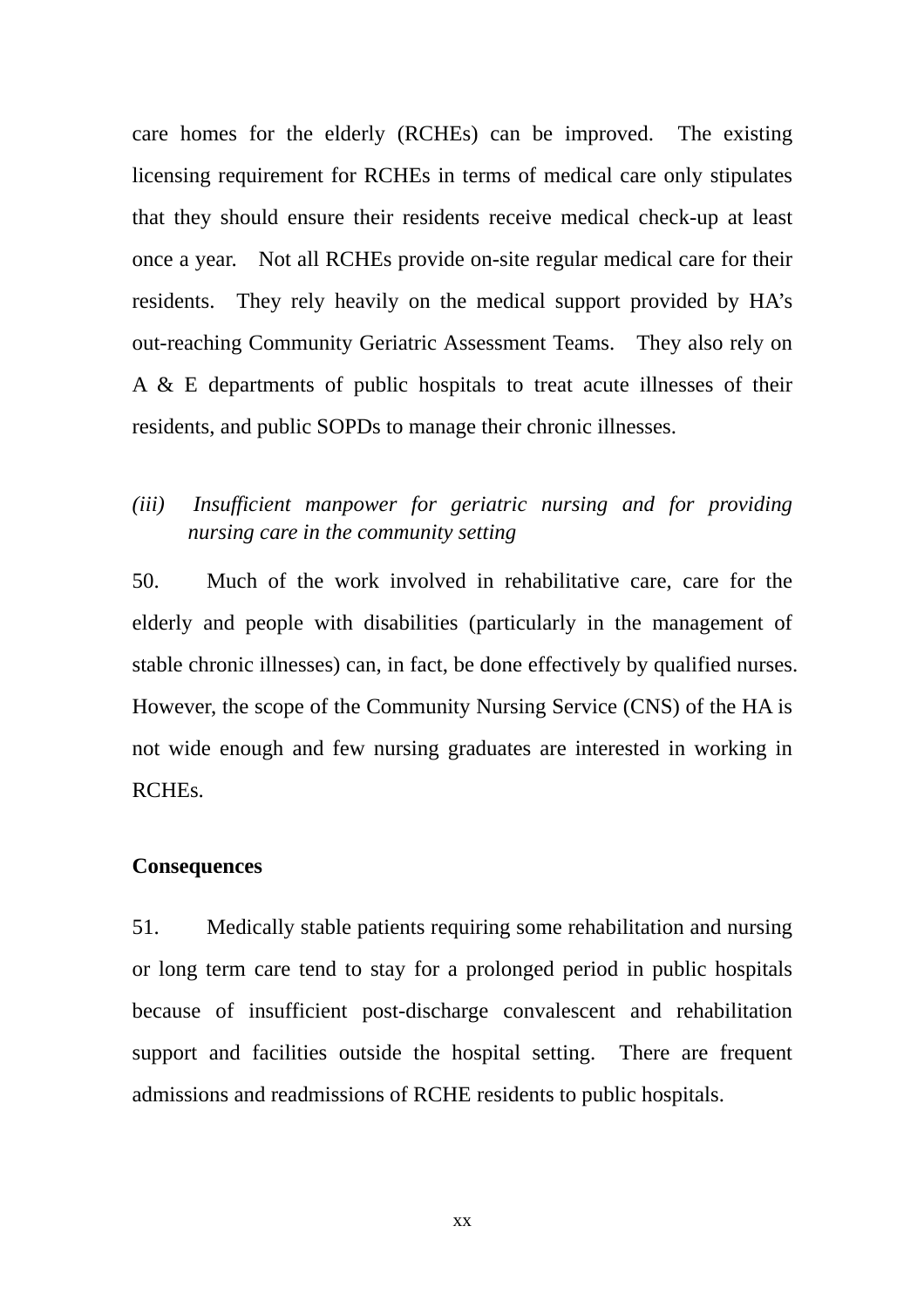#### **Recommendations on How to Move Towards the Future Model**

#### *RCHEs to strengthen on-site regular medical care*

52. We recommend the Government to consider changing the licensing condition of RCHEs to require them to engage doctors to take care of their residents' medical needs on a regular basis. We note that the Social Welfare Department is in the process of revising the Code of Practice for RCHEs to encourage more frequent visit by doctors engaged by RCHEs and we welcome this move. With RCHEs taking on greater responsibility for medical care of their residents, we recommend CGATs to concentrate on discharge planning and providing support to doctors engaged by RCHEs. Good co-operation and interface between CGATs and doctors engaged by RCHEs can be achieved by developing and adopting shared care programmes and referral protocols. We also recommend the same model to be adopted by residential care homes for the disabled.

#### *Short-stay institutions providing convalescent and rehabilitation services*

53. We recommend the private and social welfare sectors to develop a new type of short-stay institutions providing temporary convalescent and rehabilitation services. We also recommend the public sector to expand its CNS to enable it to take up comprehensive primary care roles. Doctors in private practice are encouraged to refer deserving cases to CNS. The public sector may also make greater use of allied health professionals to design and implement home rehabilitation programmes.

xxi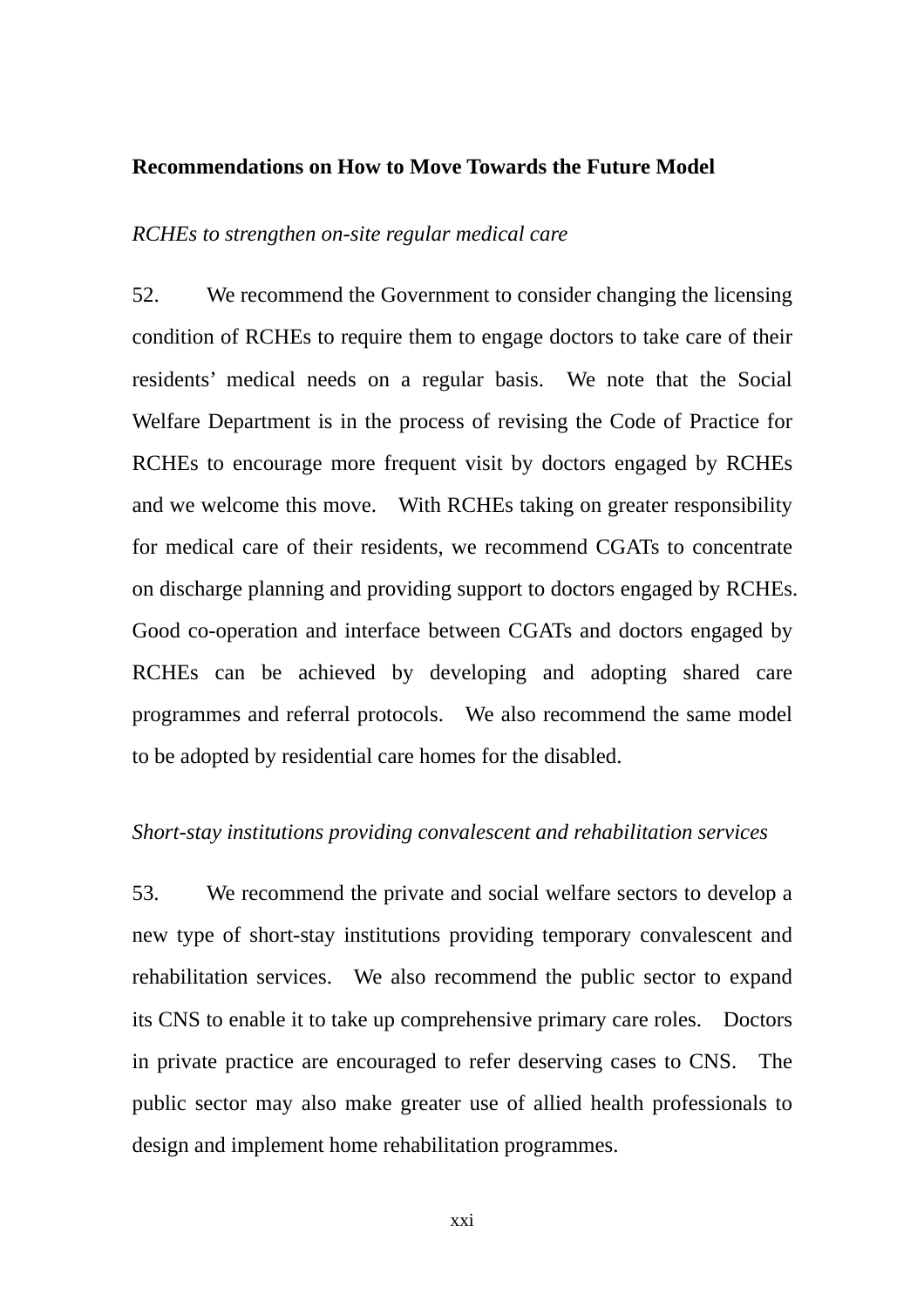*Training more community nurse and health care workers for geriatric caring* 

54. To meet the demand for nursing care arising from an ageing population, we recommend universities and training institutions to consider additional training and qualifications for those who would like to pursue a career of community nurse. Making reference to overseas experience of training a special type of health care workers with the capability to take care of elderly independently, we recommend tertiary education institutions to consider offering similar training programmes.

#### **Infrastructural Support**

55. Our future service delivery model has to have the following infrastructural support –

#### *A more aggressive prevention strategy*

56. We recommend the public sector to review its strategies in delivering preventive care at all levels and explore whether there is room for more collaboration with the private sector. For the private sector, we believe that their services should be re-oriented from curative care to paying greater attention to primary and secondary level preventive activities and health maintenance.

## *Promotion of free flow of patient records*

57. In order that our future service delivery model can facilitate the transition of patients between different levels of care and between the

xxii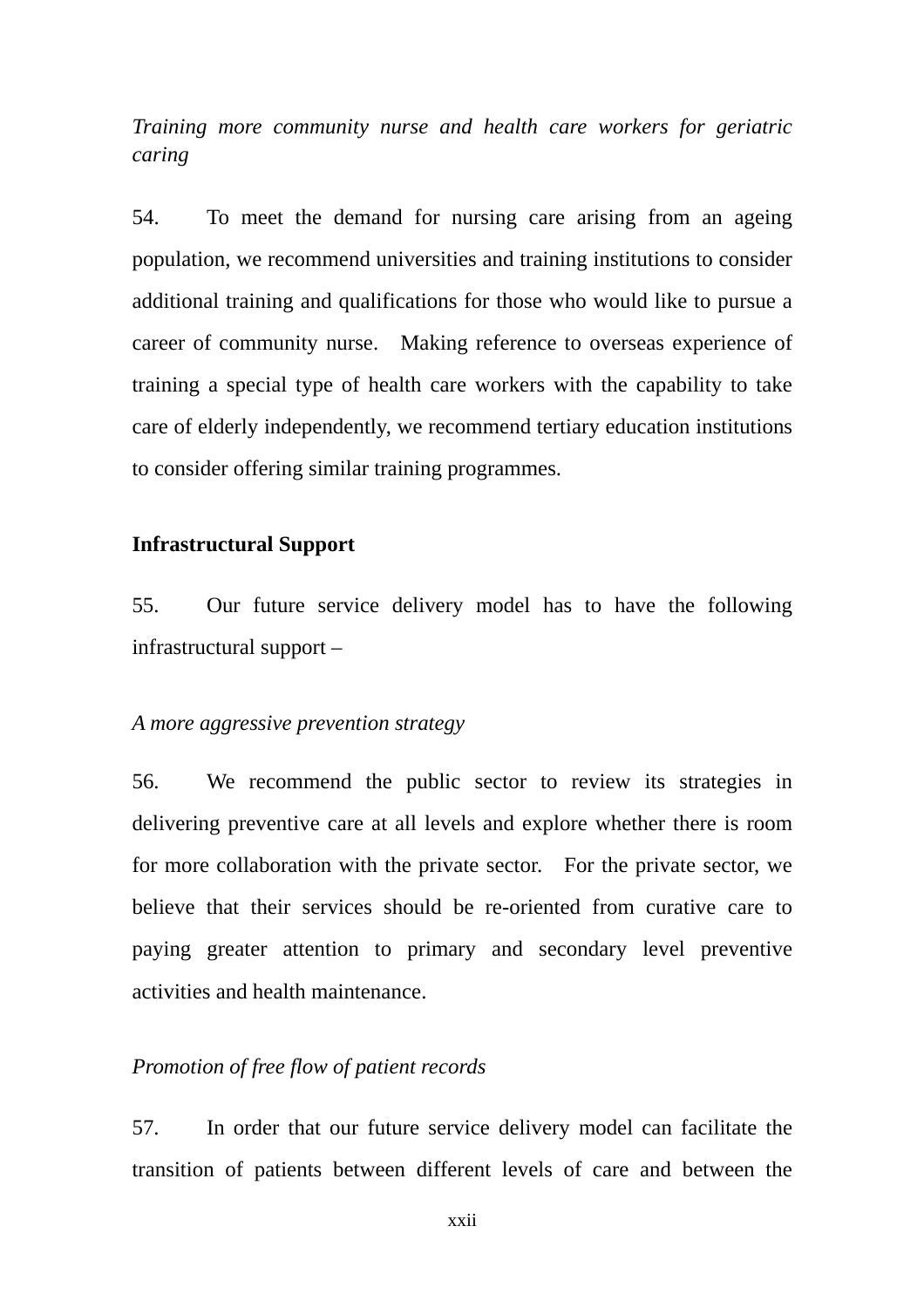public and private sectors, it is essential to develop a system which enables free flow of patients' records with the patient's consent. We believe that the public sector should take the lead to create an environment that encourages and a system that facilitates the free flow of patients' medical record. The short-term aim should be to provide patients of all General Out-patient Clinics and SOPDs with hand-held record and to encourage private care doctors to do the same. In the long term, a territory-wide information system should be developed for carers in both public and private sectors to enter, store and retrieve patients' medical record.

#### *Training for professionals in different roles*

58. We suggest training institutions as well as the professions themselves to review the content of the training currently offered to undergraduates and in-service professionals to prepare them for the challenges ahead. The professions should also positively consider how best to ensure continuous education of their members.

#### *Fees and charges policy*

59. We believe that the Government should put in place a fees and charges policy that is conducive to the re-positioning of public health care services. We also recommend that a more refined assessment be developed to determine the financial needs of patients and to enable different subsidy level to be provided for patients with needs of differing degrees.

xxiii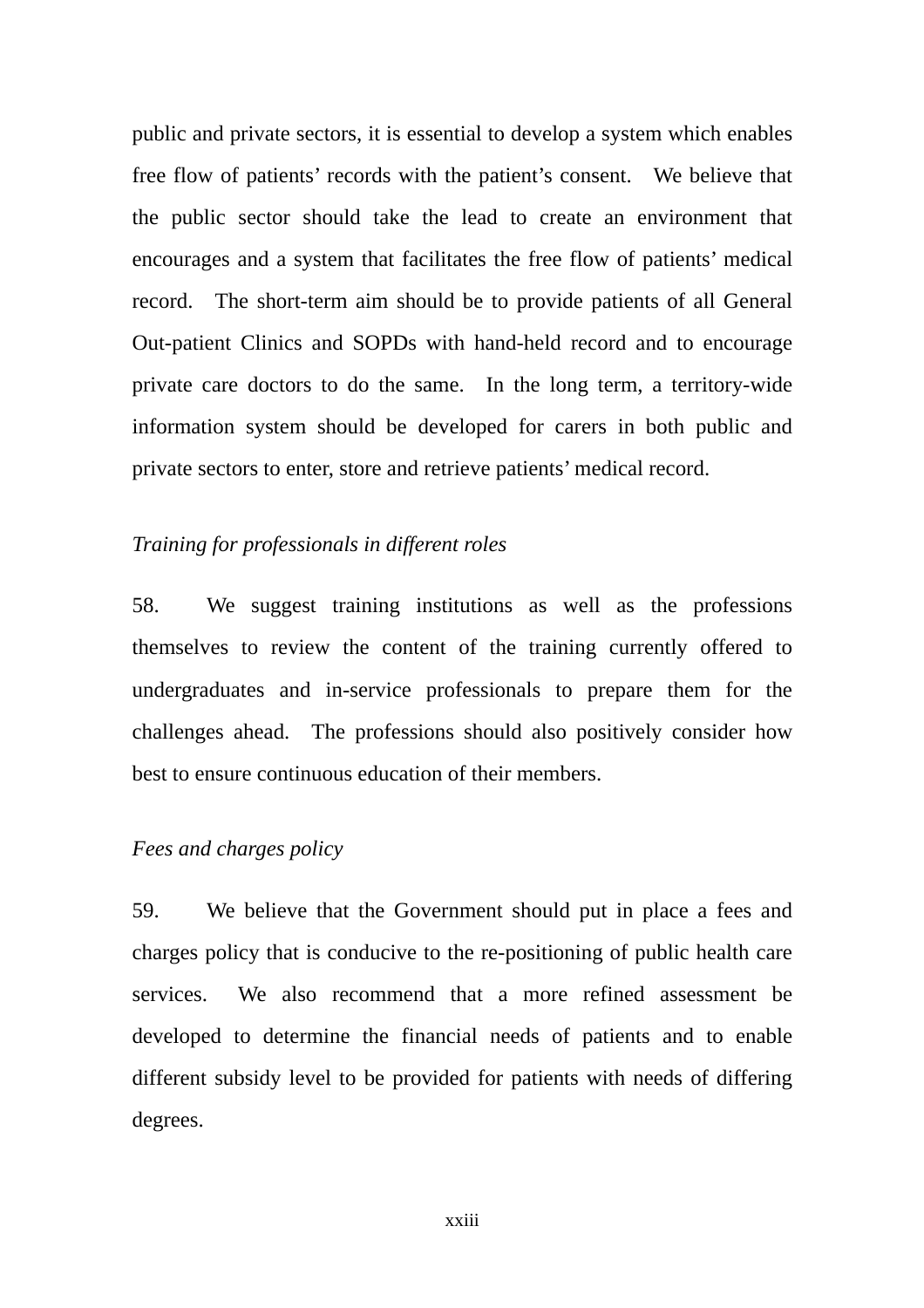#### *Public education*

60. We believe that there should be a rigorous public education programme which seeks to correct certain misconceptions commonly found; inculcate in patients a sense of responsibility for one's health and the awareness that one must seek the right level of medical help and the right person to help; and bring home to patients the importance of prevention and a healthy lifestyle.

#### **Conclusion**

61. "What will Hong Kong's health care scene be like in 10 – 15 years' time if the recommendations in this Report are successfully implemented?"

- "Every family or citizen of Hong Kong is under the continuous care of a named doctor of his / her choice, who is located mostly close to his / her home.
- More preventive care is provided to patients. There are regular health checks, depending on age, past health history, and family history for every person, available at a moderate price.
- A territory-wide medical record system is in place. With patients' consent, doctors in the public and private sectors can all access their patients' records and make better informed treatment decisions.
- Patients can have access to hospitals of their choice when in need, and enjoy close links with their respective carers.
- 24-hour community clinics offer useful service to patients with acute conditions. Many family doctors are also willing to offer assistance to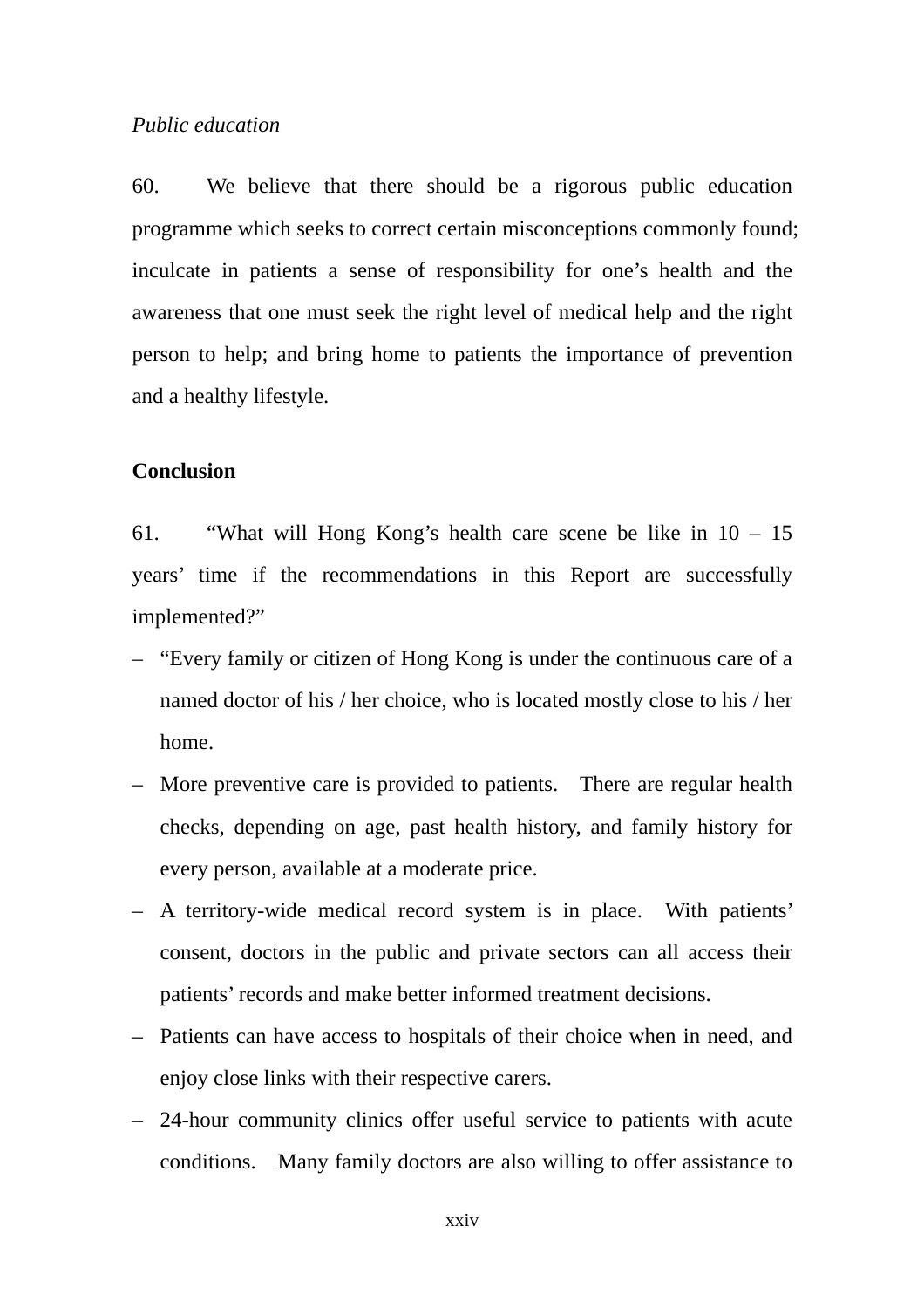patients with acute conditions after their clinics' opening hours.

- Emergency cases are treated by A  $\&$  E departments in a most timely manner. The effective use of observation wards has significantly reduced the need for admission through A&E departments.
- Services for the elderly, chronically ill and rehabilitating patients reach out to the community. Visiting medical, nursing and allied health teams reach out to residential care homes or families.
- Elderly individuals rarely need to be admitted through A&E departments just for diagnostic exclusion. All RCHEs have their own primary care doctor looking regularly after the medical needs of their elders.
- With an appropriate fee differential system, there is better private-public market distribution, and room for development of tertiary services and centres of excellence, in both public and private institutions and facilities.
- Patients with chronic illnesses are being cared for by joint efforts of specialists and their family doctors. Useful advice from family doctors reduces the need for patients to devote time and resources to specialist care to that which is necessary and essential.
- Patients who cannot afford the fees of public services are subsidized to varying degrees, according to their financial situation.
- Workload in public hospitals and clinics is less heavy for our young health care professionals whilst providing them with sufficient opportunities for training. There is a healthy turnover of staff in both the public and private sectors."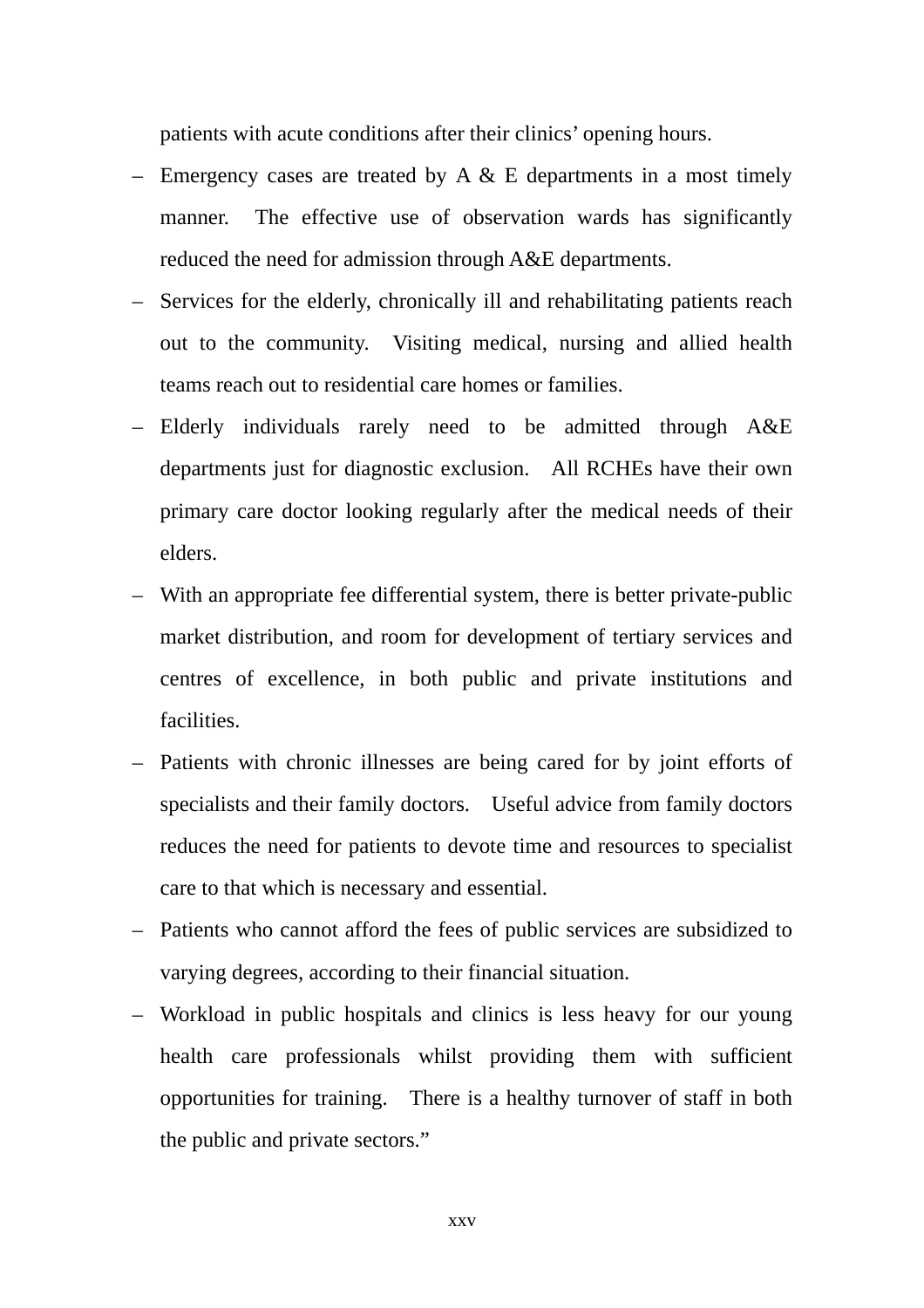## *Chapter 1 - Introduction*

1.1 The Chief Executive announced in the 2005 Policy Address that the advisory framework for health care services would be reformed to facilitate the tendering of advice to the Government on long-term health care policies and financial viability.

## *Reconstitution of the Health and Medical Development Advisory Committee*

1.2 Pursuant to the above, the Health and Medical Development Advisory Committee (HMDAC), chaired by the Secretary for Health, Welfare and Food, Dr York Chow, and comprising 13 members (membership at Annex A), was reconstituted on 1 March and was tasked to review and develop the service model for health care in both the public and private sectors; and propose long-term health care financing options.

1.3 At its first meeting on 4 March 2005, the HMDAC agreed to review the existing health care delivery system to see how it could be improved to cope with future needs and demands. The Committee would then, as a second step, deliberate on health care financing issues.

1.4 Against this background, three working groups on primary care, secondary care, and tertiary and specialized care were formed under the HMDAC to review and develop the future service delivery model for the respective areas. The membership list of the three working groups is at Annex B.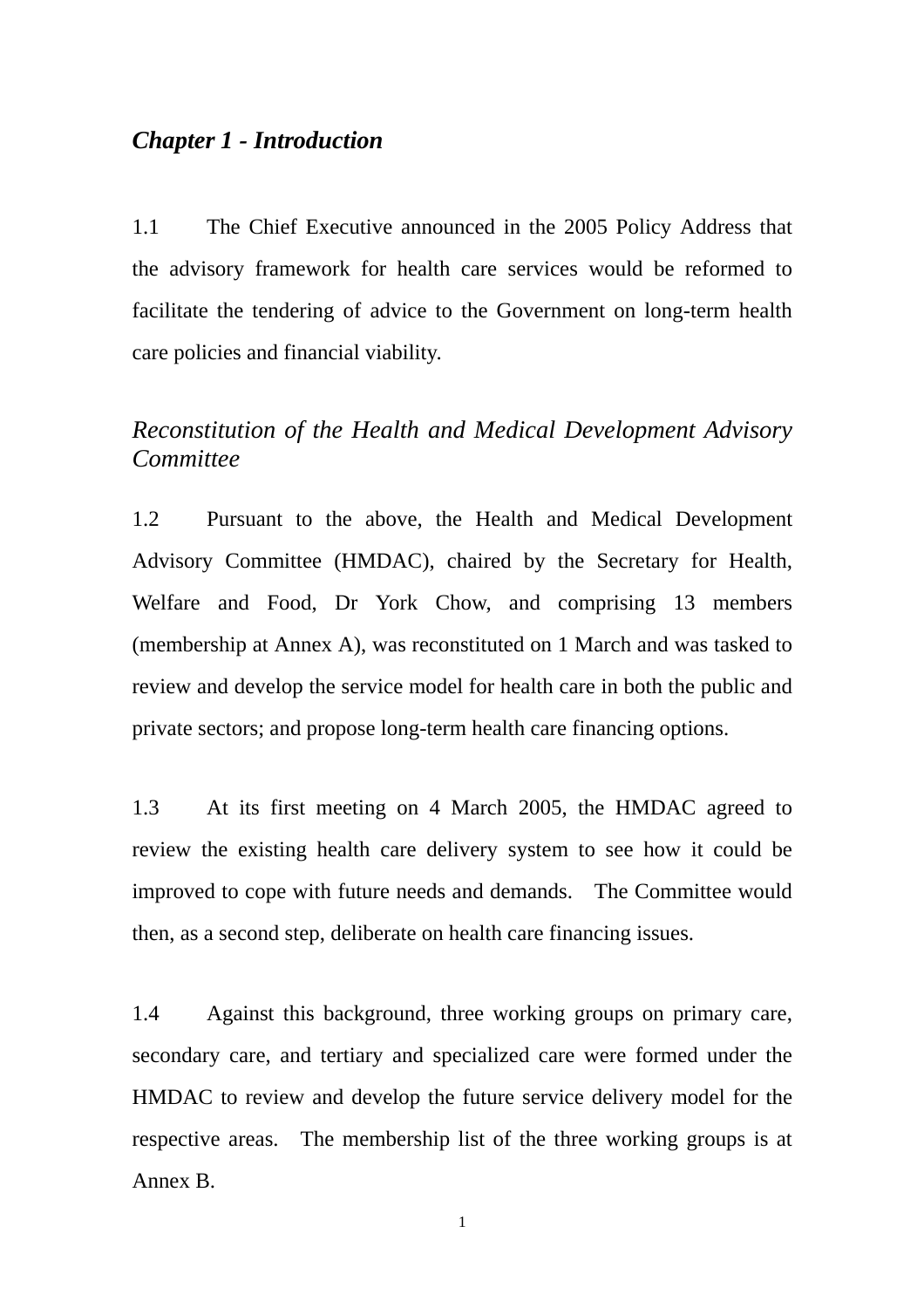1.5 The services reviewed by the three working groups are western medicine services. The HMDAC recognizes the contributions of traditional Chinese medicine to Hong Kong, but as the development of traditional Chinese medicine and western medicine services are facing different challenges and opportunities, the Committee has decided to review the former in a separate exercise.

## *This discussion paper*

1.6 This discussion paper of the HMDAC seeks to set out its views on the future service delivery model for Hong Kong's health care system with a view to building a sustainable system that is accessible and affordable by every member of the community.

### *Future studies*

1.7 The HMDAC will proceed to its second phase of work on financing issues later this year. The target is to put forth recommendations on health care financing options by end of 2005 or early 2006.

1.8 Thereafter, the HMDAC will also embark on other service areas, namely mental health service, dental service and the development of Chinese medicine in Hong Kong.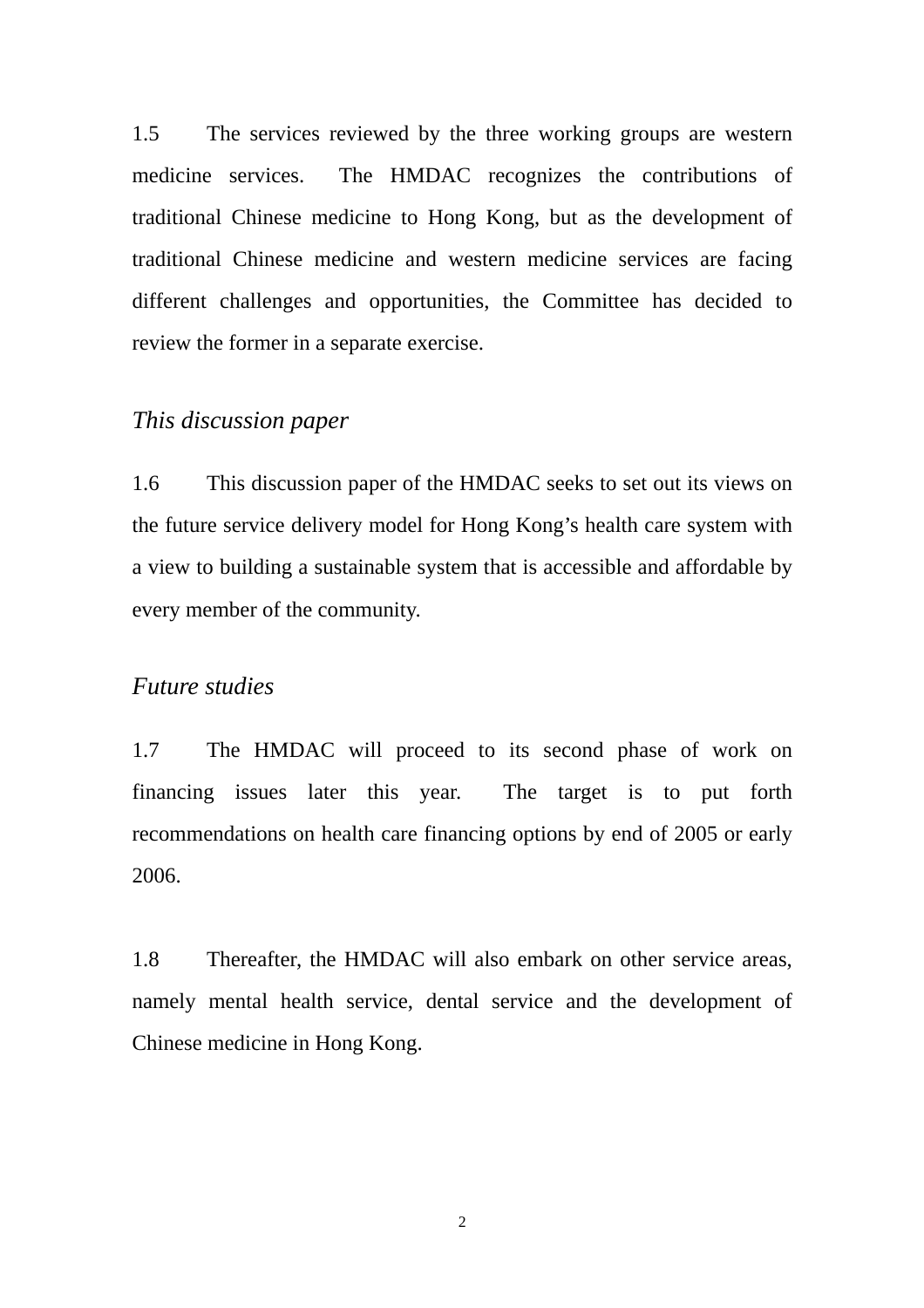## *Chapter 2 - Need for Change*

## *Current situation*

2.1 Over the years, we have developed in Hong Kong an enviable health care system which provides accessible and quality health care to our citizens. Our health indices compare favorably with most developed countries. In 2004, the life expectancy at birth was 78.6 for men and 84.6 for women (Figure 1), which ranked respectively first and second in the world. We continue to enjoy high standards of medical service despite a narrow tax base (Figure 2) and low tax rate. However, these services do not come cheap. Our public health care expenditure has been increasing at an alarming rate. In 2004-05, the expenditure on health care services totaled \$30.2 billion and constituted 14.4% of the recurrent public expenditure. If we express this amount as a proportion of revenue from tax, of every \$100 received from tax, about \$22 is spent on public health care – a ratio which is among the highest in developed economies. One of the main reasons is that our heavily subsidised public health care services take care of most of the more expensive hospital services vis-à-vis the private sector.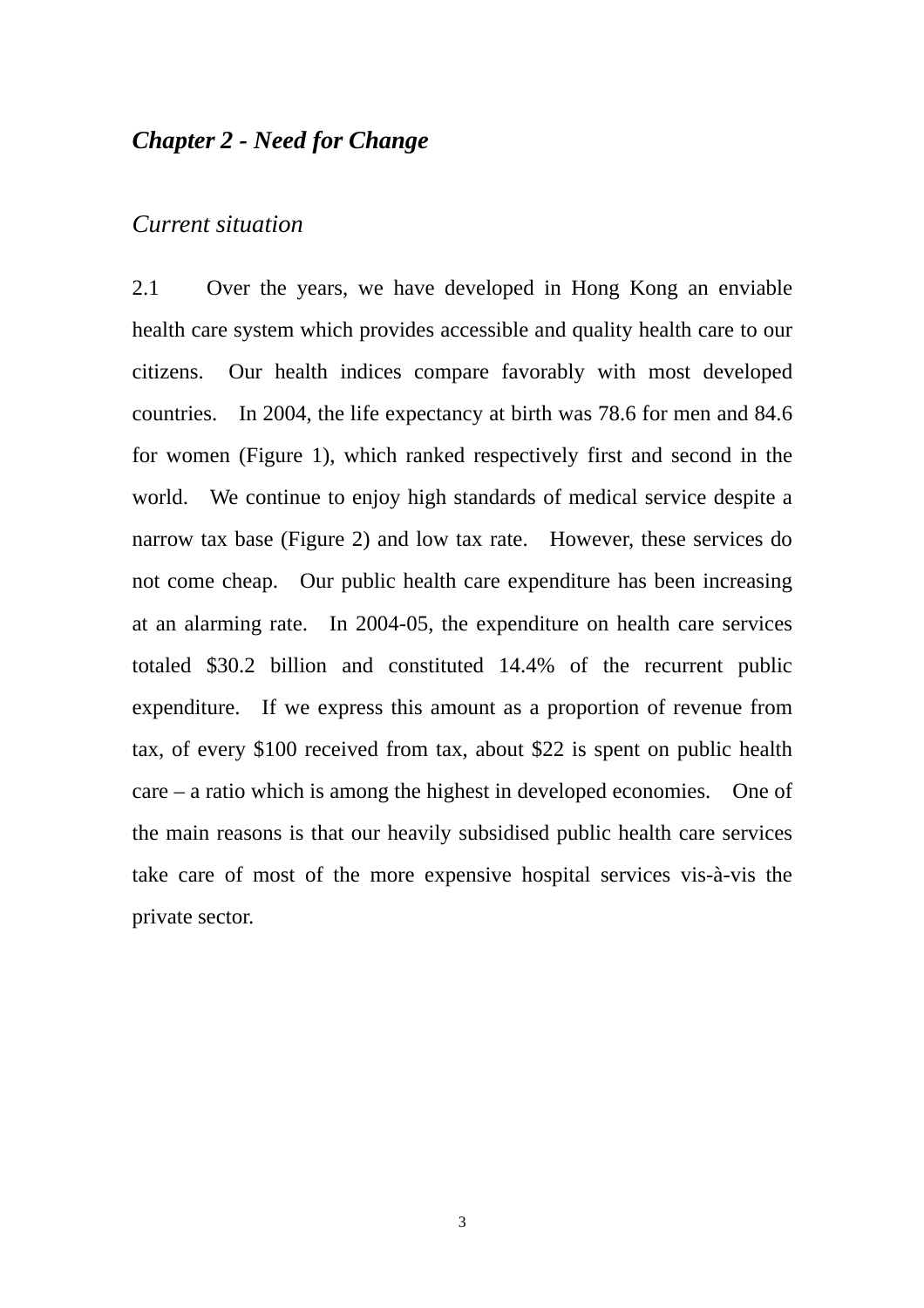

## Figure 1: Life expectancy at birth (2002)

## Figure 2: Salaries tax yield (2004/05)

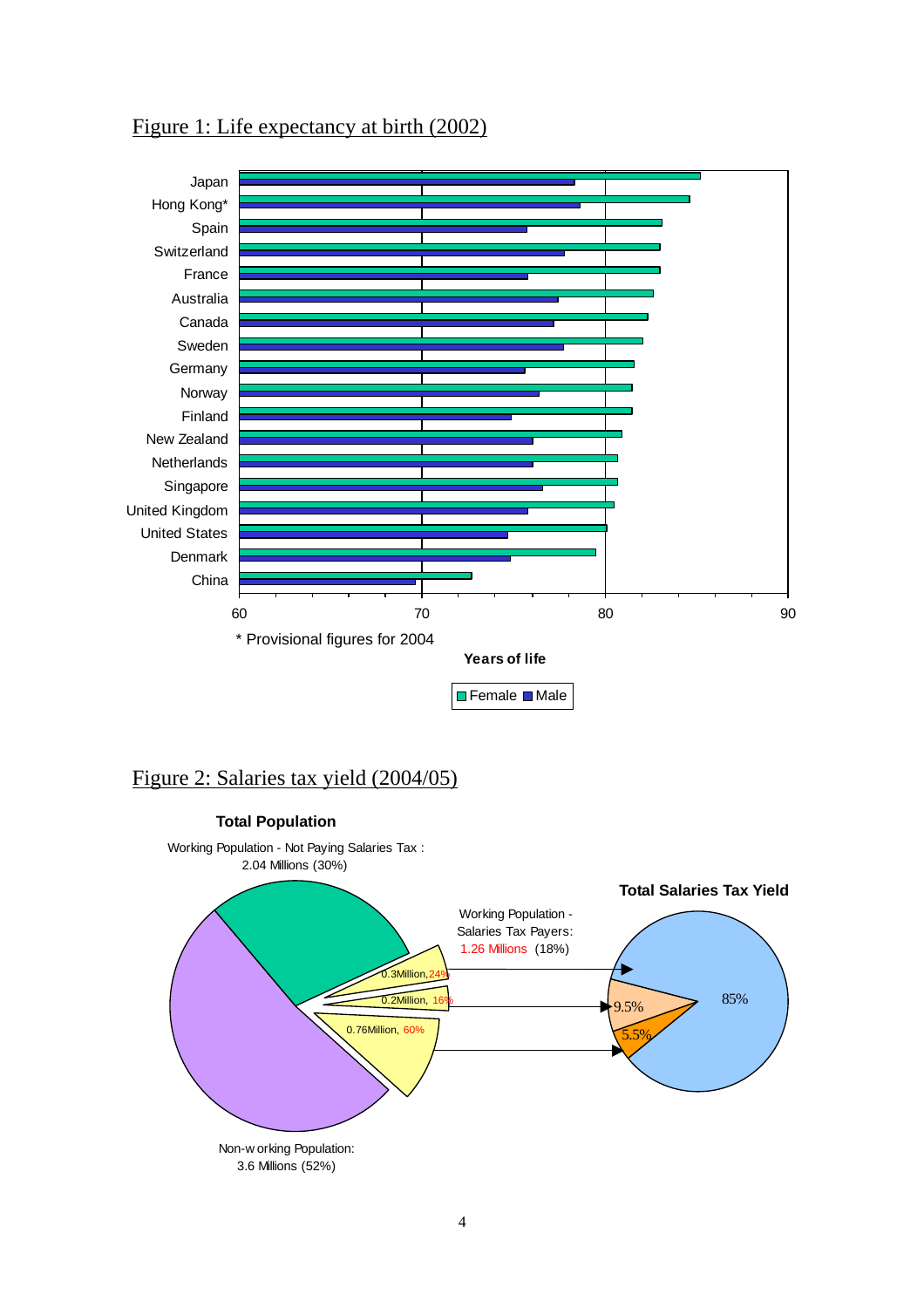## *The Hospital Authority as the main service provider*

 2004-05 and 45 specialist out-patient clinics with 6.0 million attendances. 2.2 Public health care services in Hong Kong are delivered mainly by the Hospital Authority (HA) set up in 1990. The HA currently operates 41 public hospitals and 15 public Accident and Emergency (A & E) departments which recorded some 2.1 million attendances in 2004-05. It also operates 74 general out-patient clinics with 5.3 million attendances in In dealing with a caseload of this size, HA's expenditure doubled in 10 years' time - from \$14.5 billion in 1994-95 to \$27.8 billion in 2004-05 (Figures  $3 \& 4$ ). This increase should, of course, be seen in the context of population increase, advancement in medical technology and improvement in the quality of HA's services. The question, nevertheless, remains whether the community should continue to put a larger and larger proportion of public expenditure on health care, and leave less and less for other services and infrastructure development.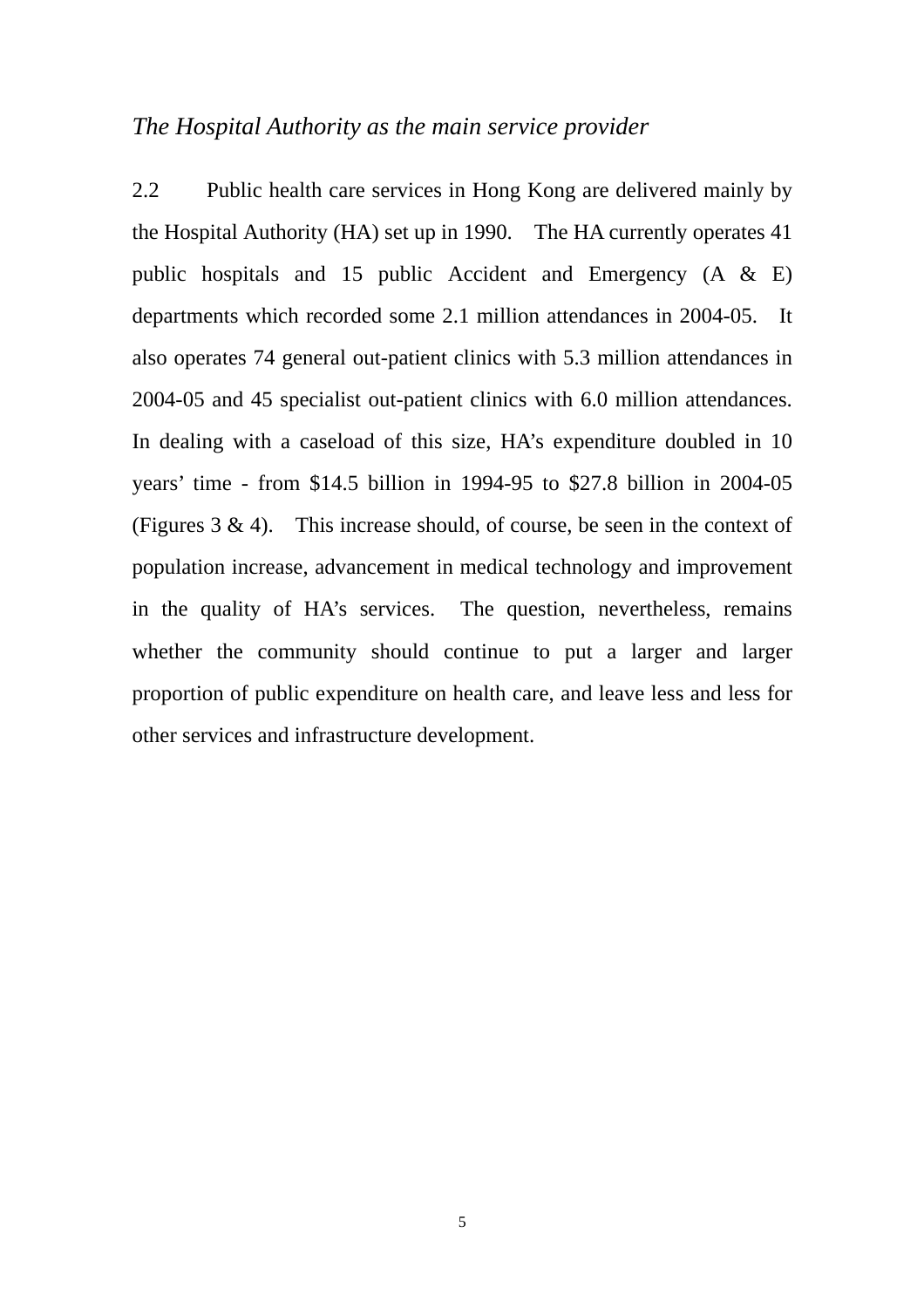## Figure 3a: Non-recurrent subvention to the Hospital Authority (1991/92 – 2004/05)



 SARS" in 2003-04 and 2004-05 respectively. Note : Additional provisions of \$600.4 million and \$63.4 million were made to HA under the "Commitment for the fight against

## Figure 3b: Recurrent subvention to the Hospital Authority  $(1991/92 -$ 2004/05)



\$ Million

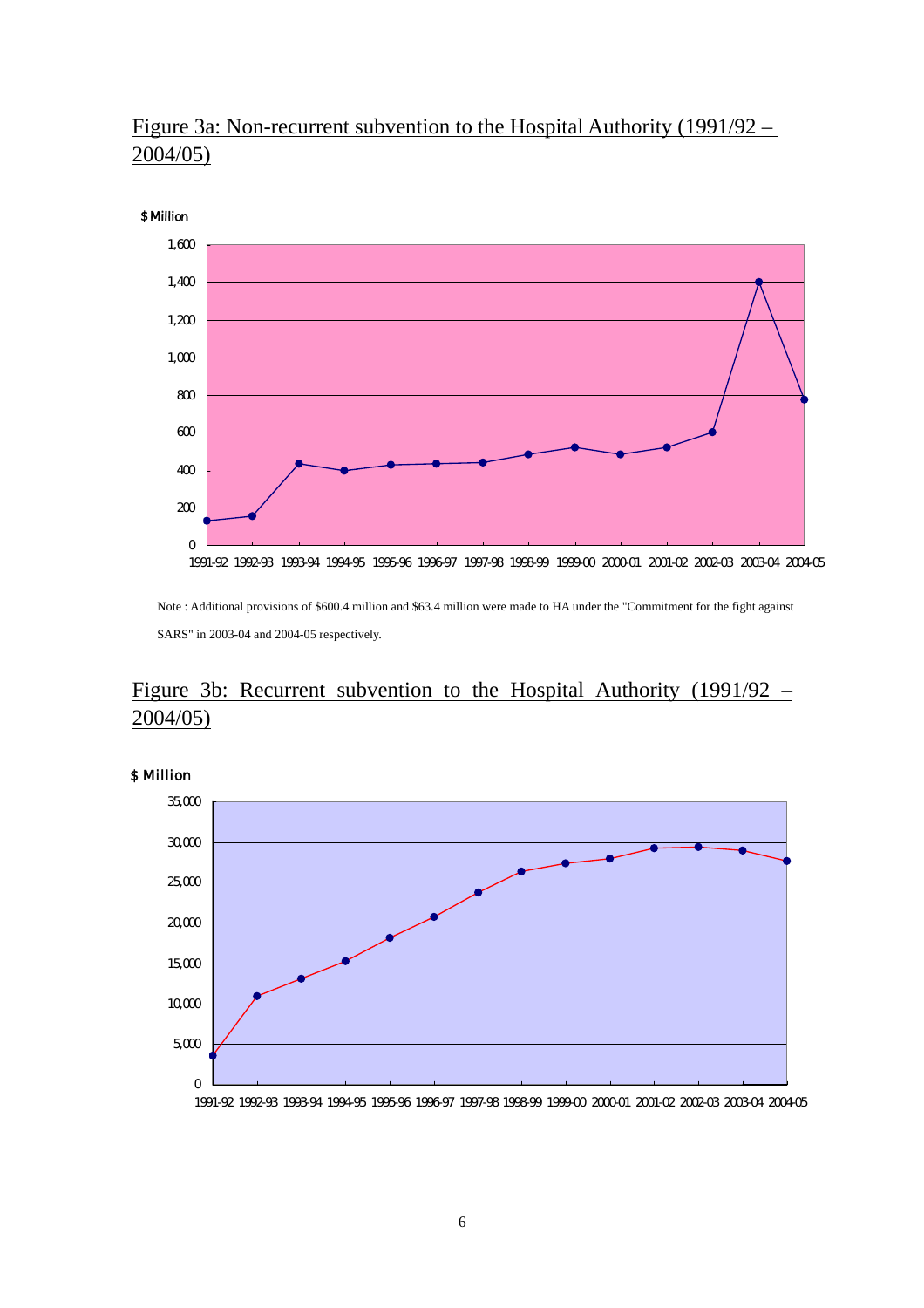## Figure 4: List of large-scale capital works projects

The total amount of government funding approved for HA's capital works projects from 1991-92 to 2005-06 is \$**24 billion**. A list of the large-scale projects (with approved project estimate over \$600 million each) is as follows:

| <b>Project Title</b>                                                                                            | <b>Approved</b><br>Project<br><b>Estimate</b><br>\$M\$ |
|-----------------------------------------------------------------------------------------------------------------|--------------------------------------------------------|
| Princess Margaret Hospital – Extension and Improvement Works                                                    | 652.0                                                  |
| Construction of Tai Po Hospital                                                                                 | 645.0                                                  |
| North District Hospital – Construction Works                                                                    | 1,690.4                                                |
| Tseung Kwan O Hospital – Construction Works                                                                     | 2,047.3                                                |
| Redevelopment of the Operating Theatre Block and the Rehabilitation<br><b>Block in Queen Elizabeth Hospital</b> | 671.3                                                  |
| Construction of Kowloon Medical Rehabilitation Centre                                                           | 894.8                                                  |
| <b>United Christian Hospital Extension</b>                                                                      | 604.9                                                  |
| Redevelopment of the Caritas Medical Centre                                                                     | 769.2                                                  |
| Construction of Princes Margaret Hospital Lai King Building                                                     | 686.4                                                  |
| Kowloon Hospital – Phase 1 Redevelopment                                                                        | 1,083.3                                                |
| Tuen Mun Hospital – Relocation of Tuen Mun Polyclinic                                                           | 634.2                                                  |
| Redevelopment of Castle Peak Hospital, Phase 2                                                                  | 1,470.8                                                |
| Redevelopment and Expansion of Pok Oi Hospital                                                                  | 1,666.1                                                |
| Redevelopment of Staff Quarters for the Establishment of a<br>Rehabilitation Block at Tuen Mun Hospital         | 1,031.4                                                |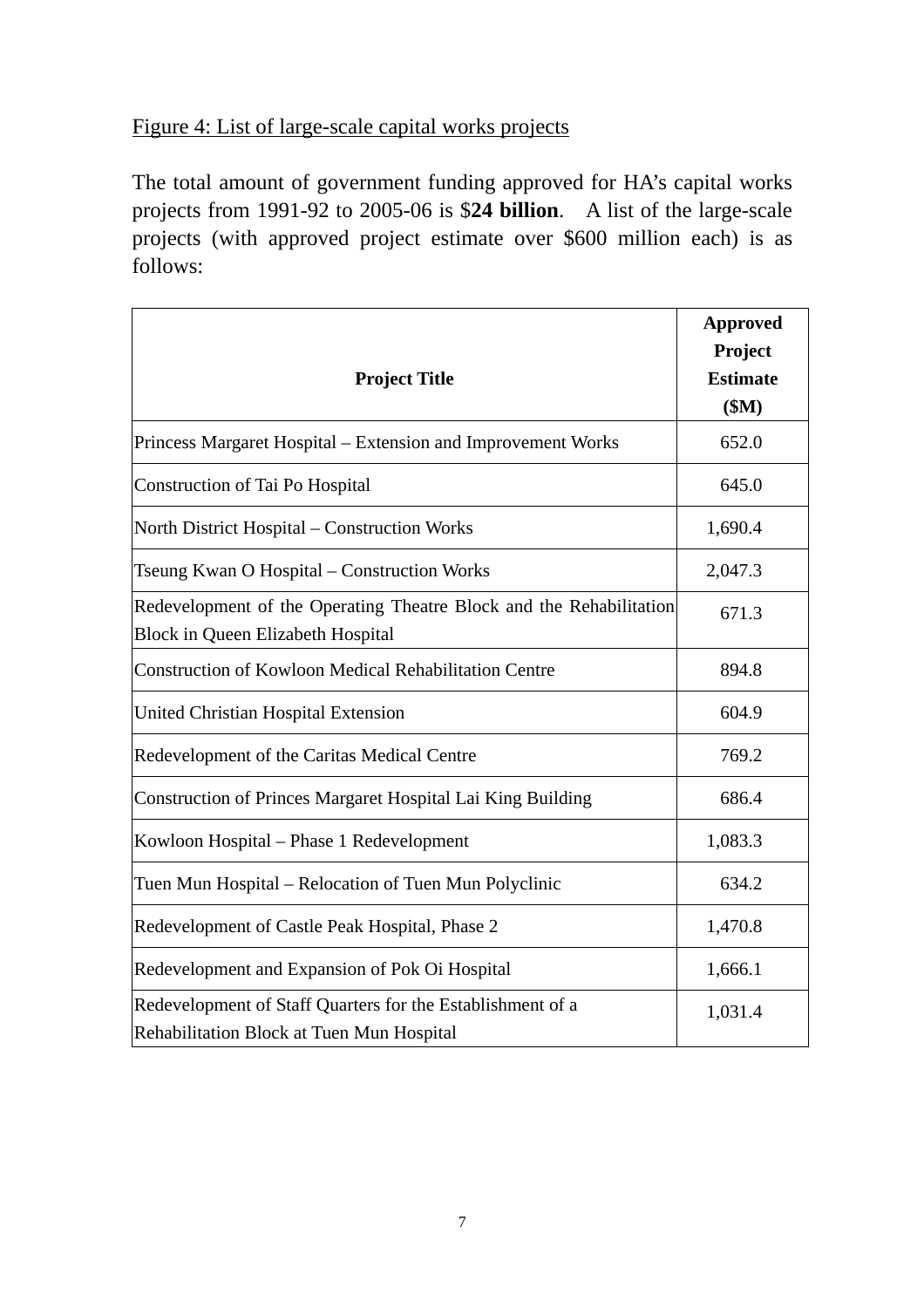## *Challenges ahead*

 $\overline{a}$ 

2.3 Looking ahead, with an ageing population (Figure 5), increasing medical costs and community expectations, our public health care system is reaching its limits. Its sustainability has been a cause of concern for the Government and the community. It is doubtful if the system, as it is, would be able to meet the future needs and aspirations of the community.



Figure 5: Elderly population in Hong Kong (1983 – 2033)

 $2.4$ 2.4 Specifically, challenges faced by the present system include -

- (i) an over-reliance on the public healthcare system which is heavily subsidized, with resources in the private sector under-utilized;
- exponentially; $<sup>1</sup>$ </sup> (ii) an ageing population - 1 in 5 being over 65 by 2023 - meaning that the health bill and hospital service demand will increase
- (iii) tendency of early occurrence of chronic illnesses in the population resulting in prolonged reliance on the public medical

 individuals aged 20. The patient days used by people aged 65 and above is 46% of the total. See Figures 6 and 7. <sup>1</sup> Prevalence of chronic diseases in people aged 65 and above is more than five times higher than that of Figures 6 and 7. 8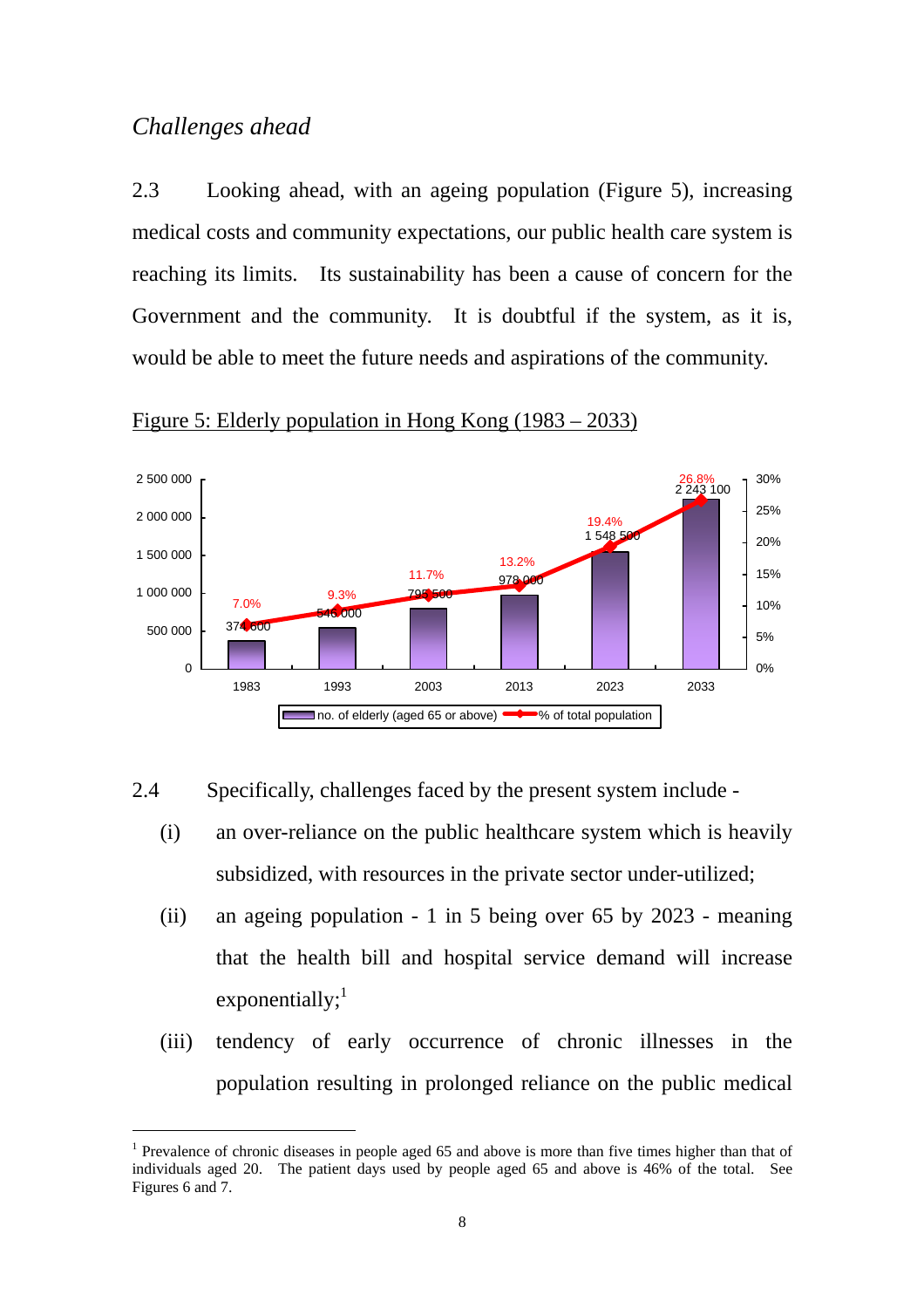system;

- (iv) advancement in medical technology leading to increasing number of treatable medical conditions and expensive medications and technology; and
- (v) over-stretched ho spital services, including specialist out-patient service and A & E departments.





Figure 7: Average number of public hospital bed days by age (2002)



**Age group**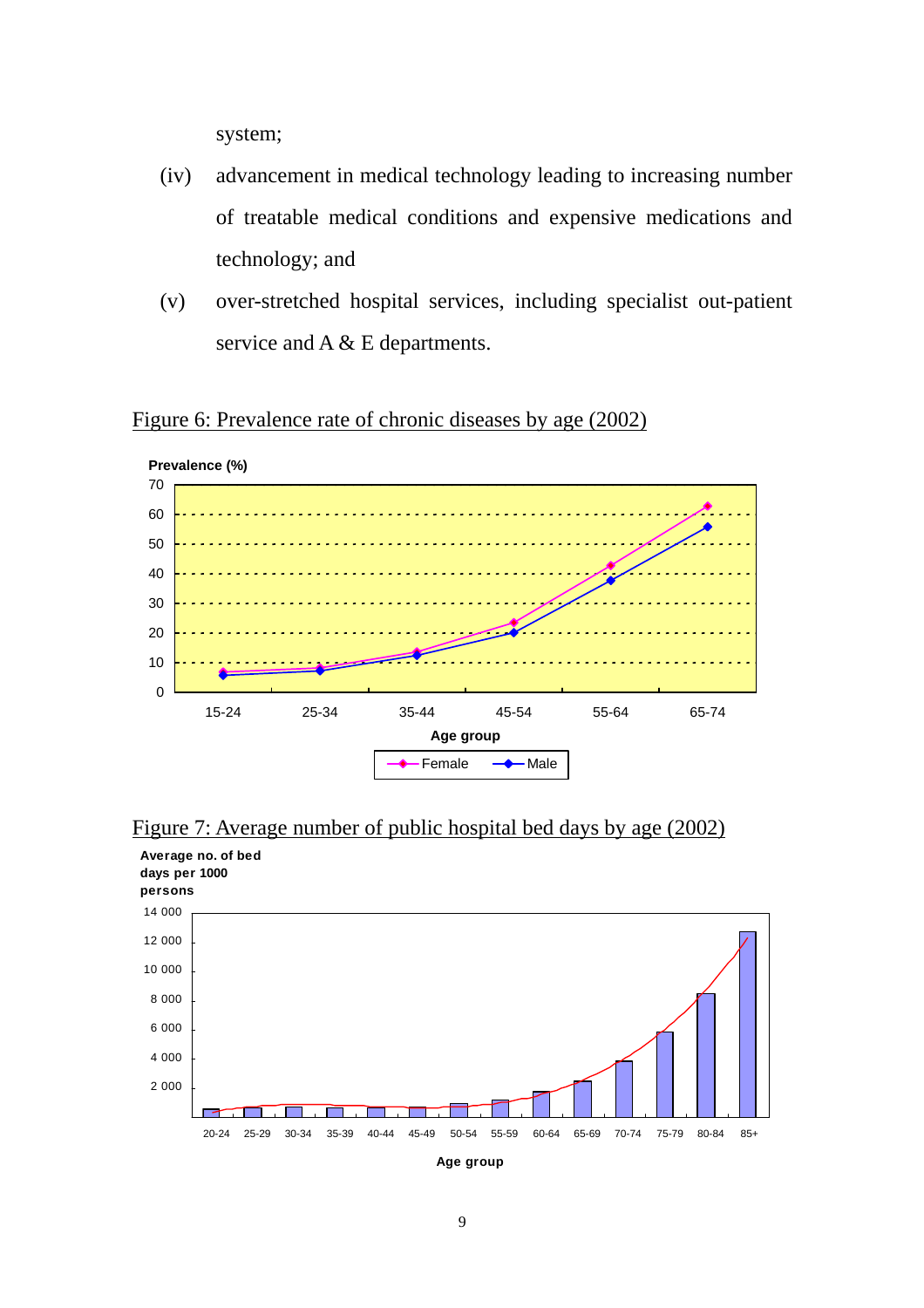## *The price of inaction*

2.5 If we do not address the above situation and reform our service model, we project that the Government will have to spend well above \$50 on health care services out of every \$100 tax revenue collected by 2033 to provide the health care services currently provided. This will seriously impact on our other services, such as education, welfare and infrastructure developments. This is simply not an option.

2.6 Furthermore, all additional resources, if any, will be absorbed by the increasing demand as a result of the ageing population and the community's reliance on the public sector health care system. There will be no spare resources to improve on the existing system. As a result, waiting time for medical service will be even longer, public hospitals will be even more over-crowded and the overall service level will thus be downgraded. There will also be no spare resources to invest in preventive health care and rehabilitative service. The situation will become highly undesirable – not something we want.

2.7 A further consequence will be that, as the population rely heavily on the public health sector, the private medical workforce would shrink. The public medical workforce will, on the contrary, have to face an increasingly heavy workload with insufficient manpower. As a result, the community will have little choice but to revert to the public health care sector. This will end up in a vicious cycle. In time, there will not be sufficient incentives for young persons with good potentials to join the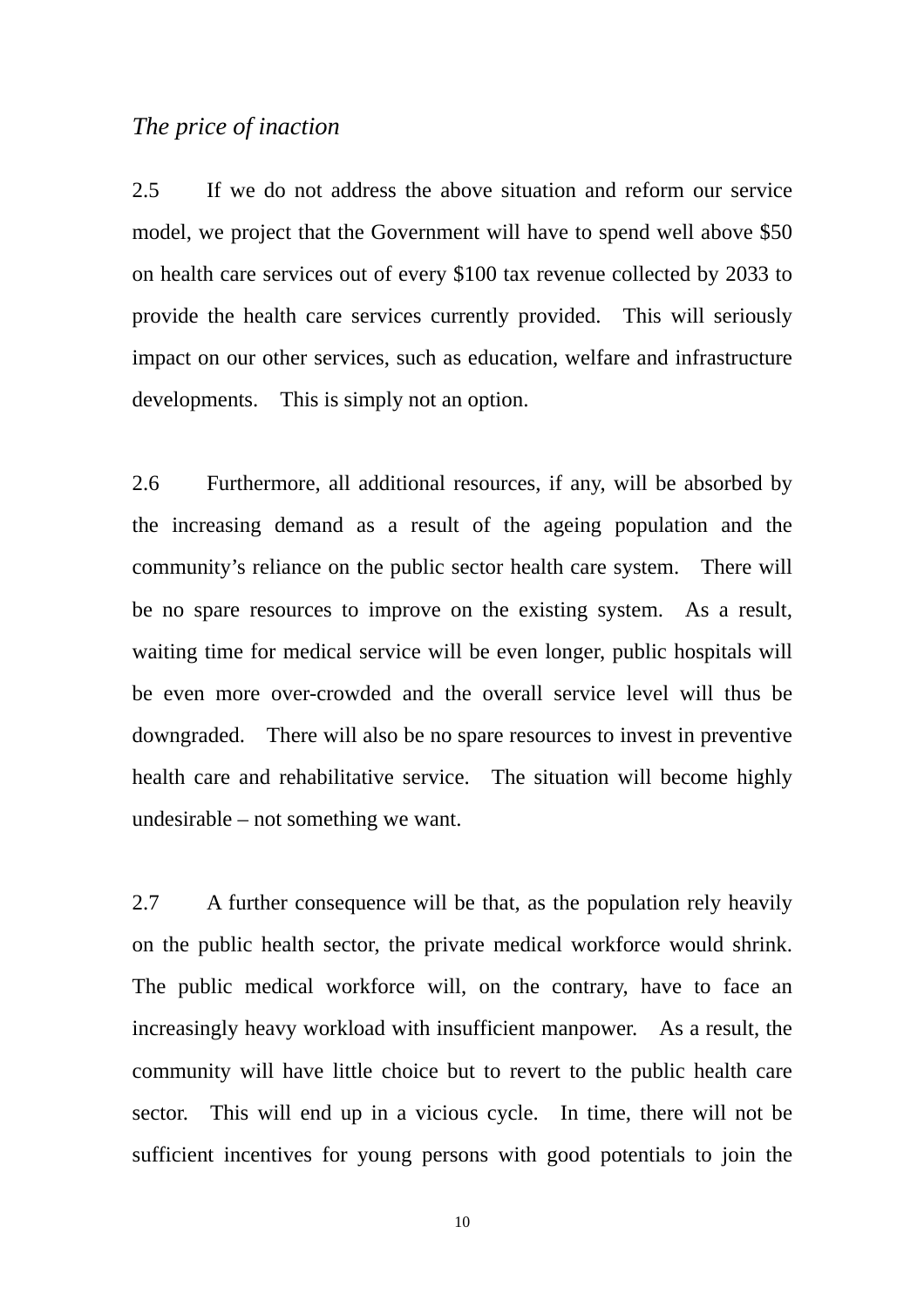health professions. The community as a whole will suffer.

## *Time for change*

 affordable and accessible to all. To this end, we should have a shared 2.8 We have good reasons to be proud of our present health care system and if we wish to continue to do so, we must meet the challenges outlined above. Our shared vision is to ensure that the community will continue to enjoy a high level of health care service which is sustainable, mission - to critically review and re-think what our future health care model should be so that our vision can be attained.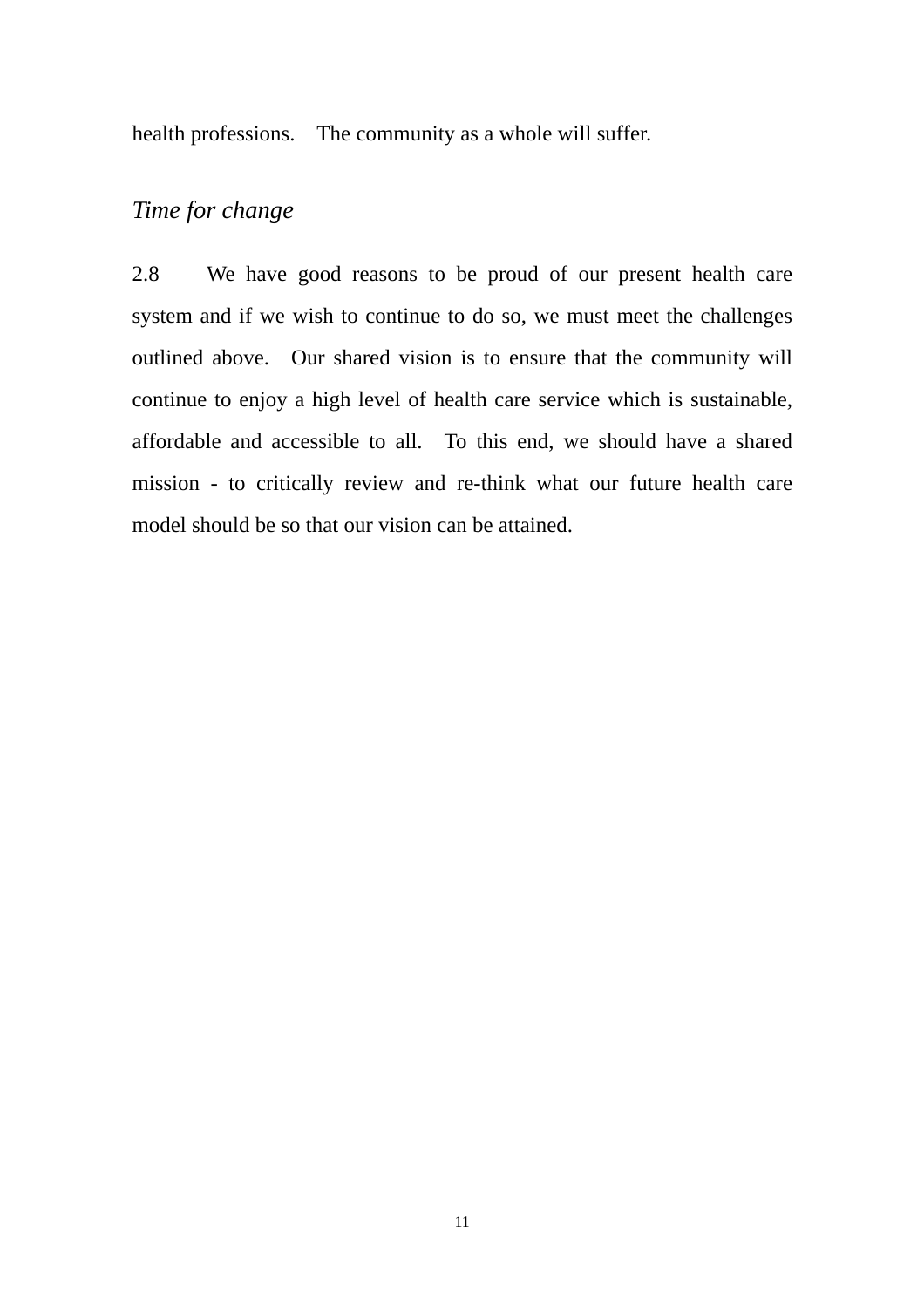## *Chapter 3 - Future Service Delivery Model*

3.1 For years, our culture puts emphasis on curative care – we visit our doctor only when sick. Most of us tend to overlook the importance of preventive care and continuity of care which are the fundamentals of effective management of our own health. Also, many people tend to believe that hospital care provides the best care for our illnesses and overlook the part that home and family care plays in many cases. These perceptions and culture affect the way our public health care services are utilized and hence the increasing demand for such services.

## *Future health care model*

3.2 In developing our future health care model, our aim is to ensure that our limited resources are being utilized in the most appropriate manner to achieve the best health outcome for those in genuine need of such service. We believe that our future health care model should contain the following elements –

- (i) A population which is knowledgeable about health and health risk factors, so that the general public can and will adopt a healthy lifestyle, and take responsibility for their own health.
- (ii) A health care profession that views health promotion and preventive medicine as priorities, and exercises its practice professionally and ethically.
- (iii) A primary health care system which can provide a robust family and community medicine service affordable by all, whilst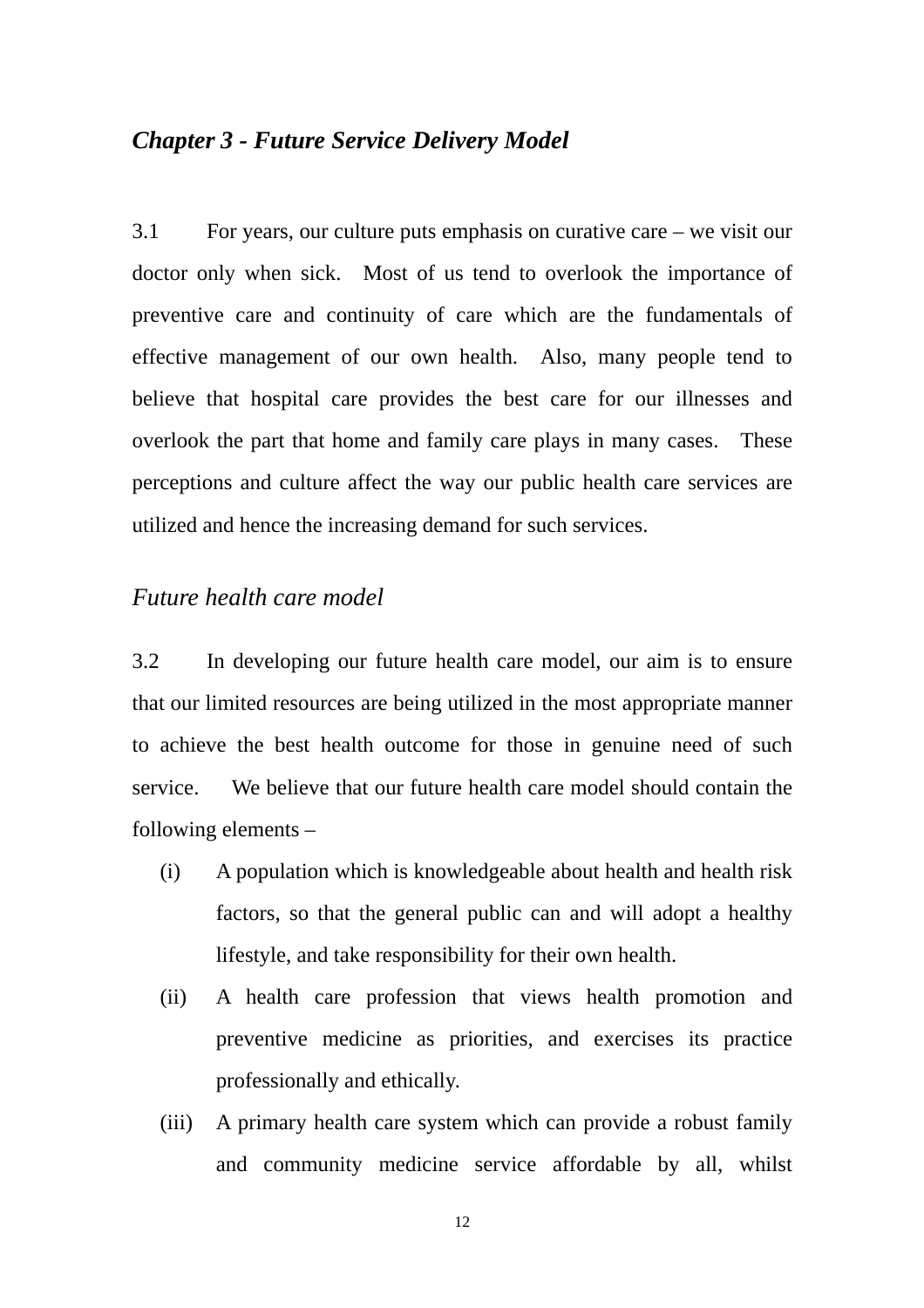incorporating strong elements of health promotion and preventive care, with standards set for the care of different age groups and health status.

- (iv) A hospital service network which can provide emergency and secondary care within reasonable reach of the population in all districts, in order to enhance service access and family visitation.
- maintenance of family support. (v) Elderly, long-term and rehabilitation care services which encourage home care with community outreach and professional support, with infirmary and hospice care in all districts to enhance
- (vi) The establishment of specialized tertiary centres and hospitals to develop and concentrate expertise, technology, special facilities and research for the treatment of catastrophic illnesses.
- (vii) Well-integrated public and private sectors which promote healthy competition for service quality and professional standards, and provide a choice for the public.
- (viii) A financing model which encourages appropriate use of health care services, ethical and effective professional care, reasonable and affordable contributions by users, and with targeted subsidies through public funds for unfortunate patients and families in genuine need.

## *Positioning of the public and private sectors*

3.3 Our future health care model will involve, among others, a re-alignment of roles between the two main service providers of our health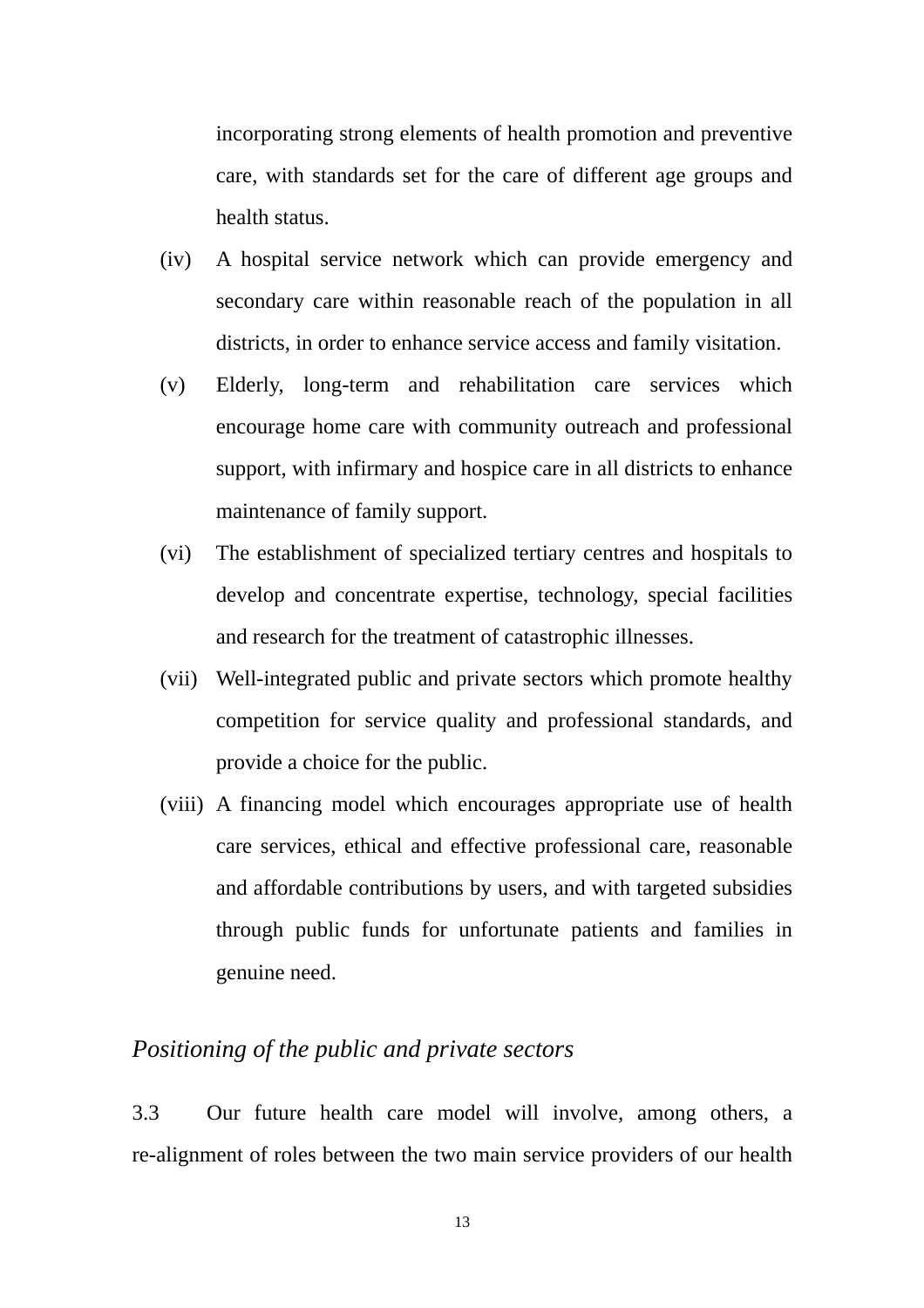care system, namely the public sector (HA and the Department of Health (DH)) and the private sector (private hospitals, private medical practitioners and other non-government entities). To ensure that our limited resources are being utilized in the most appropriate manner and for those in genuine need of such service, we believe that our public health care service sector should target its services at the following areas –

- acute and emergency care;
- for low income and under-privileged groups;
- illnesses that entail high cost, advanced technology and multi-disciplinary professional team work; and
- $\bullet$  training of health care professionals;

whereas our private sector should be one that –

- provides comprehensive, personal and quality care to patients;
- $\bullet$  provides choice for the community;
- $\bullet$  is affordable by people of average income level;
- attracts young members of the health care professions; and
- contributes towards the training work for health care professionals.

## *Changing needs of the patient - different levels of care*

3.4 Health care is a continuing and developing process. Our future health care system should be capable of responding flexibly to the changing needs of the patient by providing him/her with the appropriate level of care – primary, secondary or tertiary - either through the private or public sector. To make the best use of resources, the system should encourage "smooth transition" of patients between different levels of care in response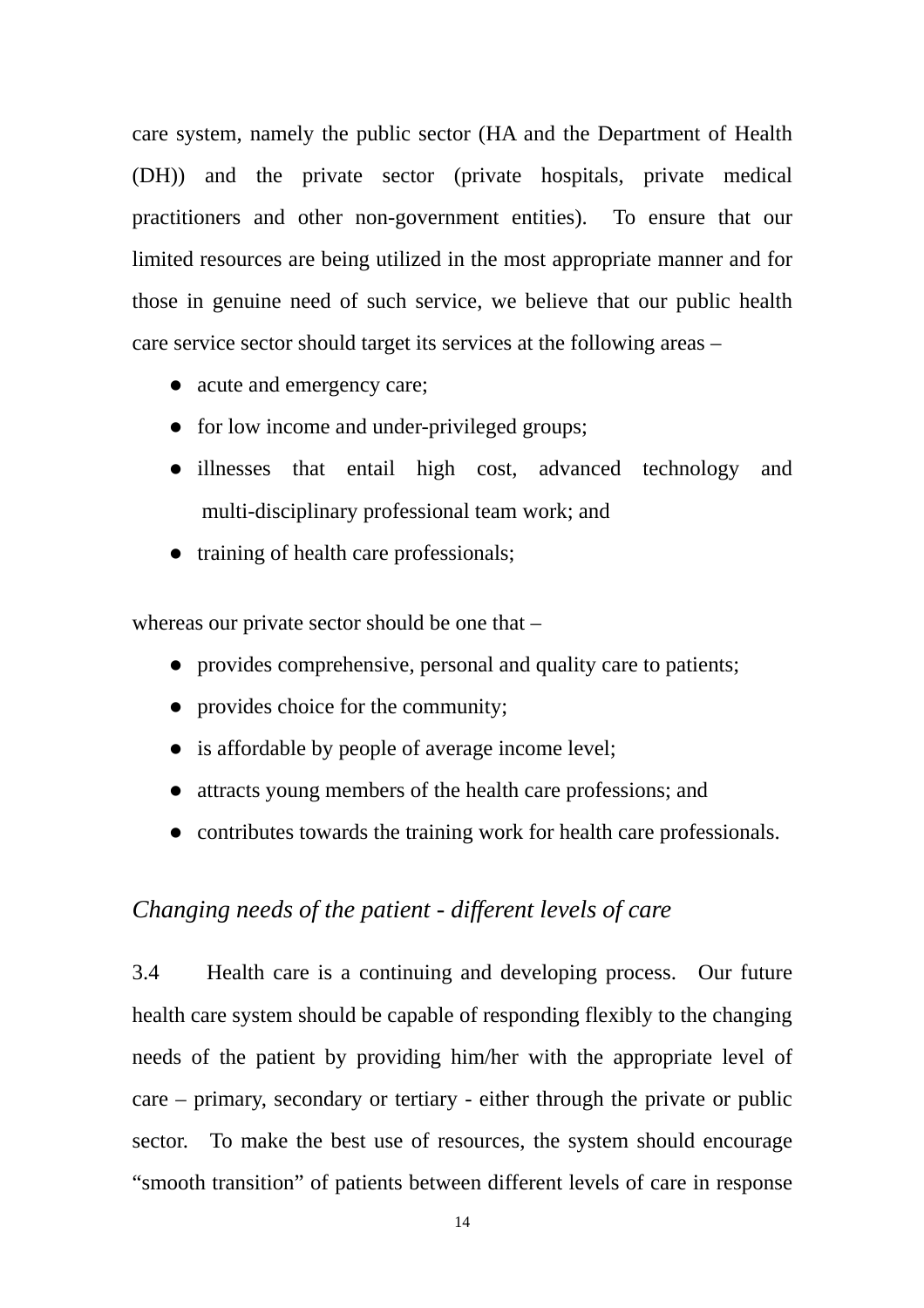to changing care needs. We believe that such a dynamic system will ensure that our limited resources are utilized to achieve the best health outcome.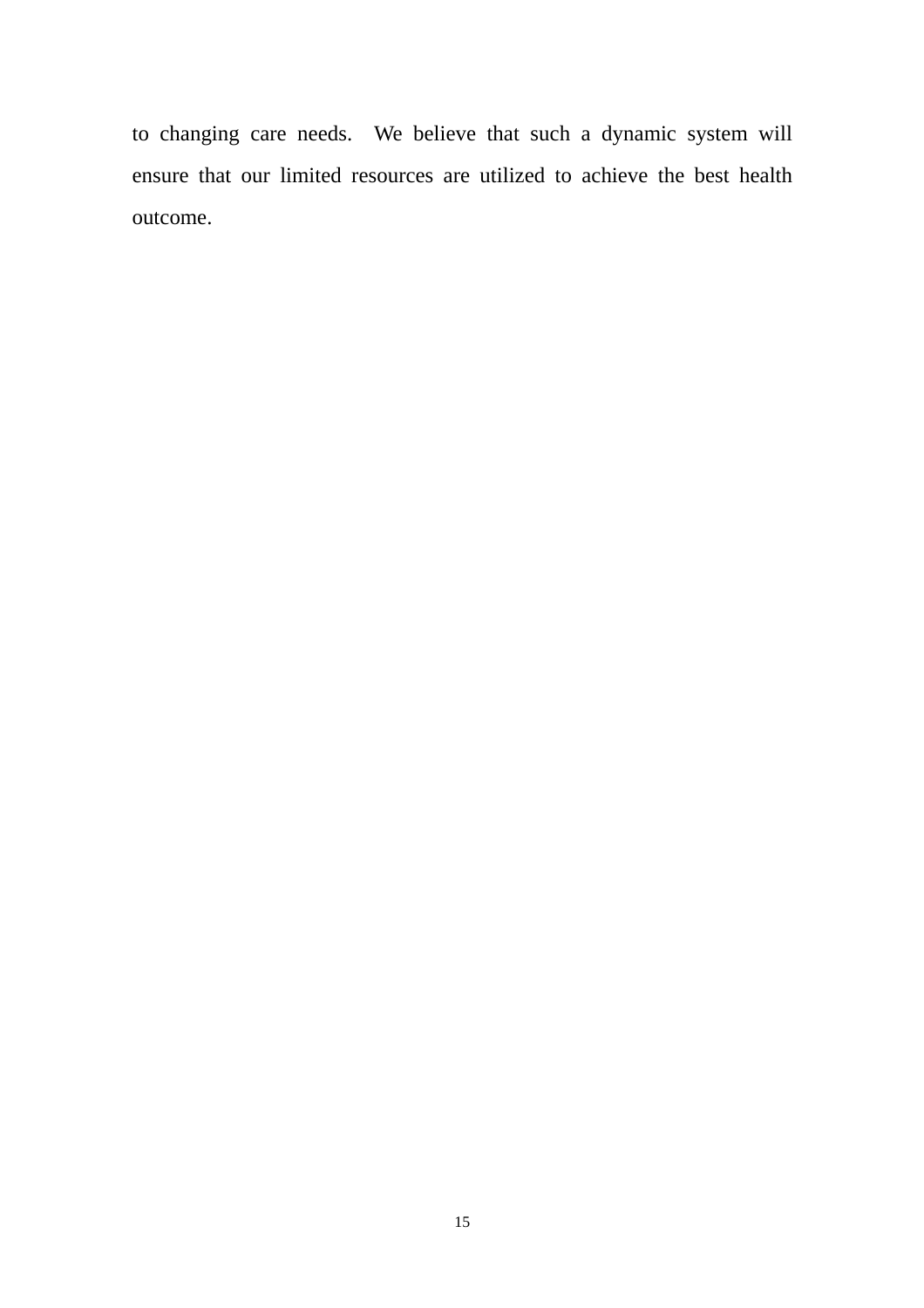# Future Health Care Delivery Model

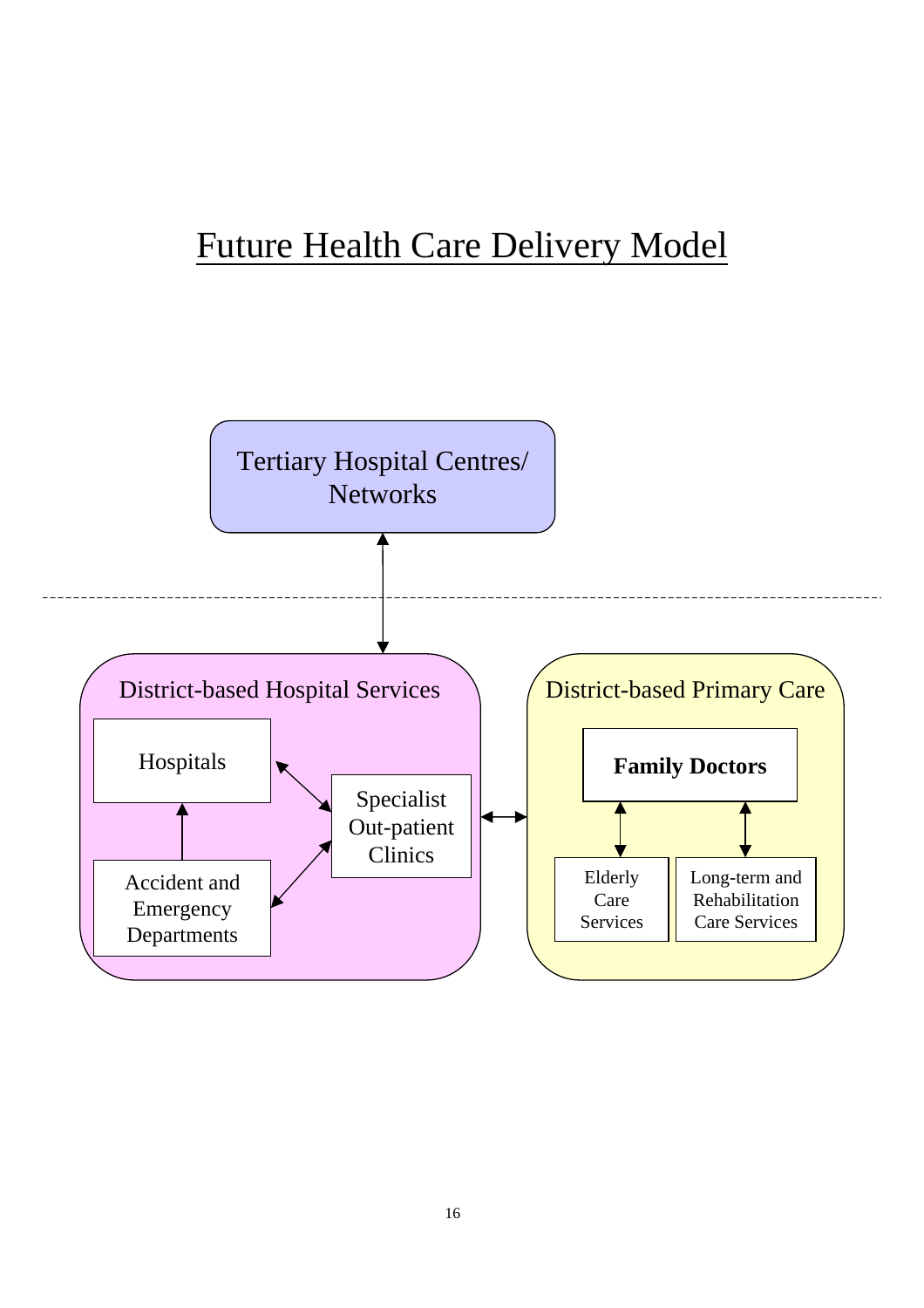## *Chapter 4 - Primary Medical Care Services*

### **Future Model**

 $\overline{a}$ 

4.1 According to the World Health Organization's definition, primary health care is an integral part both of a country's health system and of the overall social and economic development of the community.<sup>1</sup> It involves, in addition to the health sector, all related sectors and aspects of national and community development, in particular agriculture, food industry, education, housing etc.; and demands the co-ordinated efforts of all those sectors. In this chapter and part of the next chapter of this discussion paper, we will be examining the medical aspect of primary health care including preventive, curative and rehabilitative services.

4.2 Primary medical care is the first point of contact individuals and the family have with a continuing health care process and constitutes the first level of a health care system. It is the base upon which the rest of the health care system is organized. Effective primary medical care services will be able to improve the health of the population as well as reduce pressure on the hospital system. Thus what we need is  $-$ 

*A primary medical care system which can provide a robust family and community medicine service affordable by all whilst incorporating strong elements of health promotion and preventive care, with standards set for the care of different age groups and health status.* 

 $<sup>1</sup>$  Adapted from the opening statement in the Report of the International Conference on Primary Health</sup> Care Alma-Ata 1978. World Health Organization, Geneva.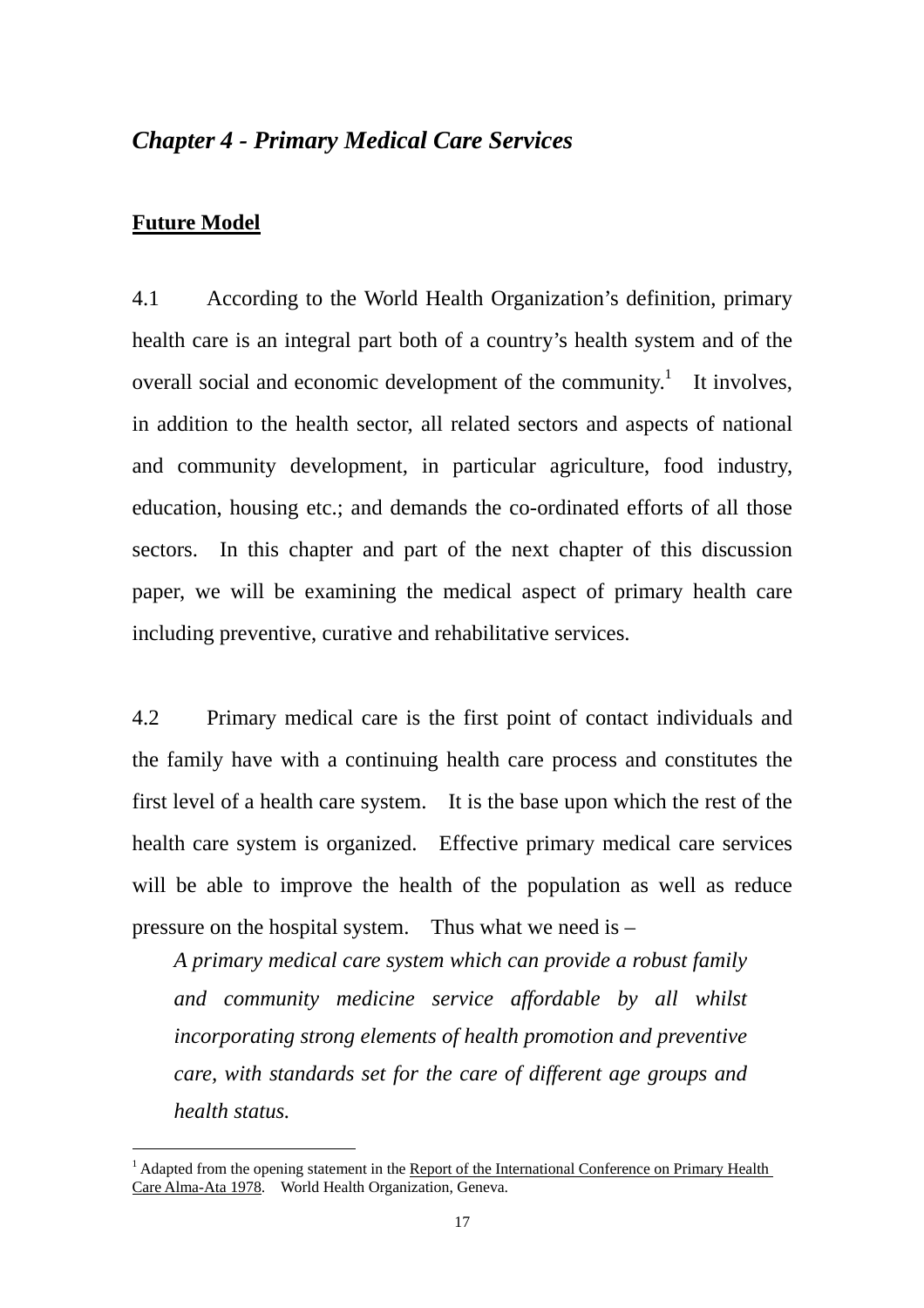## *What is the essence of primary medical care?*

4.3 Primary medical care is not just about the curing of episodic diseases. Primary medical care services should provide *continuing, comprehensive and whole-person* medical care to individuals in their home environment. We will discuss how the current primary medical care services are performing in terms of these three elements in the following section.

### **Present Phenomenon**

#### *(i) Importance of continuity of care not fully recognized*

prescribed by the first doctor.<br>
18 4.4 A continuing relationship between the primary care doctor and the patient is essential in that the doctor is familiar with the patient's medical history, lifestyle and other factors that may affect his / her health and is able to recommend the best course of preventive action or treatment. Furthermore, only when there is a long-term doctor-patient relationship can the doctor give, and the patient be receptive to, appropriate education and counselling that will help the patient manage his / her own health problems. With a continuing relationship in place between the primary care doctor and the patient, much more can be done to provide more preventive care and whole-person care. However, Hong Kong's culture has all along emphasized quick cure of the patient's disease as most important, and it is a fairly common phenomenon that patients would consult another doctor for the same illness if the symptoms persist after taking the medication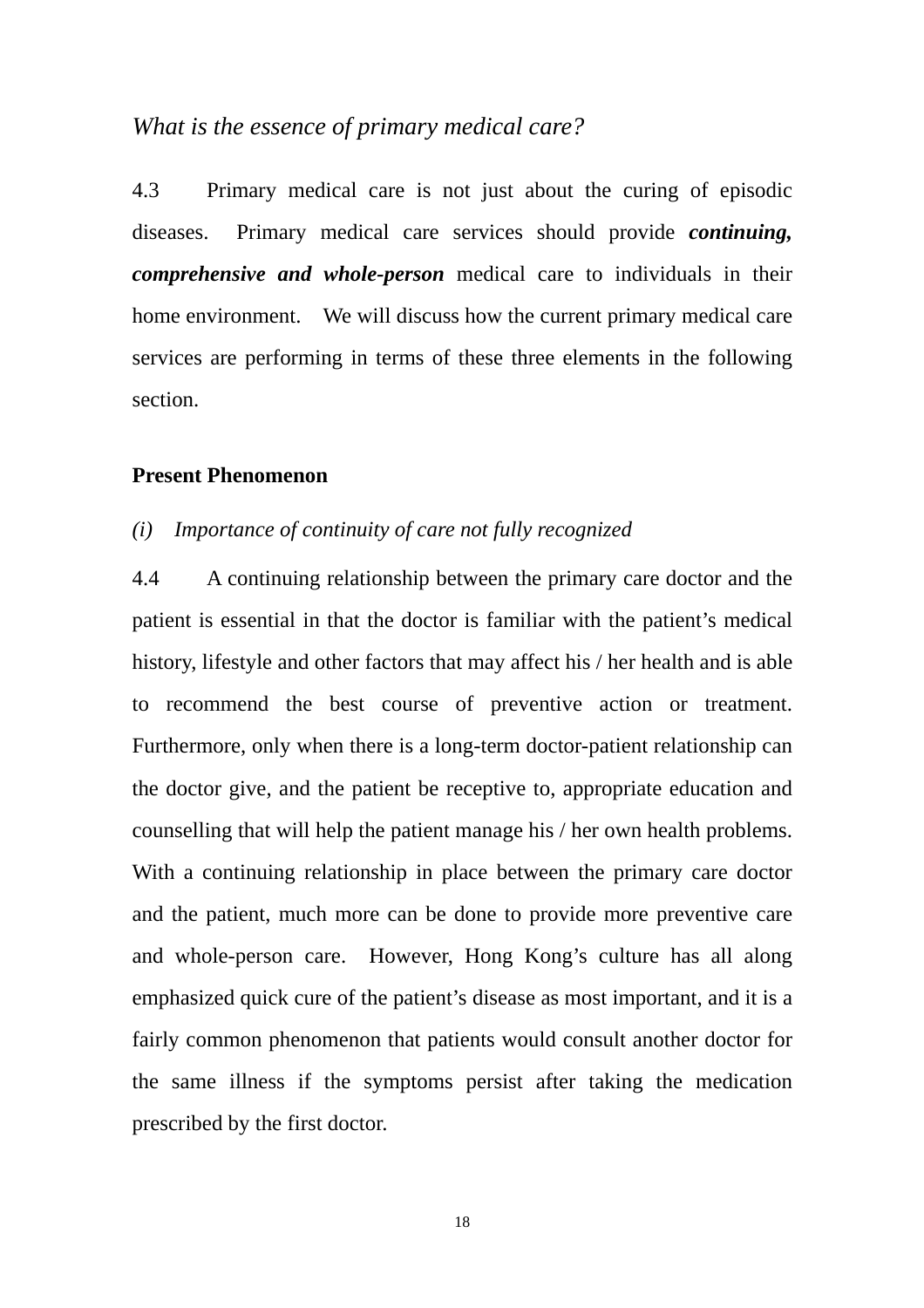#### *(ii) More emphasis on prevention needed*

4.5 Apart from being able to provide appropriate treatment, comprehensive primary medical care should encompass a strong element of prevention and patient education and counselling. At present, the community is not sufficiently aware of the merit of and opportunities for receiving preventive services in primary medical care. Some preventive services such as vaccinations are often sought by patients from primary care doctors, but others like screening for risk factors, detection of early symptoms and signs of disease and assessments and corrections of health risks are not often given sufficient emphasis by both doctors and patients. This is partly due to the lack of continuity of care, and partly due to the over-emphasis on quick cure. We also note that there is insufficient emphasis on the importance of preventive care in public health education.

#### *(iii) Gate-keeping role / First-point-of-contact role needs strengthening*

4.6 Primary care doctors should be the first point of contact for patients in most circumstances, including in acute conditions and in cases when a decision is needed as to whether specialist care is required. Also, as gate-keepers of the hospital system, primary care doctors should assume the role of long-term carers of patients with chronic disease whose conditions have stabilized. At present, many patients do not perceive primary care doctors to be having this role. A large number of patients visit the A & E department of public hospitals direct should acute symptoms or illness occur and also for treatment of non-urgent illnesses. There is also a common misconception that specialist care is better than primary medical care such that patients tend to prefer specialist care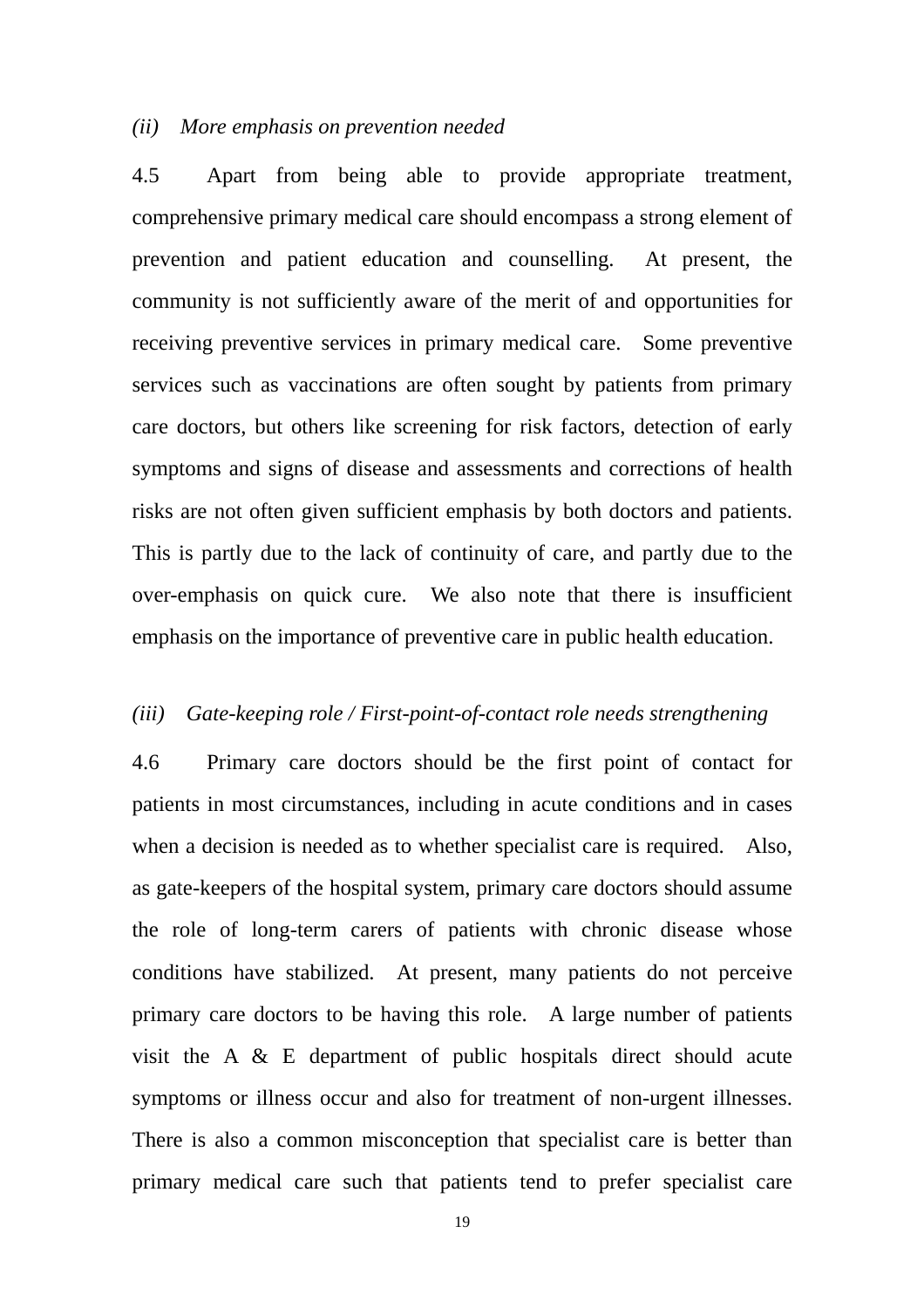themselves, without first consulting a primary care doctor. regardless of their conditions. Indeed, many patients, especially those who opt to use private specialist service, often seek specialist care services

4.7 Using the primary care doctor as the first point of contact will not only enable the patient to act most appropriately based on sound medical advice, but also prevent unnecessary investigations and treatment, and ensure that resources of both the patient and the hospital system are used most appropriately. Our patients and health care system have so far not been able to derive maximum benefit from primary medical care services in this respect.

#### *(iv) More collaboration with other professionals required*

 family problems, psychological problems, are seldom dealt with fully. If 4.8 Whole-person care requires comprehensive and thorough understanding of the patient's problems that affect his / her health and deriving solutions that resolve these problems. In Hong Kong, the emphasis of primary medical care is often put on treatment of episodic diseases. Problems beyond the patient's physical condition which nevertheless affect his long-term health status, e.g. occupational hazards, there was more collaboration between health care professionals and other professionals, e.g. social workers, psychologists, therapists, in the investigation and resolution of the patient's overall problems, better results would be achieved.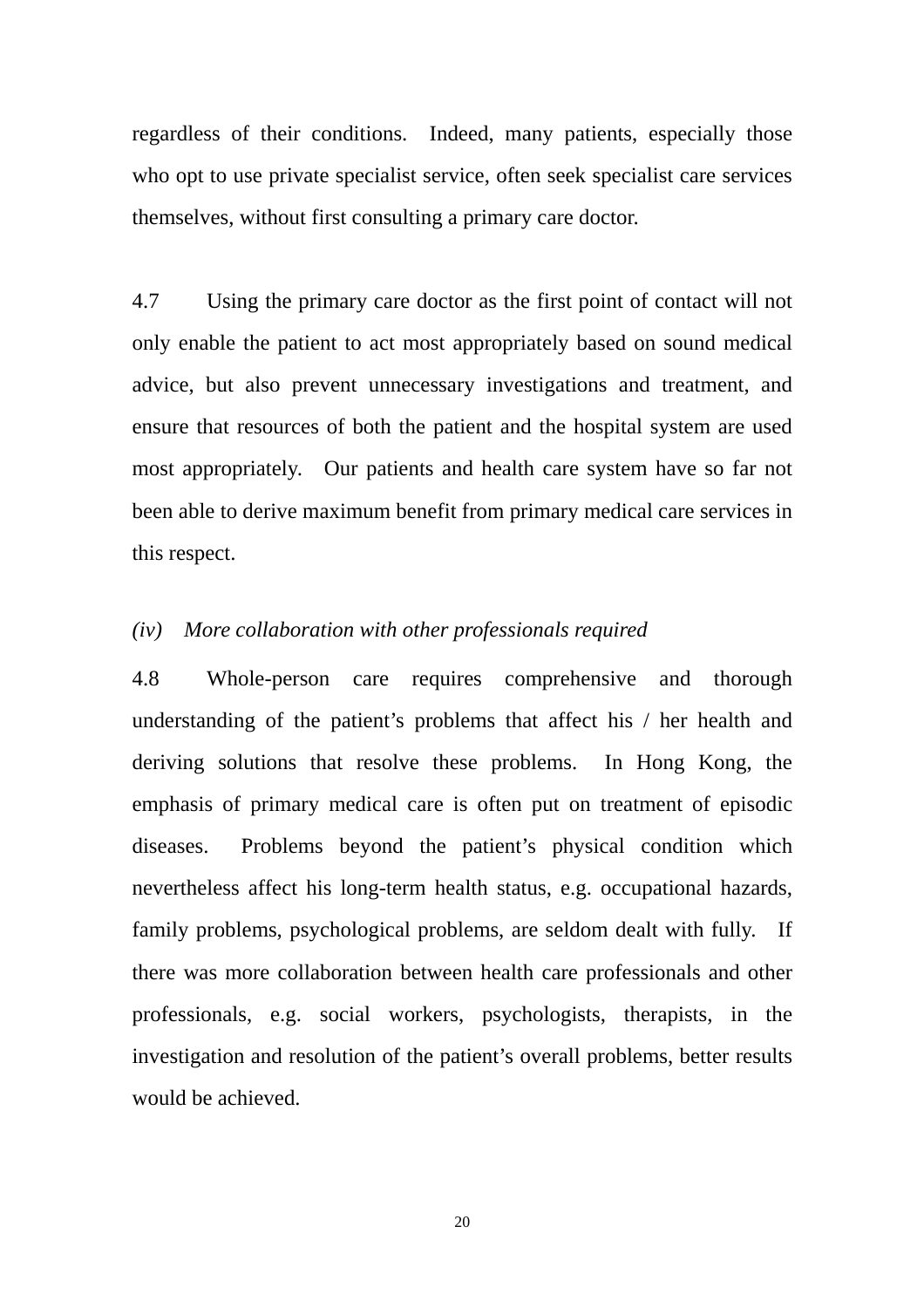#### **Consequences**

#### *Room for improving population health outcome*

4.9 The combined effect of insufficient continuity of care, comprehensiveness and whole-person care is that we have not been able to achieve the best health outcome for our population. The incidences of chronic illnesses and their complications have been increasing, and there is an increased tendency of early occurrence of chronic illnesses, resulting in poor quality of life for patients and prolonged reliance on the medical system. The under-utilization of primary care doctors as the gate-keeper of the hospital system often results in wasting of time and resources to repeat investigations in the hospital setting to find out basic information about the patient. It also results in a more expensive health bill for the patient and the community as a whole.

### **Recommendation**

4.10 We recommend promoting the family doctor concept which emphasises continuity of care. We also recommend primary care doctors to place greater emphasis on preventive care and raising the public's awareness to the importance of prevention. The Government should also encourage and facilitate medical professionals to collaborate with other professionals to tackle their patients' problems.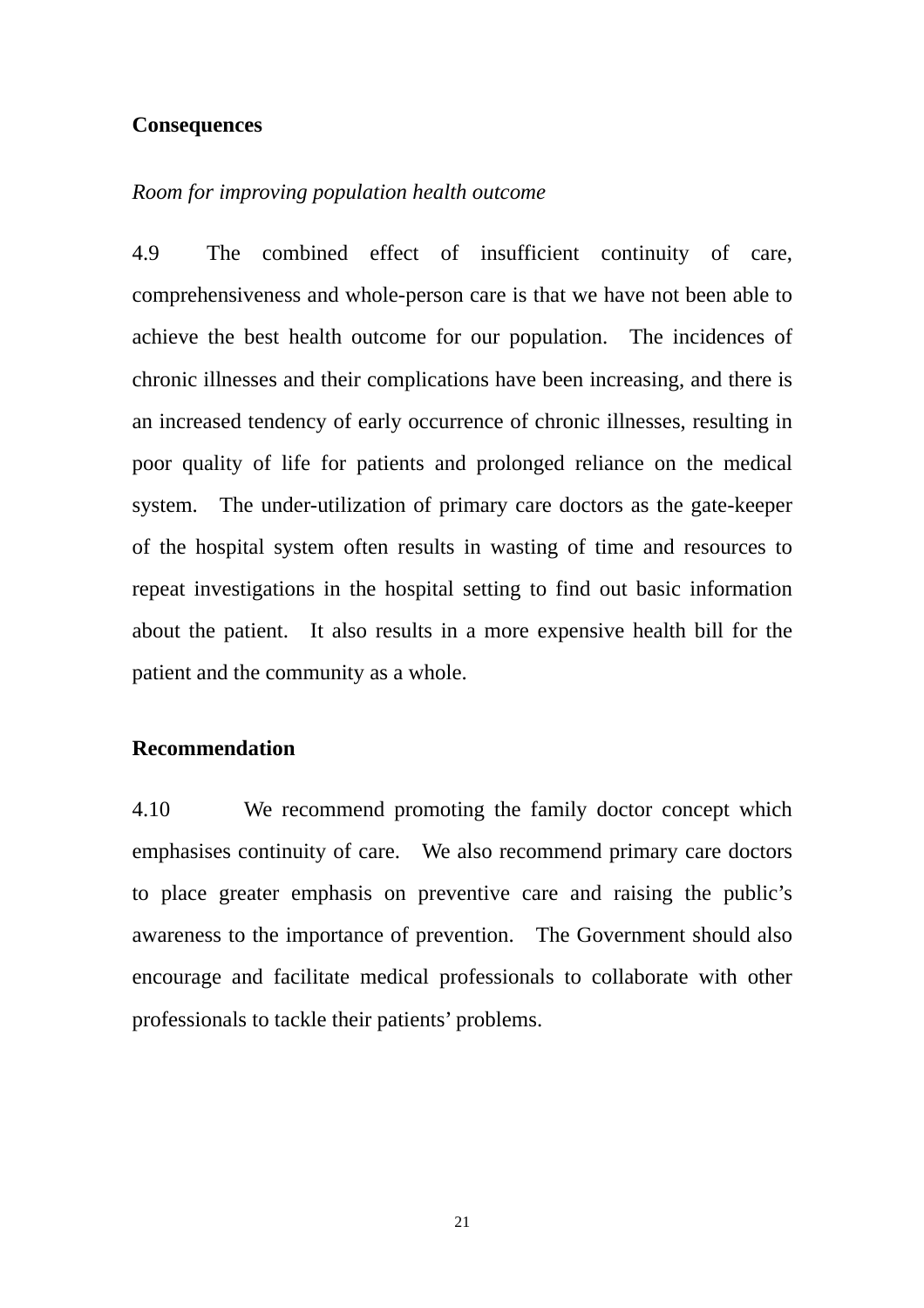#### **Moving Towards the Future Model**

#### *Promoting the family doctor concept*

 profession to promote the concept of family doctor. A family doctor can holistic way. The family doctor should be the one to whom the patient 4.11 Since continuity of care is imperative to improving the quality of primary medical care, we recommend the Government and the medical be a general practitioner, a family medicine specialist, or any other specialist. The important point is for the patient to have a continuing relationship with the doctor of his / her choice, and that the doctor has the mindset and training of managing problems at the primary care level in a turns in most circumstances when in need of medical assistance or advice, and, because of the long-term relationship that has been built up, is the one most familiar with his / her medical history, lifestyle, habits and other factors that affect his / her health. While it is desirable for the whole family to be cared for by the same family doctor, this is not always necessary.

4.12 We recommend the Government to devote more public education efforts to promote this concept not only to the public, but also to primary care doctors. On their part, primary care doctors will have to be prepared to expand their current modes of operation to enhance trust amongst patients. For example, family doctors may have to offer medical advice or even consultations beyond normal clinic-opening hours, conduct more investigations and screening tests to act as an effective link between the patient and the specialist, and incorporate a larger element of preventive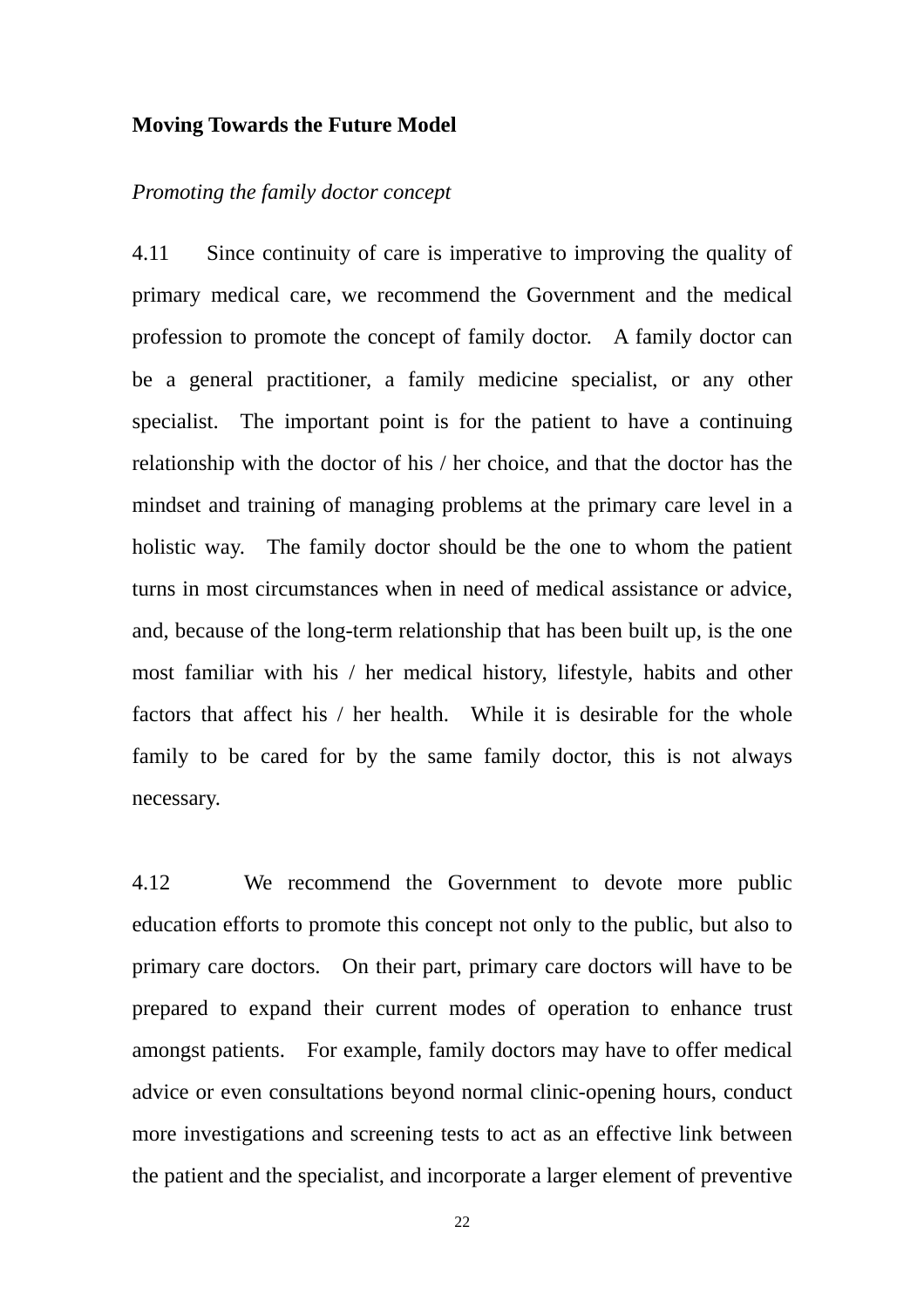care in their consultation sessions.

#### *Provision of information by government to improve preventive care*

4.13 To enable family doctors to provide effective preventive care to patients, we recommend the Government to enhance the identification and assessment of the impact of social and environmental variables on health and the communication of this information to family doctors. The Government should also launch more public education on prevention of diseases and illnesses.

## *Establishment of a platform on a regional / district basis to facilitate collaboration among medical and other professionals*

4.14 To improve collaboration between family doctors and other professionals, we recommend the Government to draw together family doctors in private practice, primary care doctors of the public medical sector and other professionals working in each region / district and provide a platform for them to share observations, exchange information and alert and refer cases to each other with a view to taking care of the population's needs from all possible angles. The professionals to be involved can include social workers from the Social Welfare Department and NGOs (who may be in a better position to tackle family and psychological problems which may have a bearing on health), Health Inspectors from the Food and Environmental Hygiene Department (who may be required to tackle health problems of patients arising from environmental hygiene) and others. We note that there are already existing district channels involving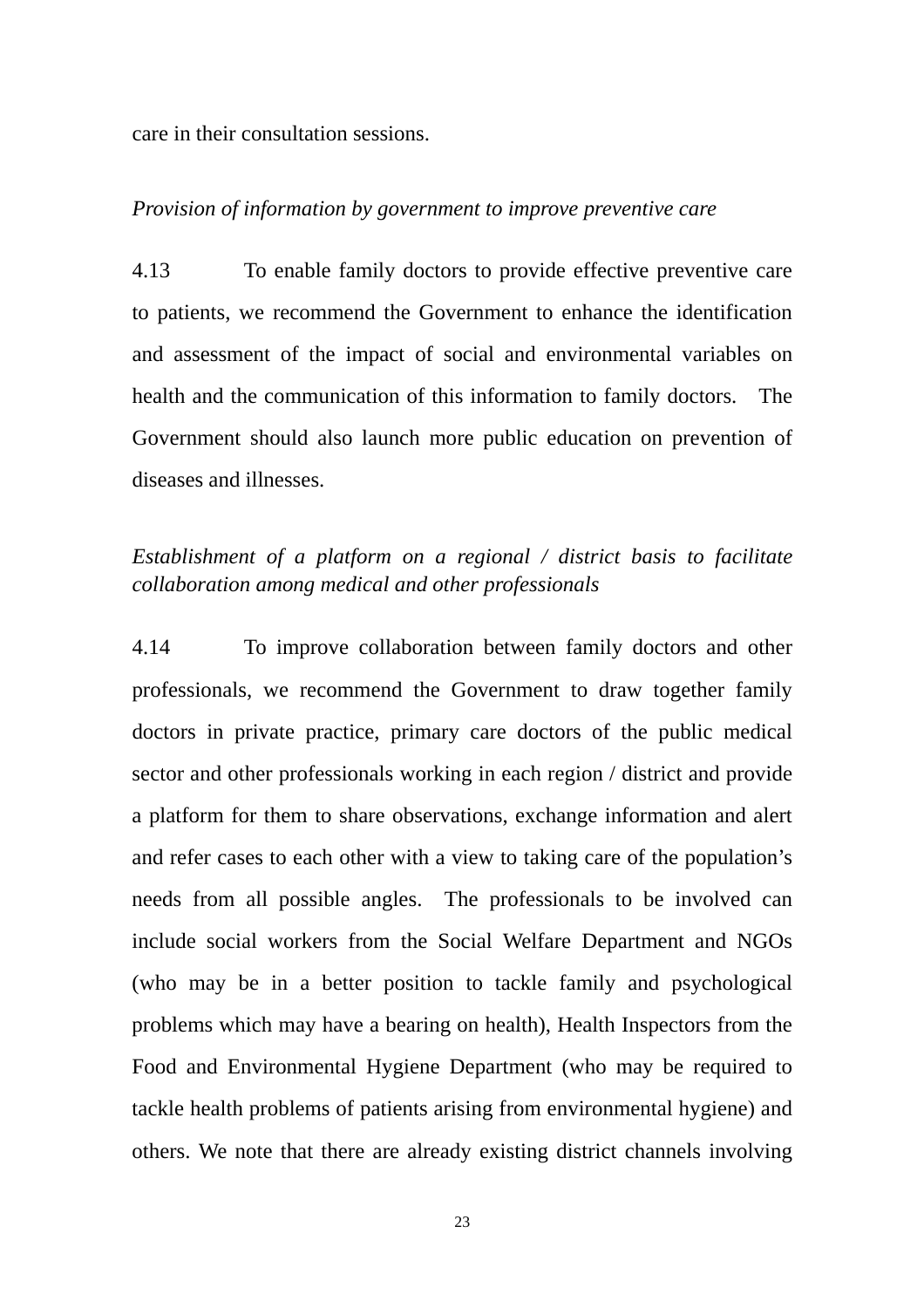the welfare and medical sectors for dealing with welfare-oriented issues such as domestic violence. The Government may build on this basis or take reference from this arrangement to involve more professionals to tackle patients' problems.

#### *Purchasing primary medical care service from the private sector*

4.15 We also recommend the Government and HA to consider providing part of its primary medical care service through purchasing such service from the private sector with the objective of improving the quality of primary medical care. Through engaging family doctors in the private sector to provide service, the Government can –

- $\bullet$  set requirements on the qualifications and continuing medical education of the doctors concerned;
- $\bullet$  ensure effective gate-keeping for public hospitals by requiring adherence to referral protocols;
- $\bullet$  require desirable practices to be adopted, e.g. provision of medical records to patients;
- require prescribed preventive services to be provided for relevant age groups;
- audit the clinical practice of the doctors concerned to monitor the standard of service.

4.16 The standard required of family doctors from whom the Government purchases service will gradually become a benchmark for primary medical care in Hong Kong. As a next step, the Government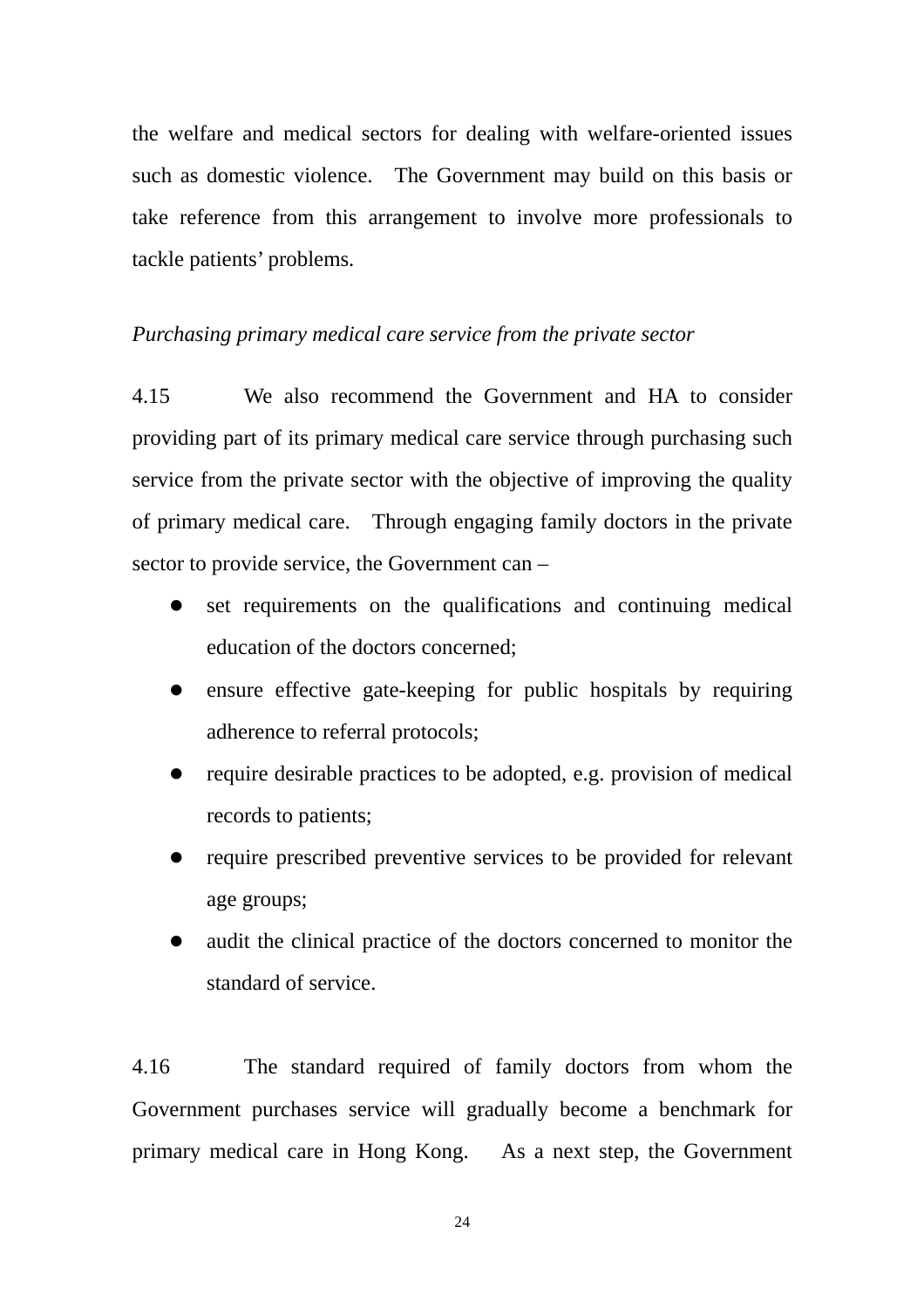may consider developing standards of care, including preventive care, for different age groups and different patient groups for reference by family doctors.

#### *Development of the private sector in primary medical care*

4.17 The Government and the private sector should work hand-in-hand to provide better service to patients. In addition to changing the mode of operation as mentioned in paragraph 4.12, we recommend the private sector to take actions to enhance confidence amongst patients, such as pursuance of continuous medical education and devoting more time to educate patients to manage their own health problems.

4.18 Furthermore, we recommend private sector family doctors in private practice to consider working together in group practice. While solo practice has certain advantages such as greater flexibility in operation, group practice offers the advantages of reduced overhead costs, enabling the sharing of resources and equipment and providing coverage for leave-taking. All these are conducive to improving the quality of service to patients. More importantly, doctors in group practice will influence each other's clinical behaviour and thus promote sharing of desirable practices.

#### *The community to change old perceptions*

4.19 The community will also have to change their understanding and raise their expectation of what primary medical care can offer to derive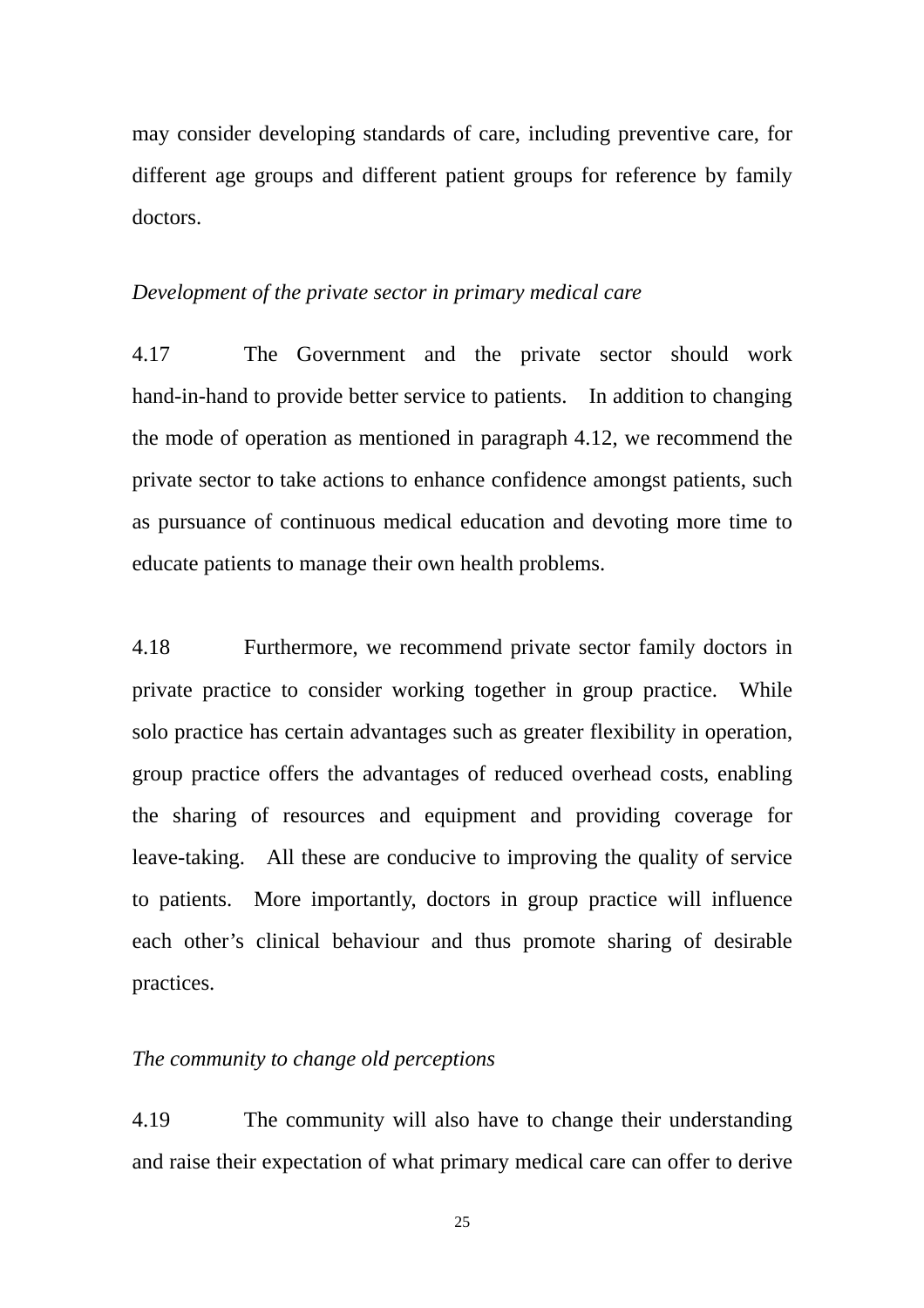maximum benefit from this level of care. To gain real improvements for their health, patients should recognize the importance of continuity of care. The community should also recognize the importance of disease prevention and a healthy lifestyle to improve the population health and quality of life.

## *Family doctor as first point of contact for patients*

 chronic disease will be discussed in the next chapter. We will deliberate 4.20 The question of how to channel patients to use the service of the family doctor as the first point of contact for acute conditions, as a link with the specialist and as the long-term carer in case they have stable in the next chapter the problems created by over-use of specialist services in the public hospital system and under-use of primary medical care services in the community.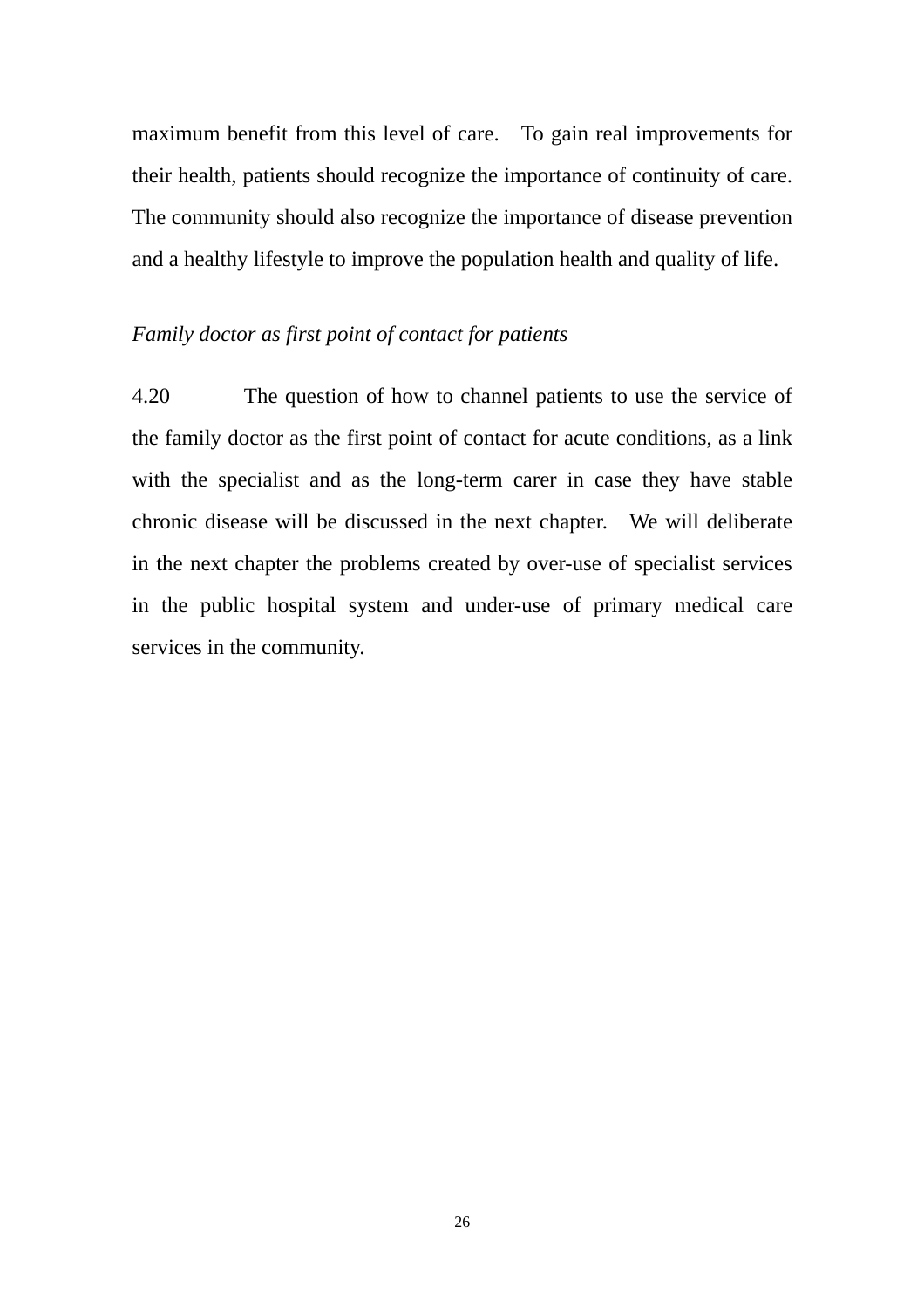## *Chapter 5 - Hospital Services*

#### **Future Model**

5.1 Hospital care is part of the continuum of care in the health care system, with the role of providing short-term and more specialised care for acute and complicated medical conditions. We envisage a future hospital care model comprising –

*A hospital service network which can provide emergency and secondary care within reasonable reach of the population in all districts, to complement and support primary care services, and enhance timely service access for patients with genuine need for hospital care and facilitate family visitation*.

5.2 In this chapter, we will first review the current provision of hospital services against the future delivery model. We will also review the current patterns of hospital services utilisation and put forth recommendations on how we could move towards our future model set out above.

#### **Review of Hospital Services Provision**

5.3 At present, there are 41 public hospitals providing a total of 20 550 general hospital beds and 7 681 illness-specific beds (for psychiatric, mentally handicapped and infirmary patients). Fourteen of the public hospitals are major acute hospitals providing emergency and other hospital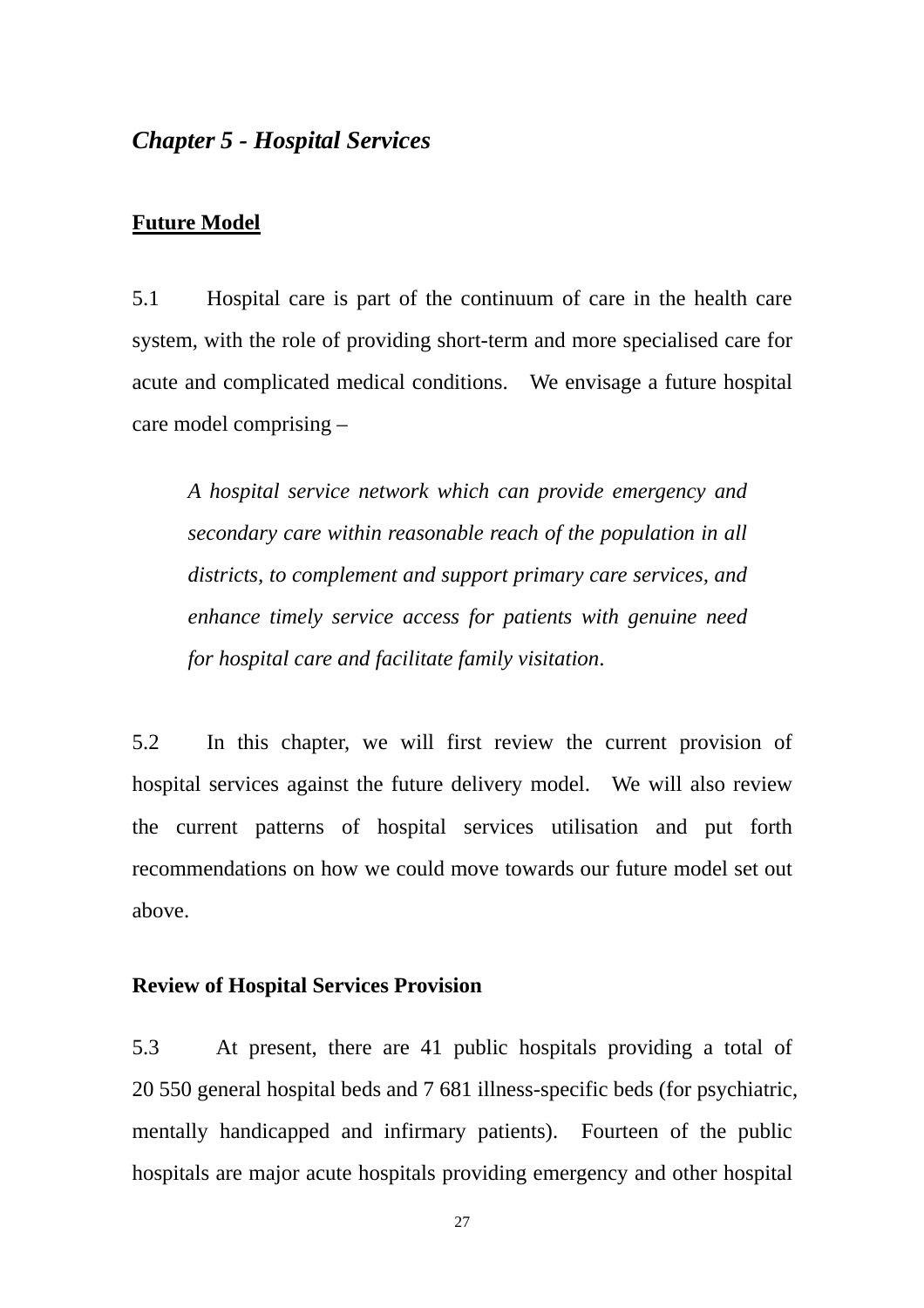services. The majority of their hospital admissions are through A & E departments. There are also 12 private hospitals with a total of 2 794 beds, but they are mostly equipped with 24-hour out-patient clinics and none of them has A & E departments.

## *Acute and non-acute hospitals*

each cluster 5.4 There is an average of 3.4 (public and private) acute and convalescent hospital beds per 1 000 population in Hong Kong. The 14 acute hospitals are strategically located in densely populated districts (Figures 8 & 9), underscored by the fact that Hong Kong is very compact and urbanised, with an efficient transportation network and high-performance ambulance service. Under the cluster structure in HA, all the acute hospitals are supported by smaller-sized non-acute hospitals in each cluster. 28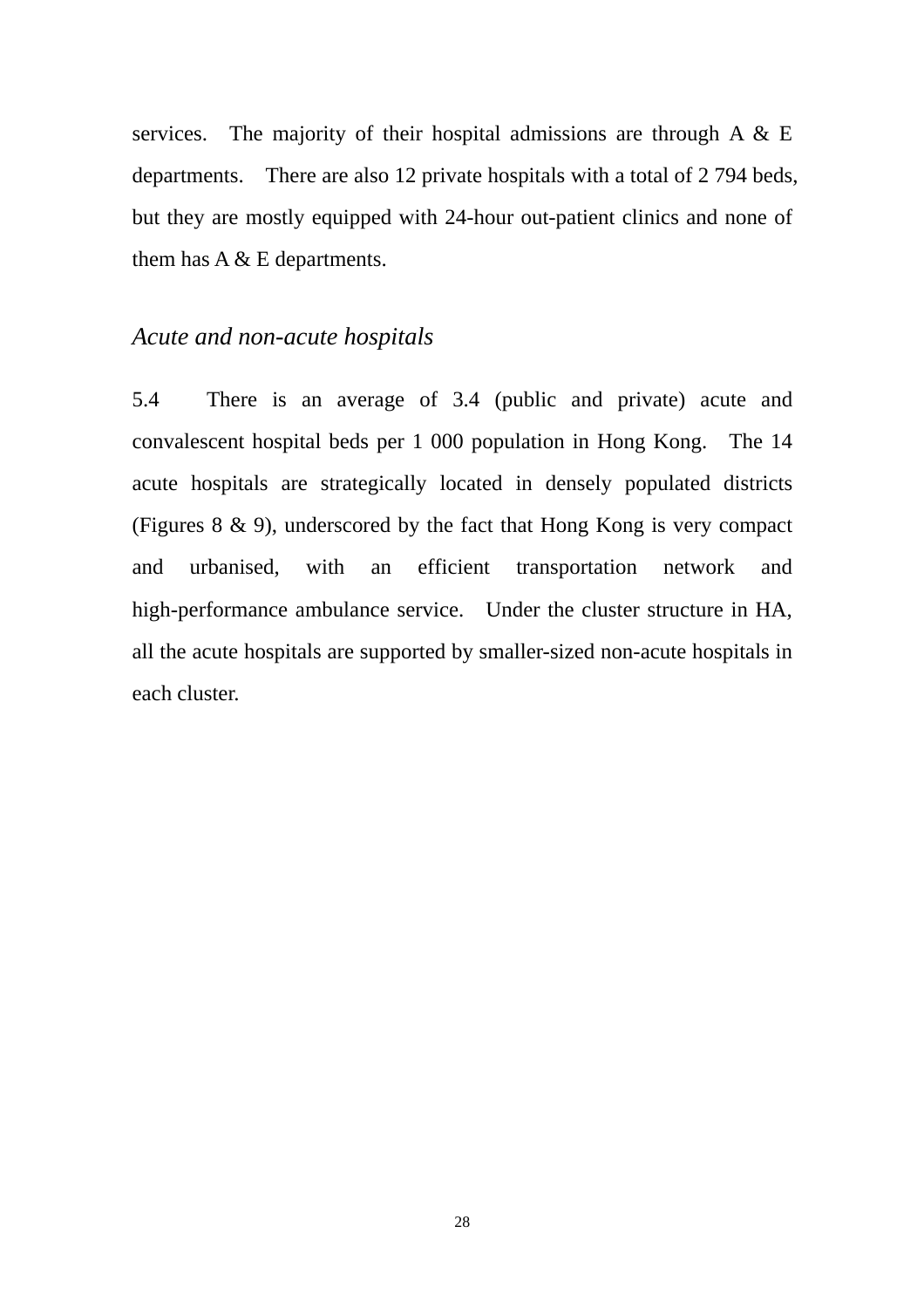Figure 8: Distribution of acute public hospitals with accident and emergency services in different clusters of the Hospital Authority



Figure 9: Distribution of acute public hospitals with accident and emergency services by district (2004)



#### **Notes:**

 Department (HAD) for district administration purpose. For example, Kwai Tsing and Tsuen Wan Districts are served by HA's The 18 districts are demarcated as situated in the Hong Kong Island, Kowloon and New Territories regions according to the **Cluster demarcation used by the Hospital Authority** (HA), which is slightly different from that used by the Home Affairs Kowloon West Cluster and Sai Kung District is served by the Kowloon East Cluster while for HAD, they are considered as New Territories districts.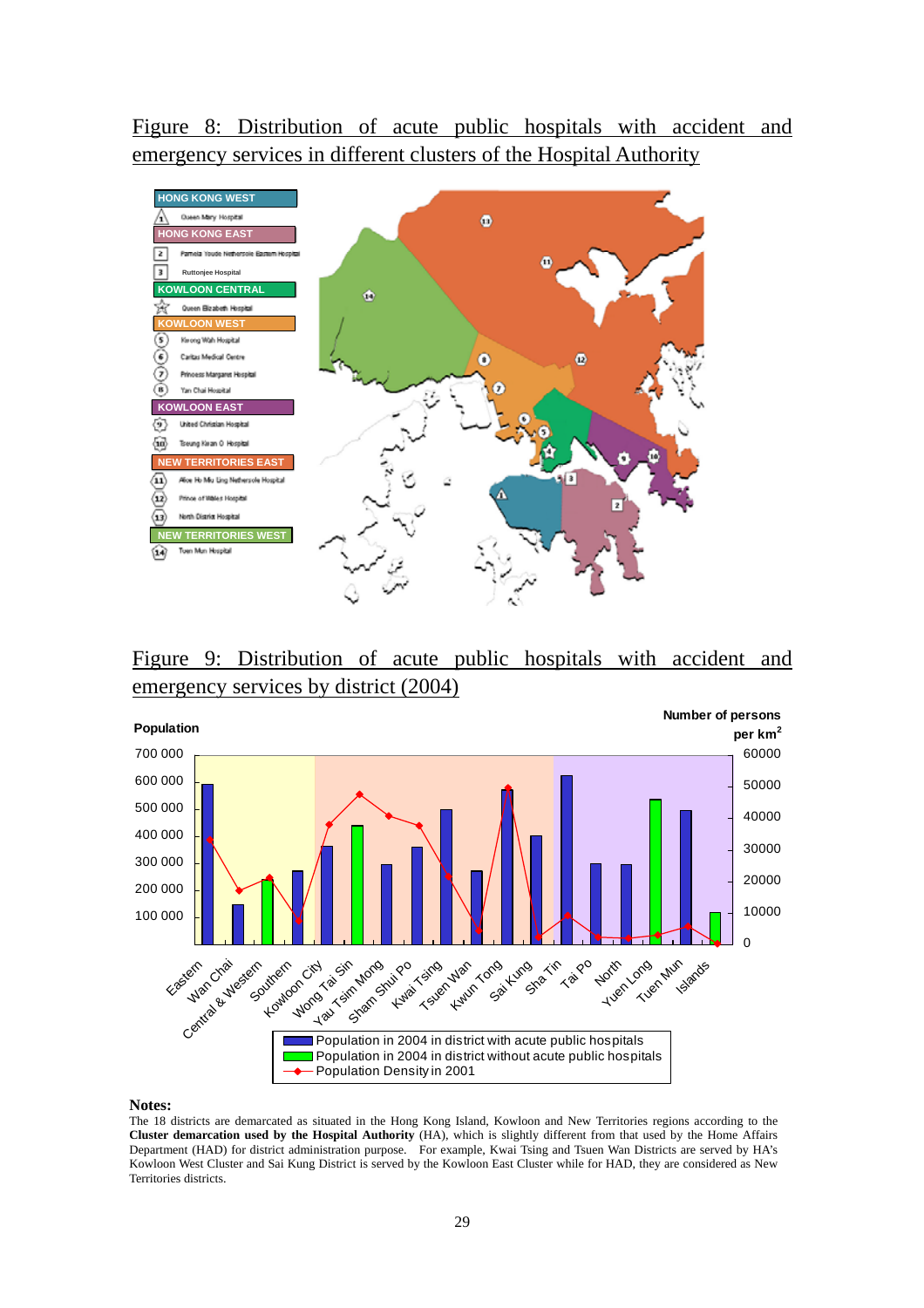## *Accessibility*

5.5 In terms of accessibility, the present public hospital networks are able to meet the requirement of ensuring emergency and secondary care to be within reasonable reach of the population in all districts. However, the number of A & E attendances and proportions of truly emergency cases vary among different acute hospitals. Furthermore, acute and convalescent bed provision ranges from under 1 to over 10 per 1 000 population (Figure 10) in various districts. This is due to the fact that the current locations, size and nature (acute or non-acute) of hospitals are partly an outcome of historical development rather than that of planning according to a critical mass of demand worked out with regard to the characteristics of individual districts or communities.



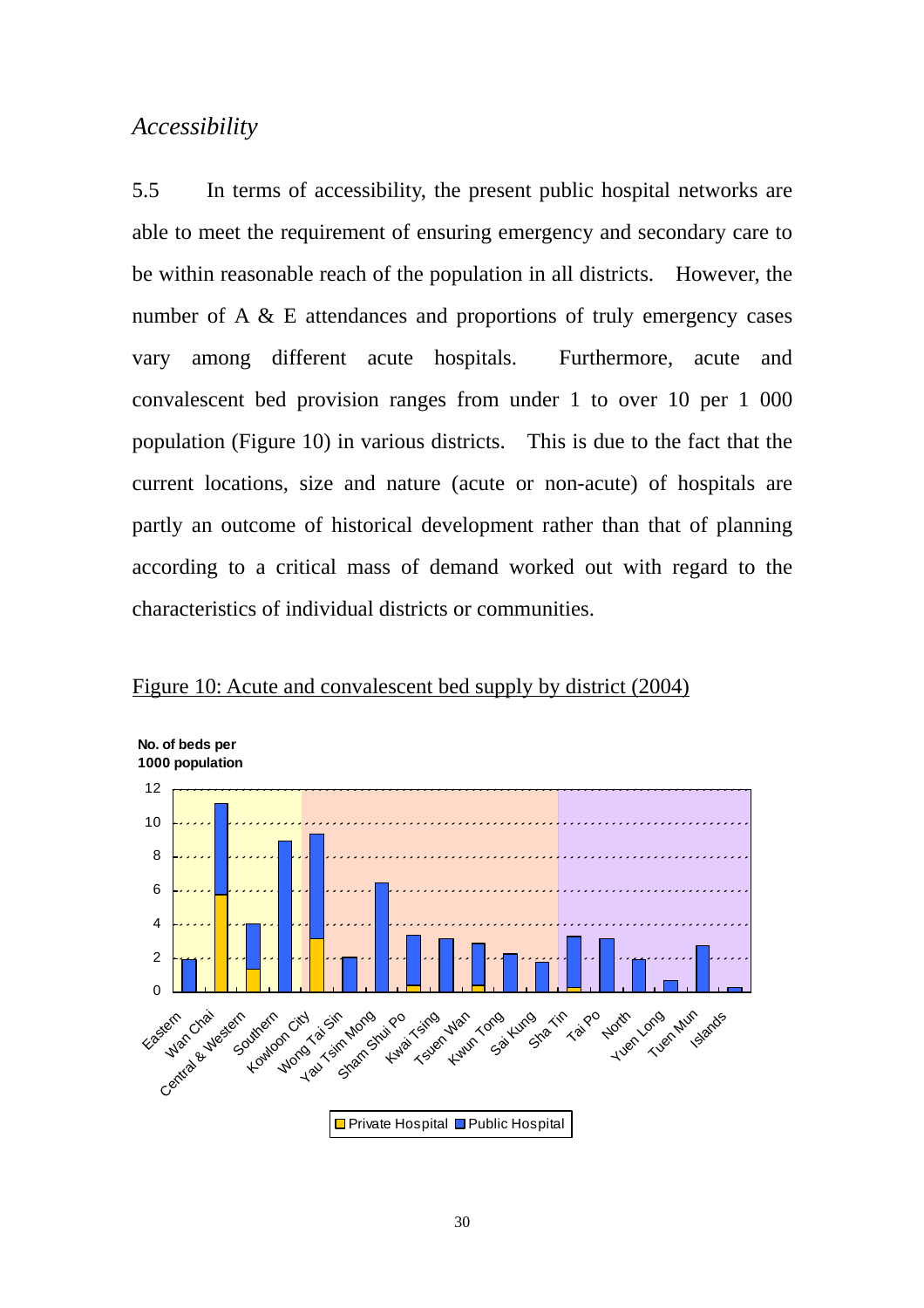enhance the efficiency of public hospitals. 5.6 Most of the acute public hospitals currently provide a comprehensive range of specialty services. However, while our citizens have demonstrated high demands for services in core specialties such as Medicine, Orthopaedics and Surgery, service volumes of some other specialties currently being provided in some acute public hospitals are not high. Since Hong Kong is a small and densely populated area, there is room for rationalisation of the current spread of low-volume specialties to

#### **Recommendation**

 population characteristics and other relevant factors. The specialties to be 5.7 For hospital service networks to effectively complement and support primary medical care services, and provide emergency and secondary care within reasonable reach, we recommend that future acute hospitals be planned on a district / regional basis, taking into consideration provided in an acute hospital should be determined by the needs and demands of each district. To achieve further economies of scale, specialties serving small number of patients should be provided in the form of networks comprising several hospitals.

#### **Moving Towards the Future Model**

5.8 The current planning standard for hospital beds is 5.5 beds (including all types of hospital beds and beds in both the public and private sectors) per 1 000 population. However, due to recent advances in medical technology and knowledge about the process of rehabilitation,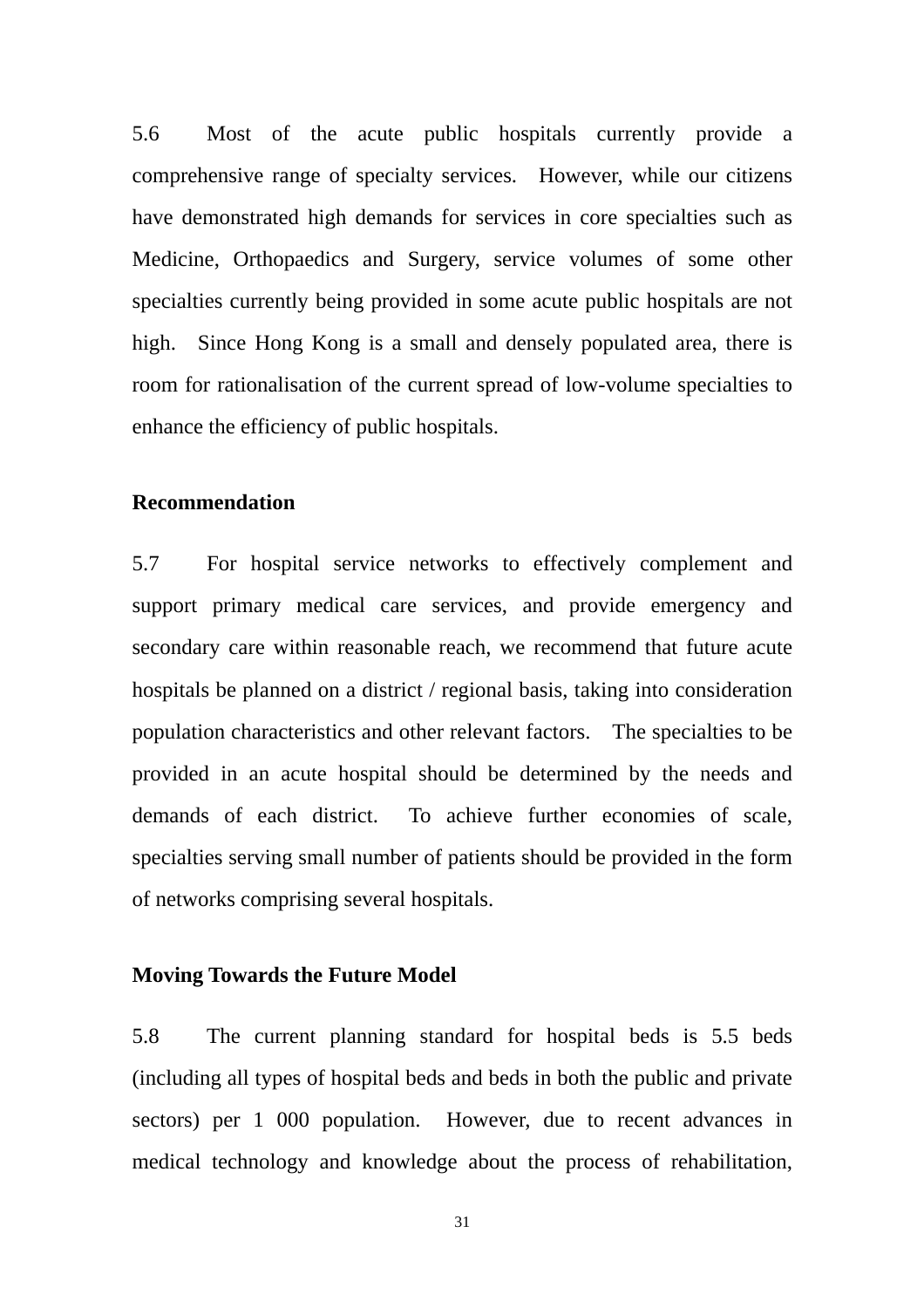bed-day savings are already being realised in public acute and non-acute hospitals. This planning standard has thus become too rigid. In the future planning of hospital bed provision in individual districts, we recommend that the following factors be taken into consideration –

- population size;
- expected changes in population demographics, in particular the elderly population;
- possible over-provision or under-provision of hospital beds in the same and neighbouring districts and utilisation patterns of various age-groups and gender, especially that of the elderly;
- income distribution in the district, including the proportion of Comprehensive Social Security Assistance (CSSA) recipients;
- advances in medical technology; and
- z availability of private hospital beds in the district and their utilisation.

5.9 optimal provision of  $A \& E$  services for all districts. 5.9 For *acute hospitals*, as in line with current practice, we recommend that they should be equipped with the basic infrastructure of A  $\&$  E departments with support from selected specialties on-site and access to other specialties based on networks. Since the number of A & E attendances and proportions of genuinely emergency cases vary among acute hospitals and are particularly low in some, we recommend HA to review the critical mass of demand by A & E departments to identify the need for merging or other forms of rationalisation, in order to ensure an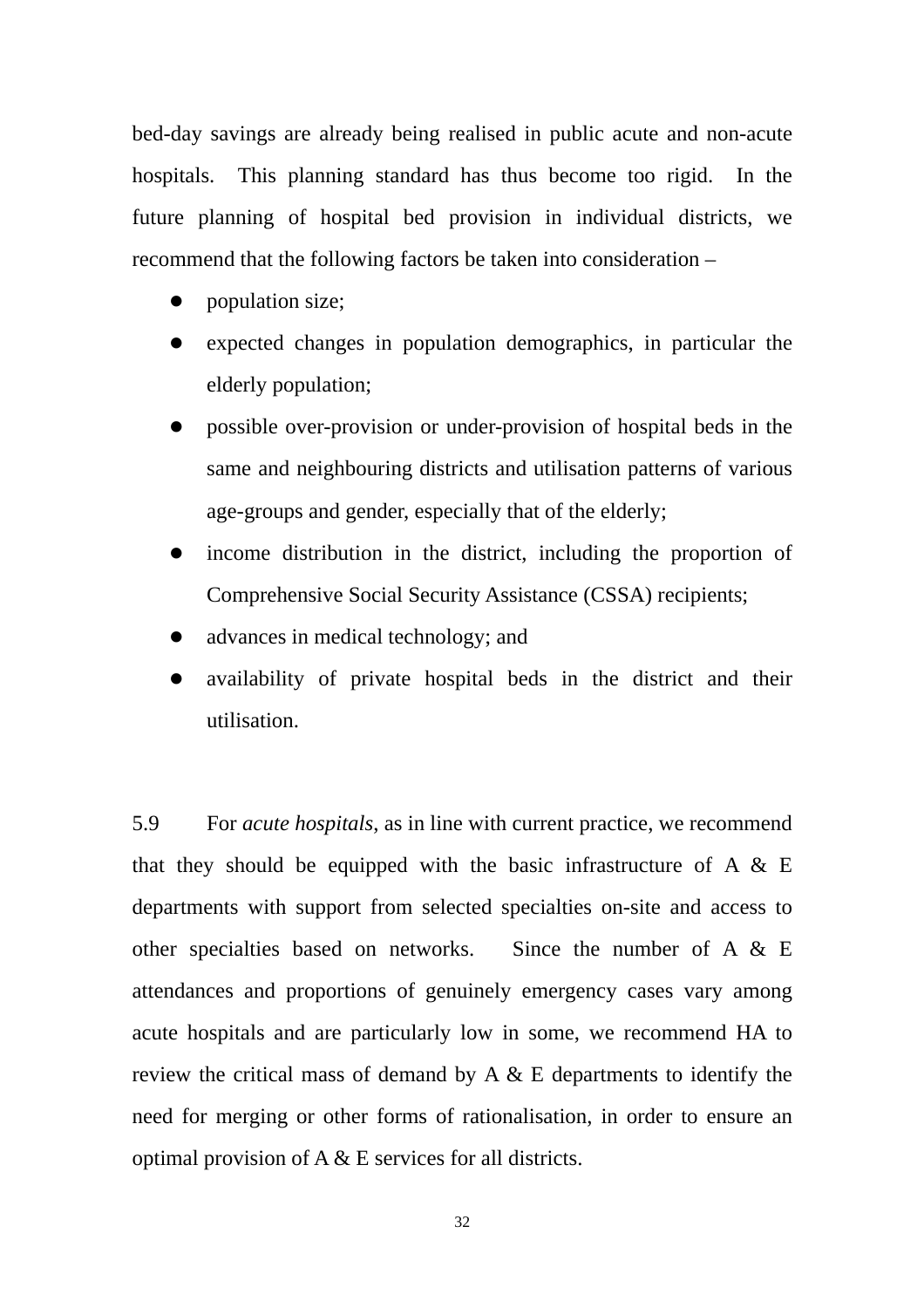and Surgery. For other specialties, we note that HA has already formed 5.10 For *supporting specialties*, we recommend that all acute hospitals should be provided with core specialties on-site. These core specialties should be those used by large number of patients and with high proportions of A & E admissions. At present these include Medicine, Orthopaedics networks to provide services. For example, Paediatric services are currently offered in 12 acute hospitals, Gynaecology in 11 and Neurosurgery in eight. We recommend HA to monitor the numbers of A & E admissions in these specialties, and identify room for further service rationalisation to achieve further economies of scales and improvements in efficiency.

emergency capabilities in their  $A \& E$  departments. To deliver complex 5.11 In order that catastrophic events are managed effectively and efficiently, we recommend the public hospital sector to clearly identify several district-based hospitals to be equipped with enhanced accident and emergency care, these hospitals should be equipped with a comprehensive range of specialty services and higher levels of intensive care facilities. We note that the HA has already designated five acute hospitals as trauma centres. Further designation of specialised emergency centres along this direction should be pursued.

5.12 We also encourage public hospitals to continue to develop and adopt advanced technology which will bring about a reduction in the length of hospital stay (in particular through the provision of ambulatory care) and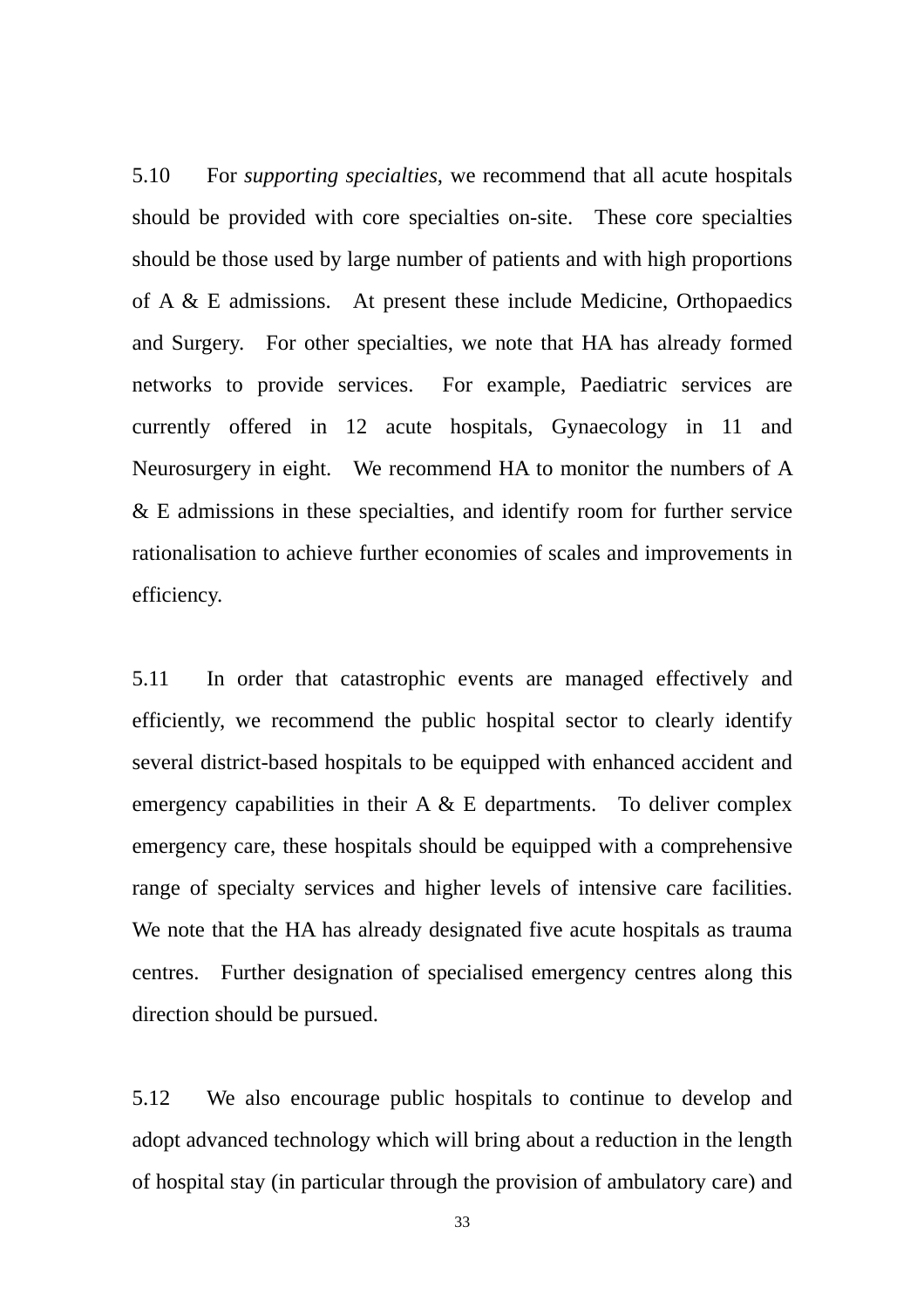thus more efficient use of resources. The public hospital sector should also look for opportunities to co-ordinate the planning and development of ambulatory services with private hospitals so that resources in the two sectors can be maximised. If resources in private hospitals can be used more fully, there will be a consequent cost reduction in the private sector. This would provide patients with more choices and help redress the current imbalance between the two sectors.

## *Current patterns of hospital services utilisation*

#### **Present Phenomenon (i) and Consequences**

*(i) Inappropriate use of hospital services and under-utilisation of primary medical care services* 

5.13 Hospital services can be broadly classified into three categories – A & E service, specialist out-patient (SOP) service and in-patient service. The current review shows that there is considerable inappropriate utilisation of the first two types of services. A large number of patients using A & E and SOP services do not actually need such services.

## *Accident and Emergency (A & E) service*

 non-emergency conditions (Figure 11). While it is understandable that 5.14 Although A  $&$  E service is designed to meet the needs of patients with emergency conditions, about 70% of patients attending A & E departments of public hospitals in 2004 were suffering from many patients are not able to determine whether their acute conditions require emergency or non-emergency care, it is also true that others simply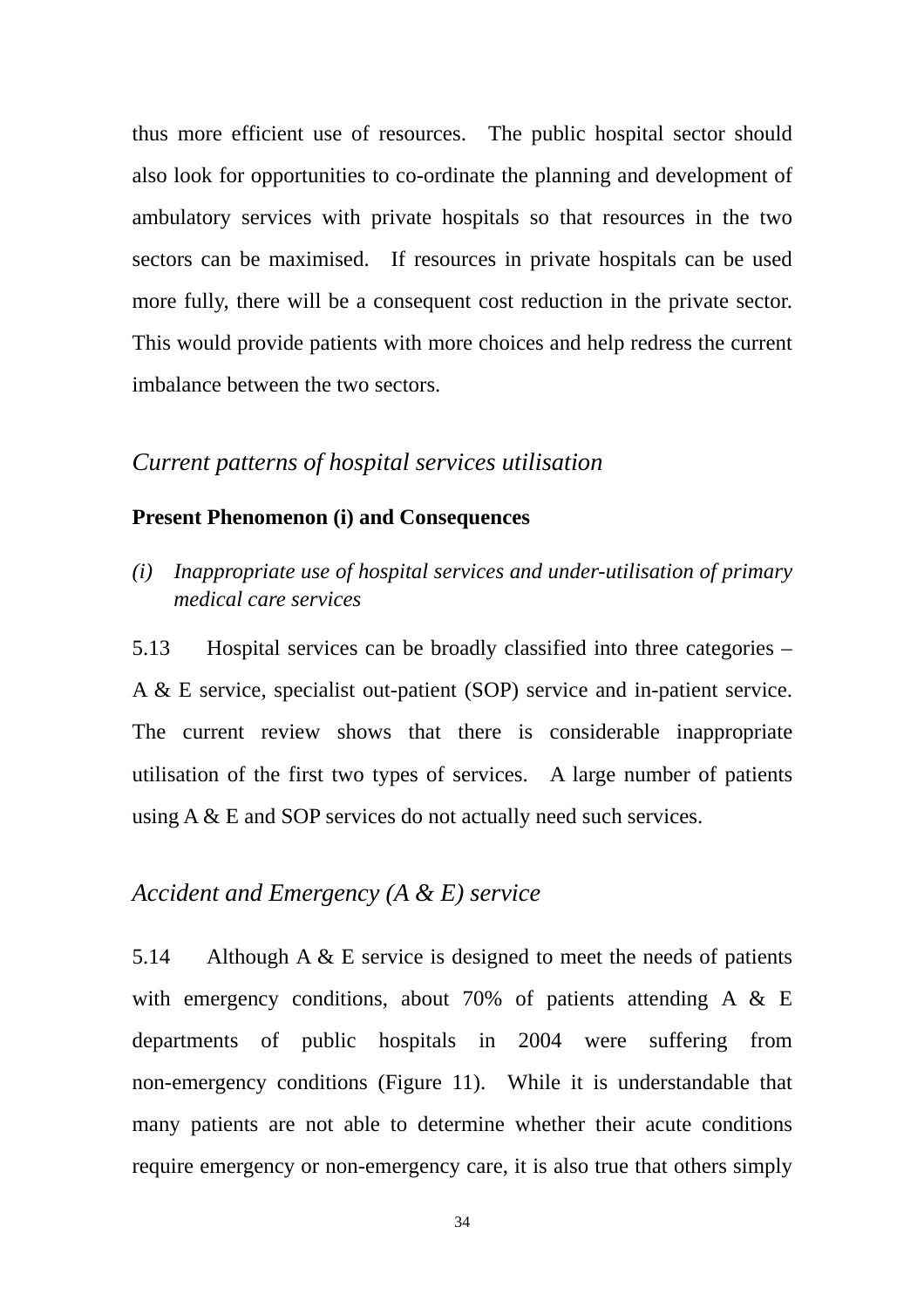utilise A & E departments as a convenient alternative to out-patient clinics, in particular outside normal consultation-hours of clinics. This health service seeking behaviour is very different from that in many developed countries, in which the family doctor is the first point of contact for most illnesses, including acute ones, and it is the family doctor who decides whether or not emergency hospital service is required at each presentation.





#### **Notes:**

PYNEH – Pamela Youde Nethersole Eastern Hospital YCH – Yan Chai Hospital<br>RH – Ruttoniee Hospital VCH – United Christian H

CMC – Caritas Medical Centre North Communisties NDH – North District Hospital

PMH – Princess Margaret Hospital TMH – Tuen Mun Hospital

RH – Ruttonjee Hospital **National Christian Hospital** CMH – UCH – United Christian Hospital<br>
QMH – Queen Mary Hospital **National CMH – The Christian Hospital** CMH – Tseung Kwan O Hospital

TKOH - Tseung Kwan O Hospital

QEH – Queen Elizabeth Hospital and Mary 1988 For Lizabeth Hospital PWH – Prince of Wales Hospital American Communisty Communisty Communisty Communisty Communisty Communisty Communisty Communisty Communisty Communisty Commu AHNH – Alice Ho Miu Ling Nethersole Hospital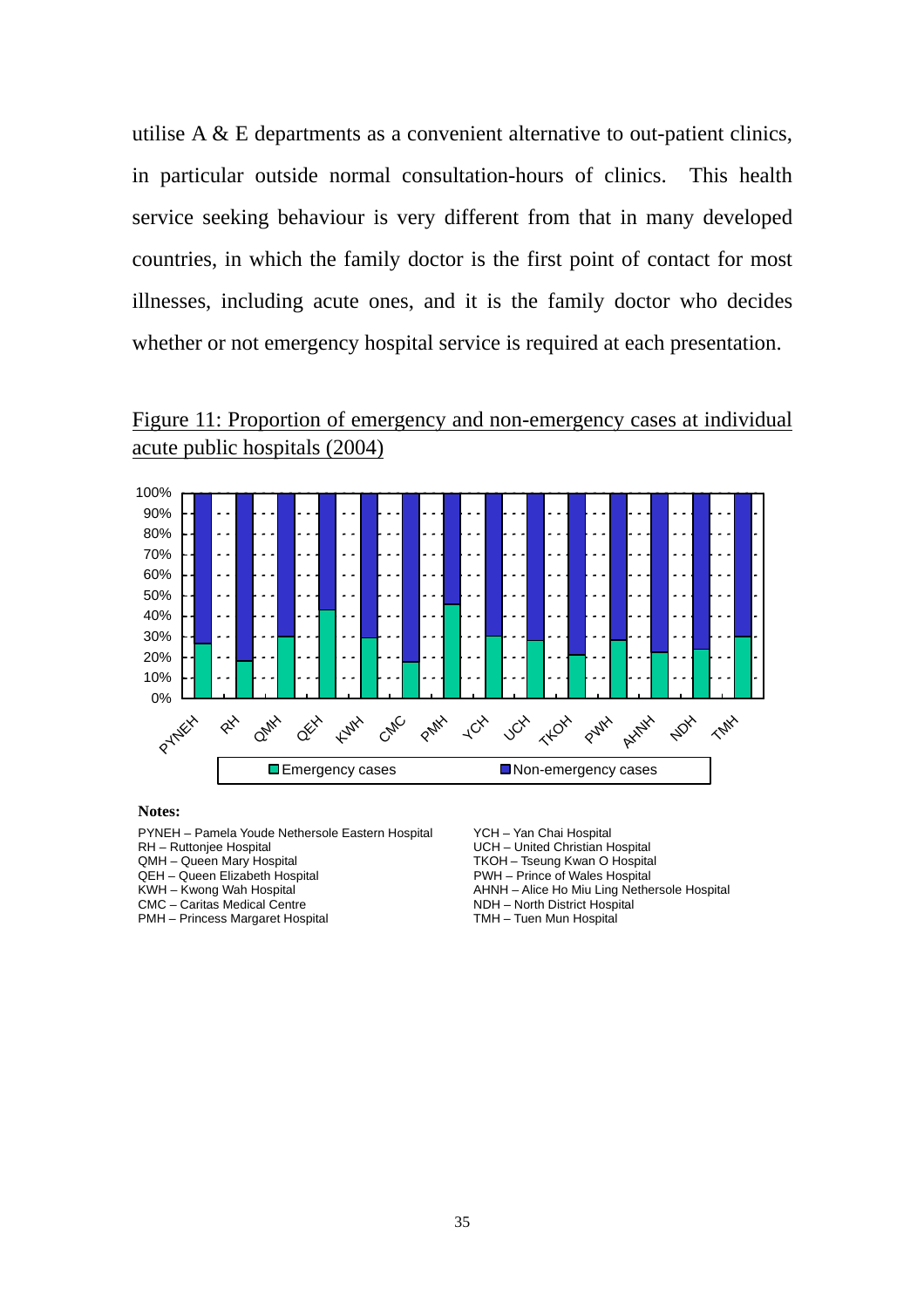5.15 Since A & E department is designed to deliver emergency medical services, problems arise when resources are over-stretched to attend to a large number of patients with non-emergency conditions. First and foremost, frontline staff are overworked. This affects the efficiency of care for patients with genuine emergency conditions. Secondly, long waiting time for patients with non-emergency conditions becomes inevitable, resulting in patient complaints and conflict with frontline staff, which in turn lead to further demoralisation of staff. Finally, family doctors, who are in the best position to determine whether or not their patients have emergency conditions and to effectively manage non-emergency cases, are under-utilised.

# *Specialist out-patient service*

5.16 As for SOP service, there has been a 50% increase in the number of attendances at public specialist out-patient departments (SOPDs) in the past 10 years (Figure 12). This is to a large extent attributable to an accumulation of "old" patients, some of whom have been followed-up at SOPD for years even though their medical conditions have long been stabilised and no longer require specialist care. Factors contributing to this phenomenon include: firstly, patients in general have more confidence in specialists than primary care doctors regardless of the nature or severity of their medical conditions; and secondly, patients requiring long-term medication prefer to stay within the SOPD system where the drugs are highly subsidised. When stabilised cases are not discharged back to the primary care doctors, there is a steep growth in the number of cases in the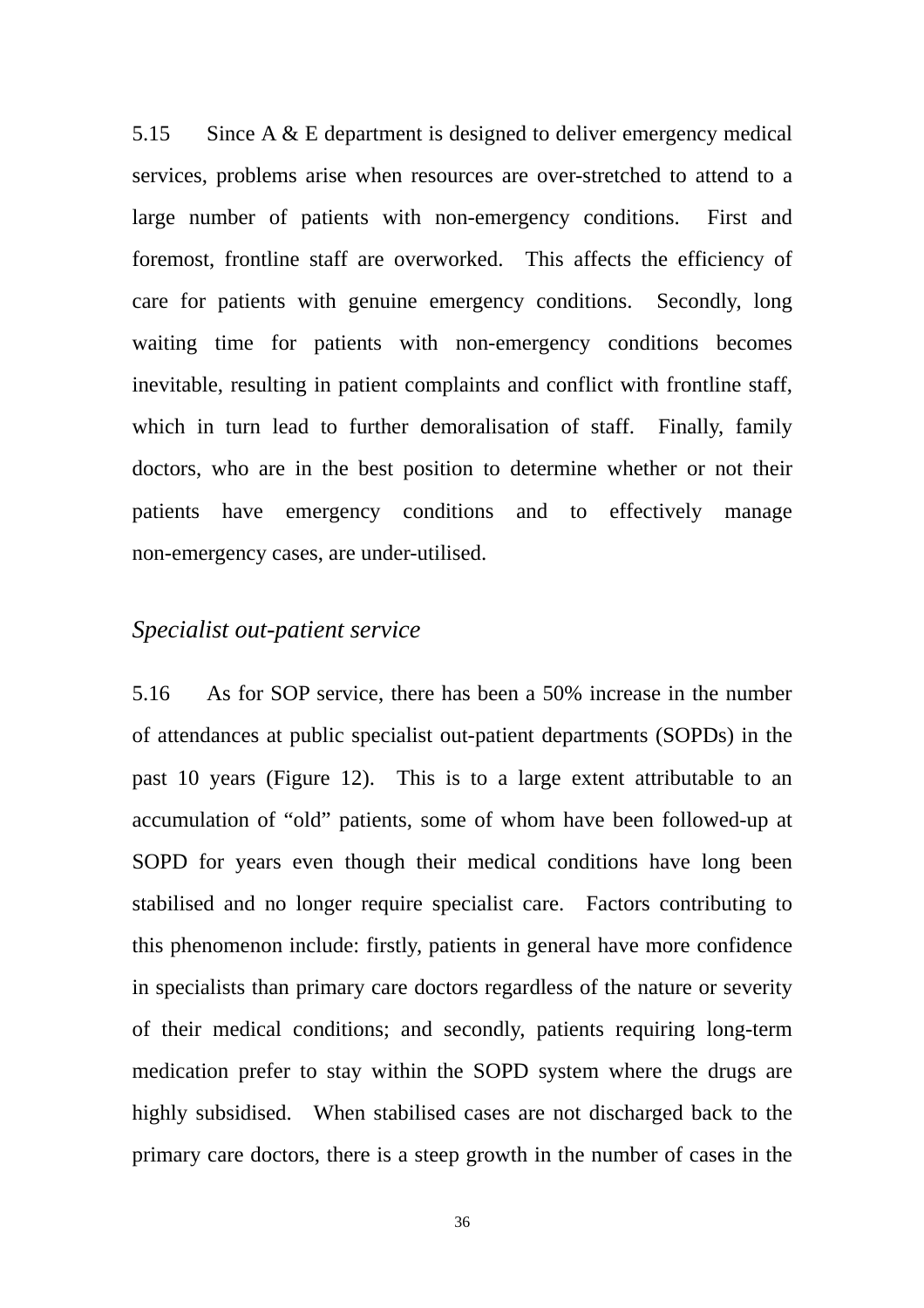SOPD of public hospitals. The waiting time for and the waiting list of newly referred patients are becoming increasingly long. This compromises the efficiency of care for patients who have genuine need for SOPD services.

Figure 12: Total number of attendances at specialist out-patient clinics of public hospitals (1995 – 2004)



5.17 Family doctors are again in the best position to provide long-term medical care to these stabilised patients with uncomplicated chronic illnesses, and would contribute greatly to improving the efficiency of SOPD in public hospitals. Compared with their counterparts in developed countries, however, family doctors in Hong Kong are often not viewed by patients as carers with the capability of managing uncomplicated chronic illnesses, such that their services are frequently grossly under-utilised.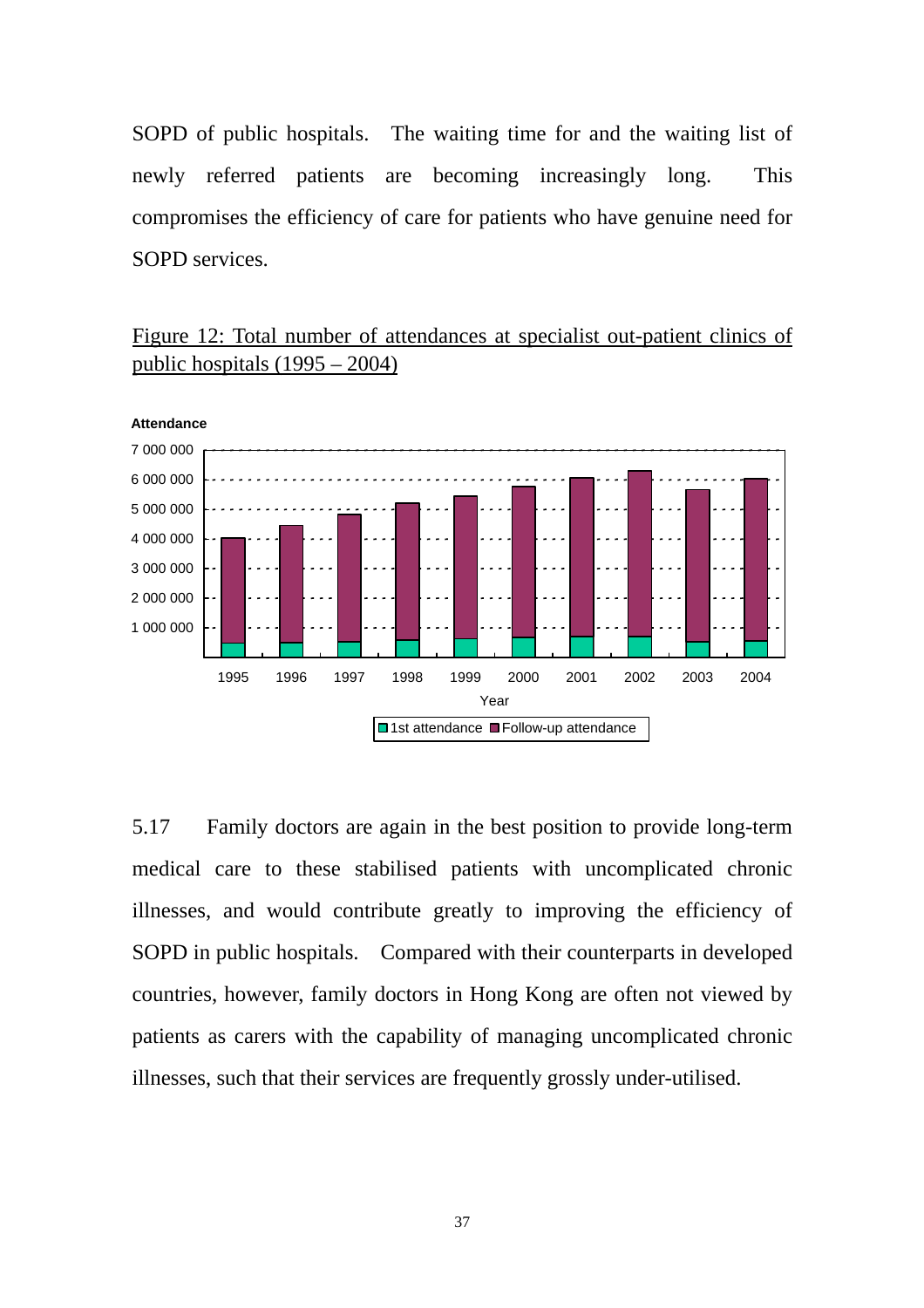#### **Recommendation**

5.18 Resources in public hospitals are limited. To manage escalating demand and enhance access to timely service for patients with genuine need for hospital care, we recommend that clearly defined indications for the use of public hospital resources should be promulgated. In particular, an explicit policy should be made to facilitate public hospitals to perform their rightful role of providing short-term and specialised care for complicated medical conditions. In this regard, family doctors should play a more prominent role as "gatekeepers" of the hospital system. By acting as the first point of contact in acute and other conditions and providing continuity of care to medically stable patients with long-term medical care needs, family doctors could contribute greatly to reducing the pressure on the more expensive and technologically more specialised hospital services, thus allowing time for the hospital system to care for patients with genuine needs.

#### **Moving Towards the Future Model**

5.19 We recommend the Government to promote the better use of family doctors' services as the first point of contact for illnesses, including acute but non-emergency cases, and to provide continuity of care, especially in the long-term medical care of chronic patients. The Government should also review the fees and charges of  $A \& E$  service, SOPD service and drug supply of public hospitals, such that hospital services will not cost significantly less compared to a family doctor's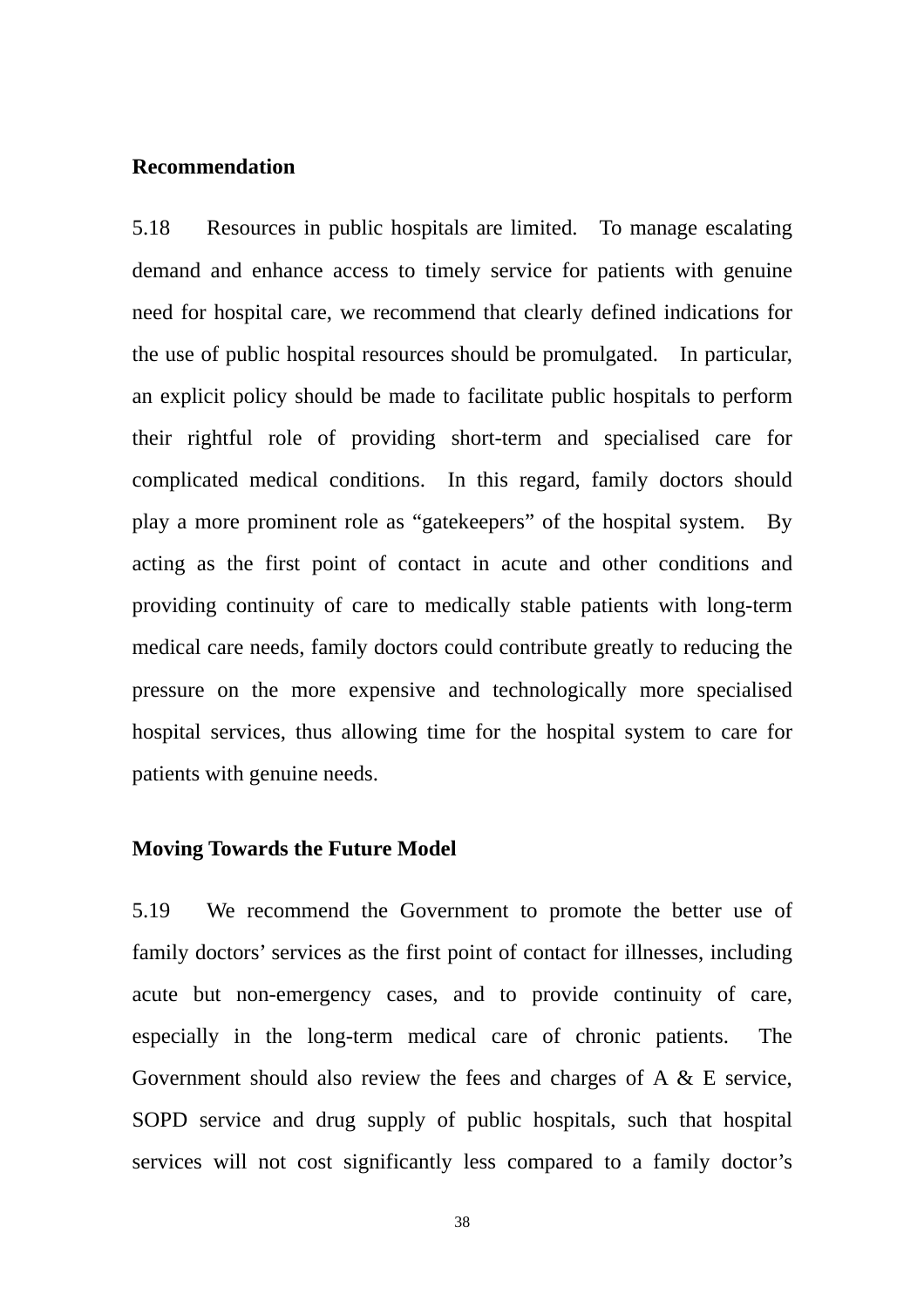service. This step is essential towards minimising the unnecessary attraction for patients to utilise public hospital services even though their conditions could be more appropriately and effectively managed by family doctors. More specific measures that should be taken in respect of patients with acute but non-emergency conditions and chronic but medically stable patients are discussed in the following paragraphs.

#### *Patients with acute but non-emergency conditions*

5.20 For these patients, there must be sufficient alternatives to A  $\&$  E services if they are to change their behaviour. The community will need more primary care doctors who are willing to establish long-standing relations with patients and be a true recourse in need, as well as provide round-the-clock clinic service. We recommend primary care doctors to inspire reliance and trust amongst patients by, inter alia, making arrangements to enable patients to seek advice from them when needed, e.g. by providing their patients with outside-consultation-hour contact telephone numbers.

5.21 We note that the number of 24-hour medical clinics, including 24-hour out-patient departments of 11 (out of a total of 12) private hospitals, are not sufficient and are centred in some districts while other districts are without such clinics. To fill this gap, we recommend that the private medical sector should be encouraged to establish more 24-hour clinics.

5.22 We appreciate that patients would be worried about the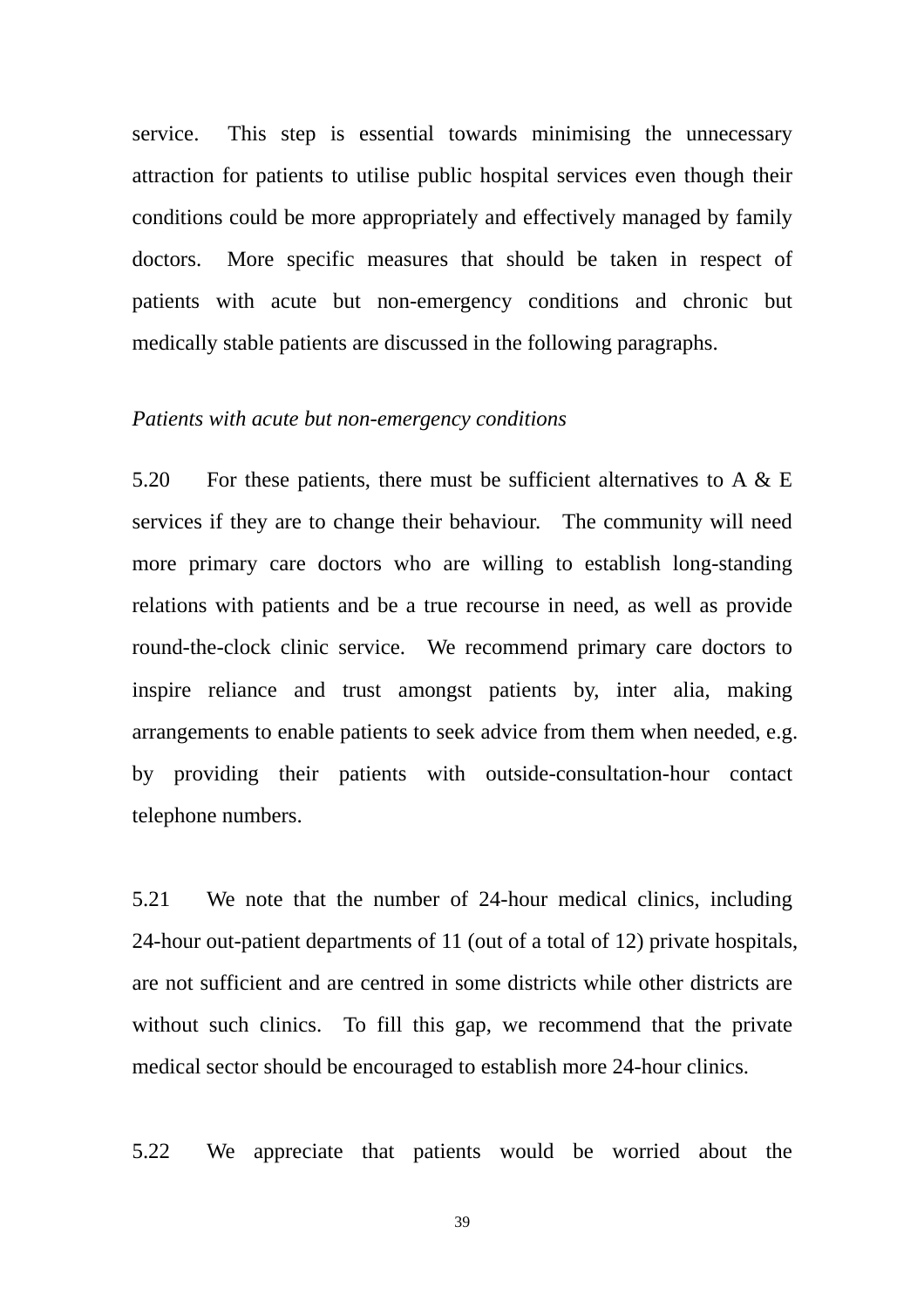consequences of a seemingly non-emergency condition turning out to be an emergency one, and that consulting their family doctors or visiting 24-hour clinics may delay treatment. To address this concern, we recommend that A & E departments of public hospitals to take the initiative to  $-$ 

- share with family doctors and 24-hour clinics in their districts their triage criteria and waiting time for different triage categories, and
- establish links and protocols with family doctors and 24-hour clinics in their districts, such that consultation and transfer of patients with real emergency conditions identified in 24-hour clinics or by family doctors are expedited, with minimal waiting time before being attended to by  $A \& E$  specialists on arrival in an A & E department.

5.23 We recommend the private sector to consider how best to provide 24-hour clinic services. As a first step, family doctors in solo practice within a district may collaborate to take turns to provide service beyond normal clinic opening hours. 24-hour clinics may also consider strengthening their manpower resources with clinicians in the private sector who had undergone  $A \& E$  training and their clinic set-up with simple diagnostic facilities. We recommend that private hospitals may also consider developing formal A & E service.

#### *Chronic patients who are medically stable*

5.24 For these patients, we recommend public hospitals to make it an explicit policy to refer them back to their family doctors or their referring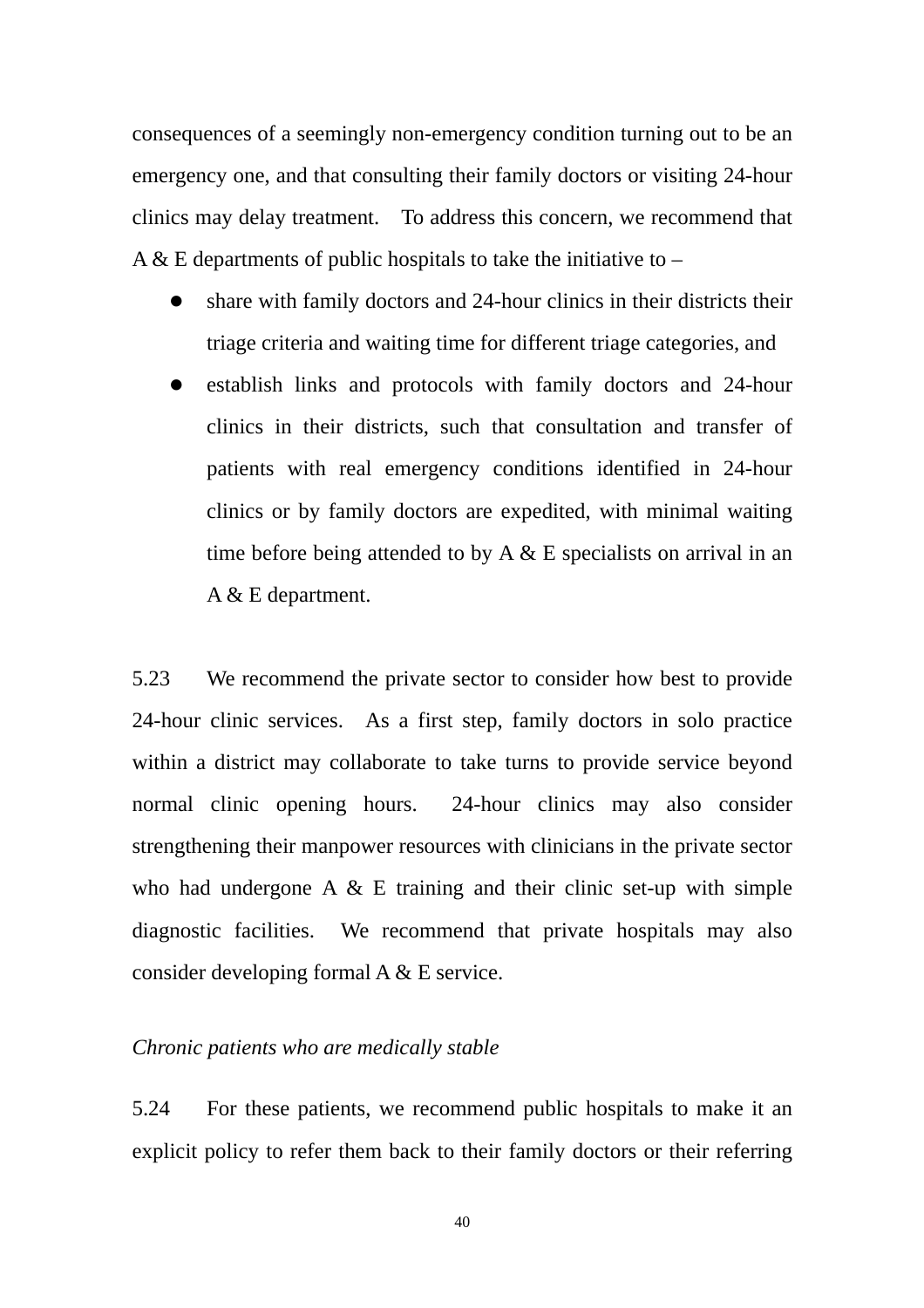doctors in public or private primary care services. We recommend public hospitals to take the lead in establishing referral protocols and shared-care programmes with primary care doctors. By doing so patients can be reassured that, under appropriate conditions, (such as when their conditions deteriorate or when complicated acute medical conditions develop), they will be assured of access to specialist care again.

5.25 We recommend the private sector to take an active part in jointly establishing with the public sector referral protocols and shared-care programmes, and to adhere to these protocols and programmes as far as possible after implementation. Referrals to SOPDs should be accompanied by patient record and relevant investigation results as specified in the agreed referral protocols. This will save time and resources for SOPDs to conduct further investigations in order to collate basic information about referred patients.

5.26 For this model to be successfully implemented, we recommend that the community needs to change some entrenched perceptions, such as seeing A & E departments as the only resort after normal clinic-opening hours, and seeing specialists care as being always better than primary care. Family doctors will only be able to contribute their best of what they can if patients are willing to make use of their services.

5.27 The successful diversion of suitable patients currently utilising hospital services to primary care doctors will release corresponding resources to improve hospital services. We recommend that these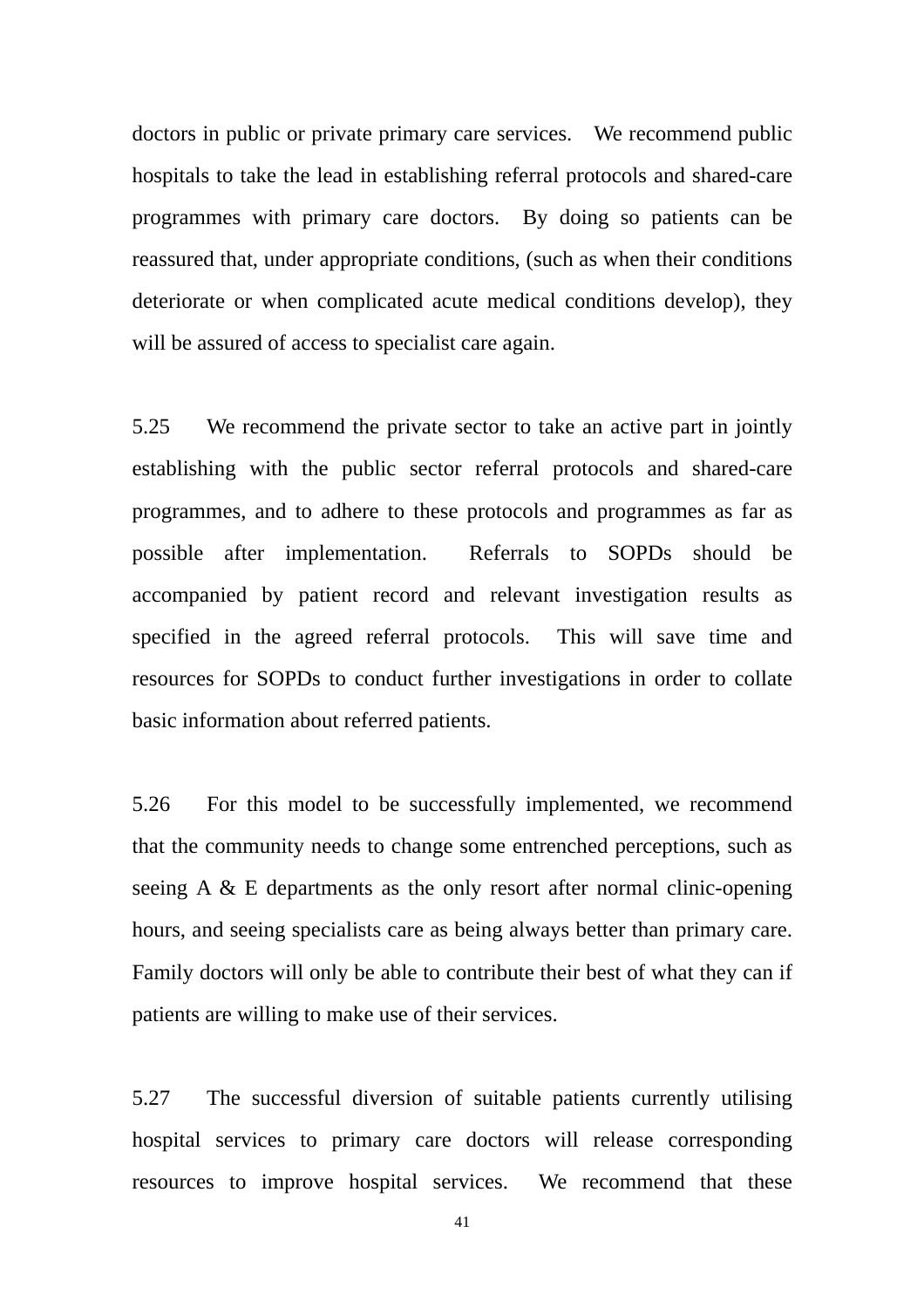resources be ploughed back to the respective services to effect improvements to patient care, e.g. to reduce waiting time for emergency cases in public A & E departments and for new cases referred to SOPDs.

### **Present Phenomenon (ii) and Consequences**

#### *(ii) Imbalance between the public and private medical sectors*

5.28 There is a growing demand for hospital services due to population growth and ageing, as well as technological advancement that allows an increasing number of medical conditions to become treatable. Over 80% of patients requiring hospitalisation turn to public hospitals with the expectation that they will receive highly subsidised, low price and high quality service. The total number of public hospital admissions has thus increased by 73% from 0.64 million in 1990 to over 1.10 million in 2004 (Figure 13).



Figure 13: Public hospital admissions in 1990 and 2004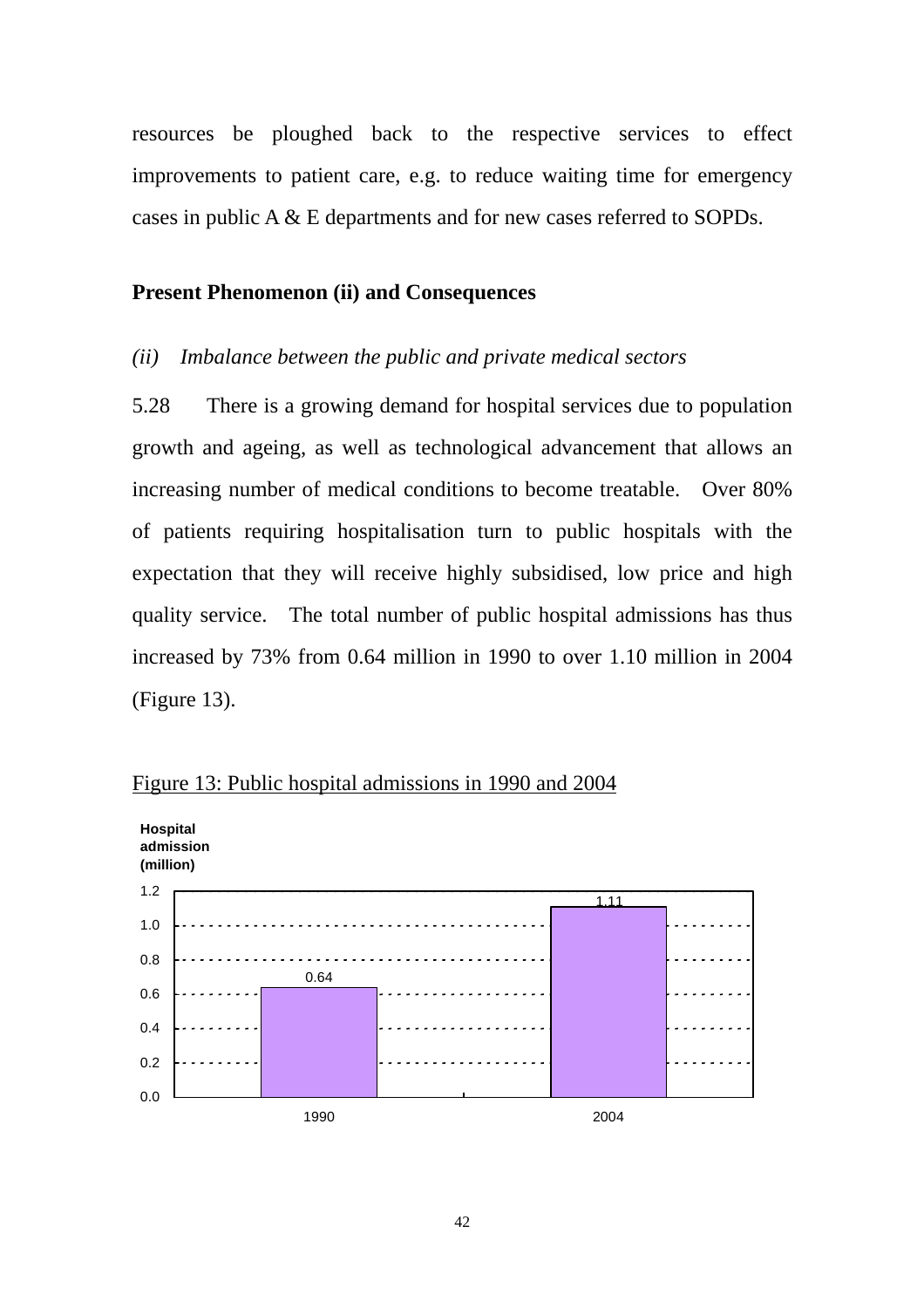5.29 The current hospital utilisation pattern has resulted in a huge imbalance in market share between the public and private hospitals. The occupancy rate of public hospitals is approaching their limits, leaving little flexibility to respond to changing needs of patients or emergency events such as outbreaks of infectious diseases. Again, this is an unhealthy situation and is unlikely to be sustainable in the long run.

#### **Recommendation**

5.30 We recommend the public hospital system to re-position itself and prioritise its services for the four target groups of public health care services set out in Chapter 3, viz. –

- acute and emergency care;
- $\bullet$  for low-income and under-privileged groups;
- illnesses that entail high cost, advanced technology and multi-disciplinary professional team work; and
- training of healthcare professionals.

5.31 We also recommend private hospitals to take on a more active role in the provision of hospital services by specifically developing and providing services that do not fall within the priority areas of public hospital services.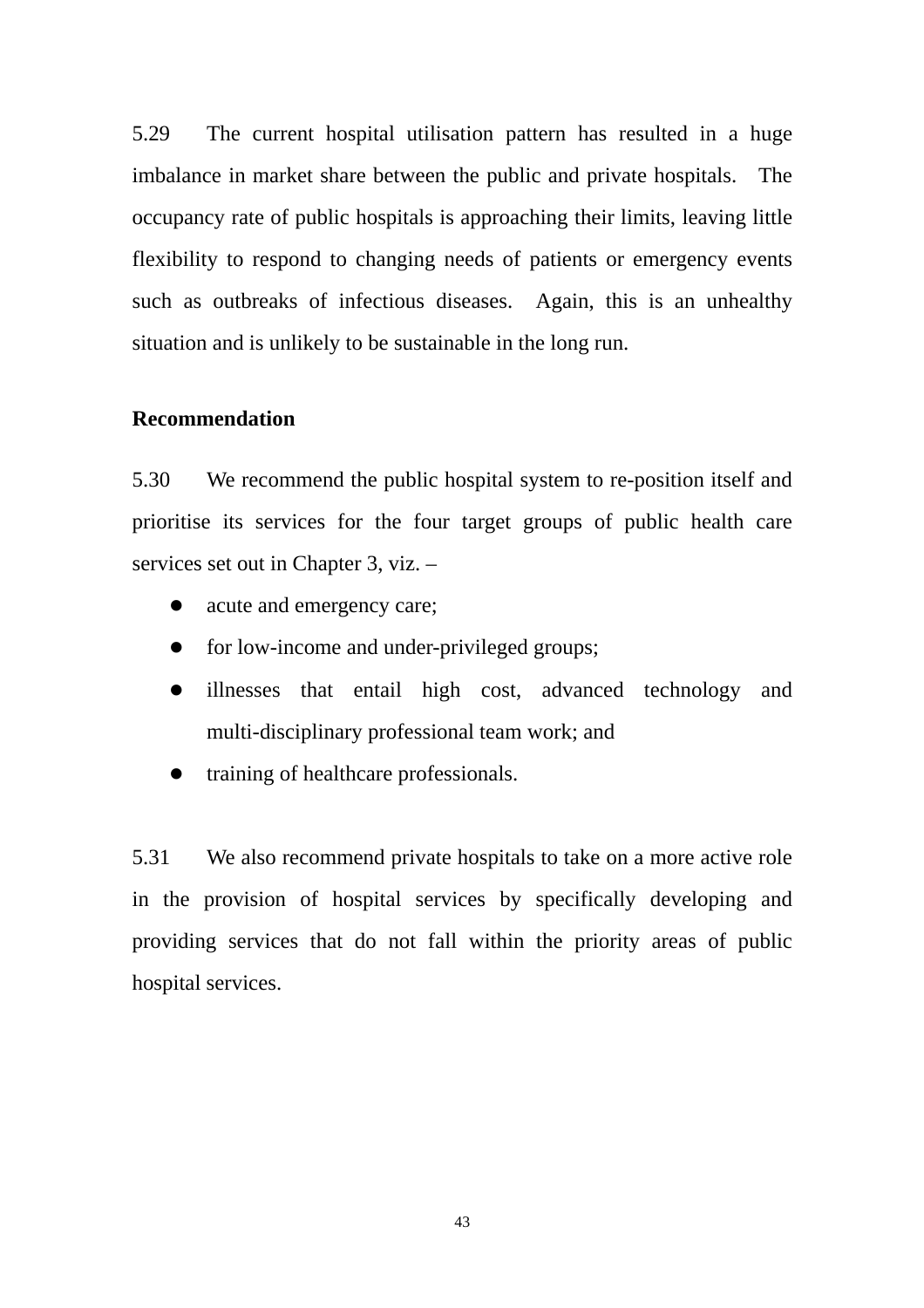#### **Moving Towards the Future Model**

5.32 We recommend the Government to implement measures to re-focus the public hospital system to the four target groups. There should be a change to the current fees and charges policy, such that the subsidy levels for patients who do not belong to the low-income or under-privileged groups and who are not suffering from catastrophic illnesses could be reduced. However, the Government and the public medical sector should also consider other measures to redress the current imbalance between the public and private sectors. This may be achieved by co-ordinating with private hospitals the planning and further development of ambulatory services which are more affordable to patients.

5.33 We recommend that public hospitals may also consider operating more shared-care programmes, whereby the public and private sectors are each responsible for one part of the management for a specific patient<sup>1</sup>. The public sector may also help to reduce cost for the private sector (and hence the fees for their patients) by collaborating with and facilitating them in the procurement of drugs and equipment.

5.34 The private medical sector may consider developing or expanding services which are more affordable to patients, e.g. day surgery and other ambulatory services. We also recommend the private sector to work with

 $\overline{a}$ 

 one of the clusters of HA. A pregnant woman can choose from a list of private obstetricians to receive personal antenatal care. The private doctor can refer the pregnant woman back to the public hospital in case of any medical problem. Delivery will be in the public hospital.  $<sup>1</sup>$  An example of these shared care programmes is in the provision of obstetric care for pregnant women in</sup>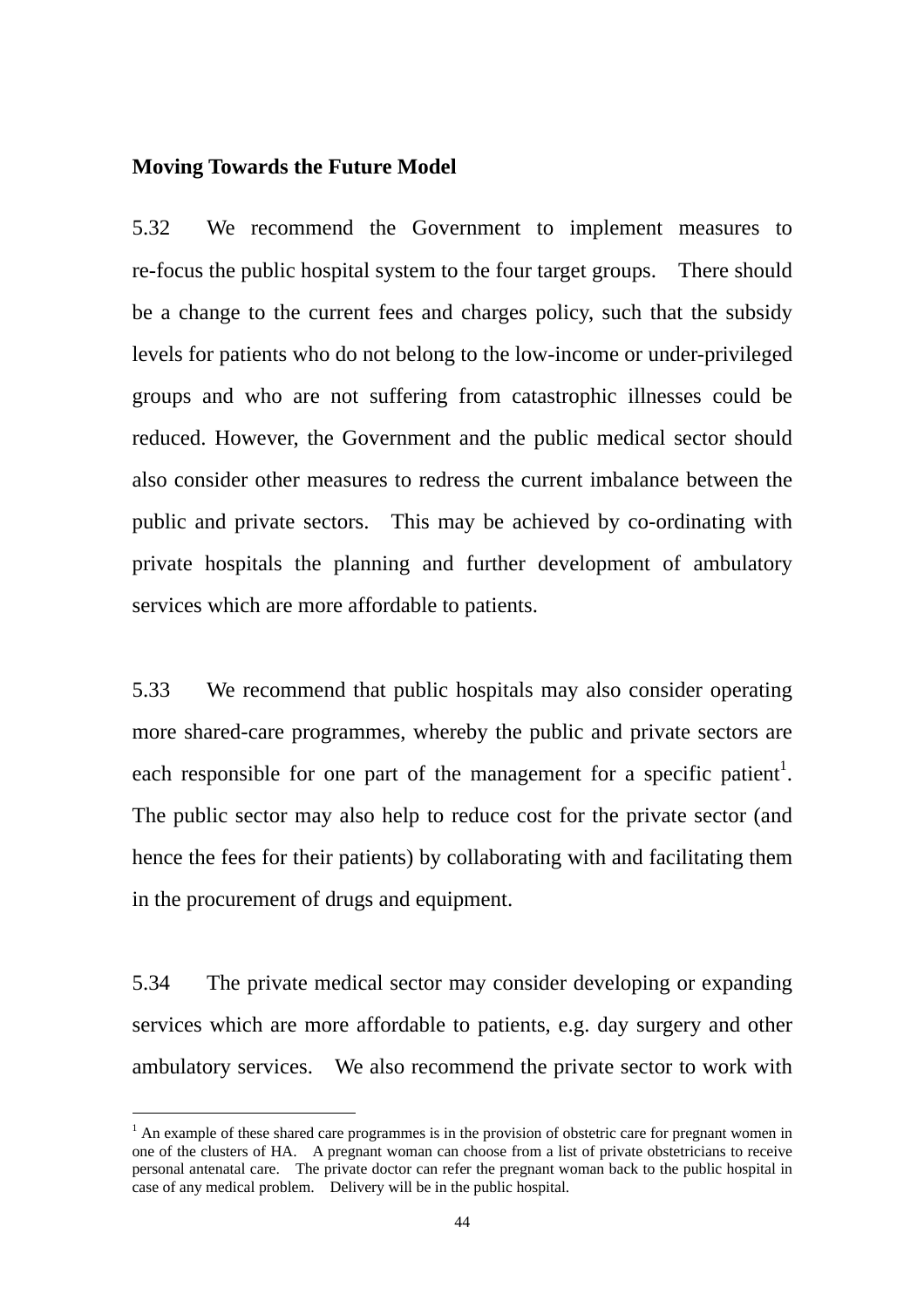the insurance sector to bring about changes to insurance practices, thereby creating a larger market share for the private sector in respect of these services. In addition, private hospitals and doctors in private practice should take proactive steps to improve the transparency of their fees and charges, and to enhance their clinical governance.

#### **Present Phenomenon (iii) and Consequences**

#### *(iii) Discharge problem*

5.35 Public hospitals are finding it difficult to discharge certain patients who are medically stable and no longer require hospital care. We recognise that some of these patients have problems of their own. Some require a high level of rehabilitation services or nursing care (but not medical attention) that cannot be provided at home. Others do not have the support required to sustain their long-term care needs in order to be managed in their own homes or in residential care homes. In short, such problems with discharge are in part due to insufficient post-discharge convalescent and rehabilitation support and facilities in the community.

5.36 The consequences of this problem are poor quality of life for the patients concerned, shortage of hospitals beds for patients with genuine need and inefficient use of expensive hospital services. Should discharge problems continue to occur, there would be more adverse consequences including prolonged waiting time for patients with elective medical and surgical problems, aggravation of over-crowding in hospital wards during winter surge when there is a natural increase in the number of in-patients, and poor staff morale as the scarce resources are used on patients who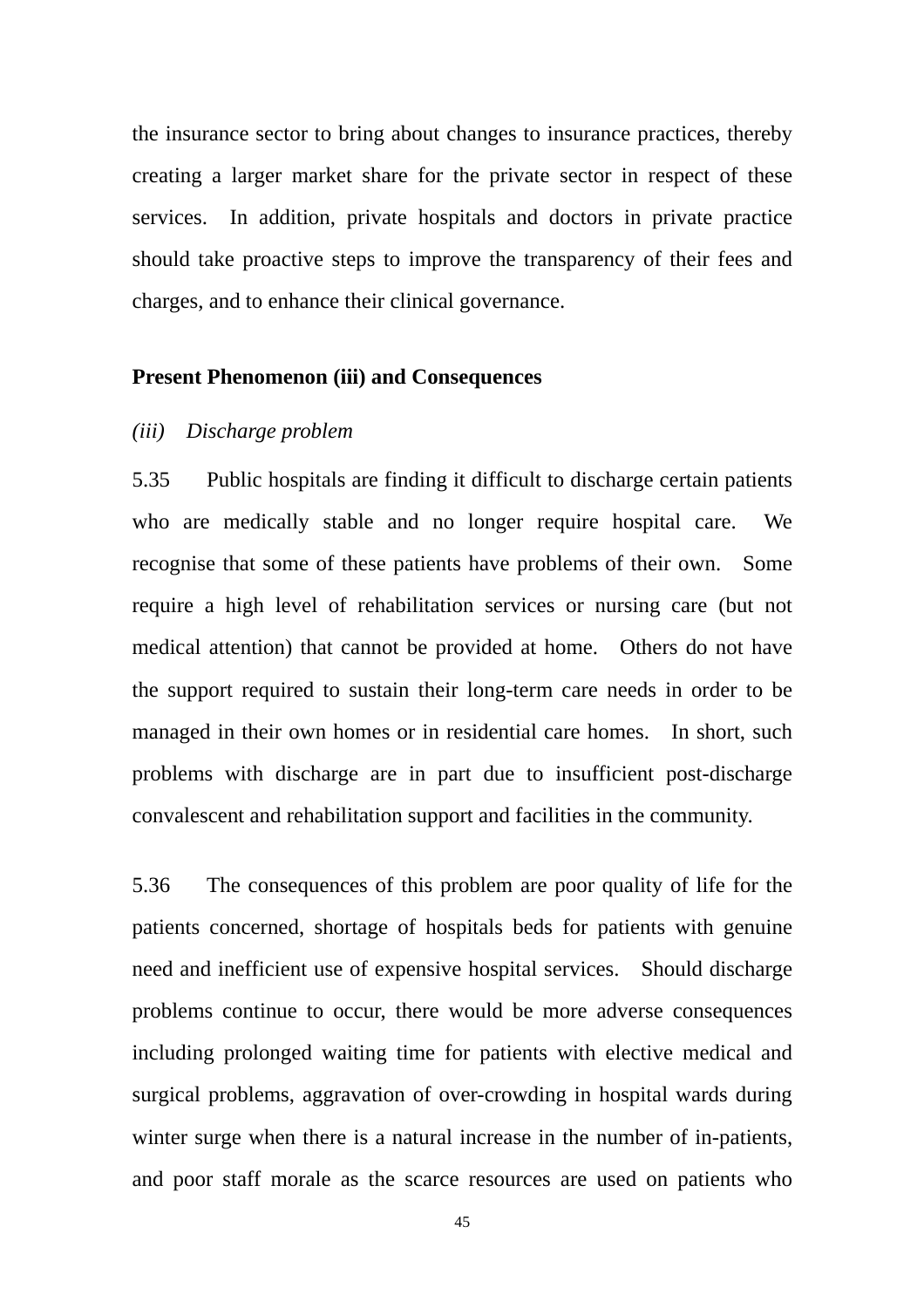should be better managed in other levels of care facilities.

## **Recommendation**

 discharge of medically stable patients. Detailed measures are set out in 5.37 We recommend the Government to proactively encourage the private and social service sectors to better develop post-discharge convalescent and rehabilitation services in the community to facilitate early Chapter 7.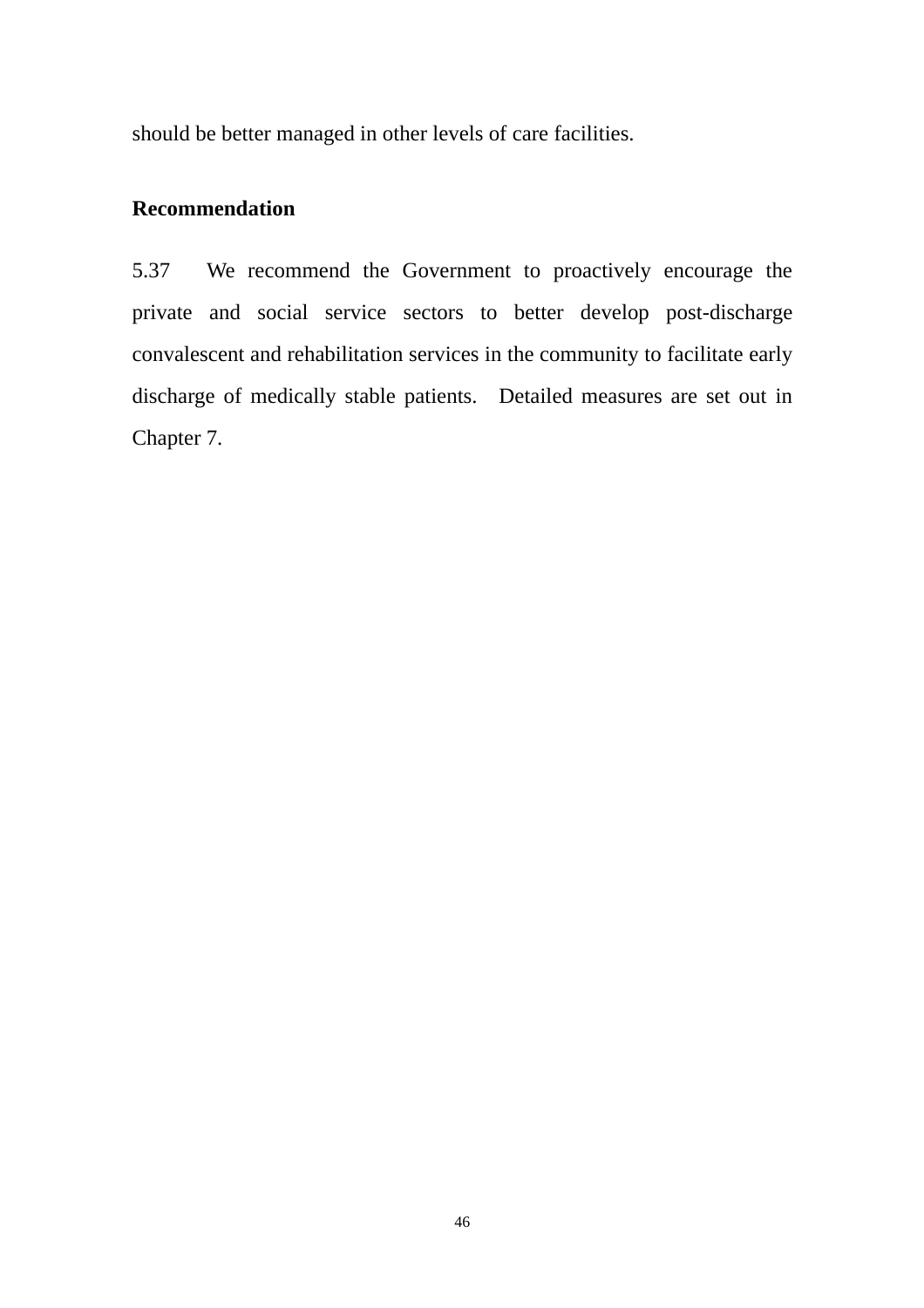# Hospital Care Delivery Model

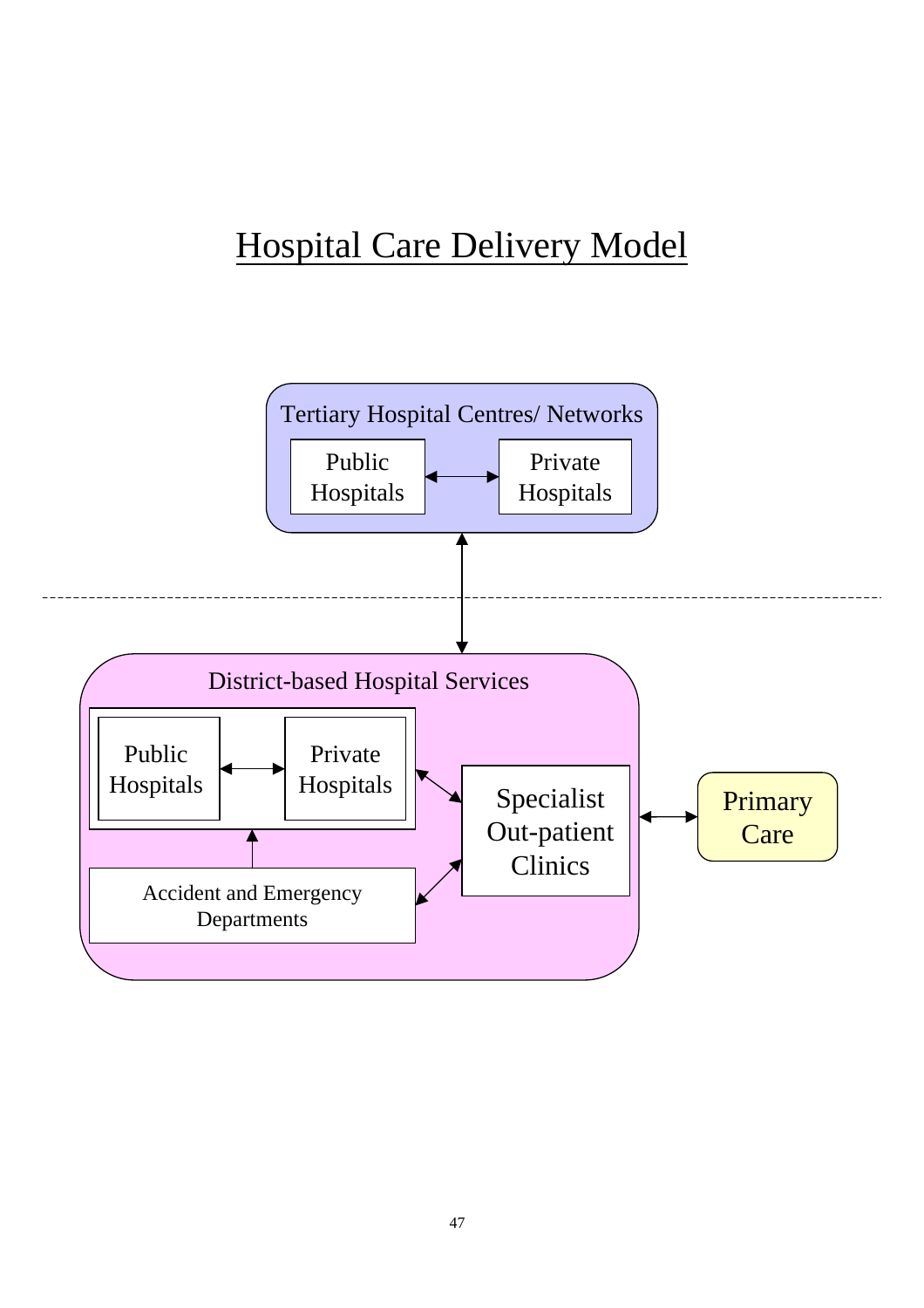# *Chapter 6 - Tertiary and Specialized Services*

## **Future Model**

6.1 The development of medical technology has enabled more complicated conditions to be treated. For the treatment of these conditions and further advancement of medical technology locally, we need –

*The establishment of specialised tertiary centres and hospitals to develop and concentrate expertise, technology, special facilities and research for the treatment of catastrophic illnesses.* 

# *What are tertiary and specialised services?*

6.2 Tertiary and specialised services usually refer to services requiring highly complex and specialised care, usually through the application of advanced technology and specialised multi-disciplinary expertise. These services are usually required by patients with complicated but relatively less common diseases, or diseases that have developed uncommon complications, or what is described as catastrophic illnesses.

6.3 Although the number of patients requiring such treatment is small, the cost incurred by the provision of these services is inevitably high due to the requirement of major capital investment and multi-disciplinary expertise. Some examples of tertiary services are liver / heart / heart lung / pancreatic / bone marrow transplantation, complex surgery of infants and children to treat major solid tumours and radiosurgery of the brain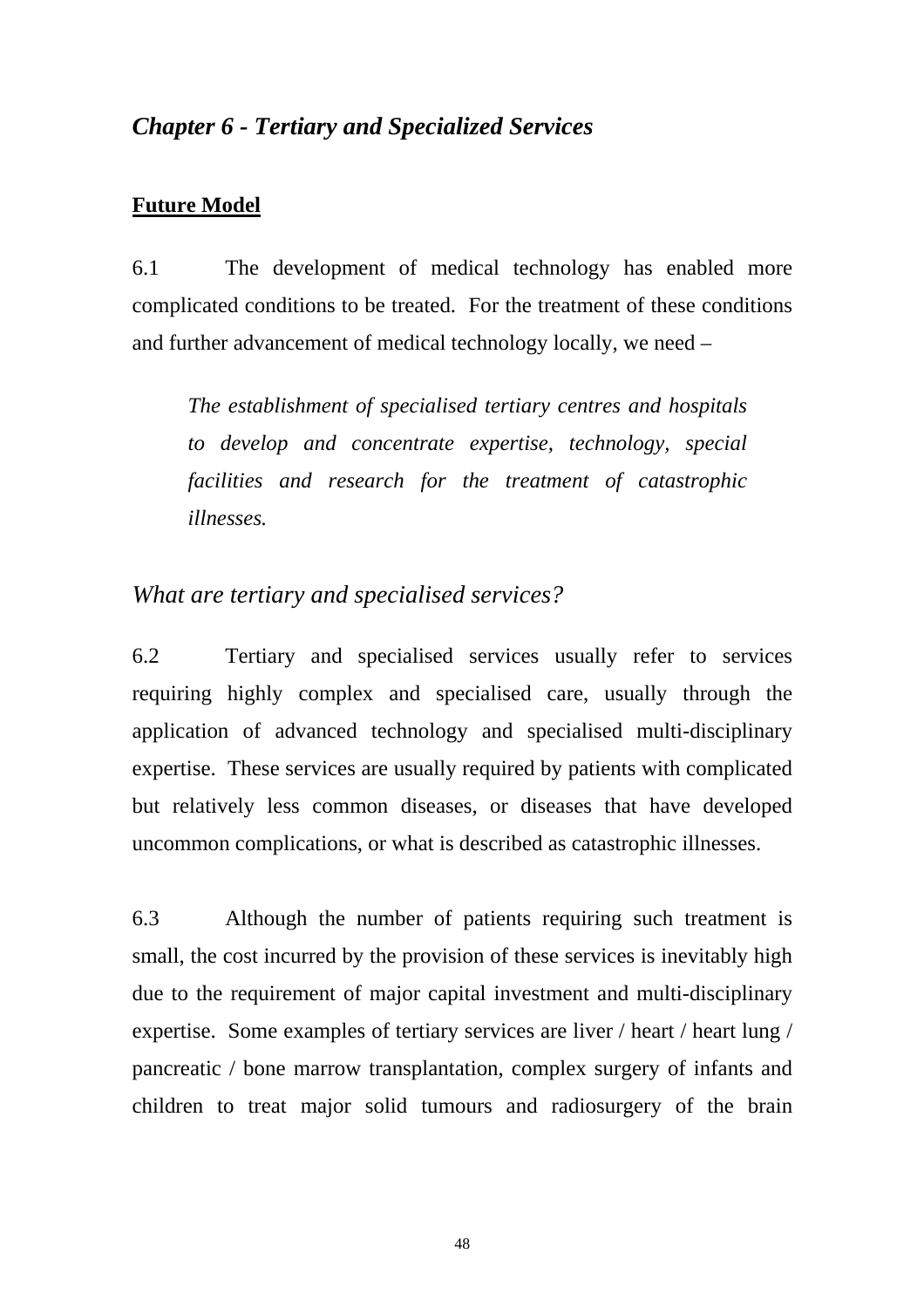including the use of Gamma Knife. An example of specialised services is treatment of AIDS.

6.4 Some of the most complicated treatments available in public hospitals are classified by the HA as "quaternary services". For convenience of discussion, they are also regarded as tertiary services in this discussion paper.

## **Present Phenomenon**

*(i) Public hospitals are the main providers of tertiary and specialised services* 

6.5 At present, almost all tertiary and specialised services are provided at highly subsidised rates in public hospitals. Although some tertiary services are available in the private sector, their expensive costs limit the number of patients who can afford these services.

6.6 The current tertiary services provision in HA is concentrated in specific designated hospitals including the two Universities' teaching hospitals and several major hospitals. The aim is to enable the professionals involved to accumulate as much experience as possible and for the services to be provided more cost-effectively.

*(ii) Tertiary and specialised services are highly subsidized* 

6.7 The charging method in public hospitals for tertiary services is the same as for other services, i.e. a standard rate of \$100 per day plus \$50 admission charge. This charge is inclusive of all maintenance and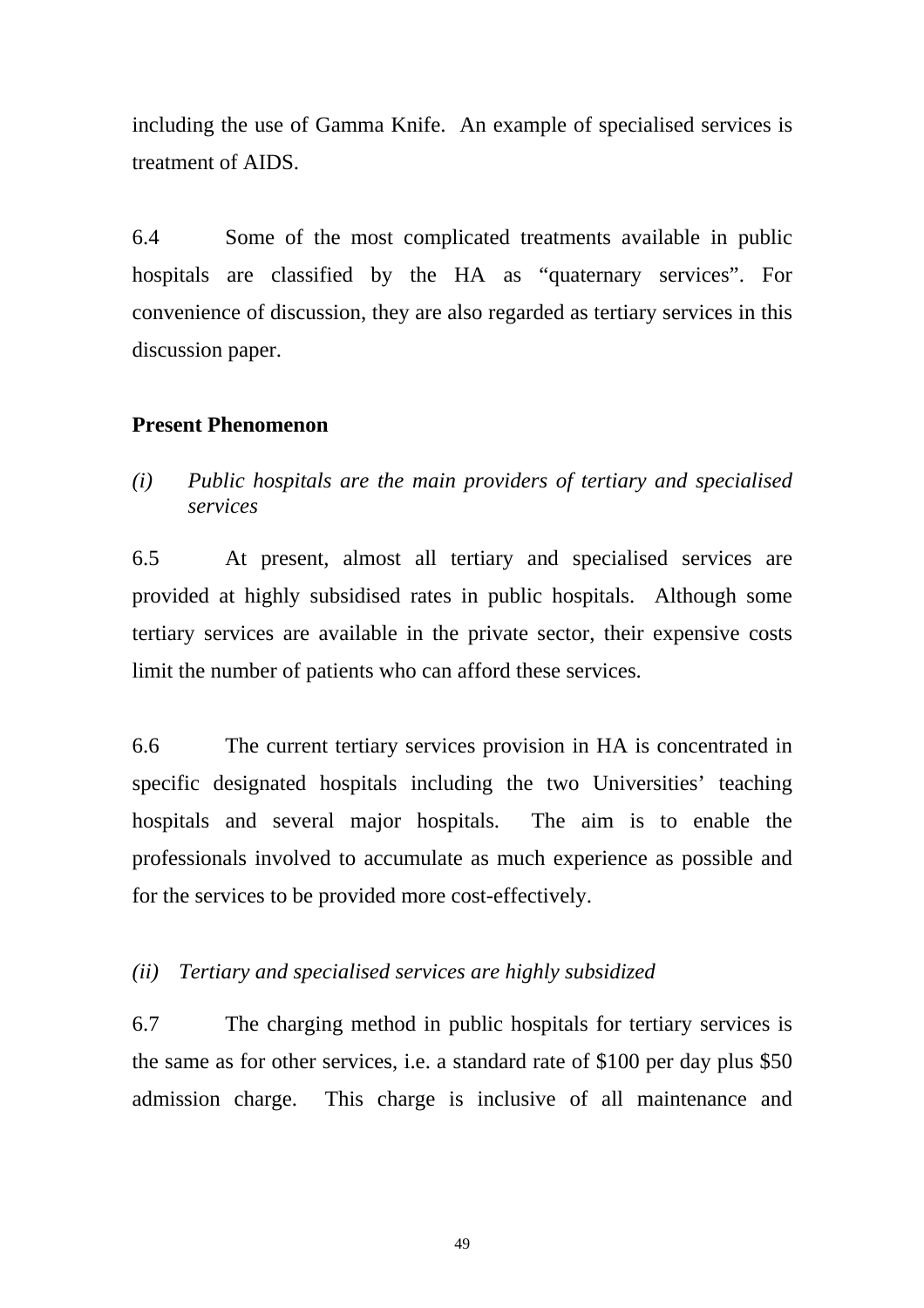treatment charges. Furthermore, the charge for intensive care beds is also the same as that for general beds. Compared with the actual cost, the charge that the patient has to pay is minimal. For example, the cost of a liver transplant operation is \$540,000, excluding the post-operative followup and the immunosuppressant treatment. The average length of stay of a patient after liver transplantation is 10 days for which the patient needs to pay \$1,050.

#### *(iii) Increasing demand for tertiary and specialized services*

6.8 The ageing population, technology advancement and rising public expectation are contributing to an increasing demand for tertiary and specialized services. The cost of providing such services is expected to increase exponentially in the future.

#### **Consequences**

6.9 It will be increasingly difficult for the public purse to meet the demand arising from both common and relatively easy-to-treat diseases that affect a large number of patients as well as catastrophic illnesses that affect a small number of patients.

#### **Recommendation**

6.10 We recognize that it must remain the Government's commitment to provide services to the unfortunate minority suffering from catastrophic illnesses at a rate affordable to their families. On the other hand, we recommend that measures must be taken to ensure that tertiary and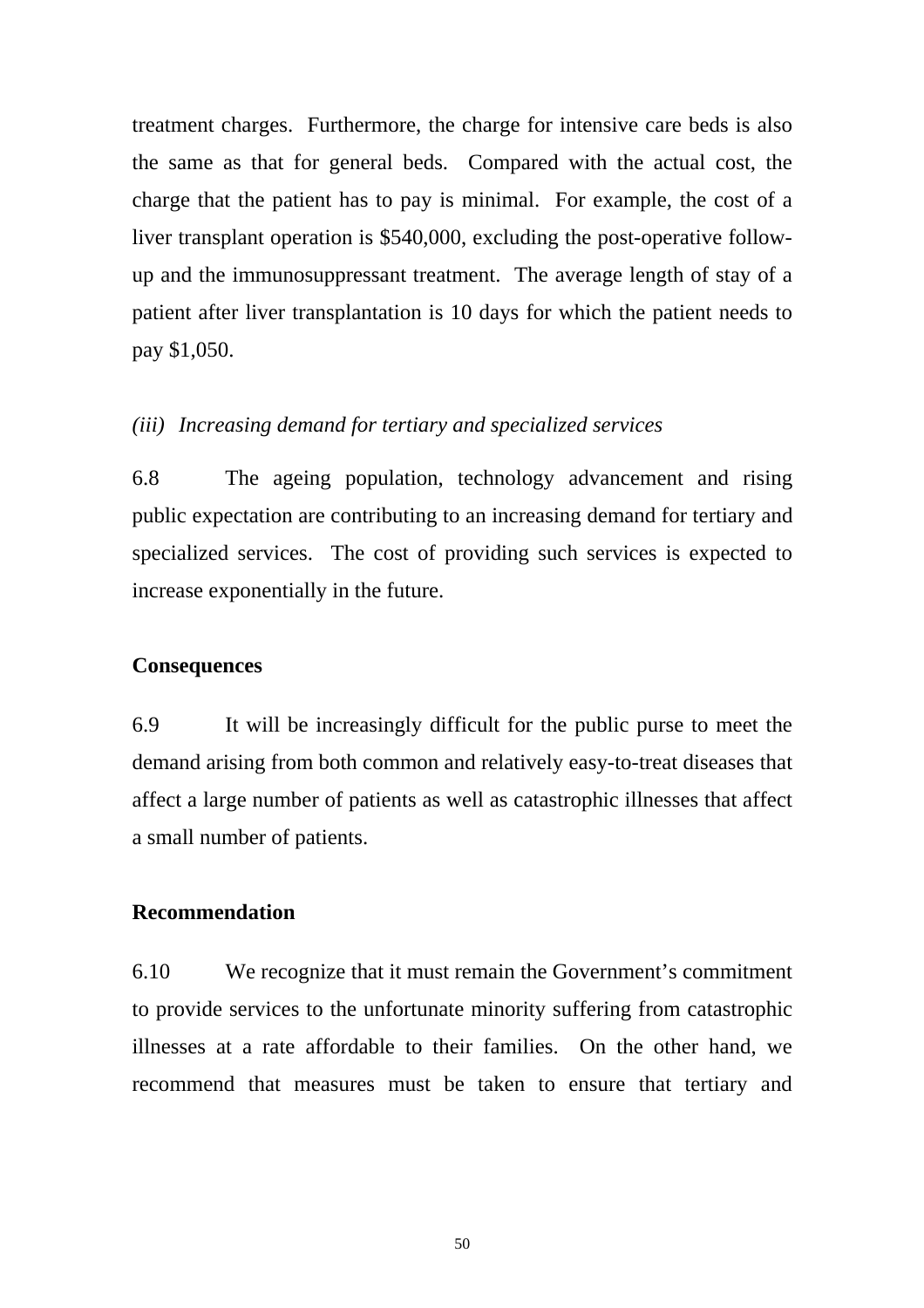specialized services are provided in a manner sustainable and affordable to the community, with a view also to preventing such illnesses from occurring as far as possible, to ensuring that these services are optimally configured to achieve cost-effectiveness and to encouraging the private medical sector to develop such services.

### **Moving Towards the Future Model**

## *The role of prevention*

6.11 As most patients will not be able to afford the cost of tertiary and specialised services, the Government must remain committed to providing these services to those who require them at a subsidised rate. However, it would even be better for the community if catastrophic illnesses can be prevented from occurring. Prevention is the best cost-containment measure. Many of the conditions and complications of diseases that eventually warrant tertiary and specialised care are preventable in their early stages. Life style modifications, effective vaccination programmes and effective management of chronic diseases can all contribute to reducing incidences of catastrophic illnesses or complications arising from chronic diseases. We recommend the Government to develop a more aggressive prevention strategy and instil in patients a sense of responsibility for their own health.

#### *A larger patient co-payment element*

6.12 For patients who need tertiary and specialised services, we recommend that the Government should maintain the principle of providing the services at a relatively higher subsidy rate because of the high costs of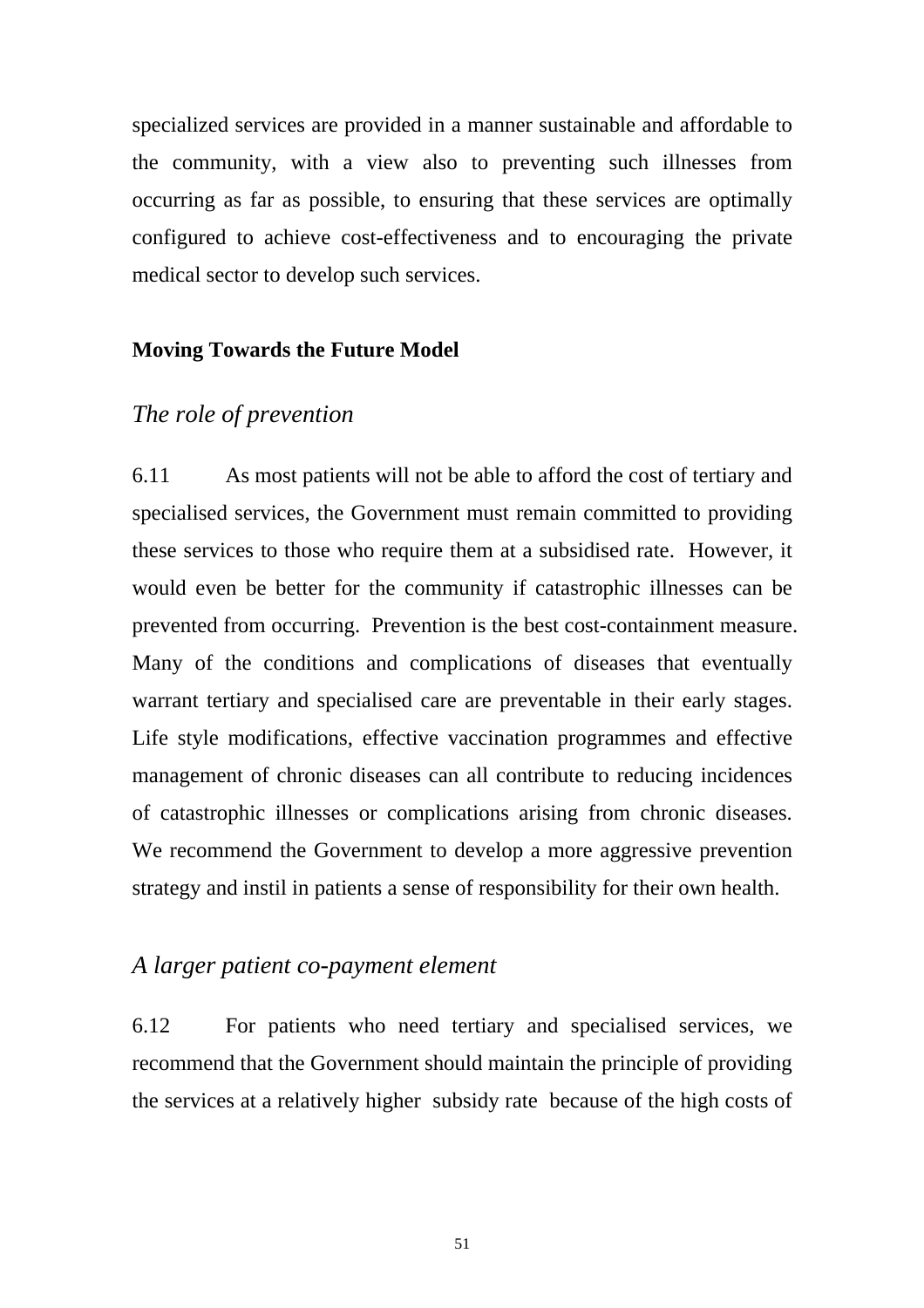such services. However, we believe there is still room for the Government to consider a larger co-payment portion than the current level. The purpose of increasing the patient co-payment portion is not cost recovery, but the heightening of the community's and patients' awareness of the real costs of such services. Nonetheless, there should be a cap on the percentage of the patient's income and assets for the co-payment to limit the drain on the patient's resources by the treatment.

# *Other sources of funding for tertiary services*

6.13 Apart from the public purse, we recommend that the Government should also look to other sources to fund tertiary and specialised services and related research. The Government may, for instance, encourage the establishment of foundations for continued support of public or private centres providing these services or conducting research, and encourage continued donations to these foundations.

6.14 To maintain the momentum for continuous advancement and a high standard of medical practice, we recommend that the Government should encourage local research and collaboration among the public medical sector, universities and the private medical sector. To enable better planning for the development of tertiary and specialised services, the Government should also encourage the collation of relevant data to assess the needs of the local community.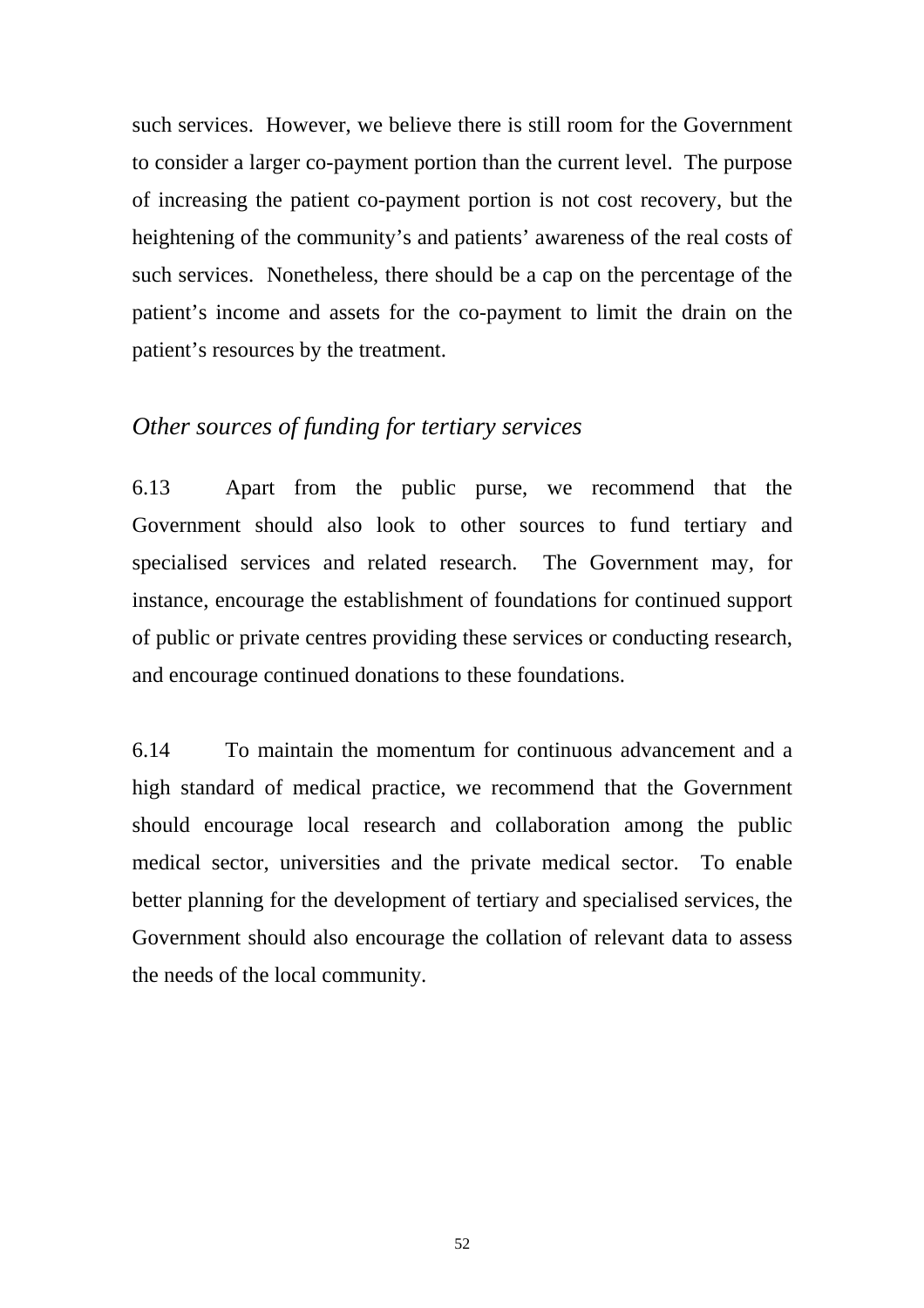# *Concentration of expertise*

6.15 It is recognized internationally that the quality and safety in tertiary care cannot be maintained without sufficient case volume in relevant specialised procedures. We note that HA is already on the right track in consolidating tertiary services in designated centres and recommend that this approach should continue. Nevertheless, we also recommend that planning guidelines based on caseloads and training demand should be worked out for tertiary services and be reviewed from time to time. We believe that where the caseload is relatively significant, it would be better to have two or more centres rather than one mega centre in order to achieve high quality service through healthy competition and collaboration.

# *Public-private collaboration*

exists to a certain extent, there should be room for more of such efforts.<sup>1</sup> 6.16 Although most tertiary and specialised services are, and will continue to be, provided by the public sector, we believe the Government should encourage the private sector to develop tertiary services to help meet part of the demand, and to collaborate with the public medical sector to provide service to the community. While such collaboration already

 to have the operation performed in the private hospital. If the patient does not have the means to pay for <sup>1</sup> Gamma knife surgery is an example of public-private collaboration. It is estimated that local demand would not justify more than one such equipment for the surgery. The service is at present available in a private hospital. There are special arrangements for patients of public hospitals who require the surgery the cost of the surgery, the Samaritan Fund will provide financial assistance.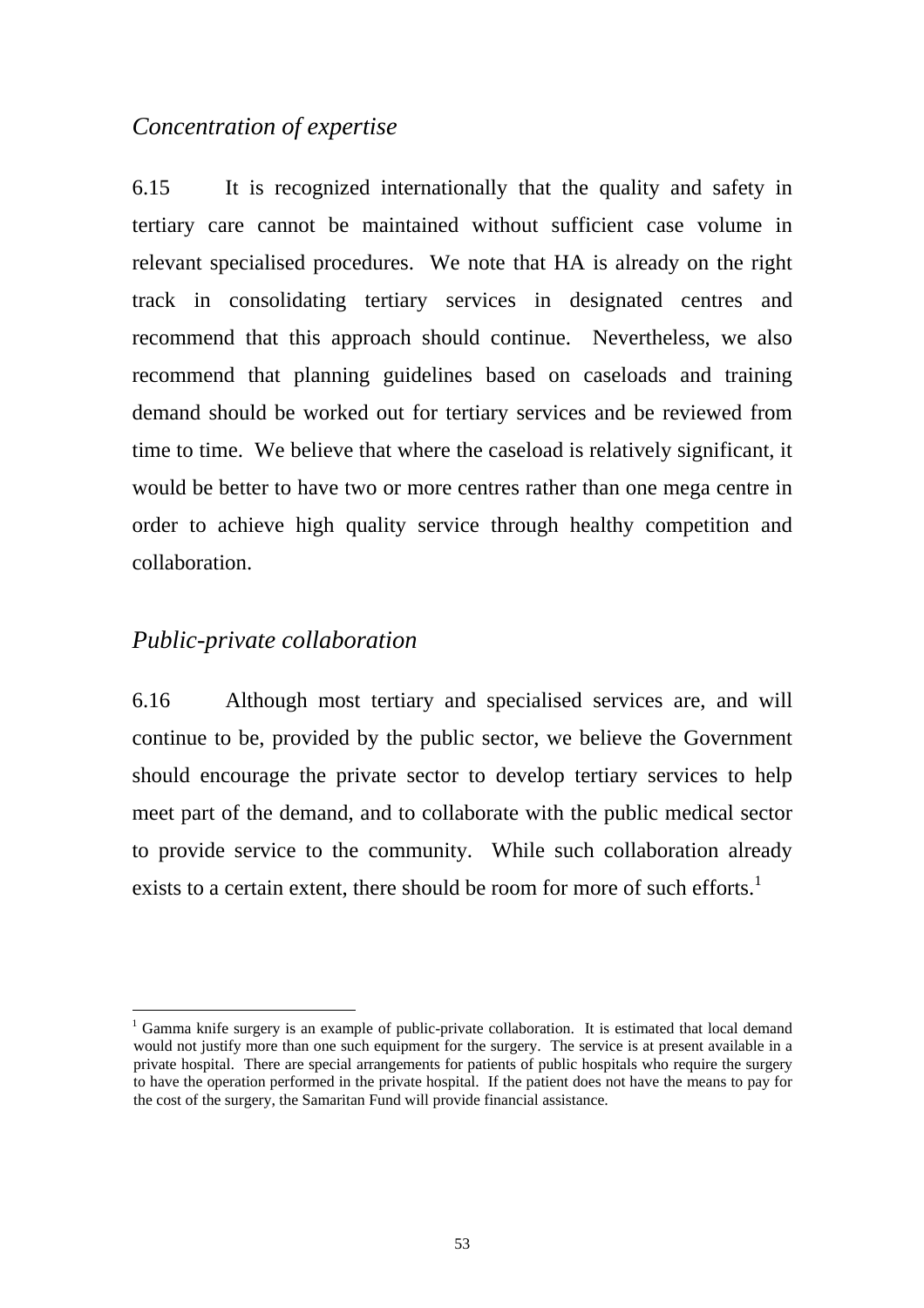6.17 To make the best use of the small number of doctors trained in tertiary services, we recommend the public sector to consider engaging private sector doctors with experience in such services to practise on a parttime basis in public hospitals when the latter faces shortage of such skills. This arrangement will not only resolve the skill-shortage problem of public hospitals, but will also provide more opportunities for private sector doctors to accumulate experience and build up a reputation of excellence. Their reputation will attract foreign patients and develop a medical service industry for Hong Kong which will eventually benefit the entire economy.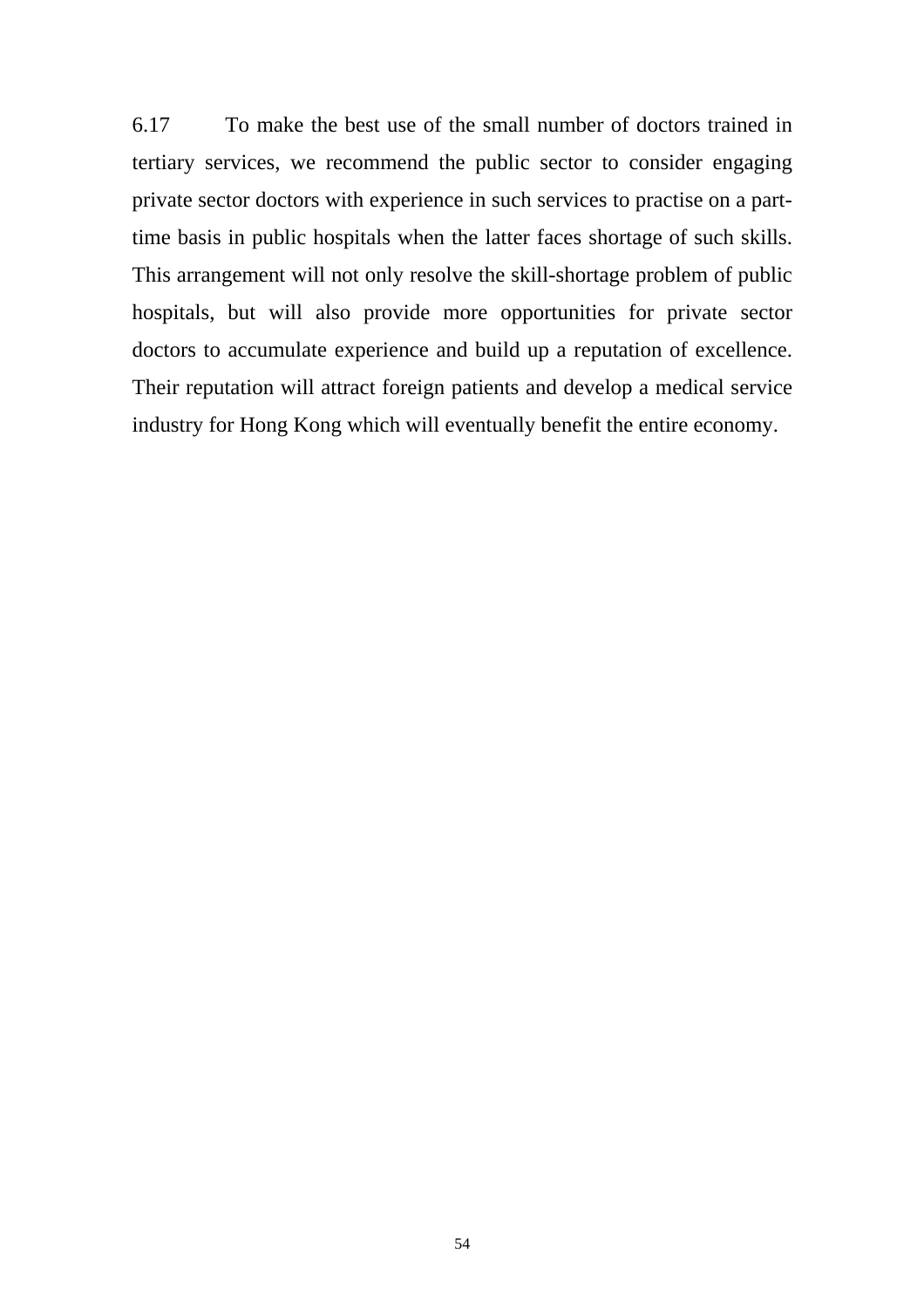# *Chapter 7 - Elderly, Long-term and Rehabilitation Care Services*

#### **Future Model**

7.1 A major focus of health care reforms in developed countries is directed towards minimising the use of hospitals in the management of chronic conditions. This entails the facilitation of early discharge of medically stable patients – even the very disabled – to the community to lead as normal a life as possible. In this respect, we envisage a future model of health care system comprising –

 *maintenance of family support. Elderly, long-term and rehabilitation care services which encourage home care with community outreach and professional support, with infirmary and hospice care in all districts to enhance* 

#### **Present Phenomenon**

*(i) Insufficient professional support and facilities for patients' convalescence and rehabilitation outside hospitals* 

elderly. 7.2 At present, patients who can be discharged from hospitals but still require a high level of nursing and personal care often do not have appropriate institutions to turn to if the care they need cannot be provided at home. Some patients, particularly younger ones, may require only short-term rehabilitation and convalescent care, but the existing residential care homes offer only long-term care services and cater mainly to the elderly.<br>55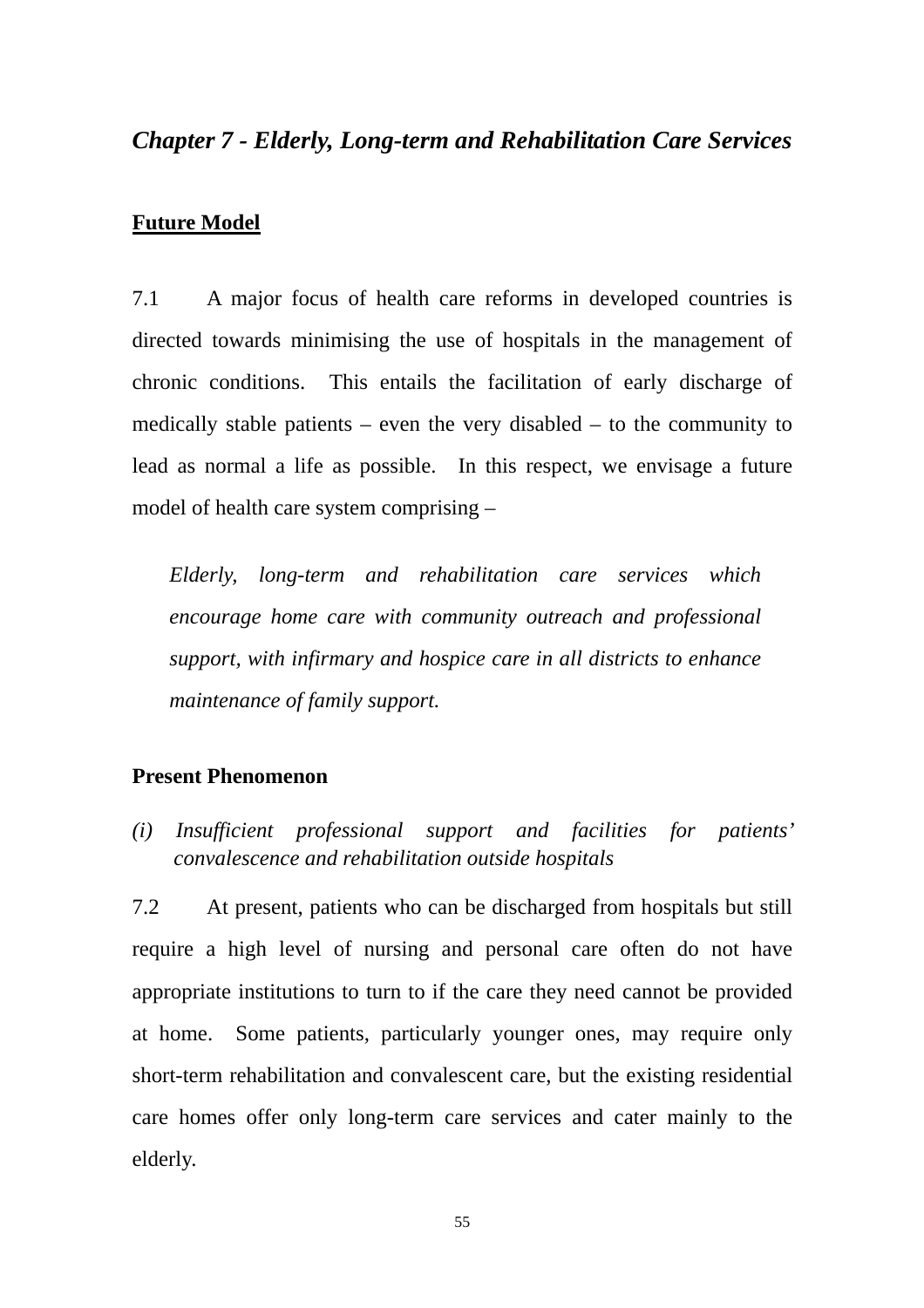# *(ii) On-site regular medical care for the elderly in residential care homes needs strengthening*

7.3 Regular medical care services for the elderly in most residential care homes for the elderly (RCHEs) can be improved. The existing licensing requirement for RCHEs in terms of medical care only stipulates that they should ensure their residents receive medical check-up at least once a year. The public hospitals have set up Community Geriatric Assessment Teams  $(CGATs)^1$  with the intention to provide timely assessment for elderly people on the waiting list for public infirmary care as well as outreach specialist medical and rehabilitative support to RCHEs. In addition to CGAT visits, RCHEs rely heavily on the  $A \& E$  departments of public hospitals to treat acute illnesses of their residents, and public SOPDs to manage their chronic illnesses. However, not all RCHEs provide on-site regular medical care for their residents, especially those receiving elders at care-and-attention level.

# *(iii) Insufficient manpower for geriatric nursing and for providing nursing care in the community setting*

7.4 Much of the work involved in rehabilitative care, care for the elderly and people with disabilities (particularly in the management of stable chronic illnesses) can, in fact, be done effectively by qualified nurses. However, at present the establishment of community nurses in the public sector is still small. Existing Community Nursing Service (CNS) of the HA usually only covers basic medical care for mostly elderly patients discharged from public hospitals.

 $\overline{a}$ 

 $1 \text{ CGAT comprises geriatricians, nurses, physicist.}$  comprises geriatricians, nurses, physiotherapists, occupational therapists with support by dietitians and speech therapists.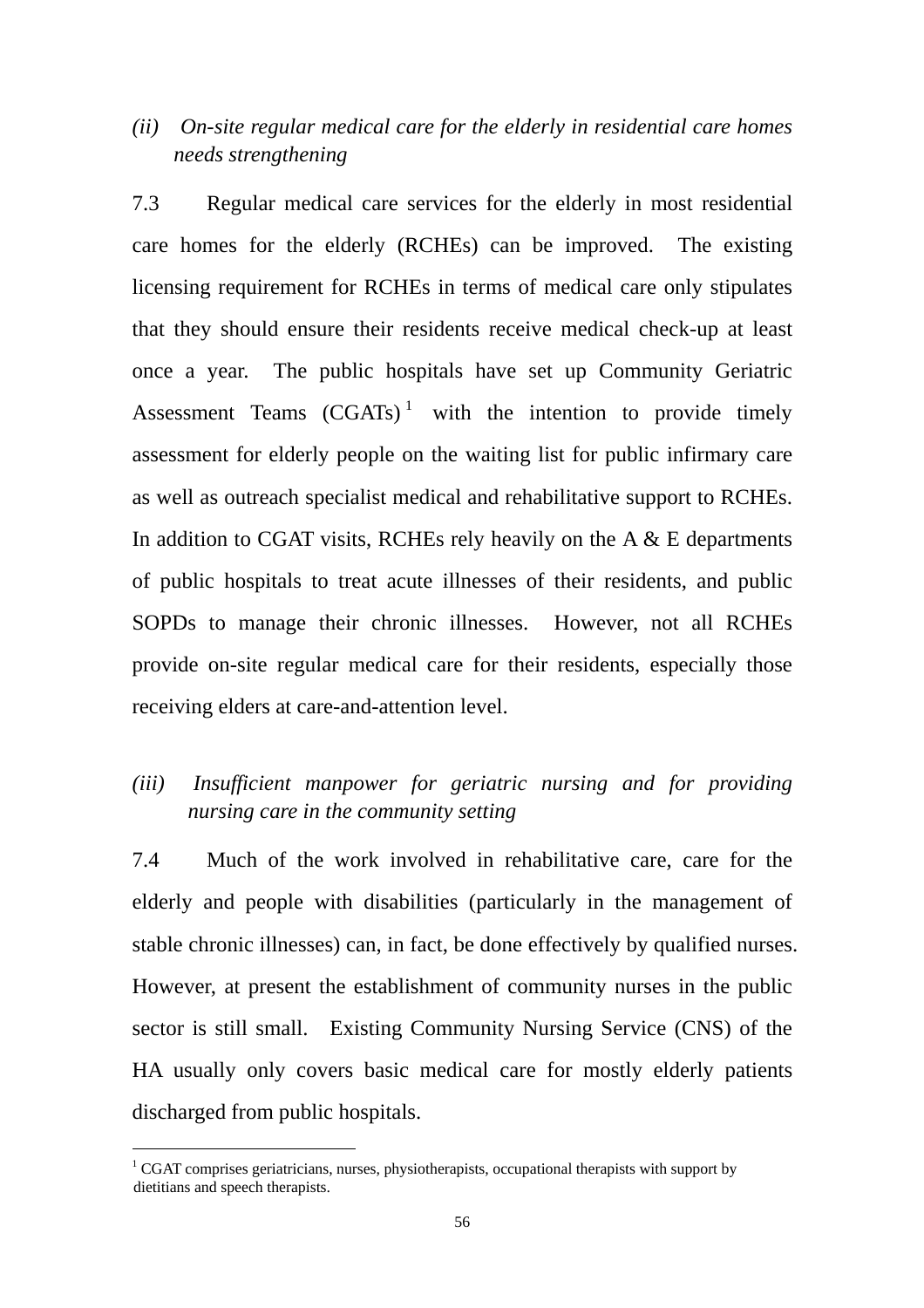7.5 Furthermore, community nurses and other health care professionals are seldom engaged by primary care doctors in the private sector to help deliver service to patients with chronic illnesses, and few nurses outside the CNS are available for such employment either.

 registered nurse) specifically for RCHEs and for the elderly. The training 7.6 In recent years, it has also been difficult for RCHEs to recruit qualified nurses. Young graduates of nursing prefer the greater variety of challenges and opportunities as well as better promotion prospects offered by public hospitals. This problem is also shared by many countries overseas. It is noted that some overseas countries have begun training a type of health care workers (with nursing capabilities to the level of a aims at providing these health care workers with multiple skills and enabling them to take care of elderly independently.

#### **Consequences**

7.7 As a consequence, medically stable patients who do not need hospital care any more but require some rehabilitation and nursing care tend to stay for a prolonged period in public hospitals because of insufficient post-discharge convalescent and rehabilitation support and facilities outside the hospital setting. Similarly, some individuals with long term care needs who could be managed in their own homes with some support or in residential care homes, are staying in public hospitals on a long-term basis. There are also frequent admissions and readmissions of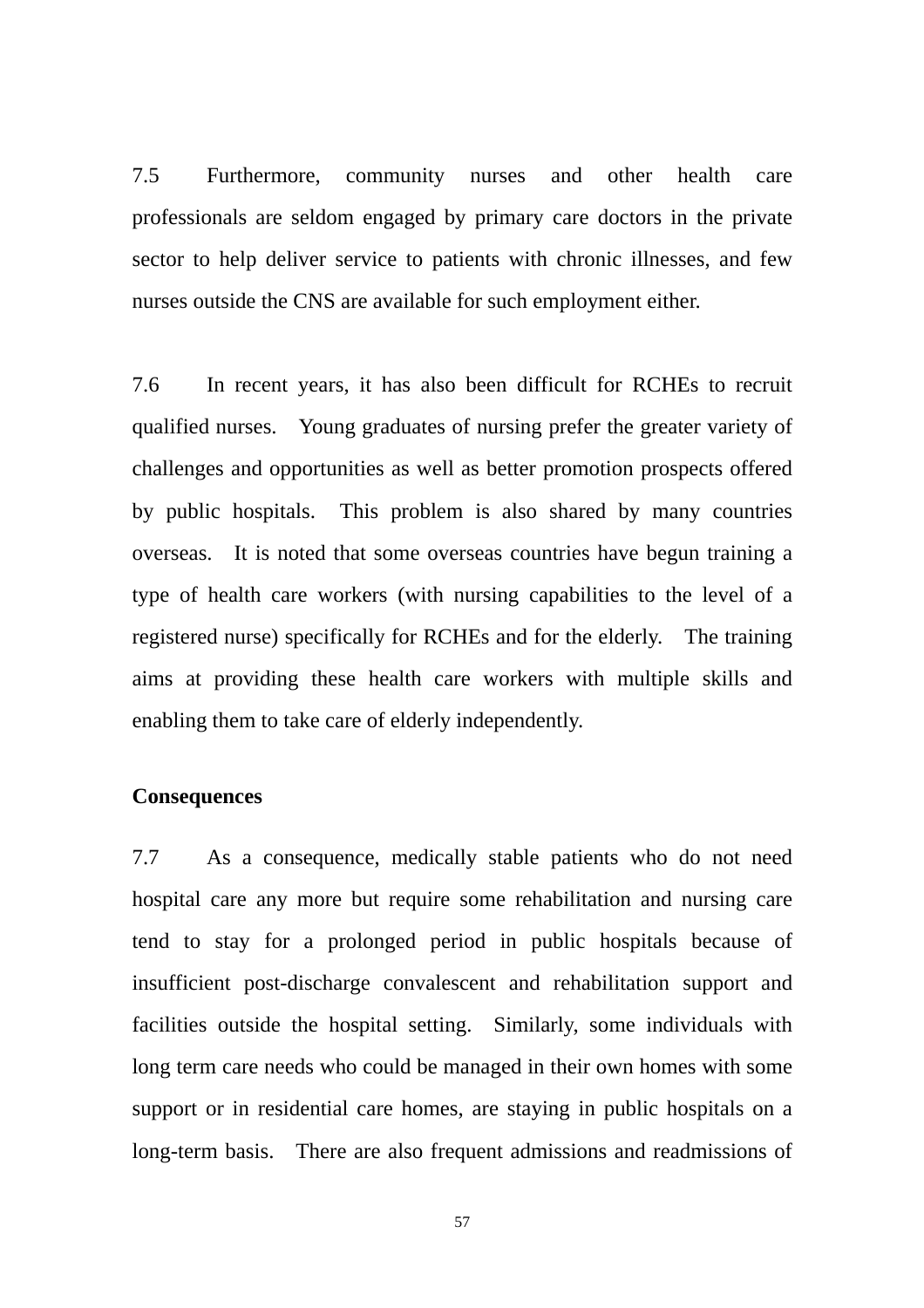RCHE residents to public hospitals, especially during non-office hours, for illnesses the implications of which are uncertain to the homes' workers or for qualified nursing care, in particular from RCHEs not staffed with nurses. All these contribute to a shortage of hospital beds for patients with genuine medical need and thus inefficient use of public hospital resources.

#### **Recommendation**

- 7.8 We recommend that
	- residents of RCHEs and residential care homes for the disabled (RCHDs) should have regular primary medical care provided in their living environment.
	- medically stable patients should be discharged from hospitals to the community to lead as normal a life as is possible. This should be facilitated and supported by smooth interfacing between hospital, rehabilitative care and primary medical care services.

## **Moving Towards the Future Model**

## *For elderly care services*

7.9 We recommend the Government to consider changing the licensing condition of RCHEs to require them to engage doctors to take care of their residents' medical needs on a regular basis. The objective is to improve the overall medical care for the elderly in residential care homes and to have in place a gate-keeper to prevent unnecessary frequent hospital admissions as well as to prevent delayed treatment of emergency cases in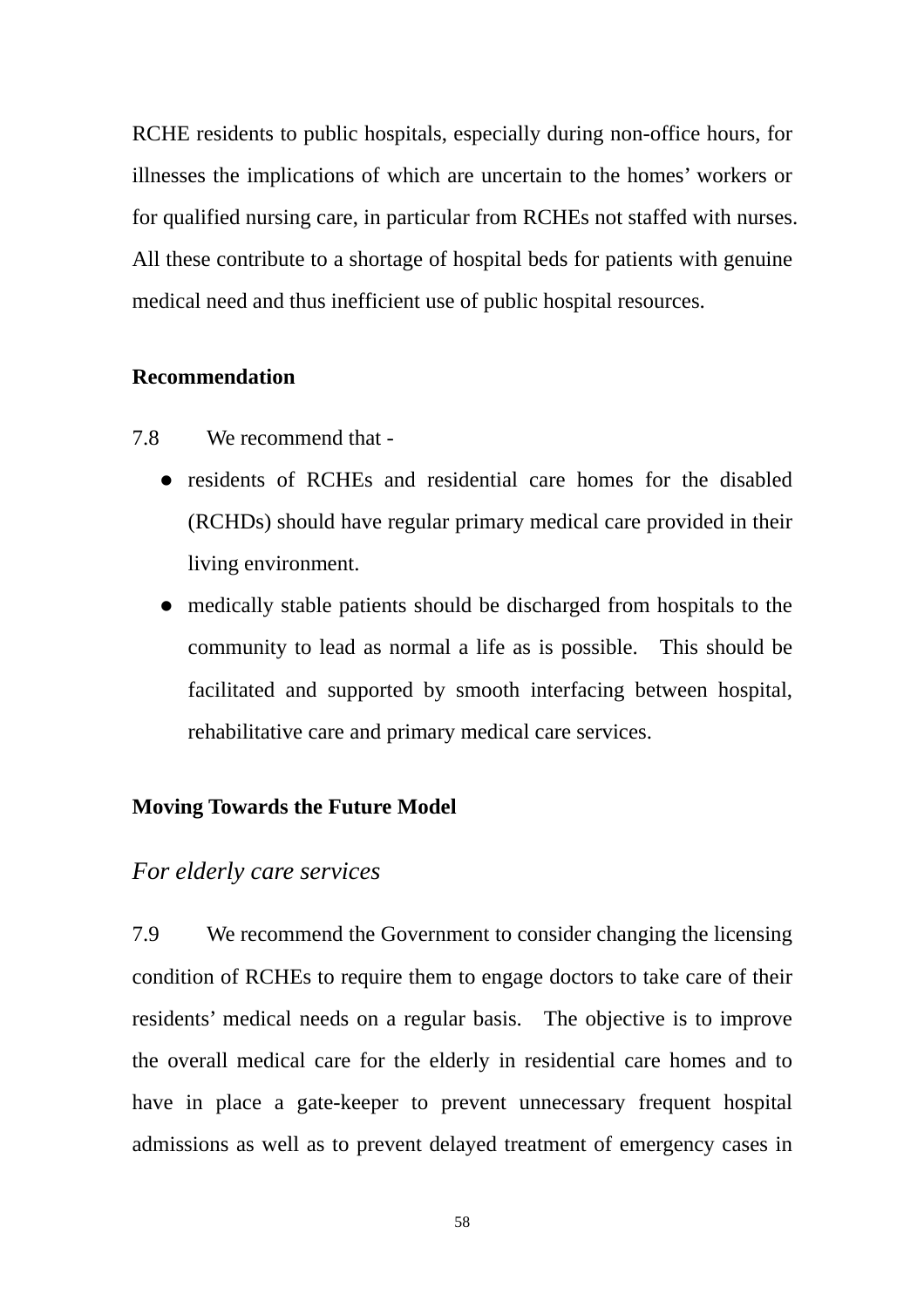need of hospitisation. We note that the Social Welfare Department is in the process of revising the Code of Practice for RCHEs to encourage more frequent visit by doctors engaged by RCHEs. This is a positive move that should be supported by all stakeholders.

 basic medical needs of the residents. To develop good co-operation and 7.10 With RCHEs taking on greater responsibility for medical care of their elderly clients, the public sector should re-position itself in this respect. We recommend CGATs to concentrate on discharge planning and providing support to doctors engaged by RCHEs through consultations and joint conferences for elderly residents who have multiple, complicated medical problems, while doctors engaged by RCHEs should attend to the interface between CGATs and doctors engaged by RCHEs, we recommend the public medical sector to initiate discussions with doctors engaged by RCHEs with a view to developing and adopting shared care programmes and referral protocols.

 role in the primary medical care of the elderly. We recommend doctors in out-reaching services to RCHEs. We also recommend the same model to 7.11 Under this proposed model, the private sector will have a greater private practice, especially primary care doctors, to be prepared to depart from the traditional mode of providing services in the clinics and to offer be adopted by RCHDs.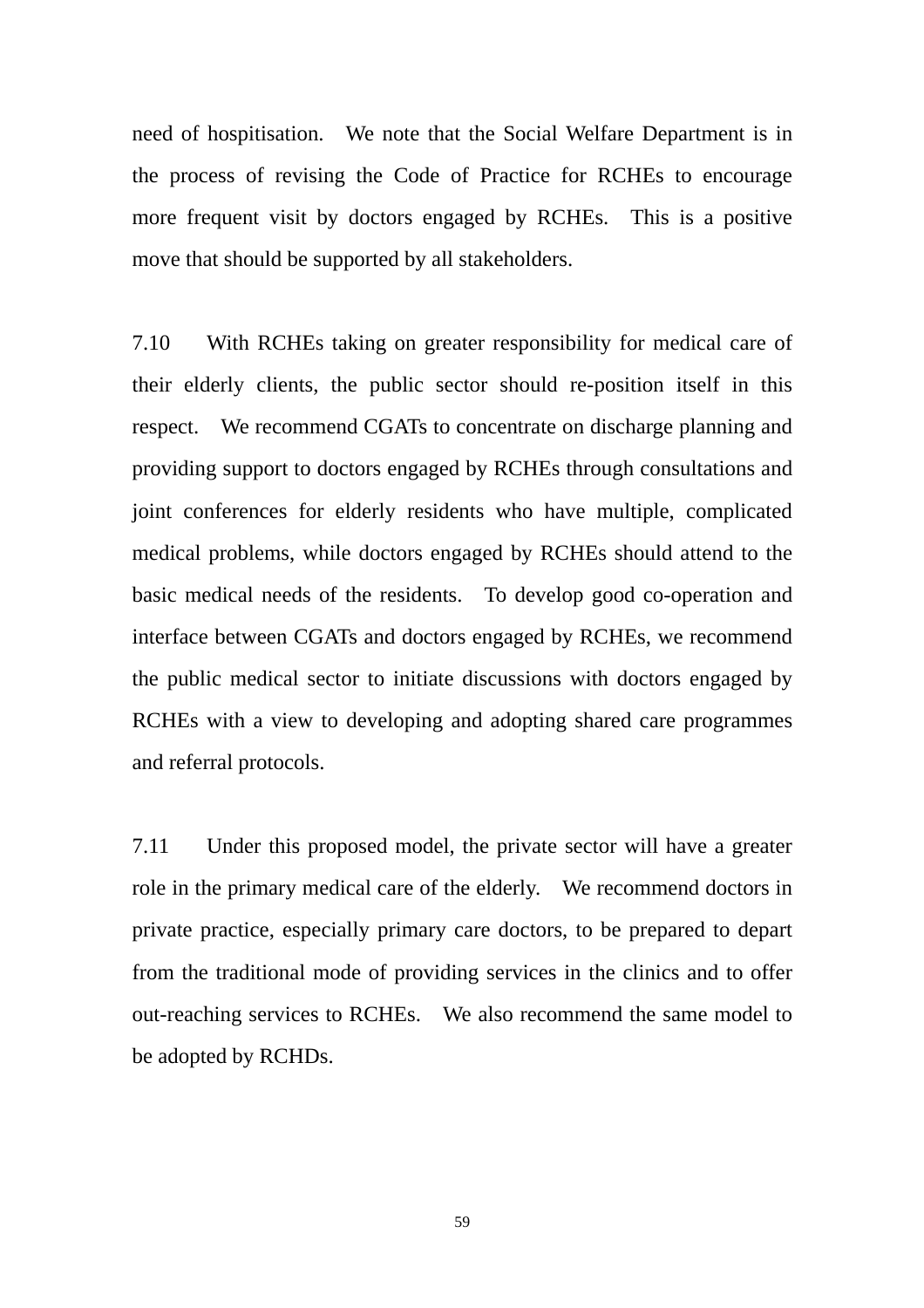#### *For long term and rehabilitation care services*

 providing temporary convalescent and rehabilitation services is the answer. 7.12 For medically stable patients who can be discharged from hospitals but require temporary rehabilitative care that cannot be provided at home, we believe that the development of a new type of short-stay institutions We recommend the Government to encourage the private and the social welfare sectors to develop such institutions.

7.13 We also recommend the public sector to expand its CNS to enable it to take up comprehensive primary care roles in addition to the current home care services, particularly in the management of chronic illnesses. This would not only improve the convalescence and rehabilitation process of patients, but also help those with chronic illnesses to adopt a healthier lifestyle towards the prevention of complications requiring specialist consultations or hospitalisation. We note that there is still a shortage of nursing manpower at present. However, with the increase in the number of nursing graduates in the coming years, the situation would improve and there should be room for the CNS to expand. The public sector may also make greater use of allied health professionals to design and implement home rehabilitation programmes in conjunction with CNS to integrate physical rehabilitation into the daily care of patients in the community.

7.14 We recommend that the private sector consider the business case of developing short-stay institutions that could provide temporary convalescence and rehabilitation services for patients with such needs.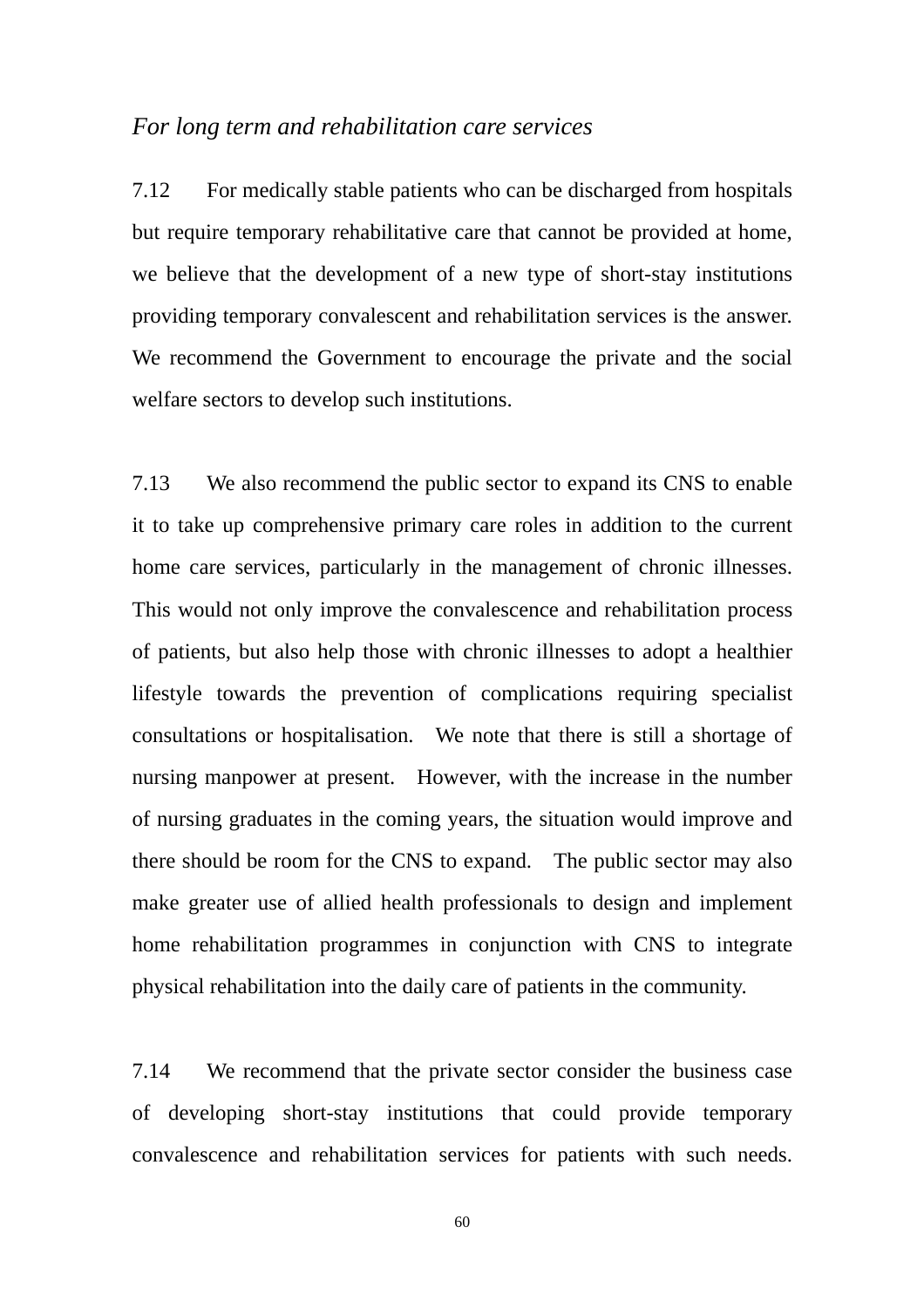We also recommend doctors in private practice to refer deserving cases to CNS so that patients from both private and public hospitals have equal access to the service. With better community convalescent and rehabilitation support, more patients may choose to receive treatment of their acute conditions in private hospitals. The private sector may also consider setting up their CNS to serve patients who have the financial means to afford the service.

 the potential improvements that may be brought about by this model. We 7.15 Other sectors in the community also have a part to play to realise recommend RCHEs and RCHDs to take on the responsibility of providing regular medical care to their residents. To meet the demand for nursing care arising from an ageing population, we also recommend universities and training institutions to consider additional training and qualifications for those who would like to pursue a career of community nurse. Making reference to overseas experience of employing specially trained health care workers with capability to take care of elderly independently on a par with nurses, we recommend tertiary education institutions and training institutions to consider offering similar training programmes.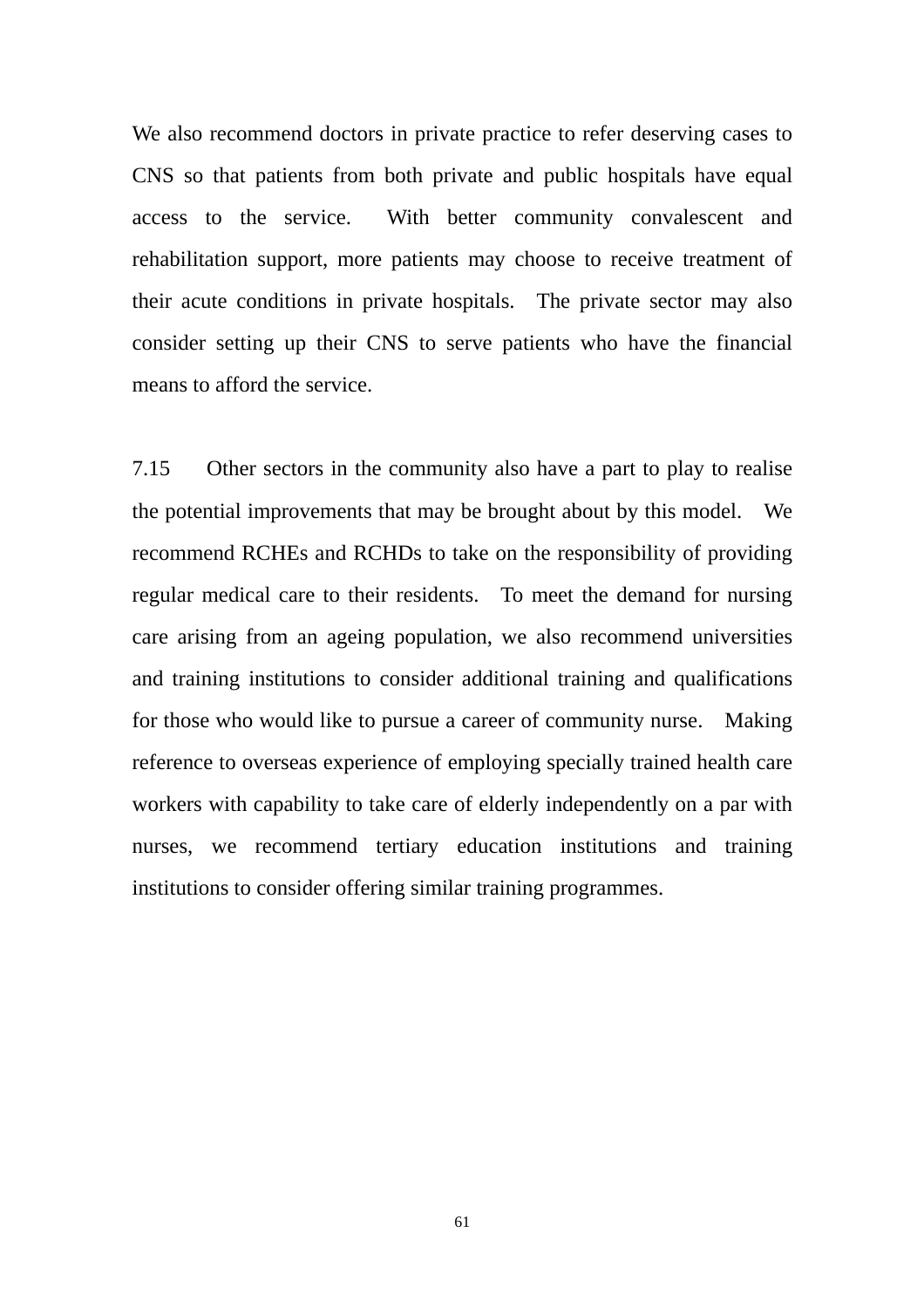# District-based Primary Care Delivery Model

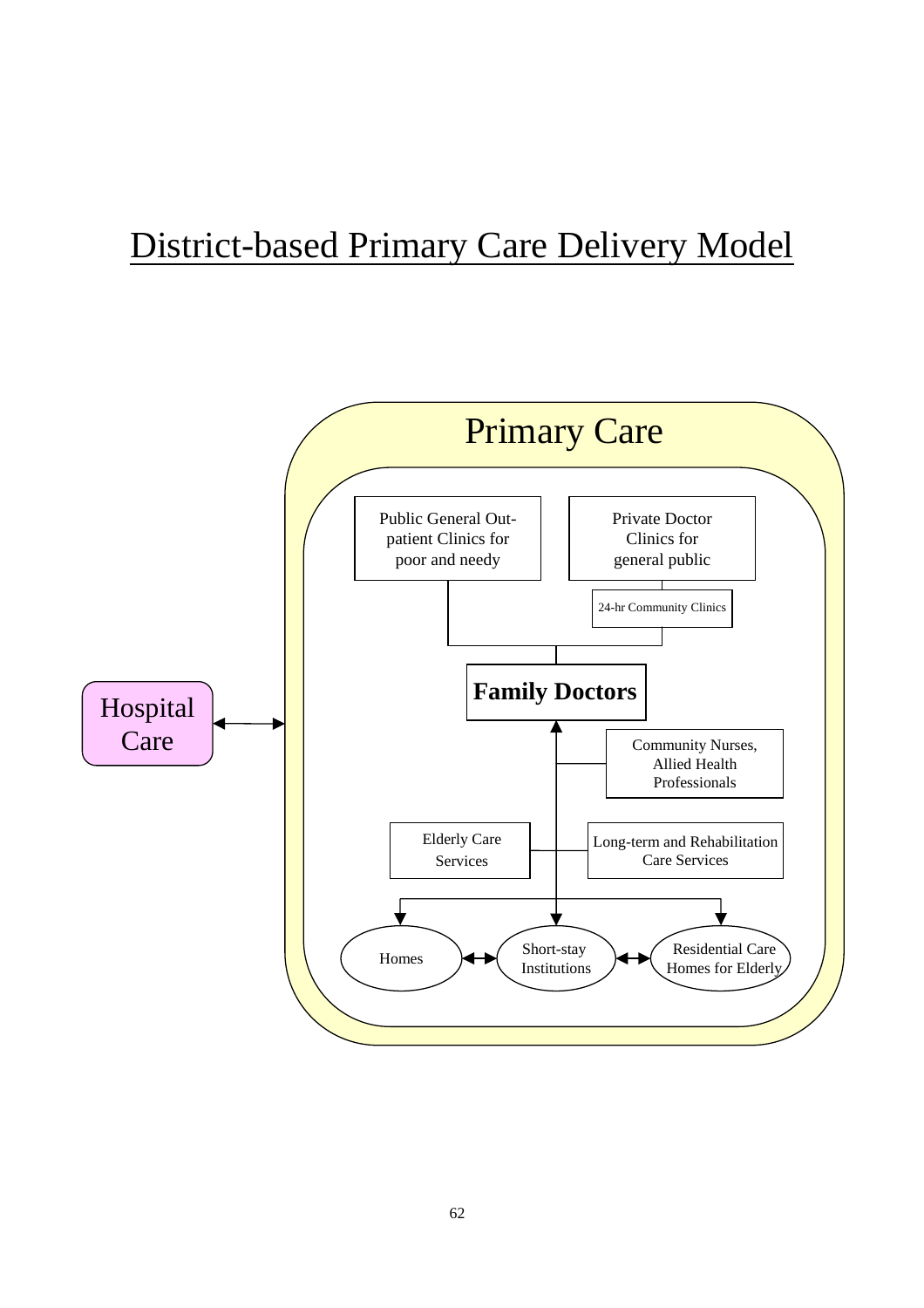## *Chapter 8 - Integration between the Private and Public Sectors*

#### **Future Model**

*Well-integrated public and private sectors which promote healthy competition in terms of service quality and professional standards, and provide a choice for the public.* 

8.1 In the previous chapters, we have recommended the private medical sector to take on a larger share of the services to be provided. The aim is not merely to redress the imbalance between the public and private sectors but also to achieve an overall improvement in the quality of care for patients and thus sustainability of the healthcare system.

8.2 Hitherto the public and private sectors are often seen to be having distinctly different service targets. For the future, we believe that the same patient can be taken care of by public and private health care institutions at different stages, depending on his / her conditions. We also envisage skill transfer and cross-sector training to take place, so that the community can make the most of the expertise and special knowledge available. Where there is room for co-ordinated planning to avoid over-provision of resources, especially expensive equipment and facilities, or to reap the greatest benefit for our patients, such as co-ordinated drug or vaccine procurement, we also believe the public and private sectors should work together.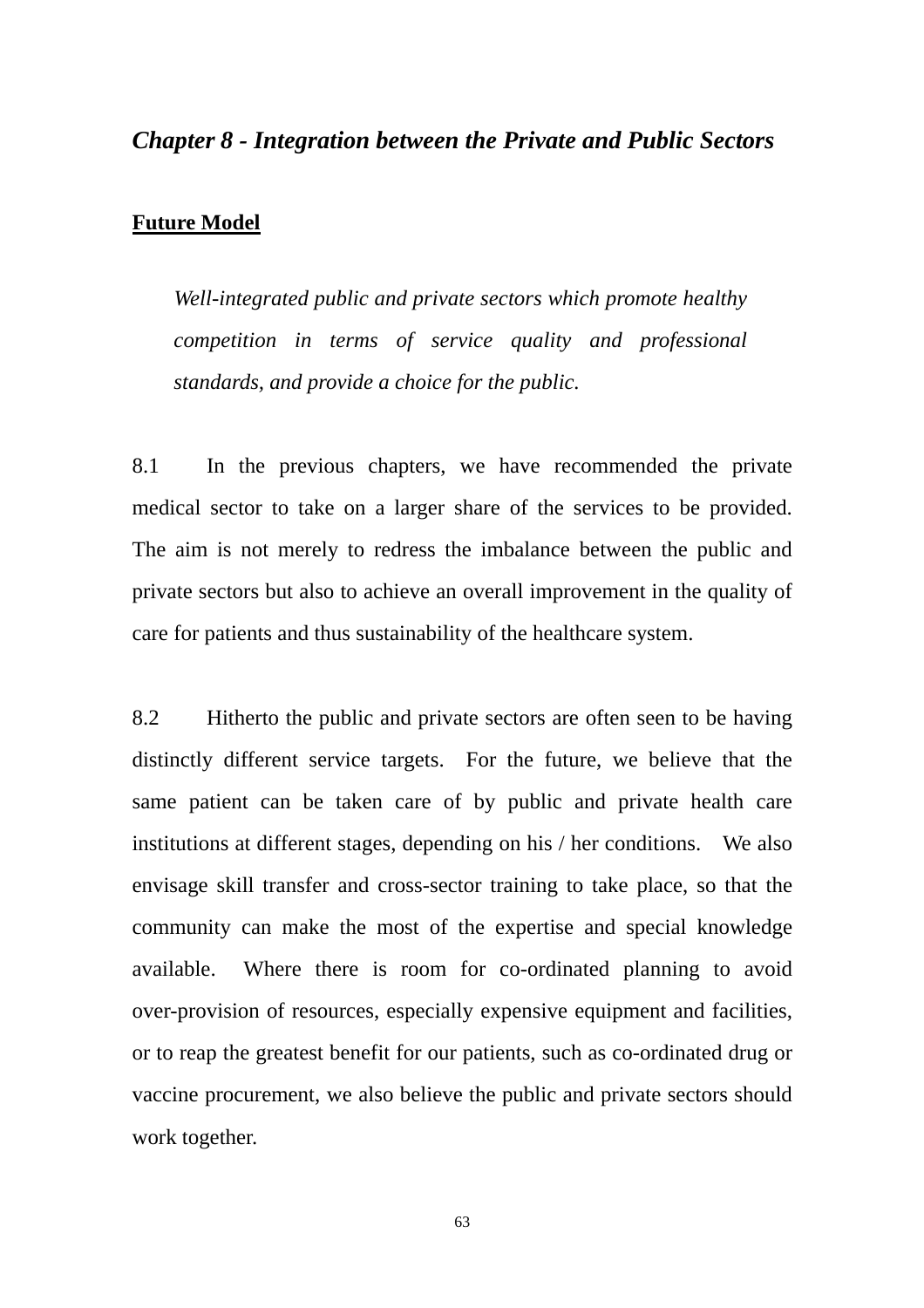8.3 The two sectors should not only aim at more collaboration and co-operation but also integration to provide quality service to the public. For services which are provided by both sectors, given the positioning of the two sectors in Chapter 3, there should be healthy competition instead of pre-dominance by any one sector.

8.4 A summary of the way we see how the public and private sectors should integrate is as follows –

### **Patient Care**

#### *Primary medical care*

- Government to enhance the identification and assessment of the impact of social and environmental variables on health and to improve communication of this information to family doctors to enable the latter to provide effective preventive care to patients.
- Family doctors to communicate more frequently with other professionals, including professionals in Government departments, to resolve patients' problems beyond the patients' physical condition which nevertheless affect the latter's health.
- The public sector to provide part of its primary medical care service through purchasing such service from the private sector with the objective of improving the quality of primary medical care.
- Government to develop standards of care, including preventive care, for different age groups and different patient groups for reference by family doctors.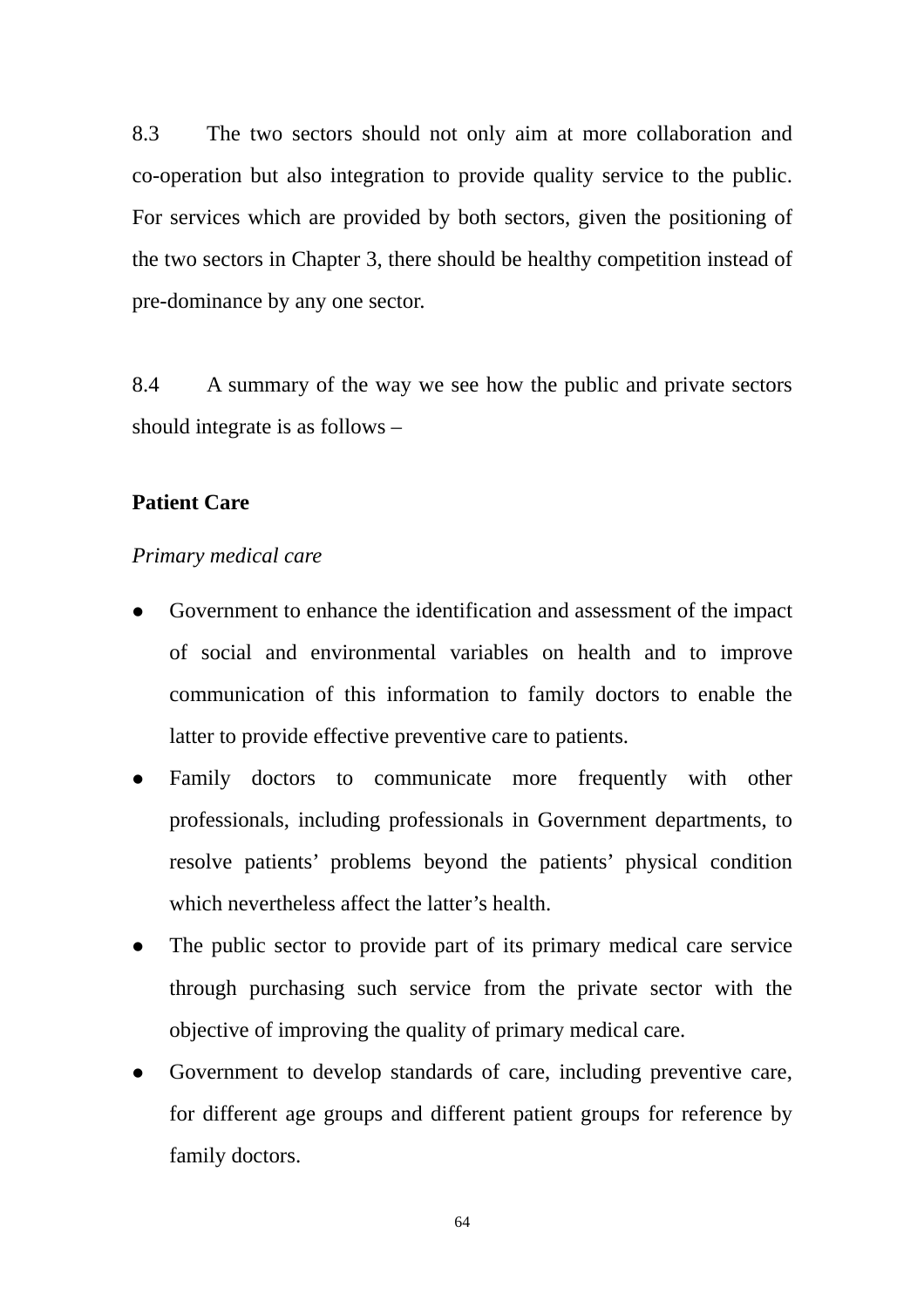# *Hospital services*

- A&E departments of public hospitals to  $-$ 
	- $\triangleright$  share with family doctors and 24-hour clinics in their districts their triage criteria and waiting time for different triage categories; and
	- $\triangleright$  establish links and protocols with family doctors and 24-hour clinics in their districts, such that consultation and transfer of patients with real emergency conditions identified in 24-hour clinics or by family doctors are expedited, with minimal waiting time before attended to by A&E specialists on arrival at a public hospital's A&E department.
- Public hospitals to establish referral protocols and shared-care programmes with family doctors for the care of chronic patients who are medically stable.
- Public hospitals to operate more shared-care programmes whereby the public and private sectors are each responsible for one part of the management for a specific patient.

# *Tertiary and specialised services*

Public and private sectors to collaborate more to provide tertiary and specialised services to the community.

# *Eldery, long-term and rehabilitation care services*

• CGATs of public hospitals to concentrate on discharge planning and providing support to doctors engaged by RCHEs through consultations and joint conferences for elderly residents who have multiple,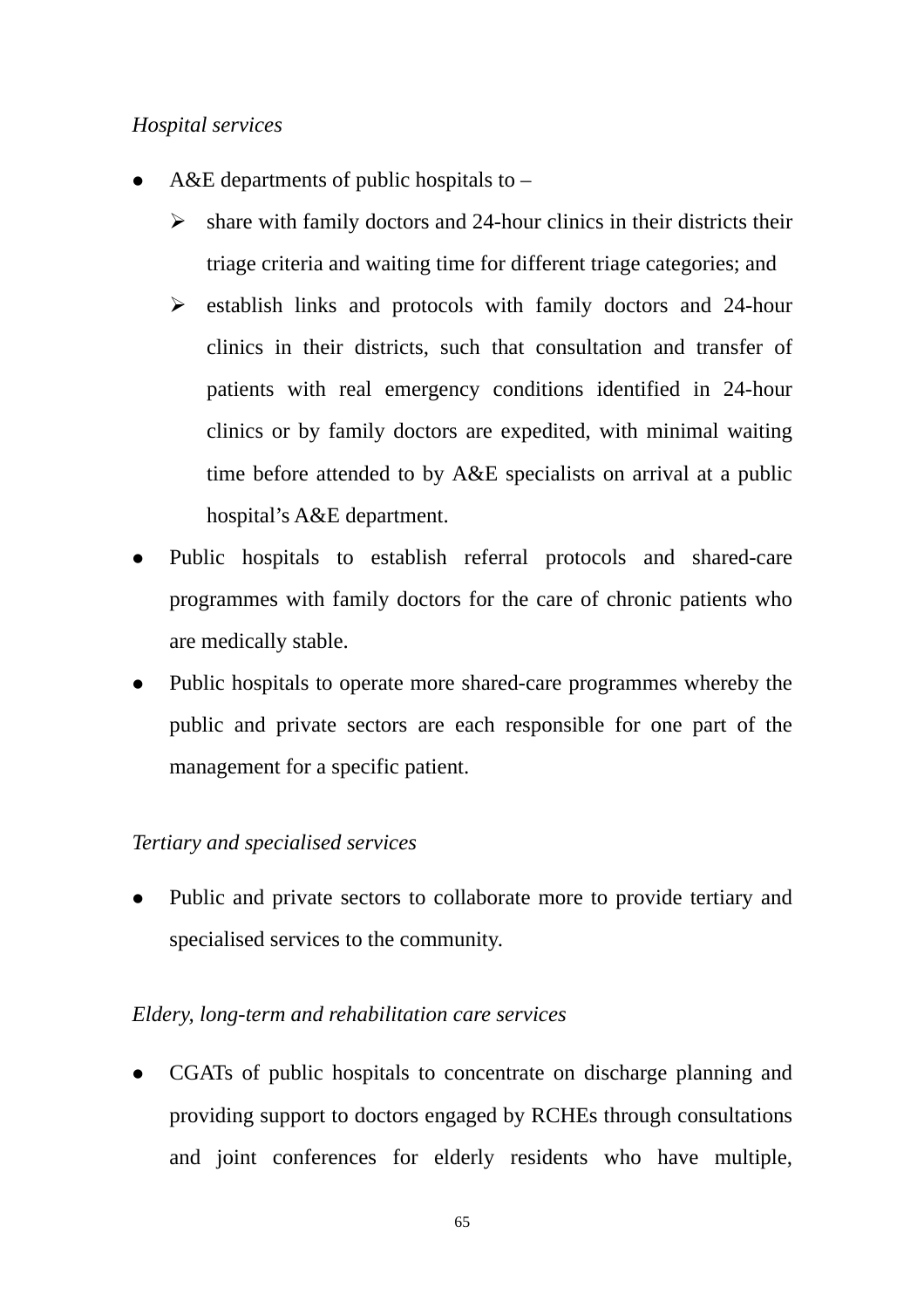complicated medical problems, and doctors engaged by RCHEs to attend to the basic medical needs of the residents.

Doctors in private practice to refer deserving cases to CNS.

# *Training of professionals and skill transfer*

- The public sector to engage private sector doctors with experience in tertiary and specialised services to practise on a part-time basis in public hospitals when the latter faces a shortage of such skills.
- CGAT of public hospitals to transfer skills in managing medical problems of residents of RCHEs to doctors engaged by RCHEs.

# *Others*

- The public sector and private hospitals to co-ordinate the planning and development of ambulatory services so that resources in the two sectors can be maximized.
- The public sector to collaborate with the private sector in the procurement of drugs, vaccines and equipments.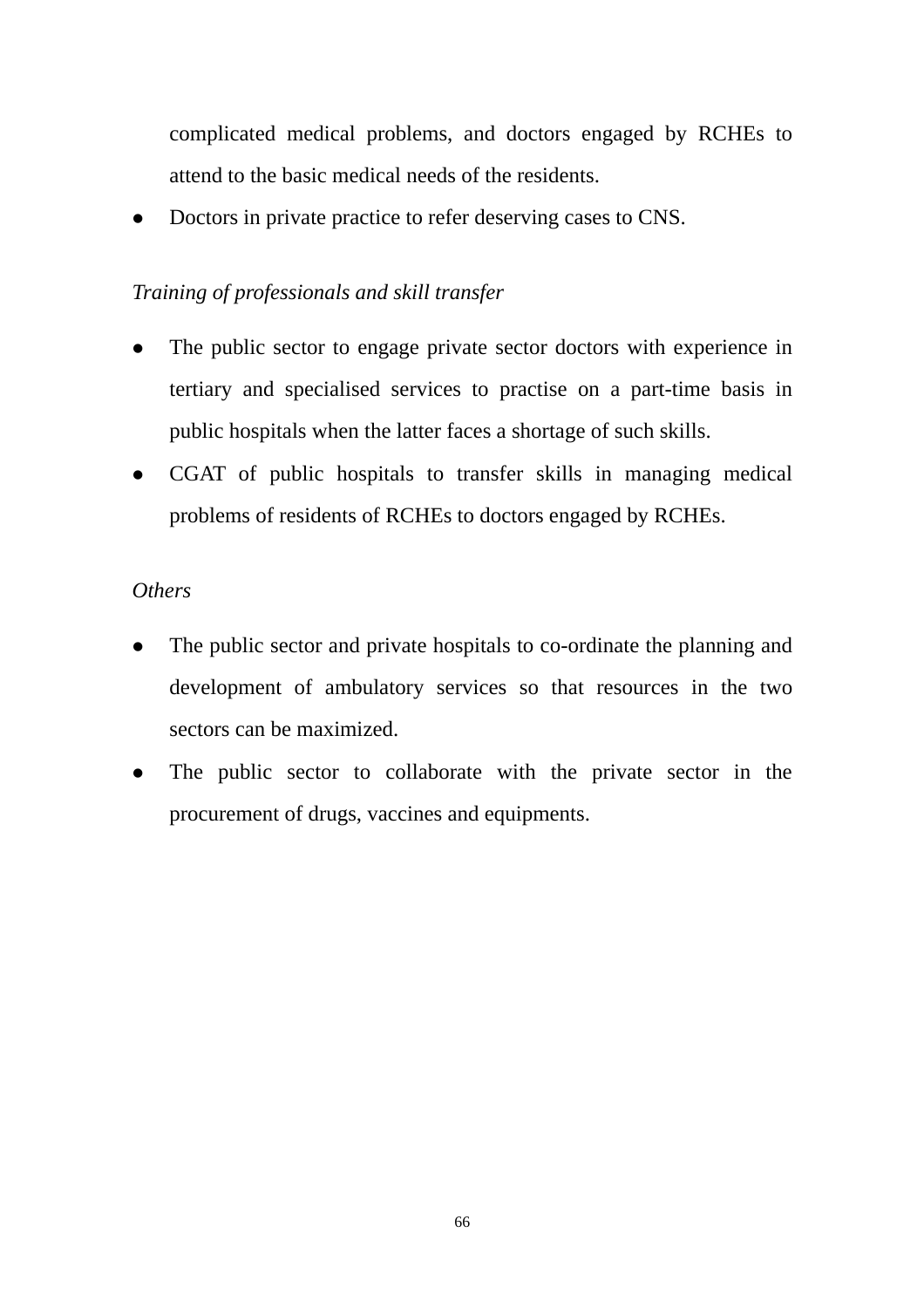# *Chapter 9 - Infrastructural Support*

9.1 Apart from re-positioning of the public and private sectors in terms of the provision of health care services and closer co-operation between our service providers, our future service delivery model has to have the following infrastructural support -

# *A more aggressive prevention strategy*

9.2 This is the best means to improve the health of our population and to contain cost. Effective preventive care reduces the incidence of both communicable and non-communicable diseases. Whilst a lot has been done in the past regarding the prevention of communicable diseases, non-communicable diseases (NCDs) have become the leading cause for morbidity, disability and mortality all over the world. Many of these NCDs are preventable. In general, prevention can be classified into three levels: primary (prevent onset of disease), secondary (early detection) and tertiary (rehabilitation). Please see Annex C for details.

9.3 We recommend the public sector to review its strategies in delivering preventive care at all levels and explore whether there is room for more collaboration with the private sector in this respect. For the private sector, we believe that their services should be re-oriented from curative care to paying greater attention to primary and secondary level preventive activities and health maintenance. This is especially relevant in elderly care. The primary care doctor is in a unique position to provide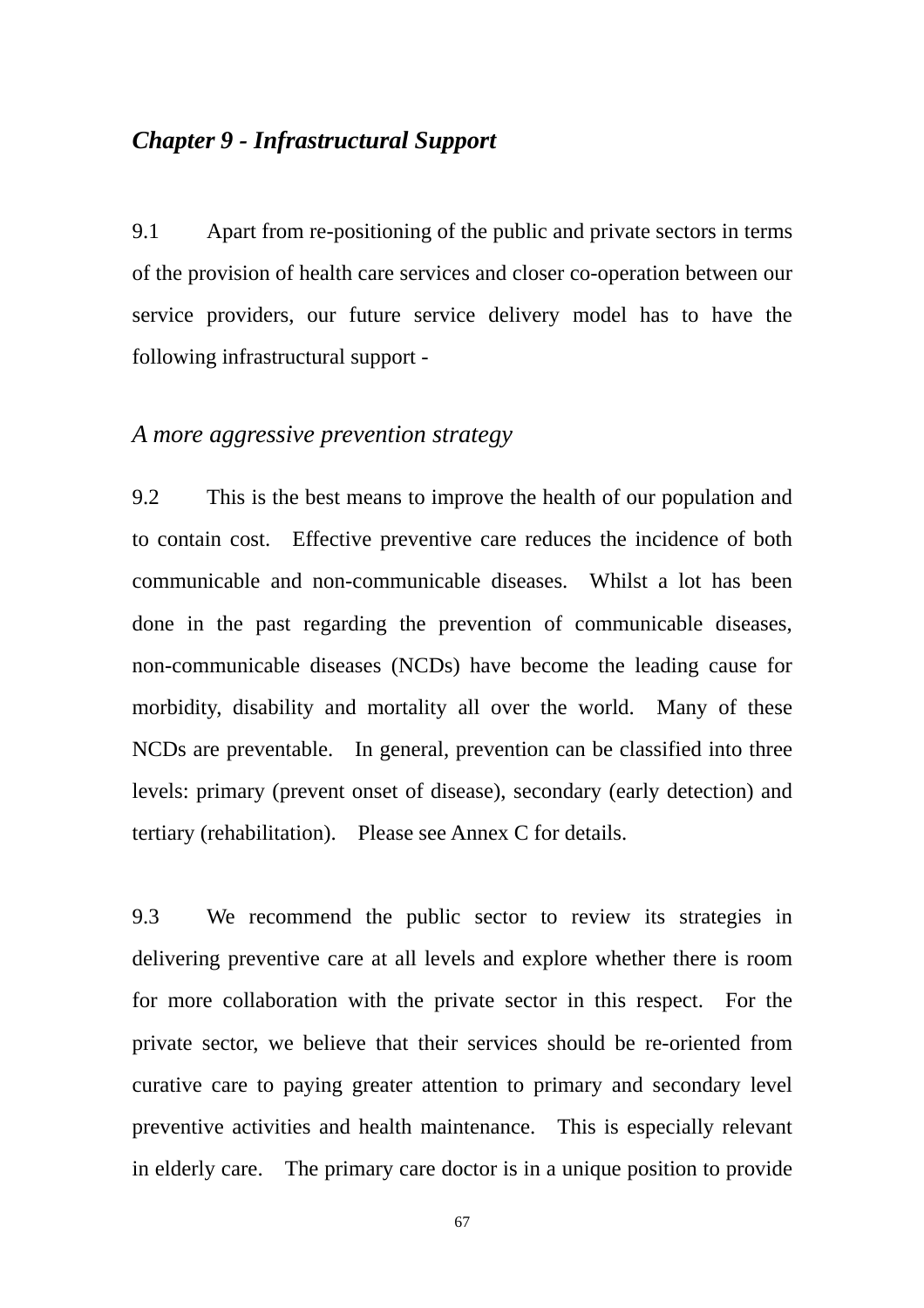comprehensive care to the elders in the community to help minimize disease and disability due to complications while optimizing functional status to preserve their independence and prevent or delay institutionalization. We note that there is a general tendency, particularly for the elderly, of not reporting health problems such as visual impairment, incontinence, history of fall or depressive moods unless and until they fall sick. Hence it is important for their doctors to actively look out for these problems, and to incorporate opportunistic screening into everyday curative care encounters.

# *Promotion of free flow of patient records*

9.4 In order that our future service delivery model can facilitate the best use of resources and provide the flexibility and dynamism necessary for the transition of patients between different levels of care and between the public and private sectors, it is essential to develop a system which enables free flow of patients' records with the patient's consent. This is also fundamental to the successful development and implementation of referral protocols and shared care programmes.

9.5 We believe that the public sector should take the lead to create an environment that encourages and a system that facilitates the free flow of patients' medical record. This may be implemented in phases. The short-term aim should be to provide patients of all General Out-patient Clinics and SOPDs with hand-held record and to encourage private doctors to do the same. In the long term, we believe that there should be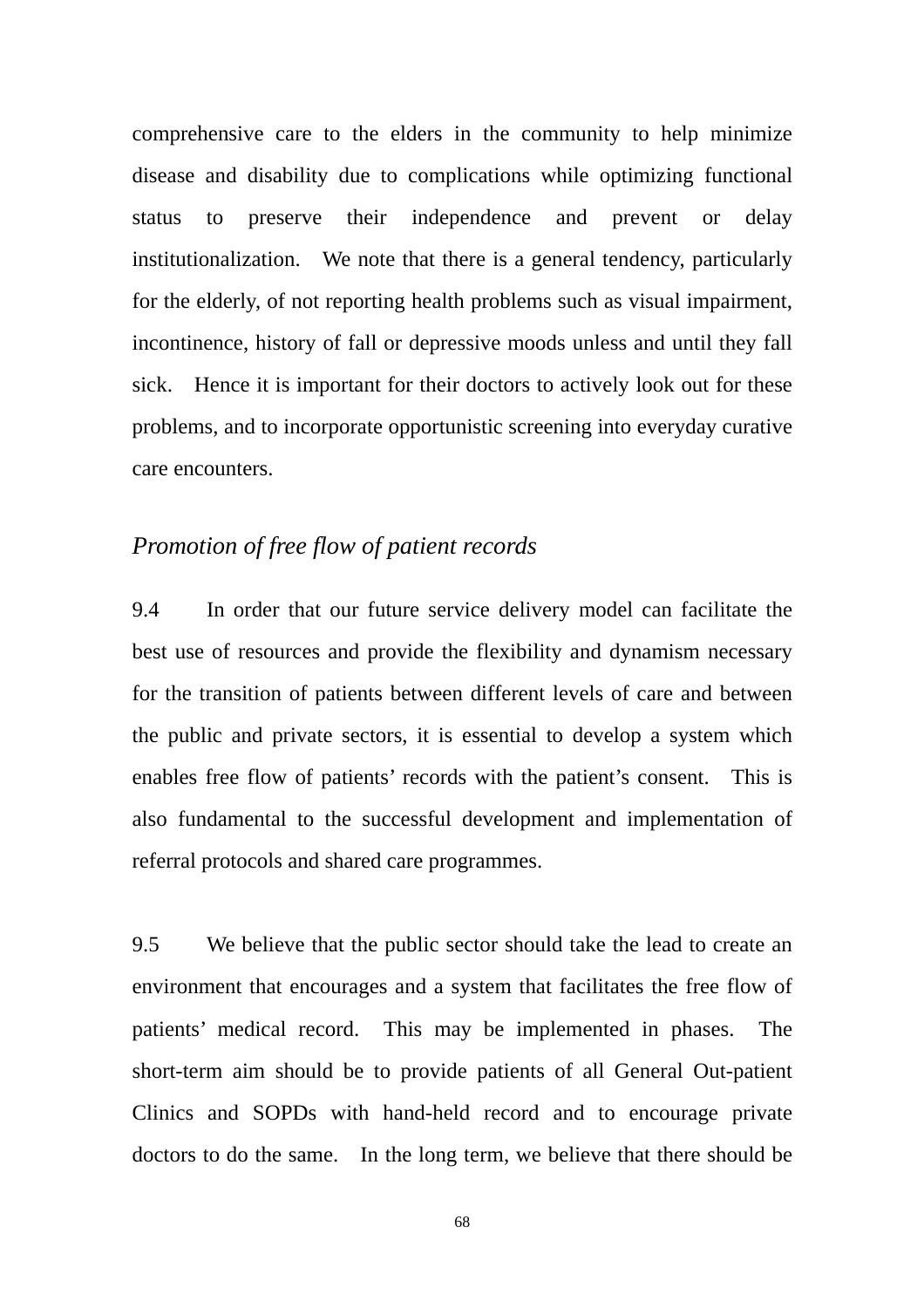the development of a territory-wide information system for carers in both public and private sectors to enter, store and retrieve patients' medical record. Access to individual patient's record needs to be properly authorized by the patient himself or herself.

# *Training for professionals in different roles*

9.6 The future service delivery models will only be successfully implemented if the professionals concerned are equipped with the requisite knowledge and skills. We have highlighted in previous chapters certain gaps in the training of health care professionals, e.g. training health care workers specifically for geriatric caring, training for primary care doctors to take care of residential-home-bound elders. The required change in emphasis from curative care to both preventive and curative care, and from specialist care in managing chronic illness to relying more on primary care doctors for management of stable chronic conditions will require the medical profession, especially primary care doctors, to adopt new mindset and acquire new knowledge and skills.

9.7 We suggest training institutions as well as the professions themselves to review the content of the training currently offered to undergraduates and in-service professionals to prepare them for the challenges ahead. The professions should also positively consider how best to ensure continuous education of their members.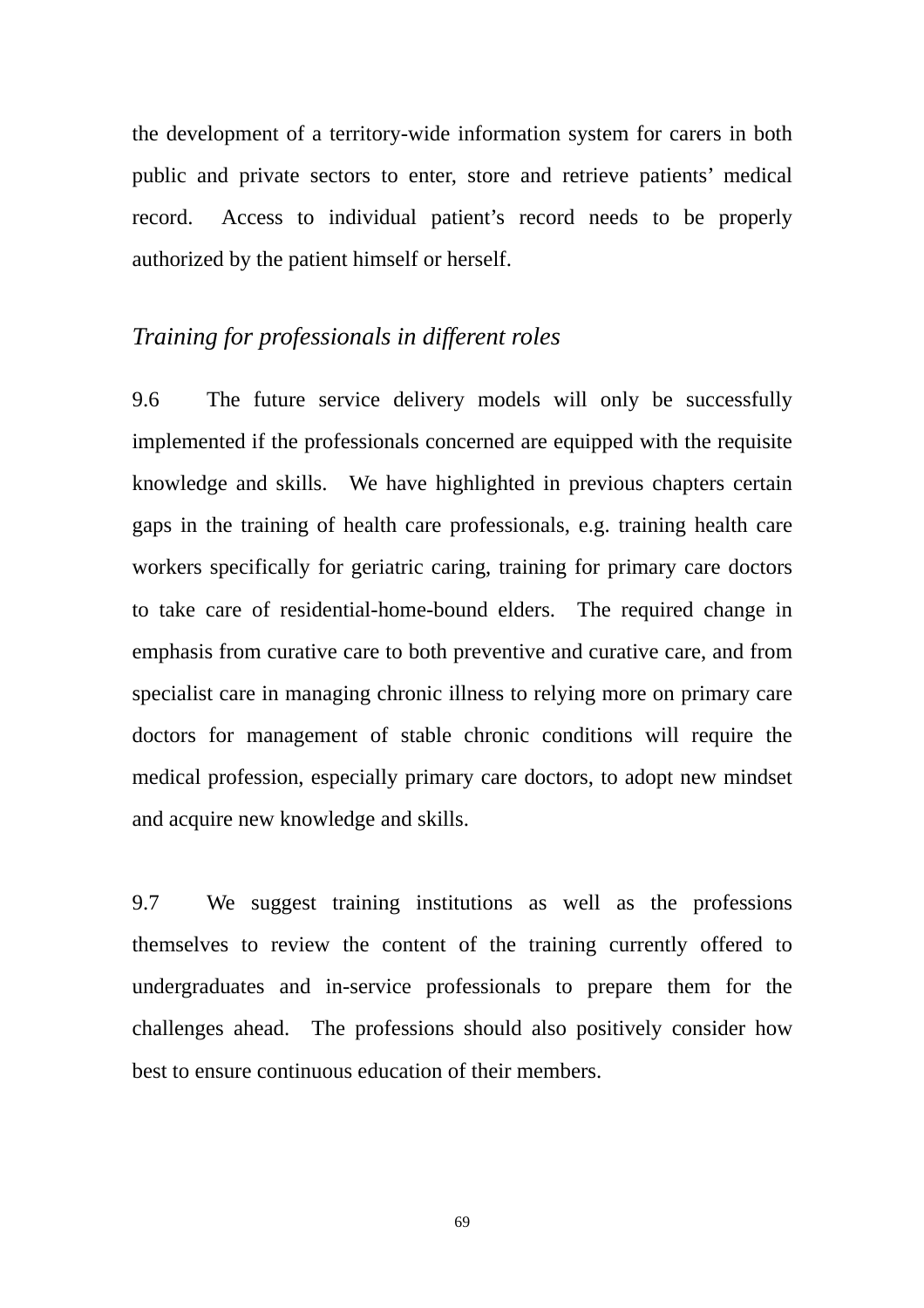# *Fees and charges policy*

9.8 We believe that the Government should put in place a fees and charges policy that is conducive to achieving the re-positioning of public health care services as set out in Chapter 3; minimizing the inappropriate use, misuse or abuse of public health care services; discouraging patients to adhere unnecessarily to most expensive services; and more importantly, fostering in patients a sense of responsibility for one's health.

## *Improvement in means testing of patients*

9.9 If our public sector medical services are to be re-positioned to target at the low-income group and the underprivileged as set out in Chapter 3 and the public purse be used in the most appropriate place and at the most appropriate level, we believe that a more refined assessment will be needed to determine the financial needs of a patient and to enable different subsidy level to be provided for patients with needs of differing degrees.

## *Public education*

9.10 Last but not least, we believe that there should be a rigorous public education programme which seeks to correct certain misconceptions commonly found, e.g. that specialist care is superior to primary care, that primary care doctors are meant for curing episodic illnesses only, that A&E departments in public hospitals is the only resort after normal consultation hours. We should inculcate in patients a sense of responsibility for one's health and the awareness that one must seek the right level of medical help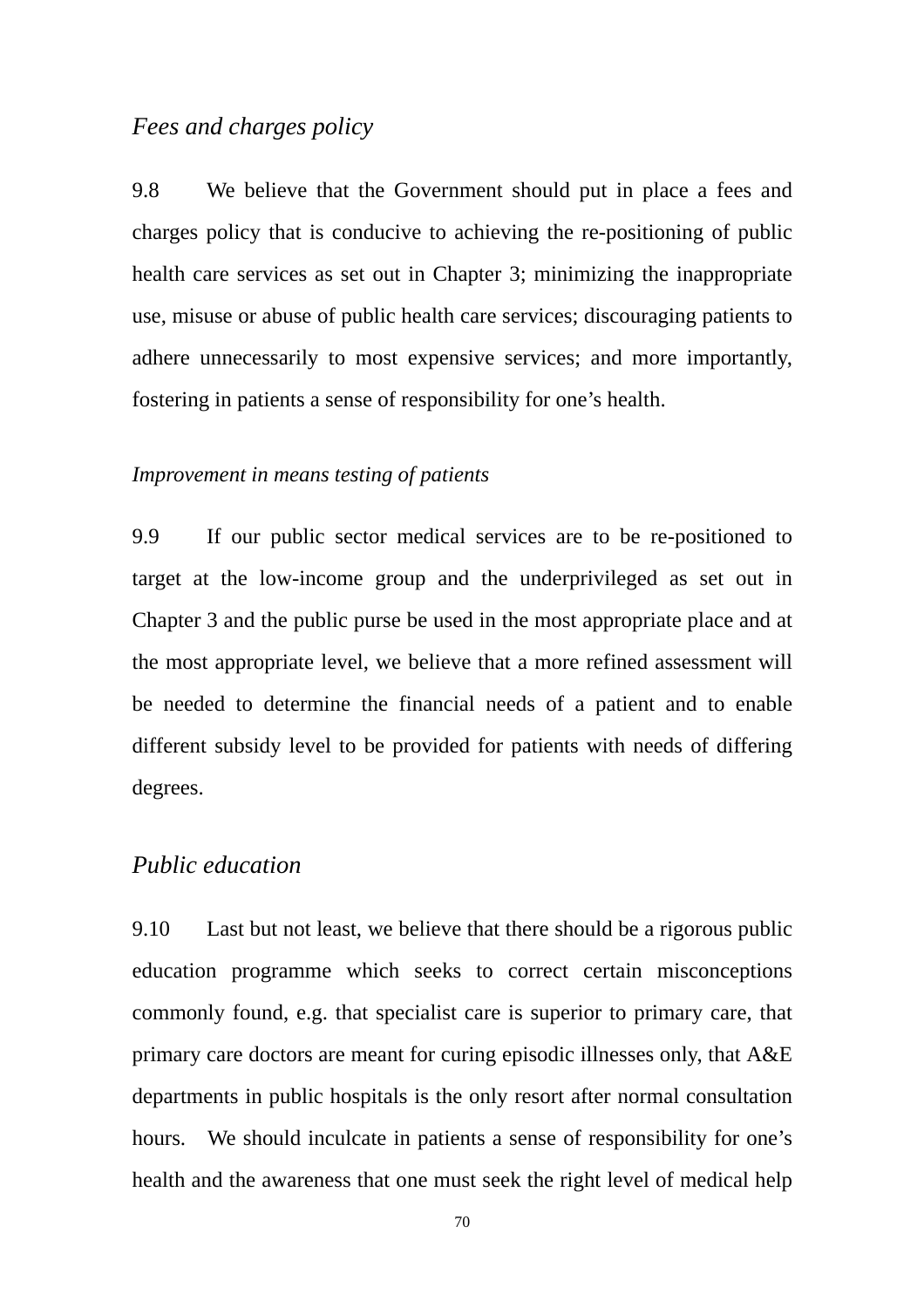and the right person to help; and bring home to patients the importance of prevention and adoption of a healthy lifestyle.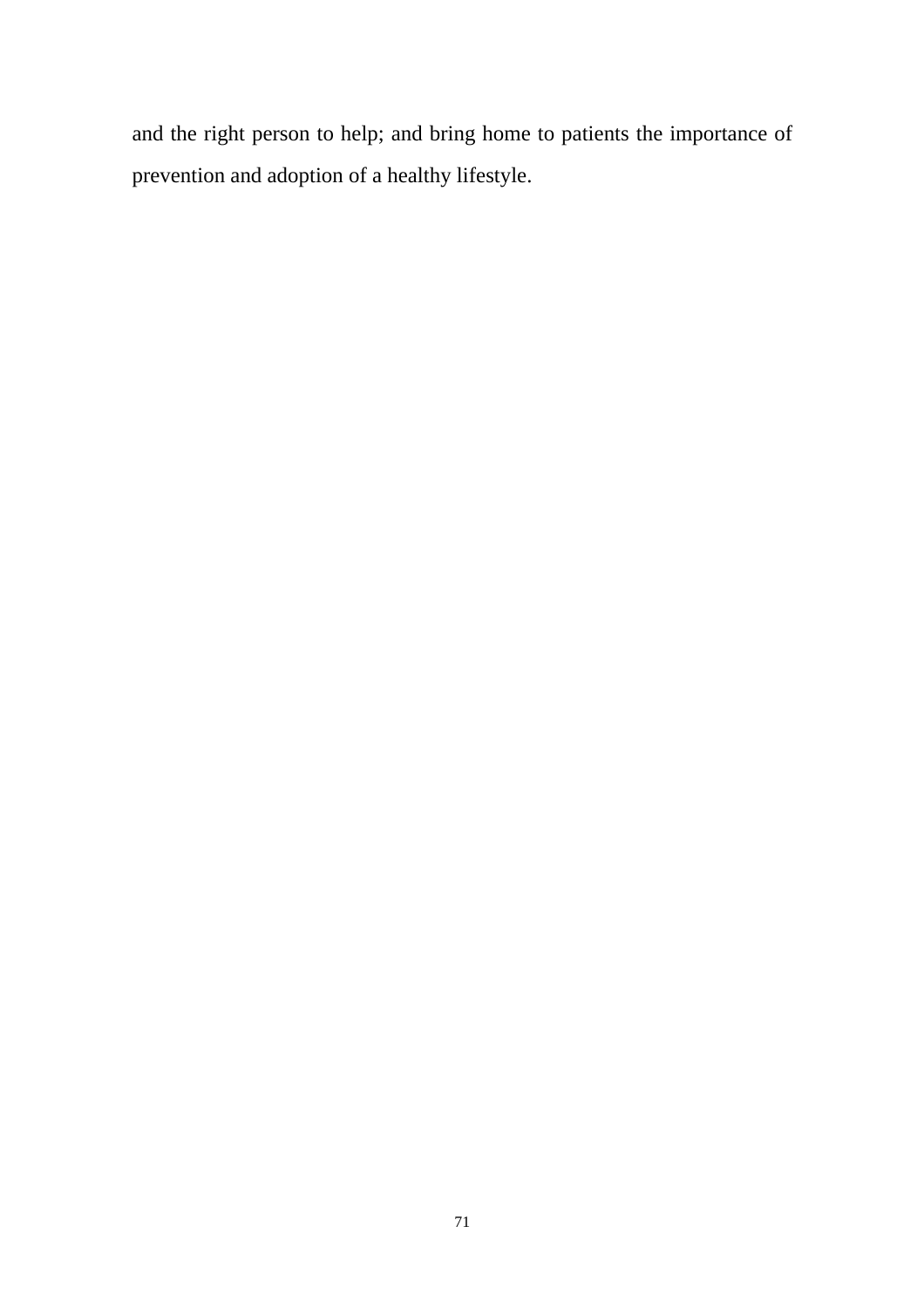# *Chapter 10 - Conclusion*

# *Hong Kong's future health care scene*

10.1 "**What will Hong Kong's health care scene be like in 10 – 15 years' time if the recommendations in this discussion paper are successfully implemented?"** 

- "Every family or citizen of Hong Kong is under the continuous care of a named doctor of his / her choice, who is located mostly close to his / her home.
- More preventive care is provided to patients. There are regular health checks, depending on age, past health history, and family history for every person, available at a moderate price.
- A territory-wide medical record system is in place. With patients' consent, doctors in the public and private sectors can all access their patients' records and make better informed treatment decisions.
- Patients can have access to hospitals of their choice when in need, and enjoy close links with their respective carers.
- patients with acute conditions after their clinics' opening hours. – 24-hour community clinics offer useful service to patients with acute conditions. Many family doctors are also willing to offer assistance to
- Emergency cases are treated by A  $&$  E departments in a most timely manner. The effective use of observation wards has significantly reduced the need for admission through A & E departments.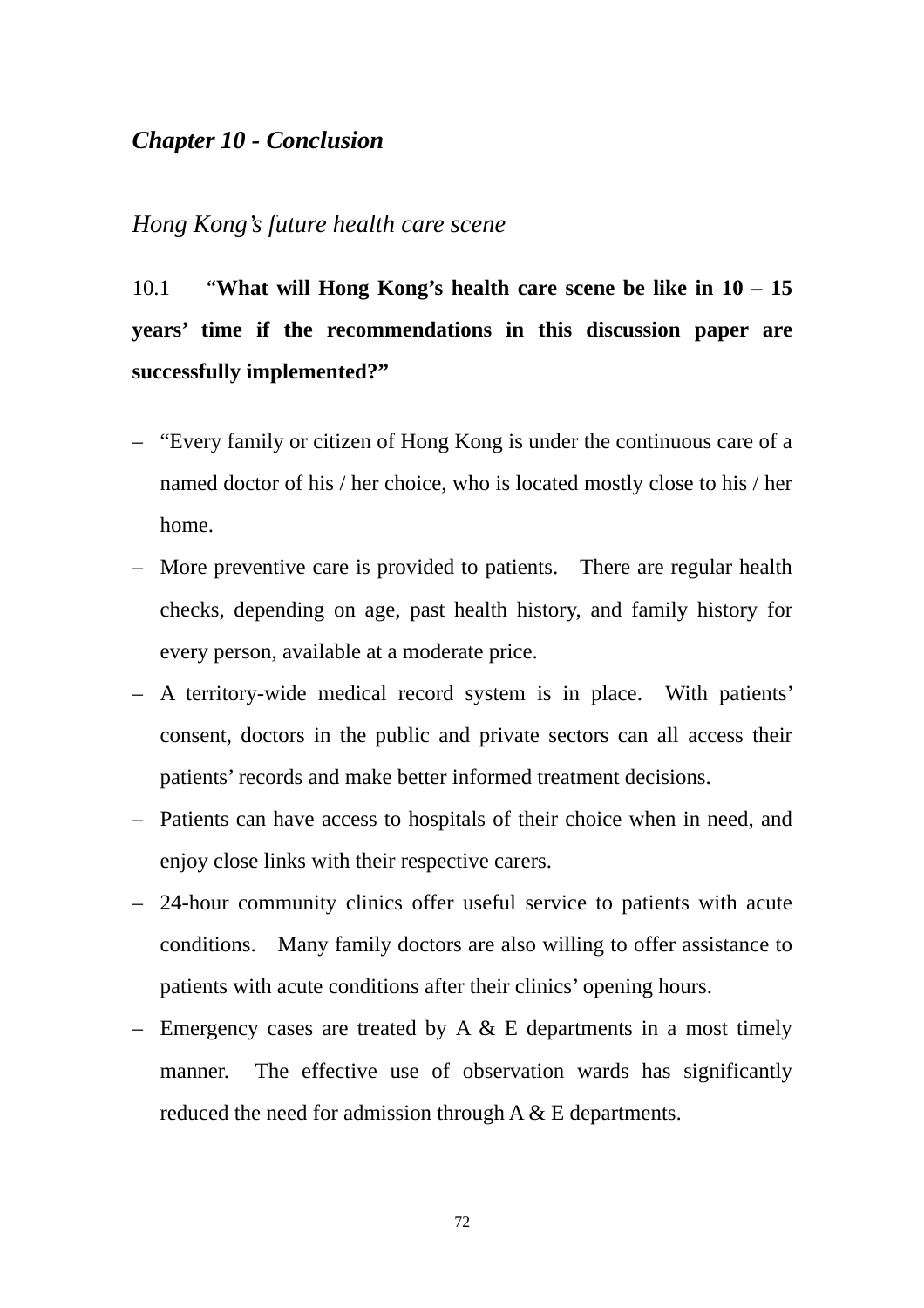- Services for the elderly, chronically ill and rehabilitating patients reach out to the community. Visiting medical, nursing and allied health teams reach out to residential care homes or families.
- Elderly individuals rarely need to be admitted through A & E departments just for diagnostic exclusion. All RCHEs and RCHDs have their own primary care doctor looking regularly after the medical needs of their elders.
- With an appropriate fee differential system, there is better private-public market distribution, and room for development of tertiary services and centres of excellence, in both public and private institutions and facilities.
- Patients with chronic illnesses are being cared for by joint efforts of specialists and their family doctors. Useful advice from family doctors confines the need for patients to devote time and resources to specialist care to that which is necessary and essential.
- Patients who cannot afford the fees of public services are subsidized to varying degrees, according to their financial situation.
- Workload in public hospitals and clinics is less heavy for our young health care professionals whilst providing them with sufficient opportunities for training. There is a healthy turnover of staff in both the public and private sectors."

## *Past reviews*

10.2 Public debate on Hong Kong's health care financing policy could be dated back to 1993 when the document "Towards Better Health",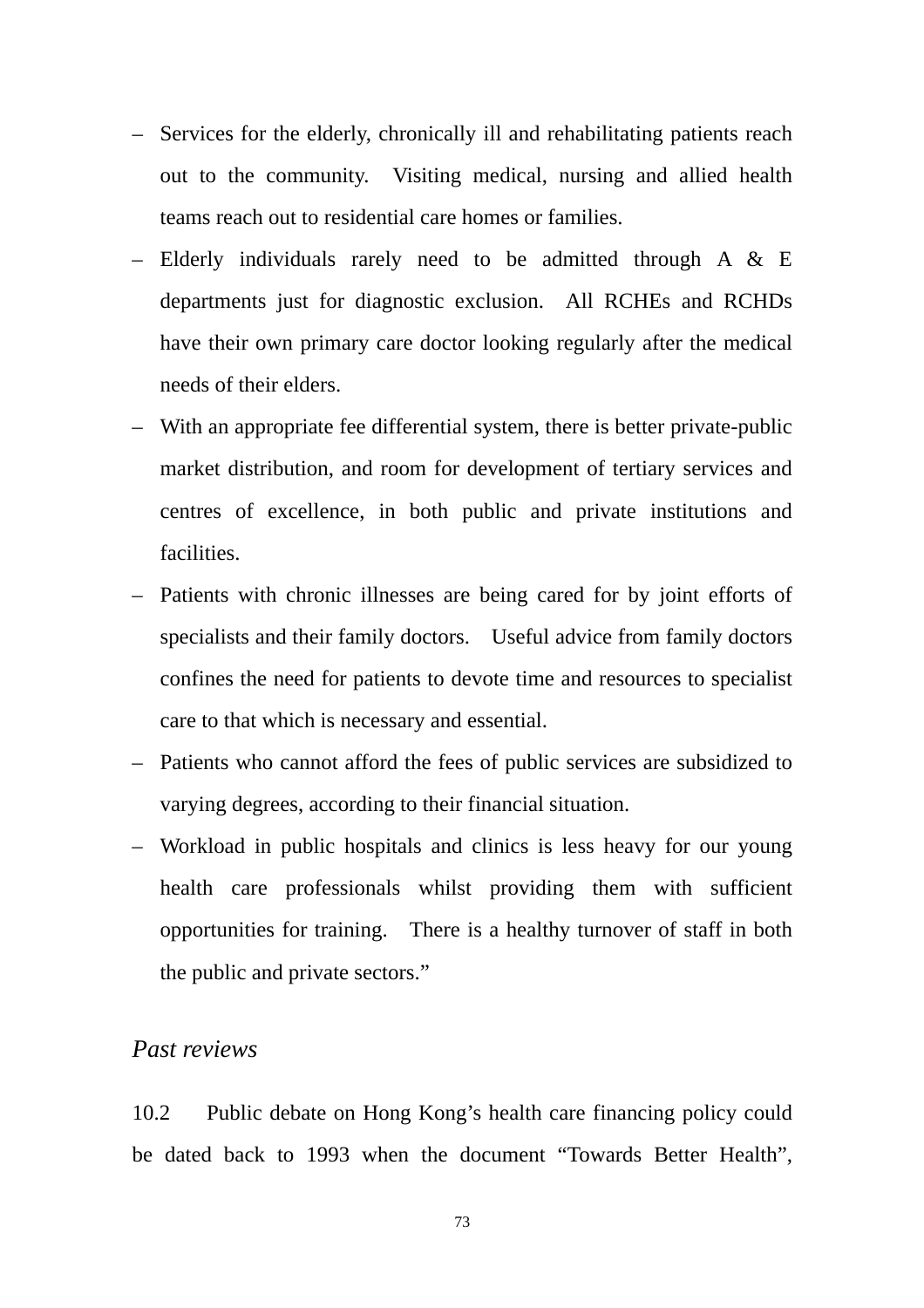commonly known as the "Rainbow Report", was published by the Government. In 1997, the Government commissioned the School of Public Health of the Harvard University to conduct a study on the existing health care system and to recommend changes. The study was completed in 1999 with the release of a report entitled "Improving Hong Kong's Health Care System – Why and for Whom?" Based on the comments received, the Government issued a further consultation document on health care reform in late 2000, entitled "Lifelong Investment in Health". In 2004, a paper on "Studies on Health Care Financing and Feasibility of a Medical Savings Scheme in Hong Kong" was presented to the Legislative Council Panel on Health Services.

 an issue that needs to be addressed. However, consensus has yet to be 10.3 In the reviews that have taken place in the past, it was generally recognized that the sustainability of Hong Kong's long term health care is reached as to how this issue and the related issue of health care financing should be addressed.

#### *Next steps*

10.4 This discussion paper is a continuation of past reviews. We hope to be able to build consensus in the community through a step-by-step approach. This discussion paper contains our recommendations on the future service delivery model. As a next step, we will proceed with discussions on the possible financing options and we will put forth recommendations in this regard by end of 2005 / early 2006.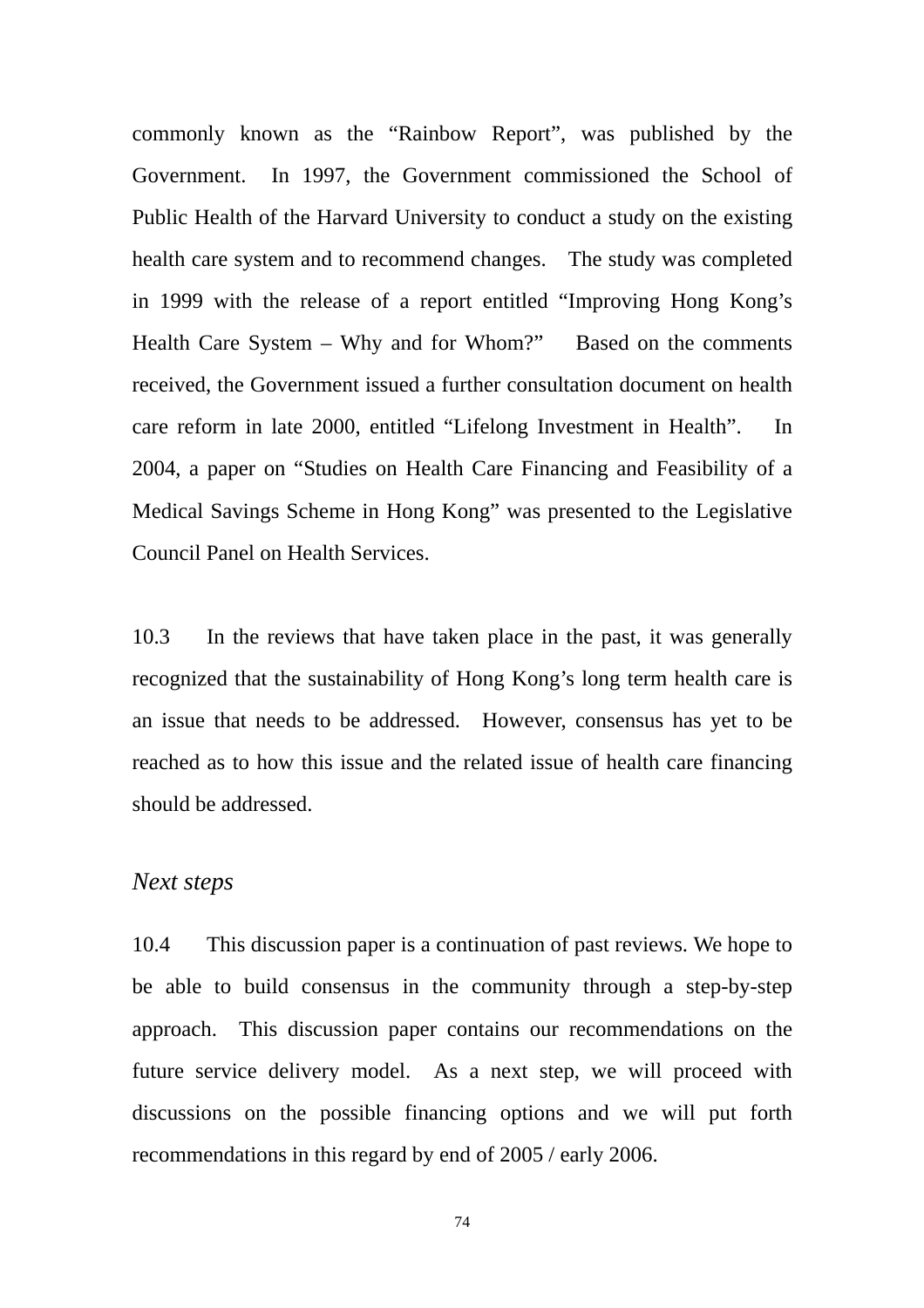10.5 The objectives of defining our future service delivery model are to rationalize and maximize the use of resources in both the private and public health sectors so that we can have a sustainable health care system. Should resources be identified in some service areas in the process, they will be ploughed back into the system for the purpose of enhancing services in other areas.

# *Looking forward to your support*

10.6 We have set out the direction for moving towards the future service delivery model in this discussion paper. Your support is paramount. We look forward to receiving your views. Please write to us before 31 October 2005 to -

> Health Care Reform Section Health, Welfare and Food Bureau 19/F Murray Building Garden Road Central, Hong Kong

or by fax to : (852) 2840 0467

or e-mail to : healthcare@hwfb.gov.hk

*Health and Medical Development Advisory Committee July 2005*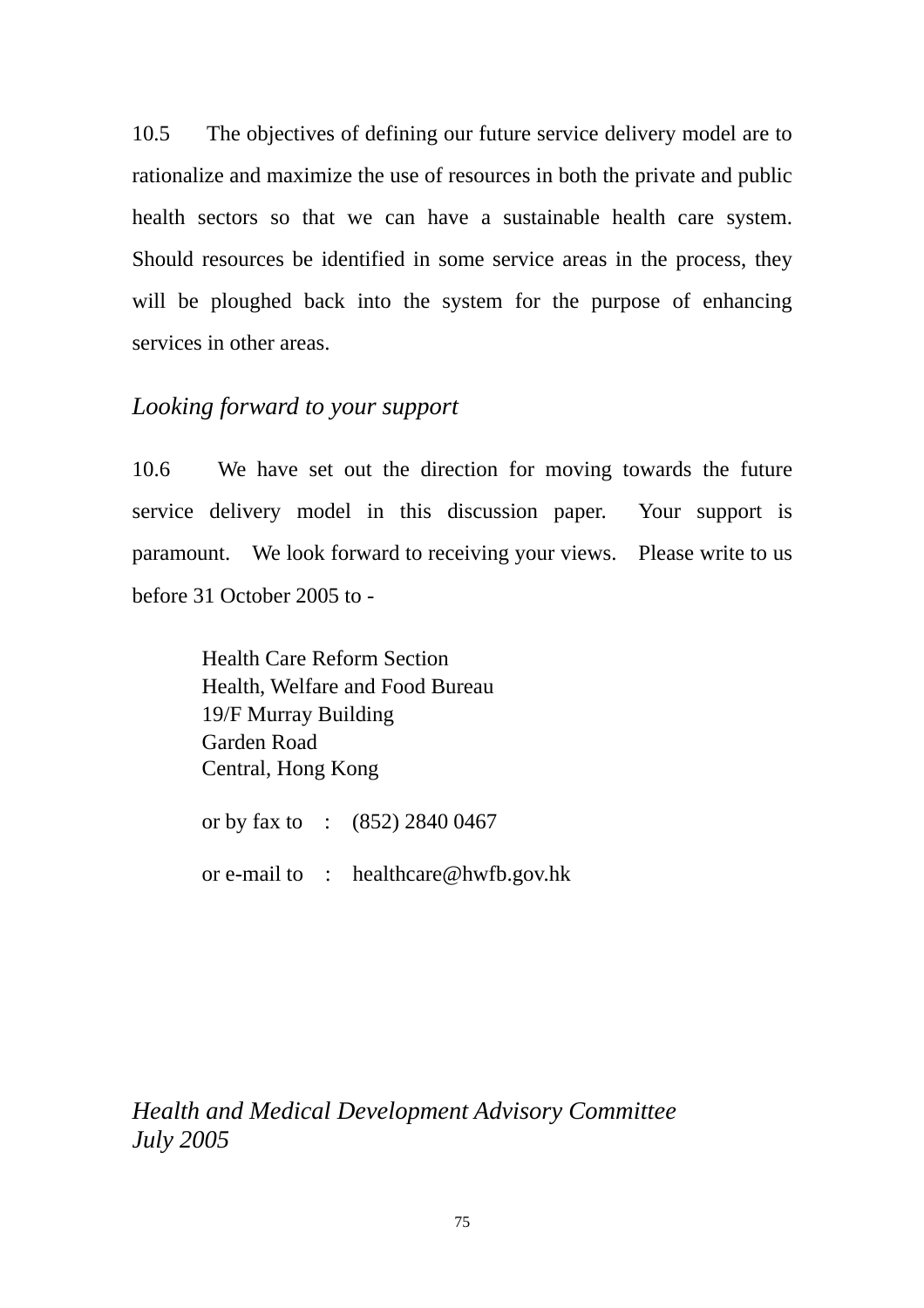## **Annex A**

# **Membership List Health and Medical Development Advisory Committee**

## **Chairman**

Dr York YN CHOW, S.B.S., J.P. (Chairman) Secretary for Health, Welfare and Food

## **Non-Official Members**

 Mr CHAN Kin-por, J.P. Mr Ronald Joseph ARCULLI, G.B.S., J.P. (Vice-Chairman) Dr Margaret CHUNG Wai-ling Mr Henry FAN Hung-ling, S.B.S., J.P. Dr David FANG, S.B.S., J.P. Professor Dennis LAM Shun-chiu, J.P. Dr Jacqueline LUI Chiu-tong Dr Louis SHIH Tai-cho Professor Grace TANG Wai-king, J.P. Professor Thomas WONG Kwok-shing Mr Anthony WU Ting-yuk, J.P. Dr Loretta YAM Yin-chun, B.B.S.

# **Ex-Officio Member**

Mrs Carrie YAU TSANG Ka-lai, J.P. Permanent Secretary for Health, Welfare and Food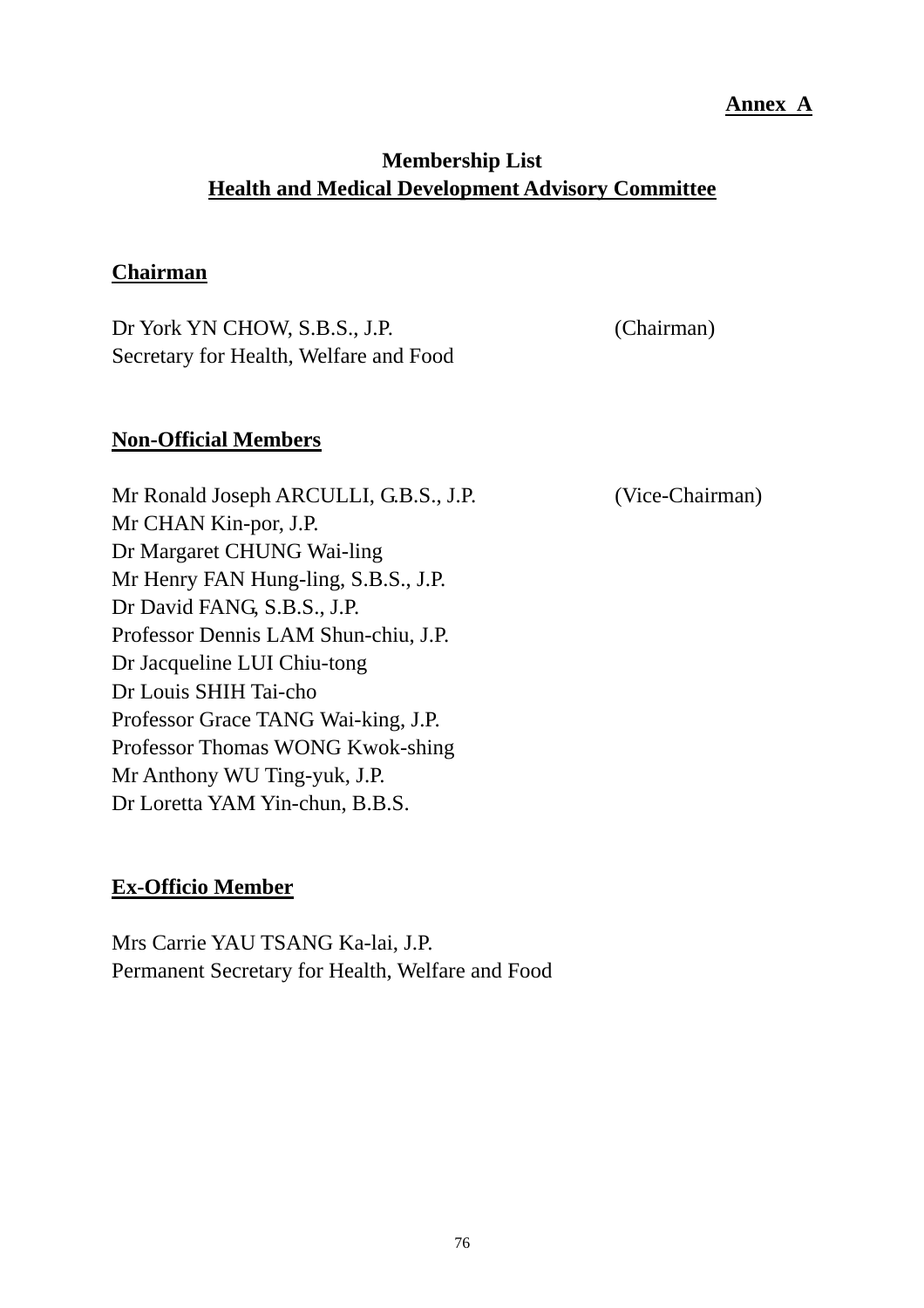### **Annex B**

# **Membership List HMDAC Working Group on Primary Care**

# **Chairperson**

Dr Louis SHIH Tai-cho

Dr Natalis YUEN Chung-lau, J.P. Mr CHAN Kin-por, J.P. Dr CHAN Wai-man, J.P. Dr CHOI Kin Dr CHU Leung-wing Dr Daniel CHU Wai-sing Dr John Tze-nang CHUNG Professor FOK Tai-fai Ms Agnes HO Dr Henry YEUNG Chiu-fat Dr Natalis YUEN Chung-lau, J.P. 77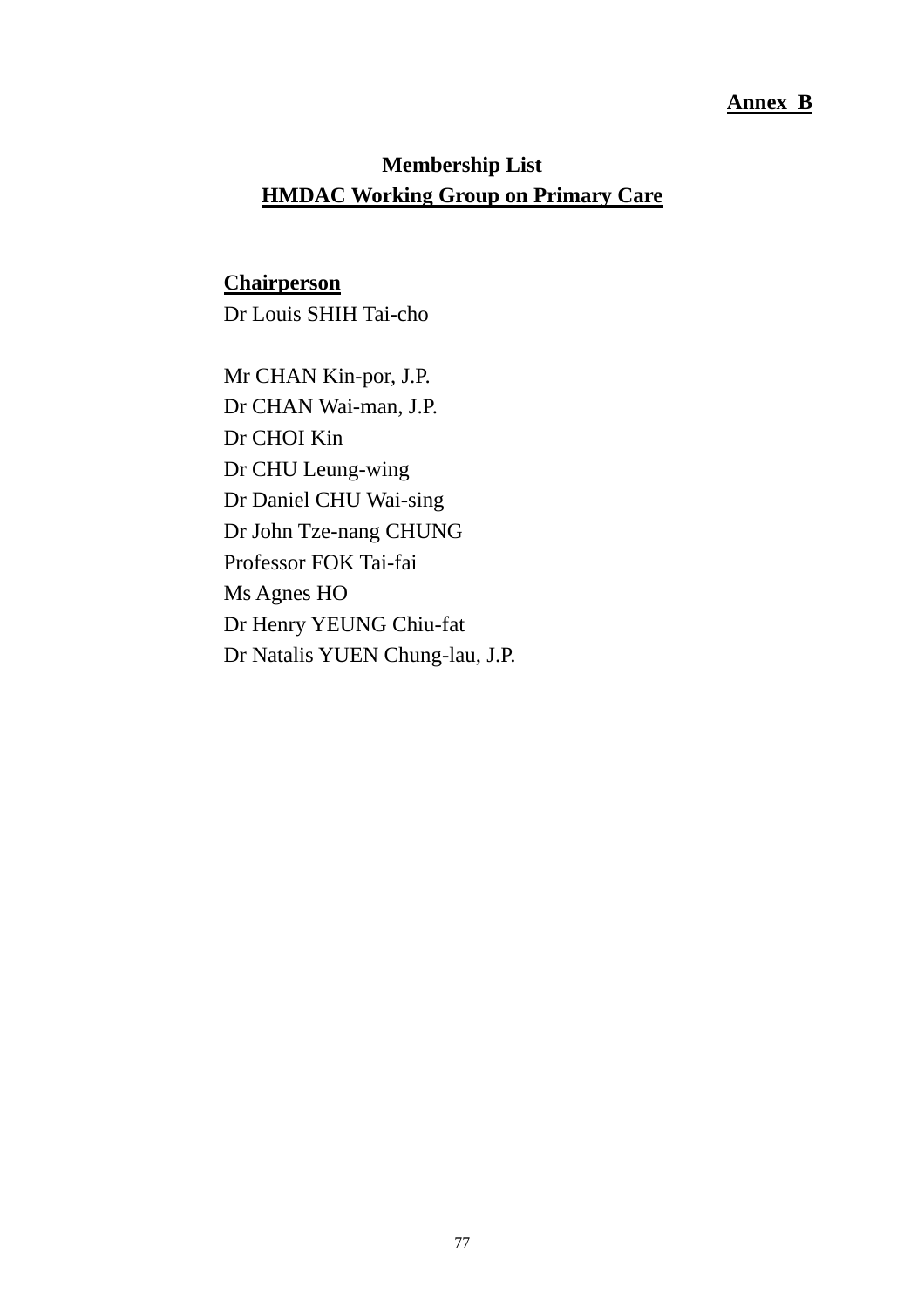# **Membership List HMDAC Working Group on Secondary Care**

# **Chairperson**

Dr Loretta YAM Yin-chun, B.B.S.

# **Members**

Mr CHAN Kin-por, J.P. Dr Allen CHEUNG Wai-lun Ms Agnes HO Dr Samuel KWOK Po-yin Dr LEUNG Ting-hung, J.P. Dr Patrick LI Chung-ki, B.B.S. Dr SHEN Wan-yiu Professor Grace TANG Wai-king, J.P. Professor Thomas WONG Kwok-shing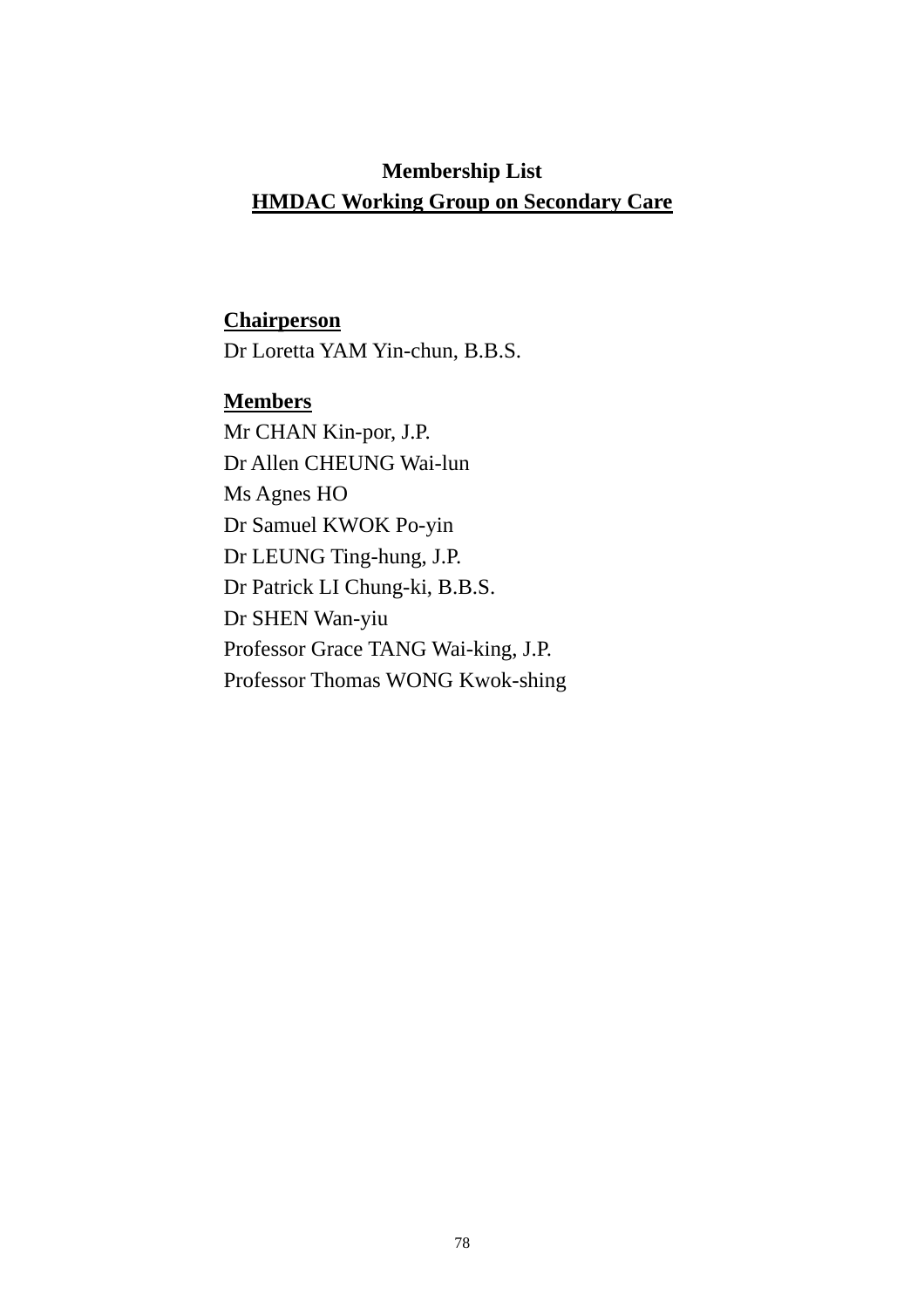# **Membership List**

# **HMDAC Working Group on Tertiary and Specialized Care**

## **Chairperson**

Professor Dennis LAM Shun-chiu, J.P.

# **Members**

Dr Allen CHEUNG Wai-lun Dr Gabriel CHOI Kin Dr Ronnie HUI Ka-wah Dr LAI Kang-yiu Dr LEUNG Ting-hung, J.P. Prof. Raymond LIANG Hin-suen Mr Anthony WU Ting-yuk, J.P. Prof. Peter YUEN